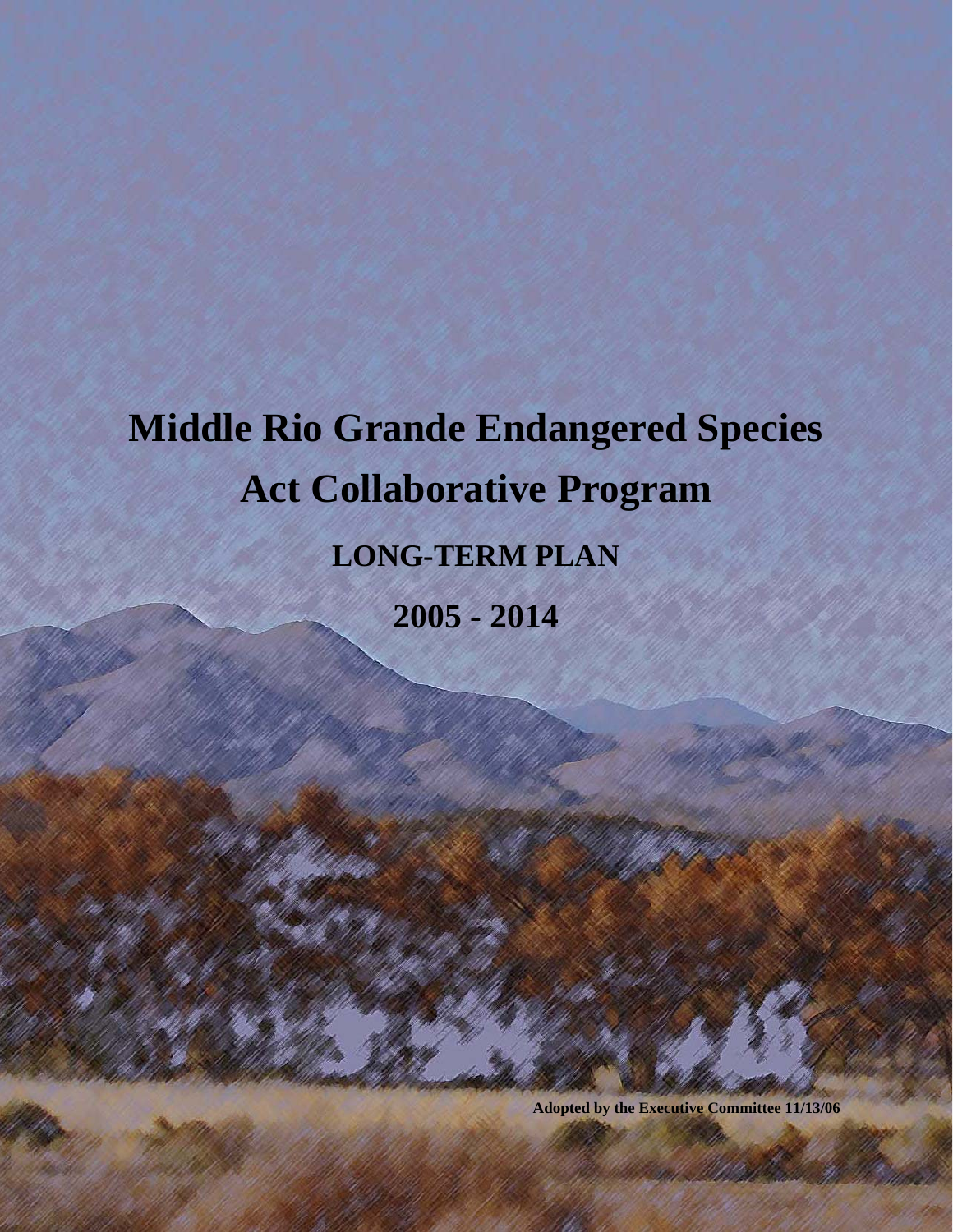#### **Middle Rio Grande Endangered Species Act Collaborative Program**

# **LONG-TERM PLAN**

# **2005 - 2014**

# **TABLE OF CONTENTS**

#### **Executive Summary**

#### **1. Introduction**

- 1.1. Program Purposes
- 1.2. Program Goals
- 1.3. March 17, 2003 Biological and Conference Opinions
- 1.4. Species Recovery Plans
- 1.5. Long-Term Plan (LTP) Purpose

#### **2. Program Scope**

- 2.1. Activities included in the Program's Long-Term Plan
- 2.2. Activities Beyond the Program Scope
- 2.3. Other Related Activities in the MRG Contributing to Listed Species Recovery

#### **3. Program Goals, Objectives, Measures, and Activities**

- 3.1. Required BiOp Activities for Program Goal 1
- 3.2. Proactive Activities for Program Goal 2
- 3.3. Program Goal 3

#### **4. Long-Term Plan Budget Projections**

**5. Assessing Program Performance** 

#### **6. References**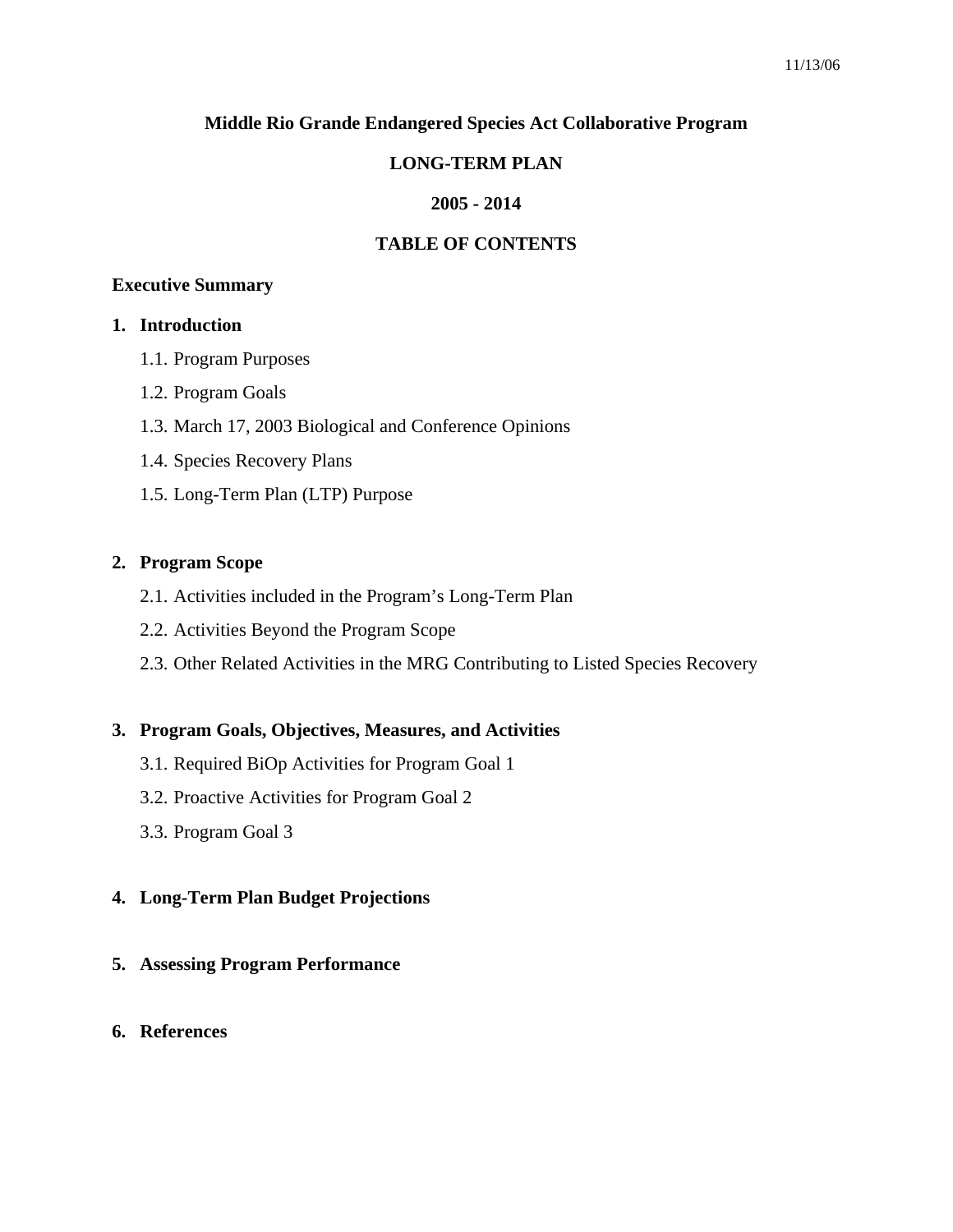#### **FIGURES**

- 1 The Relationship between the BiOp, the Program, and Listed Species Recovery
- 2 Program Cost Estimate for the Duration of the BiOp

#### **TABLES**

- 1 Related Federal and Non-Federal Activities Contributing to the 2003 BiOp Requirements and Recovery of the Species, Outside the Scope of the Program
- 2 Summary of LTP Activities and Budget Estimates
- 3 LTP Activities, Objectives, and Goals

#### **APPENDICES**

- Appendix A Detailed Spreadsheet Including Estimated Schedule and Costs for Planned **Activities**
- Appendix B Supplemental Water Acquisition Information

Summary of DRAFT Long-Term Water Acquisition and Management Plan

- Table B.1 Preliminary Analysis of Water Acquisition Costs
- Appendix C Additional Supporting Information
	- Table C.1. Summary of 2003 Biological Opinion Reasonable and Prudent Alternative
	- Table C.2. Summary of 2003 Biological Opinion Reasonable and Prudent Measures Terms and Conditions and Conservation Recommendations
	- Table C.3a Middle Rio Grande Bosque Initiative Projects Funded During Federal Fiscal Year 2006
	- Table C.3b Middle Rio Grande Bosque Initiative Projects Not Funded During Federal Fiscal Year 2006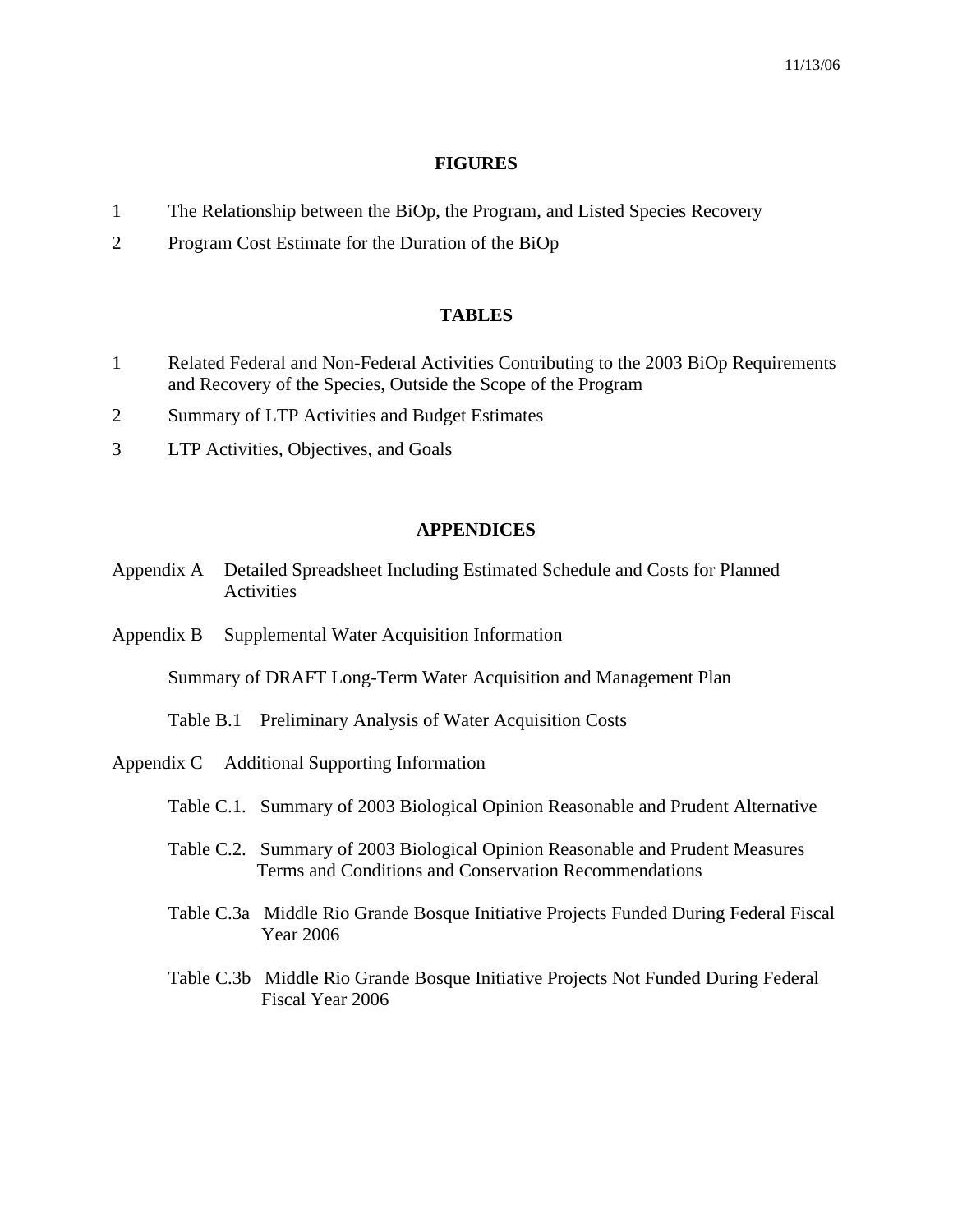# **ABBREVIATIONS AND ACRONYMS**

| BiOp                  | Biological and Conference Opinions on the Effects of                   |
|-----------------------|------------------------------------------------------------------------|
|                       | Actions Associated with the Programmatic Biological Assessment of      |
|                       | Bureau of Reclamation's Water and River Maintenance Operations, Army   |
|                       | Corps of Engineers' Flood Control Operation, and Related Non-Federal   |
|                       | Actions on the Middle Rio Grande, Albuquerque, New Mexico, as          |
|                       | amended                                                                |
| <b>CR</b>             | <b>Conservation Recommendations</b>                                    |
| Corps                 | U.S. Army Corps of Engineers                                           |
| <b>ESA</b>            | <b>Endangered Species Act</b>                                          |
| Flycatcher            | Southwestern willow flycatcher                                         |
| <b>FY</b>             | Fiscal year                                                            |
| <b>ISC</b>            | <b>NM Interstate Stream Commission</b>                                 |
| <b>Listed Species</b> | Federally listed species under the Endangered Species Act (ESA), with  |
|                       | special emphasis on the Rio Grande silvery minnow (silvery minnow) and |
|                       | the southwestern willow flycatcher (flycatcher)                        |
| <b>LTP</b>            | Long-Term Plan                                                         |
| <b>MRG</b>            | Middle Rio Grande                                                      |
| <b>MRGCD</b>          | Middle Rio Grande Conservancy District                                 |
| <b>NM</b>             | New Mexico                                                             |
| <b>PMP</b>            | Program Monitoring Plan                                                |
| Program               | Middle Rio Grande Endangered Species Act Collaborative Program         |
| Reclamation           | <b>Bureau of Reclamation</b>                                           |
| <b>RPA</b>            | <b>Reasonable and Prudent Alternative</b>                              |
| <b>RPM</b>            | <b>Reasonable and Prudent Measures</b>                                 |
| Service               | U.S. Fish and Wildlife Service                                         |
| Silvery minnow        | Rio Grande silvery minnow                                              |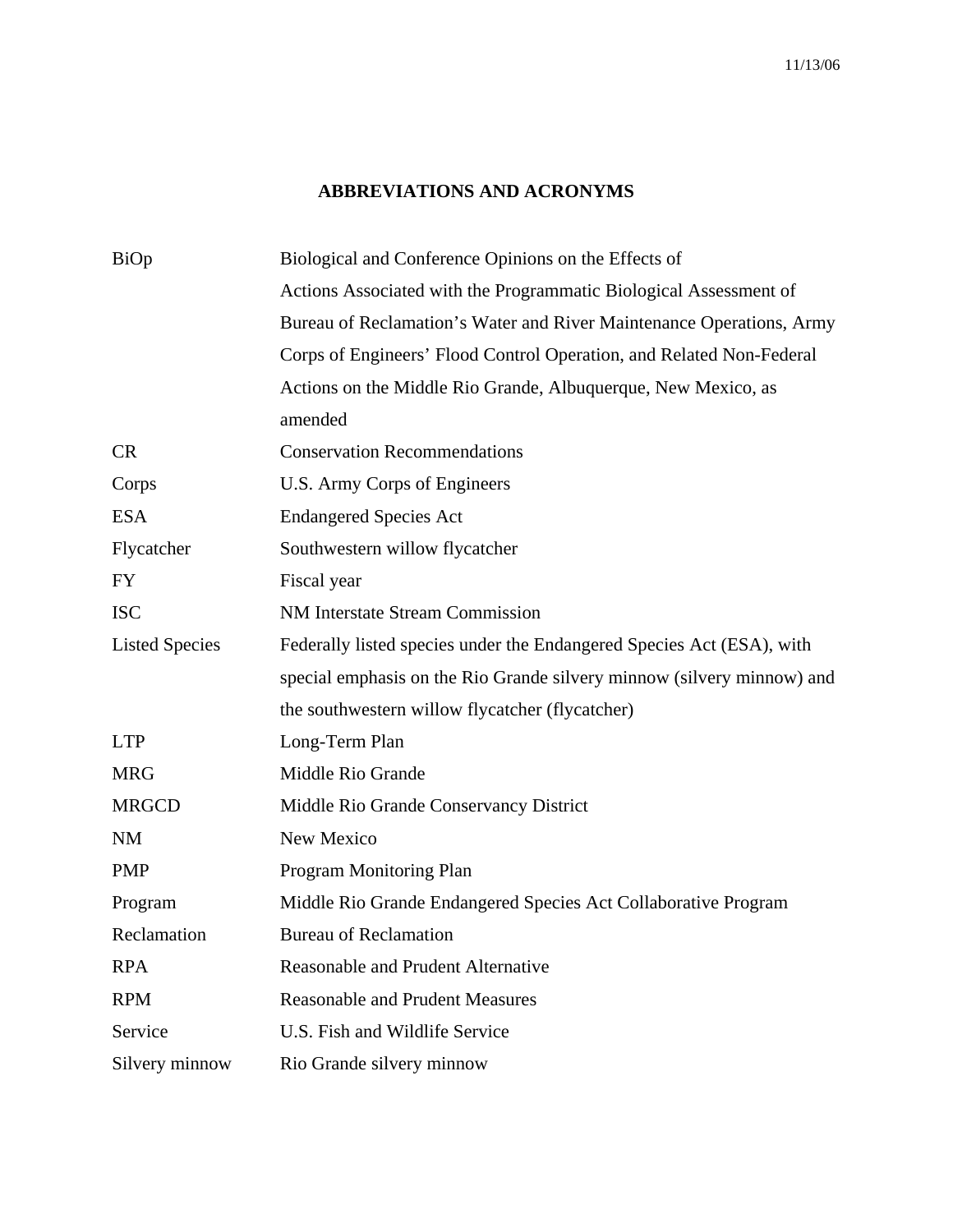#### **Executive Summary**

This Long Term Plan (LTP) was developed as an adaptive management tool to implement activities within the scope of the Middle Rio Grande Endangered Species Act Collaborative Program (Program). These activities contribute to alleviating jeopardy and recovering the Rio Grande silvery minnow (silvery minnow) and southwestern willow flycatcher (flycatcher) pursuant to the Endangered Species Act.

The LTP, approved as a living document by the Program's Executive Committee on November 13, 2006, describes the activities included within the scope of the Program and provides budget estimates for fiscal years 2007 - 2014. The LTP includes the activities needed to accomplish Program goals: water acquisition and management, silvery minnow propagation and rescue, habitat restoration, fish passage, endangered species monitoring and research, water quality studies, and Program management. All LTP activities must protect existing and future water uses and be carried out in compliance with federal and state laws.

The LTP provides accountability through measurable objectives and an annual Program assessment process. The LTP will help integrate federal and state agency budget processes by providing estimated funding requirements for future activities. The LTP will be reviewed and updated annually to reflect actual appropriations amounts and any changes in Program priorities and budget estimates. Annual updates of the LTP and the Program's annual report will provide affected parties with the information needed to understand the justification for changes in activities and funding priorities.

The Program is assisting Reclamation and the Corps to remain in compliance with the Biological Opinion (BiOp) requirements by implementing LTP activities. Most, but not all, of the activities required for BiOp compliance are included in the Program's LTP. Water acquisition and management to meet flow requirements are included in the LTP. The LTP also includes some, but not all, activities required to recover the listed species. There are a number of activities required under the BiOp that are not within the Program's scope. Federal and State agencies are seeking funding for these activities through their individual budgets and/or authorizations. Activities outside of the Program's scope that contribute to meeting BiOp requirements and improve the status of the listed species are described.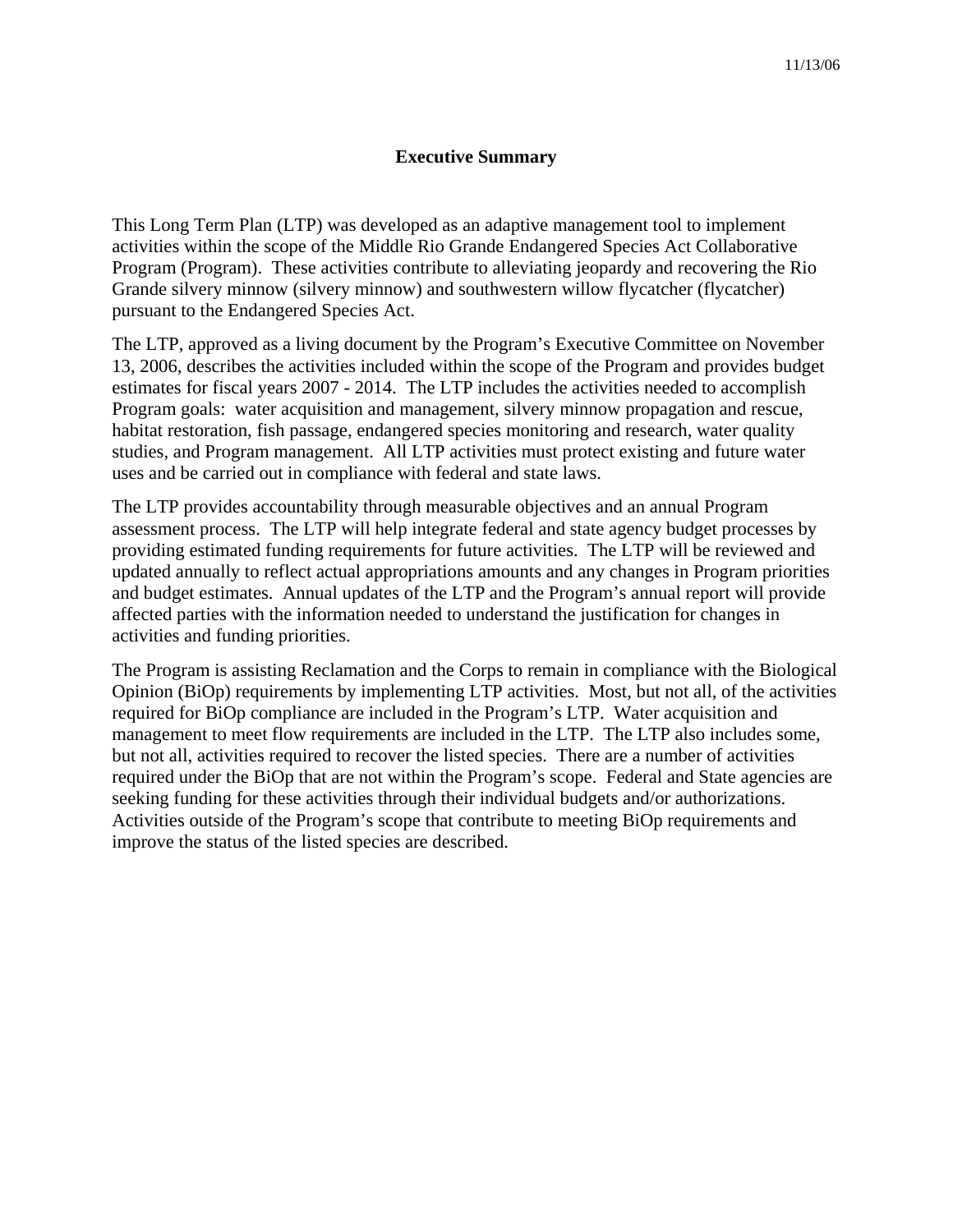# **1. Introduction**

# **1.1. Program Purposes**

The purposes of the Middle Rio Grande Endangered Species Act Collaborative Program (Program) are to protect and improve the status of endangered listed species along the Middle Rio Grande (MRG) and to simultaneously protect existing and future regional water uses while complying with state and federal laws, including Rio Grande compact delivery obligations. "Listed species" means federally listed species under the Endangered Species Act (ESA), with special emphasis on the Rio Grande silvery minnow (silvery minnow) and the southwestern willow flycatcher (flycatcher).

The Service listed the flycatcher as endangered in March 1995 (USFWS 1995). Critical habitat was designated for the flycatcher in 2005 (USFWS 2005b), including portions of the Program area. The *Final Recovery Plan Southwestern Willow Flycatcher (Empidonax traillii extimus)* was published in August 2002 (USFWS 2002). This plan includes criteria for a minimum number of geographically distributed territories among Management Units and Recovery Units that must be maintained for a minimum number of years, and also specifies that the habitats supporting these flycatchers must be protected from threats and loss over time. Individual actions needed to recover the flycatcher are described in the final recovery plan.

The Service listed the silvery minnow as endangered in 1994 (USFWS 1994), issued a recovery plan in July 1999 (USFWS 1999), and released the revised critical habitat designation in February 2003 (USFWS 2003a). The *July 1999 Rio Grande Silvery Minnow Recovery Plan* includes two recovery objectives: 1) stabilize and enhance populations of silvery minnow and its habitat in the MRG valley and 2) reestablish the silvery minnow in at least three other areas of its historic range. The recovery plan also describes actions to be taken to reach these goals and criteria to determine when these objectives have been met. An updated draft recovery plan will soon be available for public review and is expected to contain similar goals. The updated recovery plan will also include measurable criteria by which downlisting to threatened status and delisting may be achieved.

The Program area (also referred to as the Middle Rio Grande) is defined as the headwaters of the Rio Chama watershed and the Rio Grande, including tributaries, from the New Mexico-Colorado state line downstream to an elevation 4,450 feet above mean sea level, the elevation of the spillway crest of the Elephant Butte Dam. Indian Pueblo and Tribal lands and resources within the Program area are not included in activities under the Program without the express written consent of the Pueblo(s) or Tribe(s).

The Program is a collaborative effort involving 21 signatories. For the year 2006, the Program signatories are:

- Bureau of Reclamation (Reclamation)
- U.S. Army Corps of Engineers (Corps)
- U.S. Fish and Wildlife Service Region 2 (Service)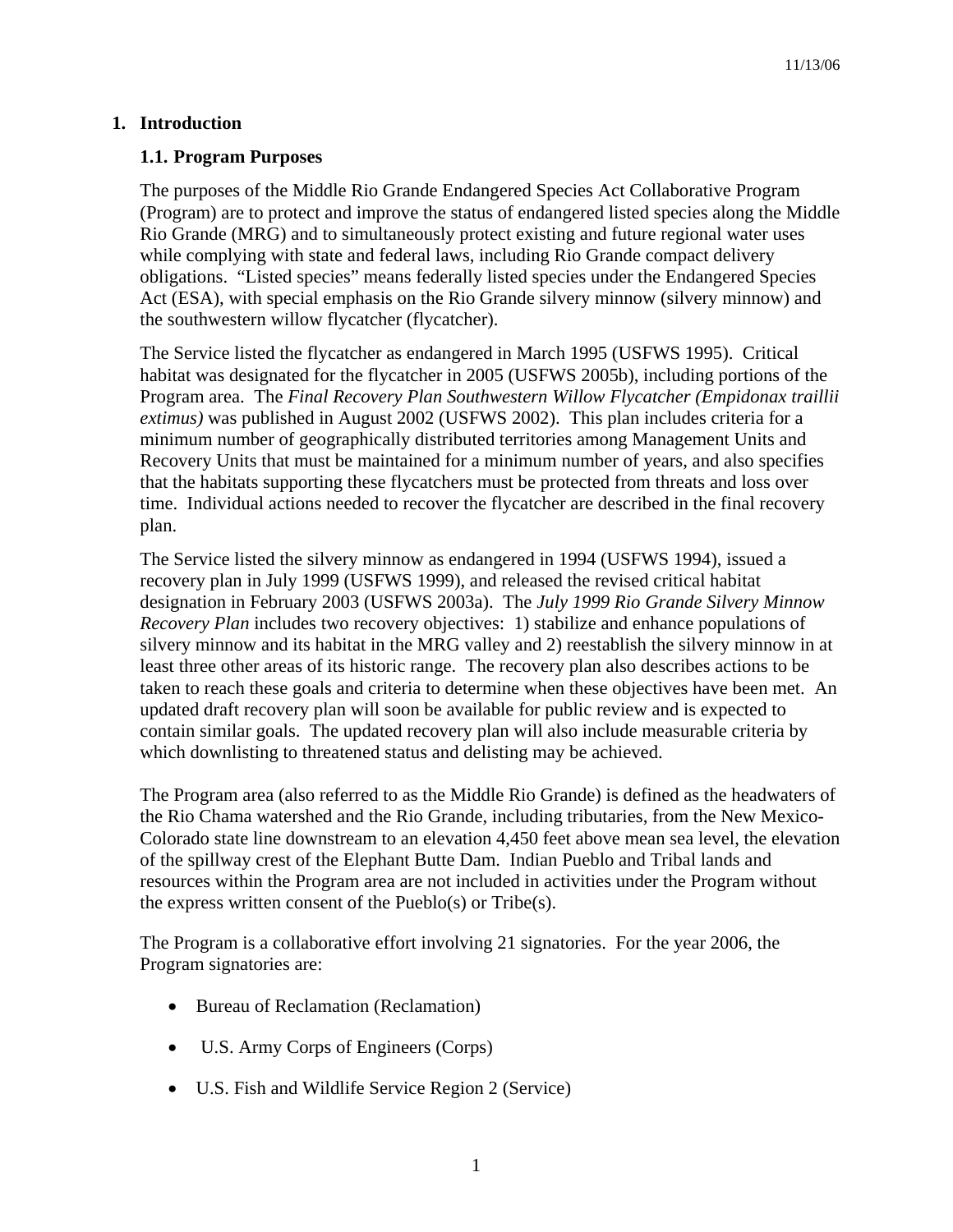- New Mexico (NM) Attorney General's Office
- NM Interstate Stream Commission (ISC)
- NM Department of Game and Fish
- NM Department of Agriculture
- NM Environment Department
- U.S. Forest Service Rocky Mountain Research Station
- Alliance for the Rio Grande Heritage
- City of Albuquerque
- University of New Mexico
- Middle Rio Grande Conservancy District (MRGCD)
- National Association of Industrial and Office Properties/New Mexico Chapter
- Assessment Payers Association of the MRGCD
- Rio Grande Water Rights Association
- Bureau of Indian Affairs
- Pueblo of Sandia
- Albuquerque Bernalillo County Water Utility Authority
- Santo Domingo Tribe
- Pueblo of Santa Ana

Additional signatories may be added in the future in accordance with the Program's By-Laws.

#### **1.2. Program Goals**

Program Goals were established as a means to fulfill the Program purposes. All Program signatories believe that the Program is the best mechanism to carry out the following goals in accordance with state and federal laws and Rio Grande compact obligations. These goals will also promote the conservation and contribute to the recovery of the endangered species in the Program area, assist in attainment of Endangered Species Act (ESA) compliance for all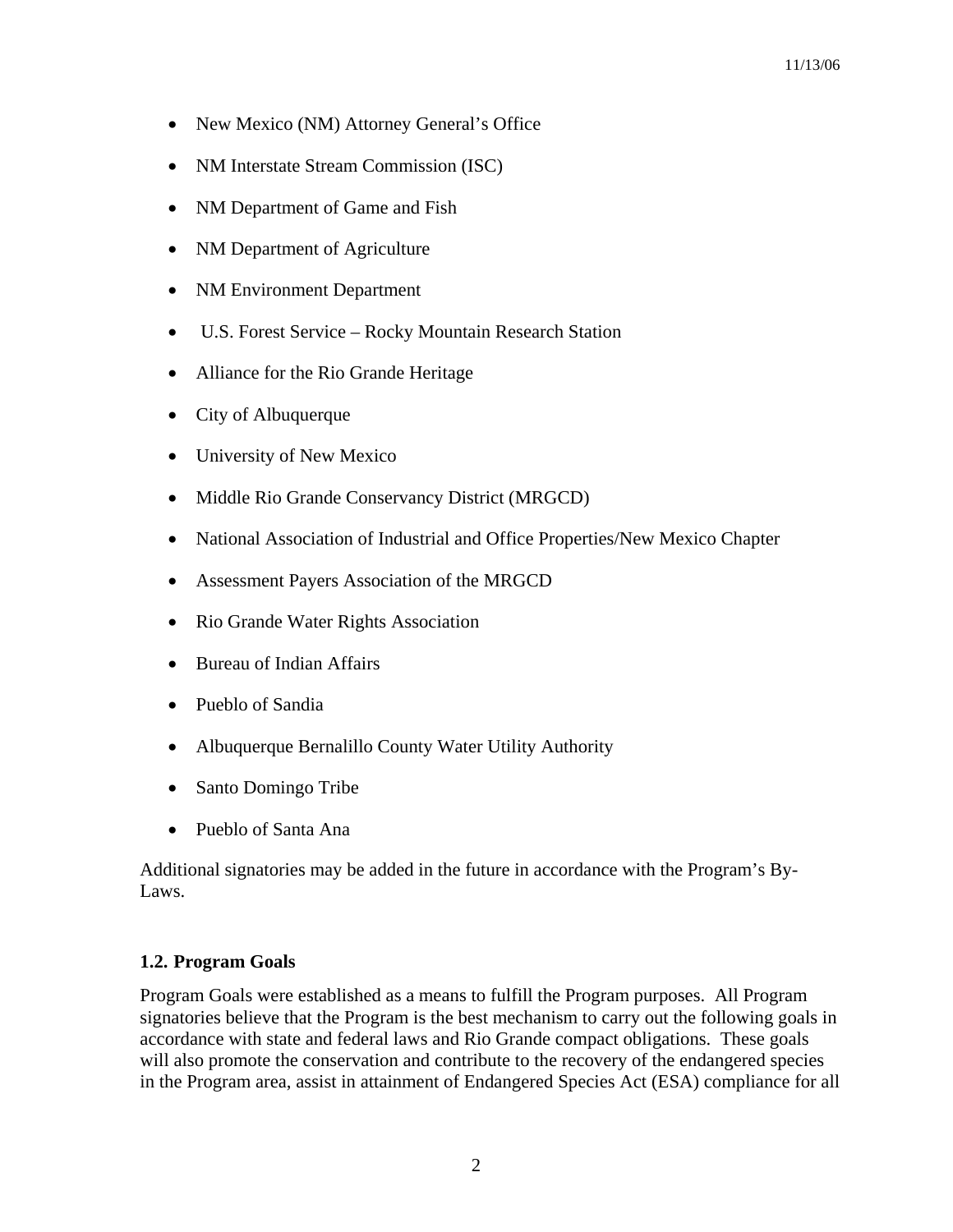parties with the concurrence of the Service, and encourage water development and management activities.

The Program Goals may be stated broadly as:

- 1. Alleviate jeopardy to the listed species in the Program area
- 2. Conserve and contribute to the recovery of the listed species
	- Stabilize existing populations
	- Develop self-sustaining populations
- 3. Protect existing and future water uses

Alleviating jeopardy to the listed species can be met by complying with the requirements set forth in the March 17, 2003 "Biological and Conference Opinions on the Effects of Actions Associated with the Programmatic Biological Assessment of Bureau of Reclamation's Water and River Maintenance Operations, Army Corps of Engineers' Flood Control Operation, and Related Non-Federal Actions on the Middle Rio Grande, Albuquerque, New Mexico", as amended (BiOp) (USFWS 2003b, 2005a, 2006). BiOp requirements are discussed in Section 1.3. Program Goal 1 contains most of the activities in the BiOp's Reasonable and Prudent Alternative (RPA) elements and Reasonable and Prudent Measures (RPM).

Program signatories have expressed a desire to do more than satisfy the BiOp requirements. They also want to improve the MRG ecosystem generally and implement activities that conserve and contribute to recovery of the listed species within the Program Area. These proactive activities are listed within Program Goal 2.

To achieve Program Goal 3, the Program will develop and support creative and flexible options so that existing, ongoing, and future water supply and water resource management activities and projects can continue in compliance with federal law, tribal law, New Mexico state water law, interstate compacts, international treaties, and Indian trust responsibilities. These activities include, but are not limited to: developing agreements to manage the acquisition, storage and release of water in ways that benefit the listed species; improving the efficiency of water conveyance facilities; and hydrologic modeling and research that leads to improved management of available water supplies and development of future supplies. Reclamation retains the responsibility for acquiring and managing water to meet BiOp flow requirements and will use the products produced by the Program's water-related activities to assist in meeting these requirements. The activities that support Program Goal 3 are listed in two places in the LTP: 1. Required Water Operations Elements and 8. Proactive Water Operations and Management Activities.

The Program signatories recognize that finding lasting solutions that will work within the current socioeconomic, regulatory, and physical settings of the MRG will be challenging. Program signatories believe that these lasting solutions will most likely be found by working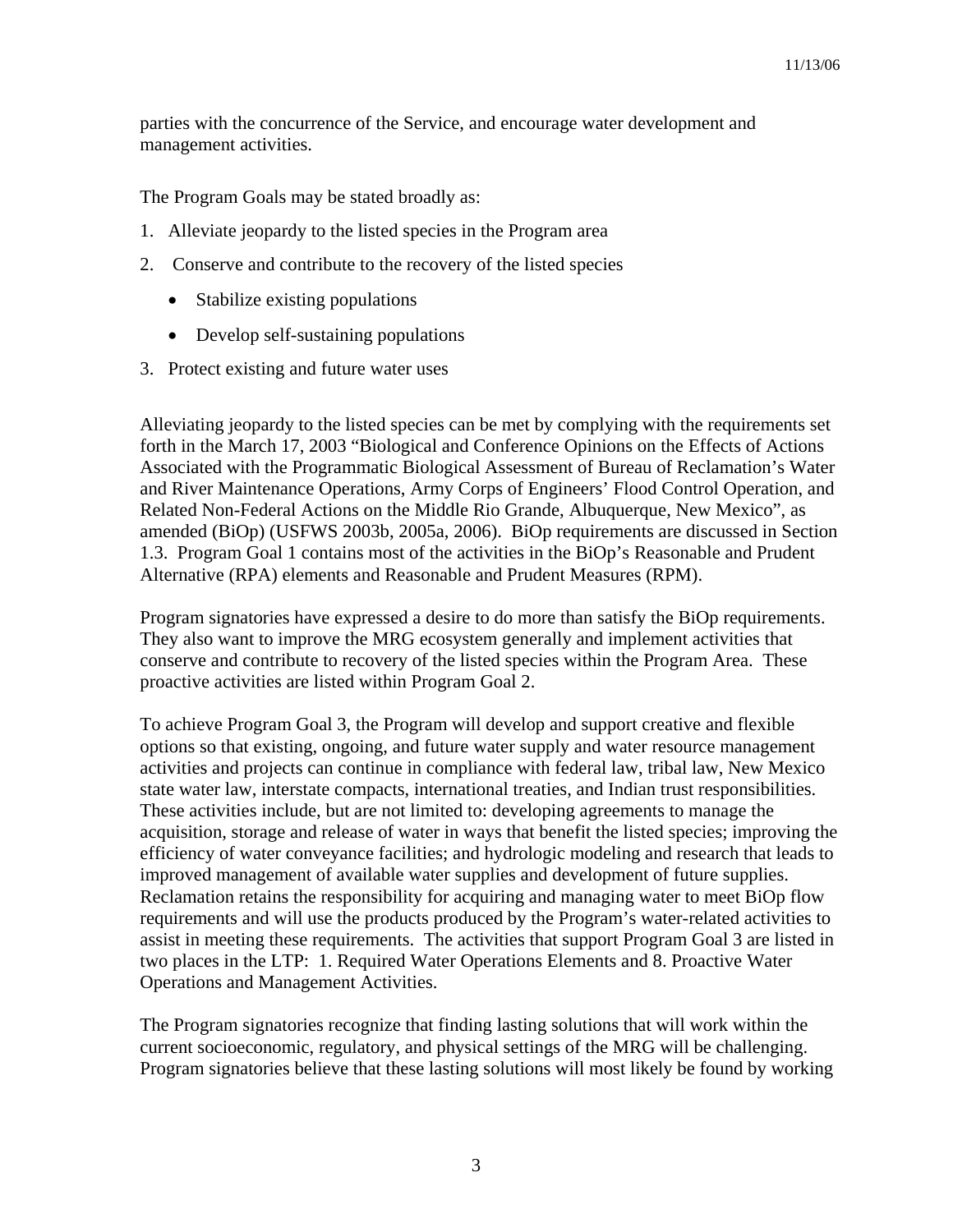together collaboratively, not through an adversarial process such as litigation. Achieving the Program goals will take time – there are no quick fixes.

# **1.3. March 17, 2003 Biological and Conference Opinions**

In March 2003, the Service, in consultation with Reclamation and the Corps, developed a biological opinion (USFWS 2003b) on water operations and maintenance projects, and flood control operations in the MRG. The BiOp found that the activities, as proposed, were likely to jeopardize the continued existence of the listed species. The BiOp recommended a Reasonable and Prudent Alternative (RPA), including multiple elements, designed to avoid the likelihood of jeopardy to the silvery minnow and flycatcher and adverse modification to silvery minnow critical habitat. The BiOp was amended in August 2005 to revise the incidental take statement to consider increased minnow populations, and in June 2006 to consider the effects of the Service's designation of critical habitat for the flycatcher. As defined in the 2003 BiOp, take is to harass, harm, pursue, hunt, shoot, wound, kill, trap, capture, or collect, or to attempt to engage in any such conduct. Taking that is incidental to, and not intended as part of the agency action, is not considered to be prohibited taking under the ESA provided that such taking is in compliance with the terms and conditions of the incidental take statement issued by the Service. The RPA elements address some of the longterm recovery needs of the silvery minnow by incorporating four essential factors during the 10-year term of the BiOp: 1) water operations; 2) habitat improvement; 3) population management; and, 4) water quality. The Program is assisting Reclamation and the Corps to implement the RPA.

#### **1.3.1 Covered Parties and Actions**

Reclamation was the lead federal agency for the consultation and represents the Corps and non-federal agencies who were parties to the consultation. These non-federal agencies include the State of New Mexico and the MRGCD. Reclamation and the Corps are referred to as the "action agencies" in the BiOp. Indian Pueblos and Tribes are not considered "parties to the consultation" in the BiOp, although several are signatories to the Program.

The proposed action analyzed by the 2003 BiOp included contractual water deliveries and other operations of the river, including river maintenance and flood control. The proposed action considered the effects of both federal and non-federal activities by analyzing the total river depletions. The intent of the proposed action was to extend consultation coverage to ordinary operations on the MRG as long as those operations are valid under state and federal laws, consistent with historic operations, and do not create additional net depletions on the river or depletions at a new time or place. The BiOp analyzes the effects on listed species from existing depletions by both federal and non-federal parties to the consultation within the action area, and extends incidental take coverage for all those uses.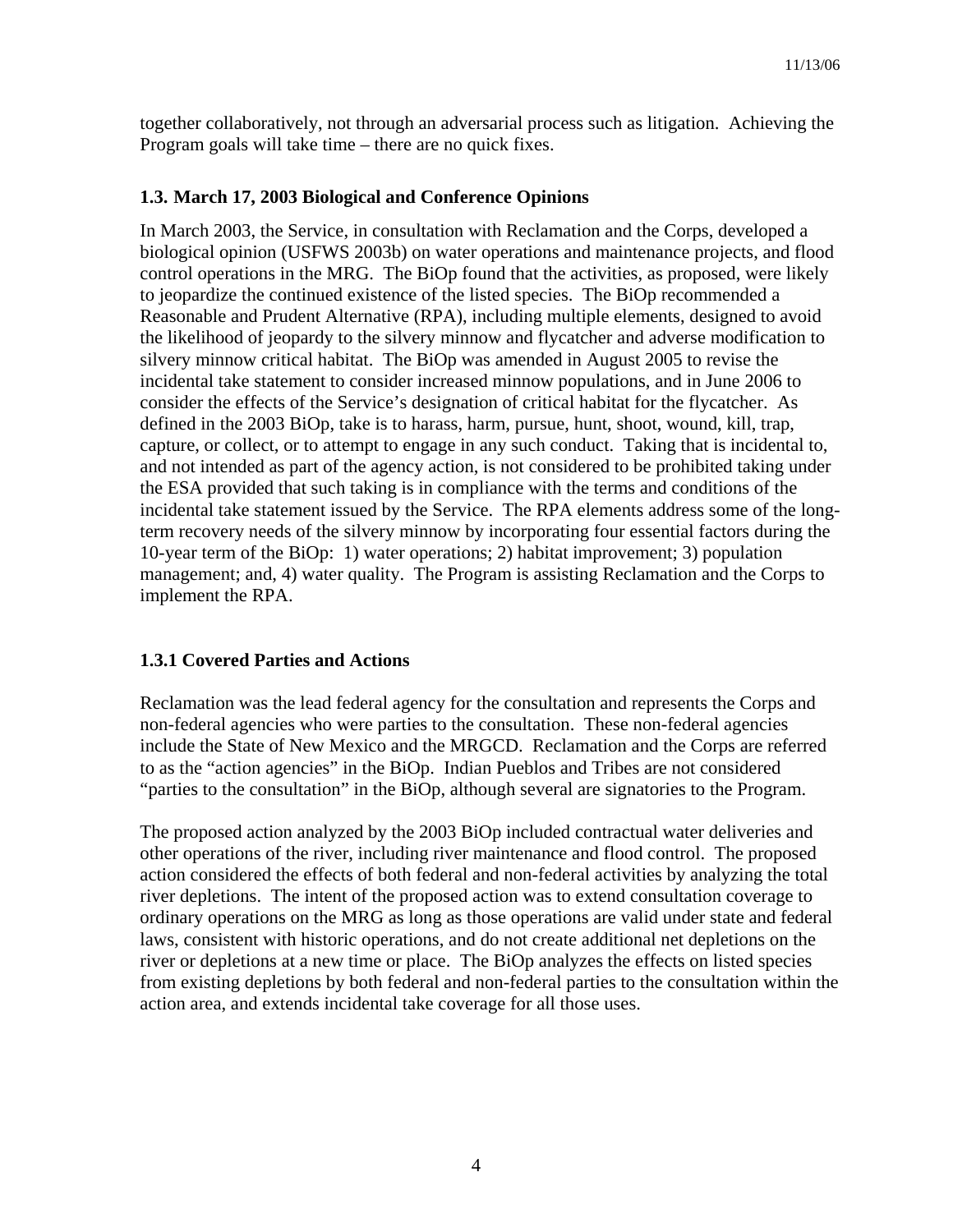# **1.3.2 BiOp Requirements**

The BiOp determined that the effects of the proposed actions were likely to jeopardize the continued existence of the silvery minnow and the flycatcher and adversely modify critical habitat for the silvery minnow. The Service developed an RPA designed to avoid the likelihood of jeopardizing the listed species or causing adverse modification of critical habitat. The RPA has 32 elements and includes in-stream flow targets and non-flow related requirements such as habitat restoration, the construction of refugia, and captive propagation.

The Service developed an incidental take statement based on the premise that the RPA would be implemented. To minimize the anticipated level of take, five Reasonable and Prudent Measures (RPMs) must be implemented pursuant to their terms and conditions. These terms and conditions include flow-related measures such as a ramp-down of flows during drying, surface water pumping, and egg and fish rescue.

# **1.4. Species Recovery Plans**

The overall goal of a federal species recovery plan developed under the ESA is to achieve naturally self-sustaining populations of listed species and to protect the habitat upon which those populations depend. Recovery plans contain goals, objectives, and criteria that when met, allow the Service to determine that the listed species may be downlisted (reclassification of the species status from "endangered" to "threatened") or delisted (removal of the species from the list of "threatened" species).

The current distribution of the silvery minnow is limited to approximately seven percent of its historic range. Downlisting and/or delisting this species will require stabilizing the existing population within the MRG as well as reintroducing silvery minnows into historically occupied areas, such as the Big Bend area of the Rio Grande along the Texas– Mexico border. For the flycatcher, the Middle Rio Grande Recovery Unit (MRGRU) represents the easternmost extent of the population. The MRGRU is geographically contained within the Program Area. The minimum number of territories for reclassification in this unit is 100. That number of territories must be maintained over a five-year period.

Program activities listed in the LTP help meet species recovery goals. For example, Program actions help to stabilize and expand populations of both listed species within the MRG. Additionally, actions such as captive propagation of silvery minnows may eventually contribute to establishing experimental populations outside the Program area.

# **1.5. Long-Term Plan Purpose**

The Program's LTP is intended to serve as a roadmap for implementing activities included in the scope of the Program. The LTP describes the types of activities to be performed each year and an estimated budget for each category of activity. The LTP will help coordinate federal and state agency budget processes as necessary. The LTP also describes how the Program's progress will be assessed.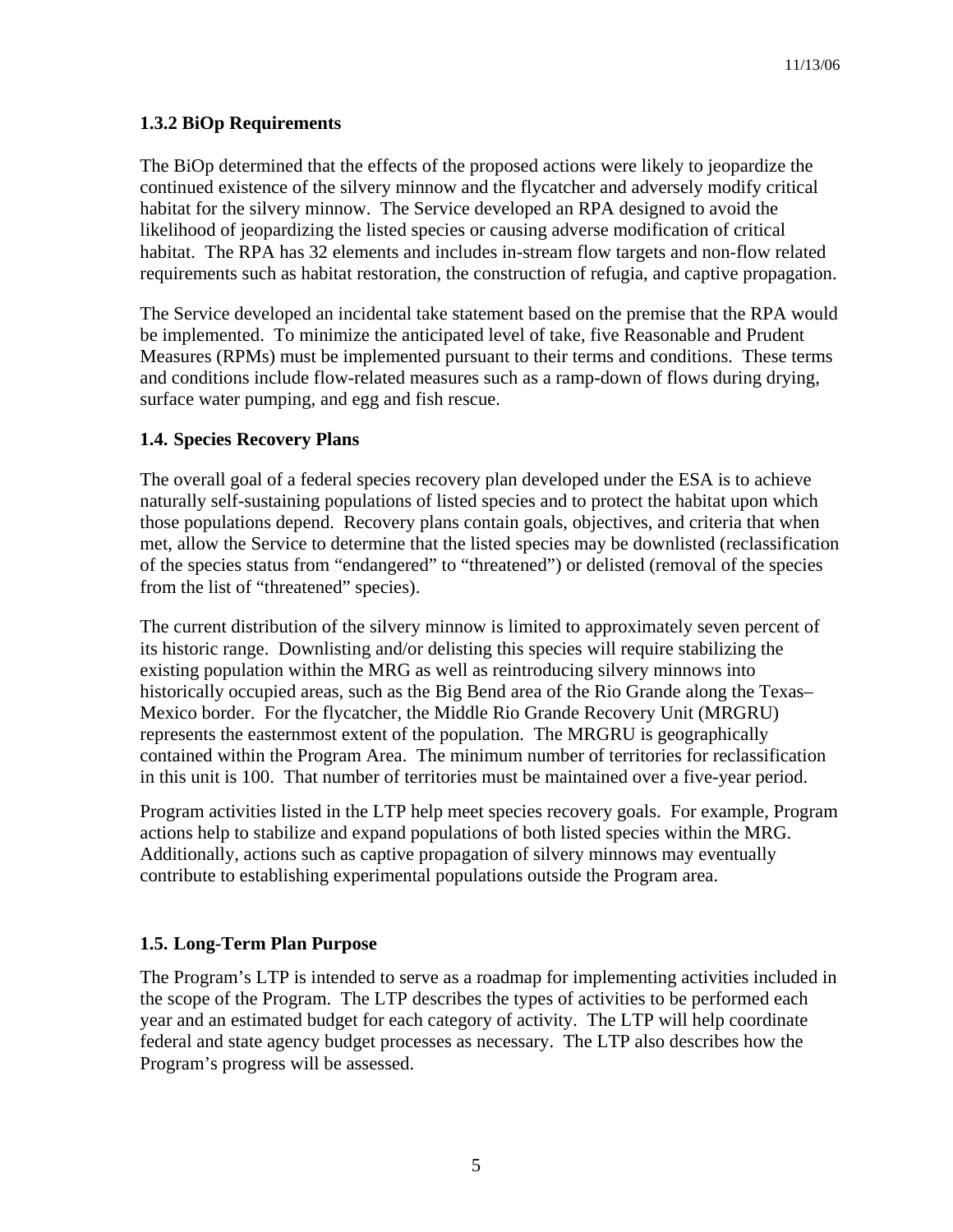The LTP includes the activities needed to accomplish Program goals. LTP activities to accomplish Program Goal 1 also meet BiOp requirements. Activities that meet Program Goal 2 are designed to conserve and contribute to recovery of the listed species. All LTP activities must meet Program Goal 3, protect existing and future water uses, and be carried out in compliance with federal and state laws.

Although the Program has been carrying out activities to benefit the listed species since 2000, this is the first multi-year planning document to be approved by the Executive Committee. This LTP replaces the original draft dated March 27, 2005, and is intended to be a living document and an adaptive management tool that can be changed as the Program progresses.

The activities listed in this LTP are the same as the activities that were listed in the March 2005 draft LTP. Specific and measurable goals and objectives have been added to this version of the LTP, and some cost estimates have been updated. Priorities and budget needs will be reviewed on an annual basis. Differences between projected and actual budget allocations will be addressed. Because science is still evolving on the listed species, adaptive management will be an important tool for Program success. Priorities and approaches may be updated as knowledge of the MRG ecosystem and the needs of the listed species increases. Annual updates of the LTP and the Program's annual report will provide affected parties with the information needed to understand the justification for changes in activities and funding priorities.

#### **2. Program Scope**

The scope of the Program is graphically represented in Figure 1. This figure shows the relationship between the efforts required to comply with the BiOp, the activities included in this LTP, and the total effort needed for recovery of the listed species. Most, but not all, of the activities required for BiOp

compliance are included in the Program's LTP. Water acquisition and management to meet BiOp flow requirements is included in the LTP. The LTP also includes some, but not all, activities required to recover the listed species. More details about what activities are included in the scope of the Program, and which BiOp requirements are conducted outside the scope of the Program, are provided in Sections 2.1 to 2.3 below.

Figure 1. The relationship between the BiOp, the Program, and listed species recovery.

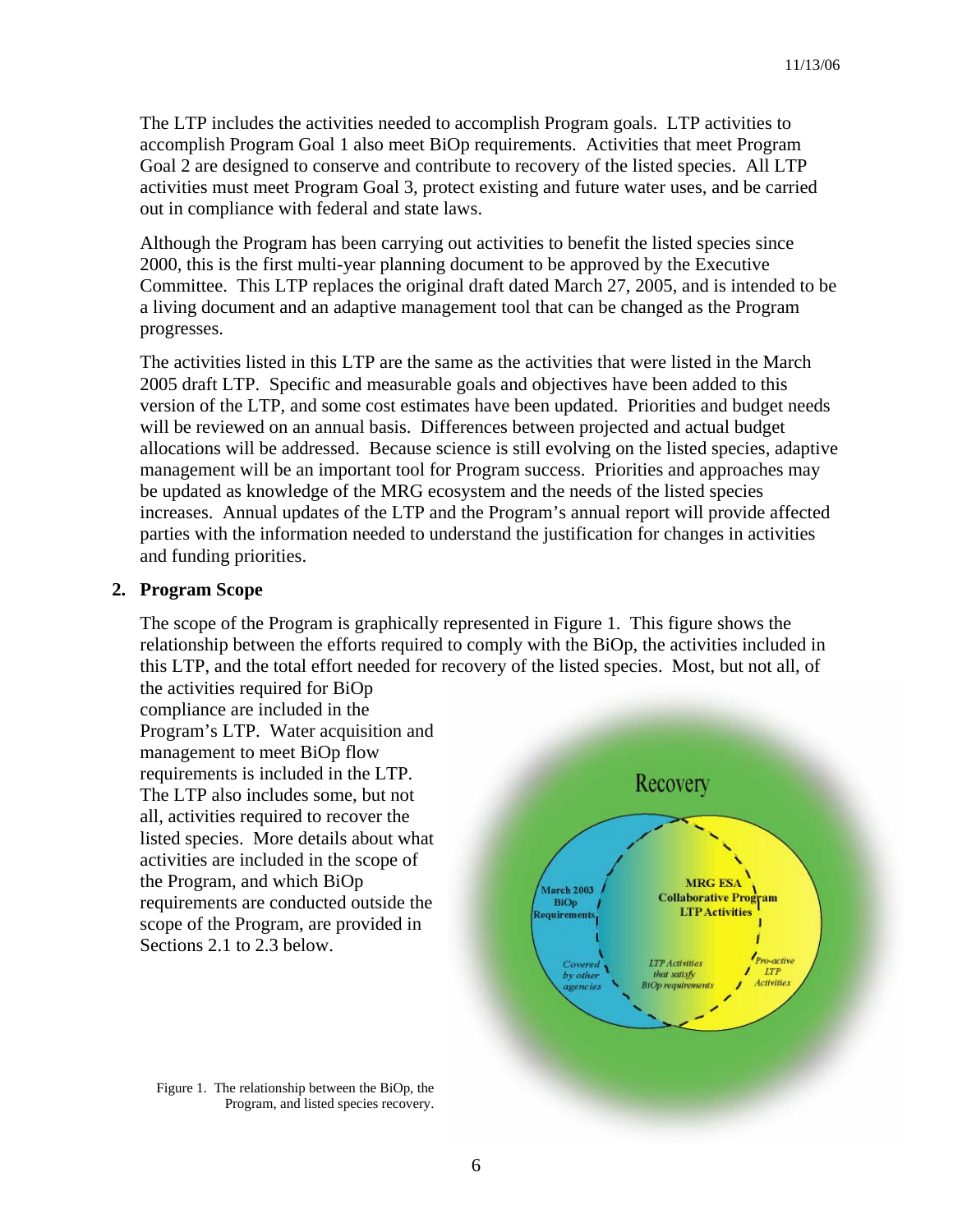# **2.1. Activities included in the Program's Long-Term Plan**

The activities of the LTP are intended to meet the goals of the Program: 1) alleviate jeopardy; 2) conserve and contribute to the recovery of the listed species and 3) protect existing and future water uses. The list of activities within the LTP was the result of long discussions over what the scope of the Program should be given the projected resources over the next 10 years.

The Program signatories held a workshop in Taos, New Mexico, in September 2004 to determine the scope of the Program and establish priorities, with budget and time frames for specific activities. An outcome of the workshop was a draft Long-Term Plan, dated March 27, 2005. Workshop participants ranked activities using the following three criteria (The "Taos Workshop Criteria"):

- 1. Activities needed to prevent extinction;
- 2. Activities that provide a significant short-term benefit to the listed species; and
- 3. Activities contributing in the long-term to the stability and recovery of the listed species.

Significant short-term benefits were defined to be projects that could be accomplished within the first five years of the Program that would offer long-term benefits to the listed species. In setting priorities for Program activities, the BiOp requirements were identified as the highest concern, while activities that contribute to the long-term stability and recovery of the listed species were also recognized as important. In other words, the Program will strive to go beyond activities that focus on a single species and look to support ecosystem improvements. At the Taos workshop, the Program signatories established activities to be included within the Program and a corresponding 10-year budget estimate with a time table for specific activities.

Program activities that provide compliance with the BiOp requirements are included in Program Goal 1. These activities also meet the Taos Workshop Criteria 1 and 2. Program activities that conserve and contribute to the recovery of the listed species and ecosystem improvement are included in Program Goal 2. These activities meet Taos Workshop Criteria 3. In addition, all Program activities must meet Program Goal 3, protect existing and future water uses, and be carried out in compliance with state and federal laws.

Program activities that were agreed upon during the Taos workshop included projects and actions that can be funded through the federal procurement process as well as those that could be funded and implemented through other processes, such as through State of New Mexico's Water Trust Board grants or through other State Legislative appropriations. Additionally, Program signatories could choose to fund and/or implement activities within the Program's scope as part of their cost share without receiving federal funding. The LTP does not identify which entity is responsible for activities unless otherwise identified within the 2003 BiOp.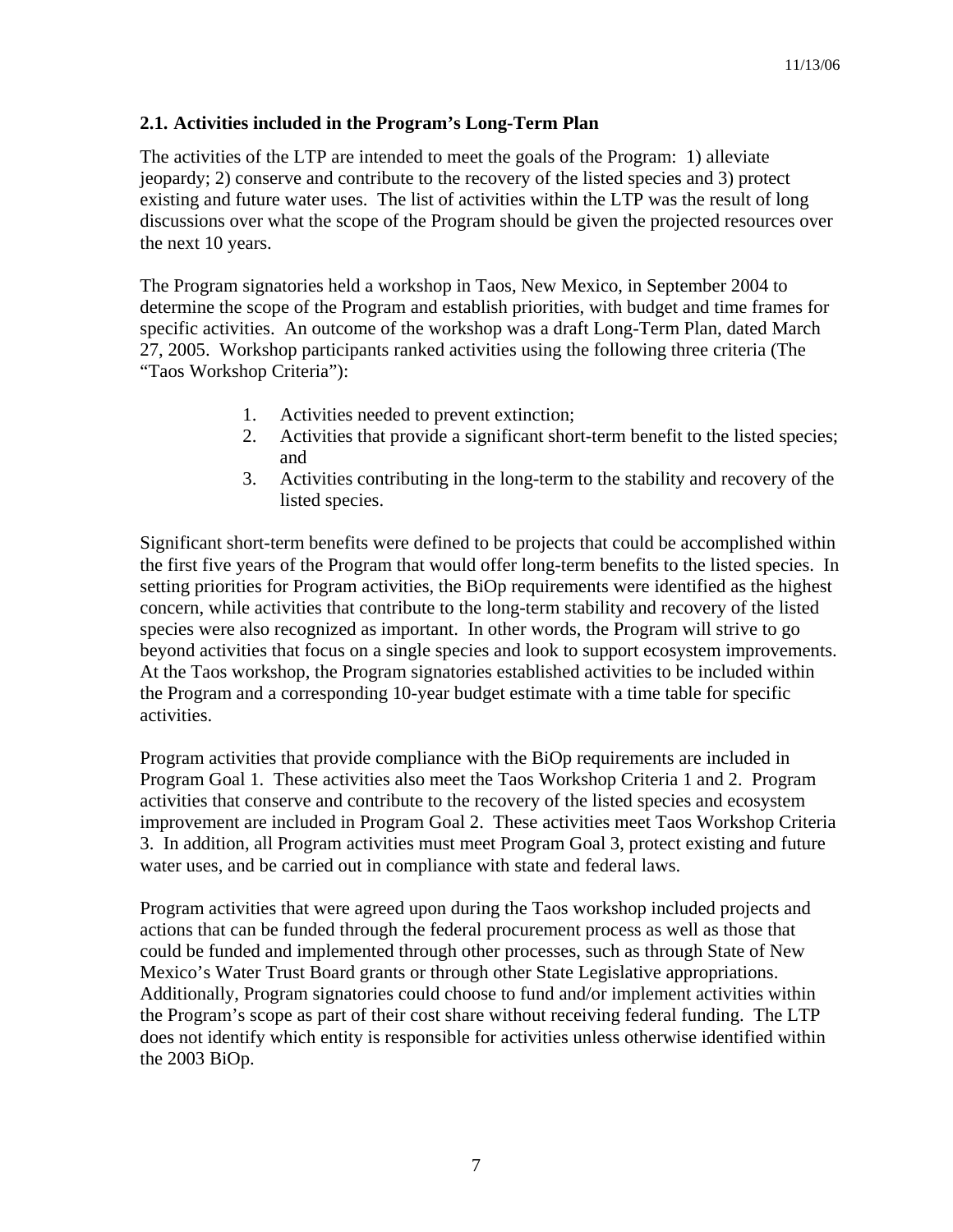The list of Program activities included in the LTP was prepared with full acknowledgement that Program participants do not know everything that is needed to meet the goals of the Program. The Program must remain flexible as new knowledge is gained. Therefore, the Program will use an adaptive management process to monitor and evaluate our activities and serve as the vehicle to make changes in activities as the life of the Program progresses.

A recent example of the Program continuing to explore new options for better managing limited water resources was the facilitated discussion held at a workshop titled *Middle Rio Grande Endangered Species Collaborative Program Workshop on Water Operations and Management* from August 16 through 17, 2006 (Program Executive Subcommittee 2006b). The Program's Executive Committee sponsored this effort to develop sustainable long-term water management strategies for the MRG. The ideas brought forth in the August discussion will be further analyzed for feasibility by hydrological and biological technical teams.

# **2.2. Activities Beyond the Program Scope**

There are a number of activities that are required under the 2003 BiOp that are not within the Program's scope. Federal and State agencies are seeking funding for these activities through their individual budgets and/or authorizations. Table 1 lists these activities and the lead agencies associated with each effort. Where available, the estimated costs for these activities have been included in Table 1. The Program partners recognize the importance of these contributions to meeting the BiOp requirements and improving the status of the listed species.

#### **2.3. Other Related Activities in the MRG Contributing to Listed Species Recovery**

Numerous agencies carry out activities that are not funded by the Program that contribute to the recovery of the listed species. Many of these activities have been on-going for years. Coordination and integration of these activities is imperative; the cumulative benefits will be greater than the individual initiatives.

Table 1 provides information on those activities not included in the Program's scope but supportive of the Program's goals. Table 1 is not an exhaustive list of all activities that are occurring in the MRG. The table lists which organization is sponsoring the activity and provides budget information for accomplishing the activities, if that information has been made available. This table will make it easier to coordinate budget processes among the signatories as they plan how to share the funding of activities.

# **3. Program Goals, Objectives, Measures, and Activities**

To achieve its goals and objectives, Program signatories have been funding activities since Federal Fiscal Year (FY) 2001, October 1, 2000 to September 30, 2001. Examples of these activities include leasing of supplemental water to meet BiOp flow requirements, endangered species population monitoring and management, silvery minnow captive breeding and augmentation, research on recovery requirements, and habitat restoration planning and construction.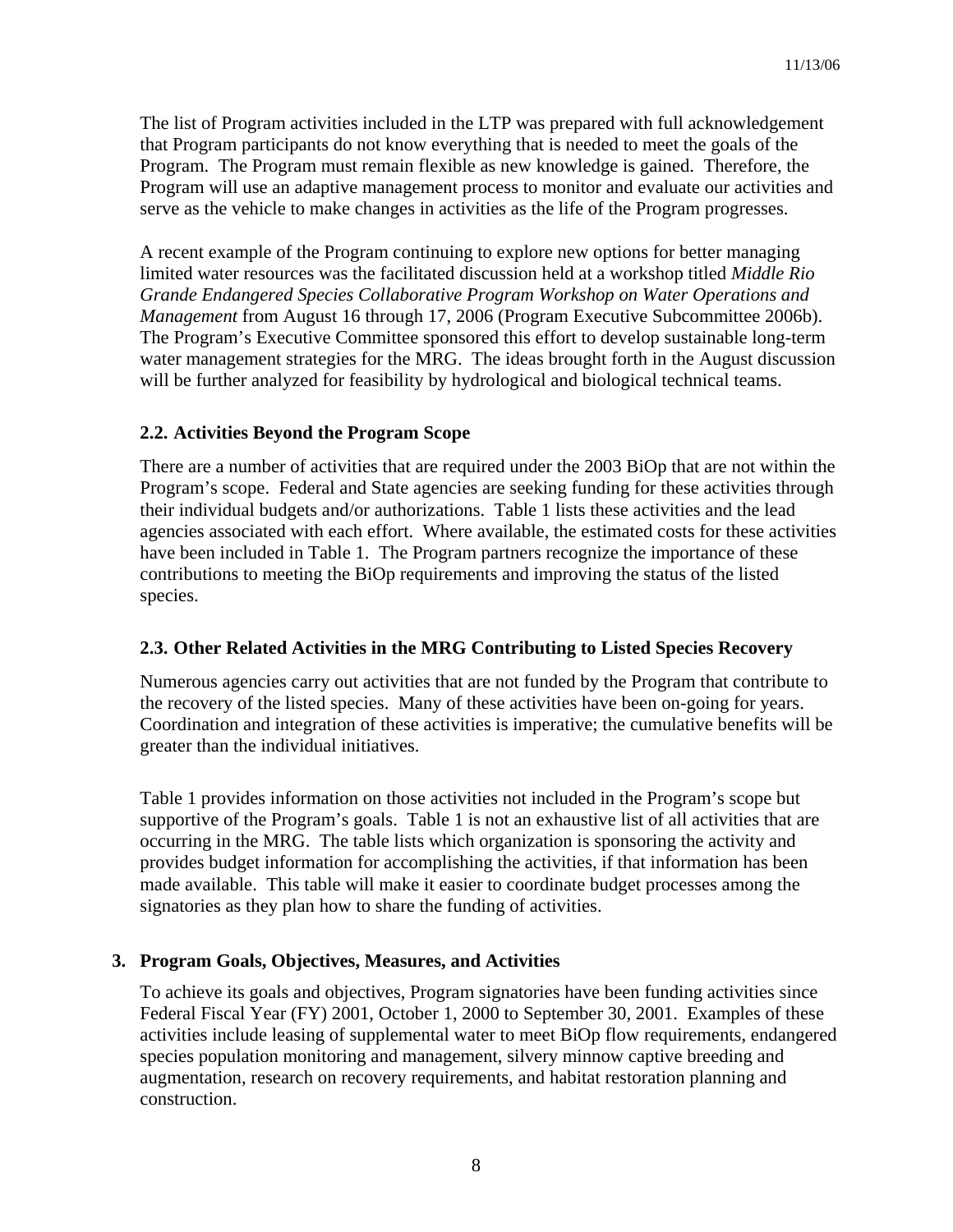#### **Table 1.** Related Federal and Non-Federal Activities Contributing to the 2003 BiOp and Recovery of the Listed Species, but Outside the Program

|                                                                                                                                                  | <b>Project Duration</b>       | Approximate Yearly Cost (In 2006 \$)                                                                     | Approximate Total Project Cost (in 2006 \$) | <b>BiOp Element</b>     |
|--------------------------------------------------------------------------------------------------------------------------------------------------|-------------------------------|----------------------------------------------------------------------------------------------------------|---------------------------------------------|-------------------------|
| <b>United States Department of Interior</b><br><b>Bureau of Reclamation</b>                                                                      |                               |                                                                                                          |                                             |                         |
| ESA compliance activities associated with river maintenance<br>Minnow Sanctuary                                                                  | Ongoing<br>2005-Ongoing       | \$1,750,000<br>\$350,000                                                                                 | \$4 M to design/construct RPA AA            | <b>RPAT</b>             |
| Water 2025                                                                                                                                       | $2004 -$                      | \$1,000,000                                                                                              |                                             | RPA Q, CR 8, 15         |
| Upper Rio Grande Water Operations Model<br><b>Biological Opinion Compliance Reporting</b>                                                        | Ongoing<br>2001-2014          | \$100,000<br>\$10,000                                                                                    | \$100K/yr to maintain                       | RPA A-O<br><b>RPAFF</b> |
|                                                                                                                                                  |                               |                                                                                                          |                                             |                         |
| Fish & Wildlife Service<br>Management of Exotics for the Recovery of Endangered Species                                                          | Ongoing                       | \$995,000                                                                                                |                                             | <b>RPAS</b>             |
| MRG Bosque Initiative (includes Bosque Hydrology Group)<br>Partners for Wildlife                                                                 | Ongoing<br>Ongoing            | \$542,000<br>\$38,000                                                                                    |                                             |                         |
| Tribal Partnership Program                                                                                                                       | Ongoing                       | \$397,759                                                                                                |                                             |                         |
| Bosque del Apache National Wildlife Refuge<br>Sevilleta National Wildlife Refuge                                                                 | 1986-<br>Ongoing              | \$439,000<br>\$75,000                                                                                    | \$1,200,000 RPA S                           |                         |
| <b>Subtotal</b>                                                                                                                                  |                               | \$5,696,759                                                                                              | \$5,200,000                                 |                         |
| United States Army Corps of Engineers                                                                                                            |                               |                                                                                                          |                                             |                         |
| <b>Flood Control</b>                                                                                                                             |                               |                                                                                                          |                                             |                         |
| Flood Control/Water Ops - Abiquiu, Cochiti, Galisteo, Jemez<br>Cochiti Baseline Study                                                            | Ongoing<br>2006-2008          | \$436,500<br>\$1,500,000                                                                                 | \$4,500,000 RPA W                           | RPA A-N, V              |
| Jemez canyon resevoir sediment management study<br>Galisteo reservior sediment management study                                                  | 2006-2007<br>2007-2009        | \$1,000,000<br>\$200,000                                                                                 | \$1,500,000 RPA W<br>\$600,000 RPA W        |                         |
| Upper Rio Grande Water Operations Model and Studies                                                                                              | Ongoing                       | \$1,300,000                                                                                              |                                             | RPA A-O                 |
| Southwest Valley, Alb NM - General Investigation / Consruction<br>RG Floodway - San Acacia to Bosque del Apache (includes San Marcial RR bridge) | 1999-2007<br>1987-            | \$49,500                                                                                                 | \$26,170,600<br>\$71,200,000 RPA U          |                         |
| MRG Bernalillo to Belen (levee project)                                                                                                          | 1984-                         |                                                                                                          | \$62,400,000                                |                         |
| Rio Grande Basin, NM, CO, TX - Gen Investigation<br><b>Biological Opinion Compliance Reporting</b>                                               | $2001 -$<br>2001-2014         | \$10,000                                                                                                 | \$4,100,000                                 | RPA FF                  |
|                                                                                                                                                  |                               |                                                                                                          |                                             |                         |
| <b>Environmental Restoration</b><br>Route 66 - Ecosystem Revitalization                                                                          | $2001 -$                      |                                                                                                          | \$6,542,000 RPA S                           |                         |
| Pueblo of Santa Ana, NM - Aquatic Habitat Restoration<br><b>MRG</b> Bosque                                                                       | $2001 -$<br>$2004 -$          |                                                                                                          | \$6,230,000 RPA S<br>\$15,637,000 RPA S     |                         |
| Subtotal                                                                                                                                         |                               | \$4,496,000                                                                                              | \$198,879,600                               |                         |
| United States Department of Agriculture                                                                                                          |                               |                                                                                                          |                                             |                         |
| <b>Natural Resources and Conservation Service</b>                                                                                                |                               |                                                                                                          |                                             |                         |
| Salt Cedar Eradication (State \$)<br>Restoration (Federal \$)                                                                                    | Ongoing<br>Ongoing            | \$2,800,000<br>\$500,000                                                                                 |                                             |                         |
|                                                                                                                                                  |                               |                                                                                                          |                                             |                         |
| <b>Forest Service</b><br>Rocky Mountain Research Station                                                                                         |                               |                                                                                                          |                                             |                         |
| Ecological Affects of Full Reduction                                                                                                             | 2000-                         | \$100,000                                                                                                |                                             |                         |
| Ecological Affects of Bosque Wildfire<br>Silvery Minnow Food and Habitat Study                                                                   | $2002 -$<br>Ongoing           | \$40,000<br>\$50,000                                                                                     | \$250,000<br>\$200,000                      |                         |
| Subtotal                                                                                                                                         |                               | \$3,490,000                                                                                              | \$450,000                                   |                         |
| <b>New Mexico Department of Agriculture</b>                                                                                                      |                               |                                                                                                          |                                             |                         |
| Salt Cedar Control Project<br>Subtotal                                                                                                           | Ongoing                       | \$300,000<br>\$300,000                                                                                   | \$0                                         |                         |
|                                                                                                                                                  |                               |                                                                                                          |                                             |                         |
| <b>New Mexico Environmental Department</b><br>Surface Water Quality Monitoring                                                                   | Ongoing                       |                                                                                                          |                                             | RPA EE                  |
| Subtotal                                                                                                                                         |                               | \$0                                                                                                      | \$0                                         |                         |
| <b>New Mexico Game and Fish</b>                                                                                                                  |                               |                                                                                                          |                                             |                         |
| Support for RGSM survival and management--<br>(Rock Lake refugium, salvage assistance)                                                           | 2001-Ongoing                  | \$30,000                                                                                                 |                                             | \$180,000 RPM 1.2       |
| Survival of fishes during RG summer flow recession                                                                                               | 2001-2004                     | \$8,000                                                                                                  | \$24,000                                    |                         |
| Conservation genetics of RGSM<br>Fish surveys and habitat assessment above Cochiti                                                               | 2002-2003<br>2004             | \$72,000<br>\$19,300                                                                                     | \$72,000                                    | \$19,300 RPA CC         |
| Support of BioPark refuguim operation and maintenance                                                                                            | 2005-2008                     | \$61,000                                                                                                 | \$366,000                                   |                         |
| Staff participation in program<br>Salt Cedar Control Project (Bernardo/La Joya WMA)                                                              | 2001-Ongoing<br>2006          | \$36,000<br>\$340,000                                                                                    | \$216,000<br>\$340,000                      |                         |
| Bernardo Waterfowl Area (Langaman gate system)<br>Subtota                                                                                        | 2006                          | \$60,000<br>\$626,300                                                                                    | \$60,000<br>\$1,277,300                     |                         |
|                                                                                                                                                  |                               |                                                                                                          |                                             |                         |
| <b>New Mexico Interstate Stream Commission</b><br>Rio Grande Bureau Office                                                                       |                               |                                                                                                          |                                             |                         |
| Pilot Channel Work                                                                                                                               | 2002-Ongoing                  | \$1,600,000                                                                                              | \$6,878,912                                 |                         |
| <b>River Maintenance</b><br>San Acacia Surface Water & Ground Water Study                                                                        | 1950s-Ongoing<br>2001-Ongoing | \$200,000<br>\$72,000                                                                                    | \$10,000,000<br>\$1,344,000 CR 14           |                         |
| San Marcial Railroad Bridge                                                                                                                      | 2006-2010                     | \$1,000,000                                                                                              | \$4,000,000 RPA U                           |                         |
| Subtotal                                                                                                                                         |                               | \$2,872,000                                                                                              | \$22,222,912                                |                         |
| <b>Middle Rio Grande Conservancy District</b><br>Water 2025                                                                                      | $2005 -$                      | \$1,000,000                                                                                              |                                             | RPA Q, CR 8, 15         |
| <b>Habitat Restoration</b>                                                                                                                       |                               | Numbers unavailable at this time                                                                         |                                             | RPA S                   |
| Subtotal                                                                                                                                         |                               | \$1,000,000                                                                                              | \$0                                         |                         |
| <b>City of Albuquerque</b><br>Native vegetation planting/Non-native species removal                                                              | 2004-Ongoing                  | \$600,000                                                                                                |                                             |                         |
| Operations & Maintenance of BioPark Silvery Minnow Refugium                                                                                      | 2002-                         | Numbers unavailable at this time                                                                         |                                             |                         |
| Operations & Maintenance of Silvery Minnow Sanctuary<br>Subtotal                                                                                 | 2007-Ongoing                  | \$25,000<br>\$600,000                                                                                    |                                             |                         |
|                                                                                                                                                  |                               |                                                                                                          |                                             |                         |
| Albuquerque Bernalillo County Water Utility Authority<br>Monitoring Waste Water Treatment Plant Discharges                                       |                               | Numbers unavailable at this time                                                                         |                                             | <b>RPA DD</b>           |
| <b>Subtotal</b>                                                                                                                                  |                               |                                                                                                          | \$0                                         |                         |
| Albuquerque Metropolitan Arroyo Flood Control Authority                                                                                          |                               |                                                                                                          |                                             |                         |
| Albuquerque Metropolitan Arroyo Flood Control<br>Subtotal                                                                                        | Ongoing                       | \$10,000<br>\$10,000                                                                                     | \$0                                         |                         |
|                                                                                                                                                  |                               |                                                                                                          |                                             |                         |
| <b>Pueblos</b><br>Ohkay Owingeh                                                                                                                  |                               | Numbers unavailable at this time                                                                         |                                             |                         |
| Cochiti<br>Santo Domingo                                                                                                                         |                               | Numbers unavailable at this time<br>Numbers unavailable at this time                                     |                                             |                         |
| San Felipe                                                                                                                                       |                               | Numbers unavailable at this time                                                                         |                                             |                         |
| Santa Ana<br>Sandia                                                                                                                              |                               | Numbers unavailable at this time<br>Numbers unavailable at this time                                     |                                             |                         |
| Isleta                                                                                                                                           |                               | Numbers unavailable at this time                                                                         |                                             |                         |
| Subtotal                                                                                                                                         |                               | \$0                                                                                                      | \$0                                         |                         |
| <b>Non-Governmental Organization</b><br>Rio Grande Restoration                                                                                   |                               | \$5,000                                                                                                  |                                             |                         |
| Subtotal                                                                                                                                         | Ongoing                       | \$5,000                                                                                                  | \$0                                         |                         |
| <b>University of New Mexico</b>                                                                                                                  |                               |                                                                                                          |                                             |                         |
| Surface Water Quality Study & Continuous Water Quality Monitoring Network                                                                        | 2005-2007                     | \$43,880                                                                                                 | \$87,760                                    |                         |
| Museum-based Approaches to Ecology & Evolution of Aquatic Sys<br>Subtotal                                                                        | 2002-2007                     | \$100,000<br>\$143,880                                                                                   | \$500,000<br>\$587,760                      |                         |
| <b>Volunteer Organizations</b>                                                                                                                   |                               |                                                                                                          |                                             |                         |
| Hawks Aloft, Inc.                                                                                                                                |                               | Funded thru Corp programs                                                                                |                                             |                         |
| Bosque Ecosystem Monitoring Program (BEMP)<br>Socorro Save our Bosque Task Force                                                                 | Ongoing<br>1993-Ongoing       | Funded thru Corp, Sevice, and Reclamation programs<br>Funded thru Corp, Sevice, and Reclamation programs | \$433,000 RPA S                             |                         |
| Friends of the Rio Grande Nature Center State Park                                                                                               |                               | Numbers unavailable at this time                                                                         |                                             |                         |
| Tree New Mexico, Inc.<br>Subtotal                                                                                                                |                               | Numbers unavailable at this time<br>-50                                                                  | \$433,000                                   |                         |
|                                                                                                                                                  | <b>Total</b>                  | \$19,239,939                                                                                             | \$229,050,572                               |                         |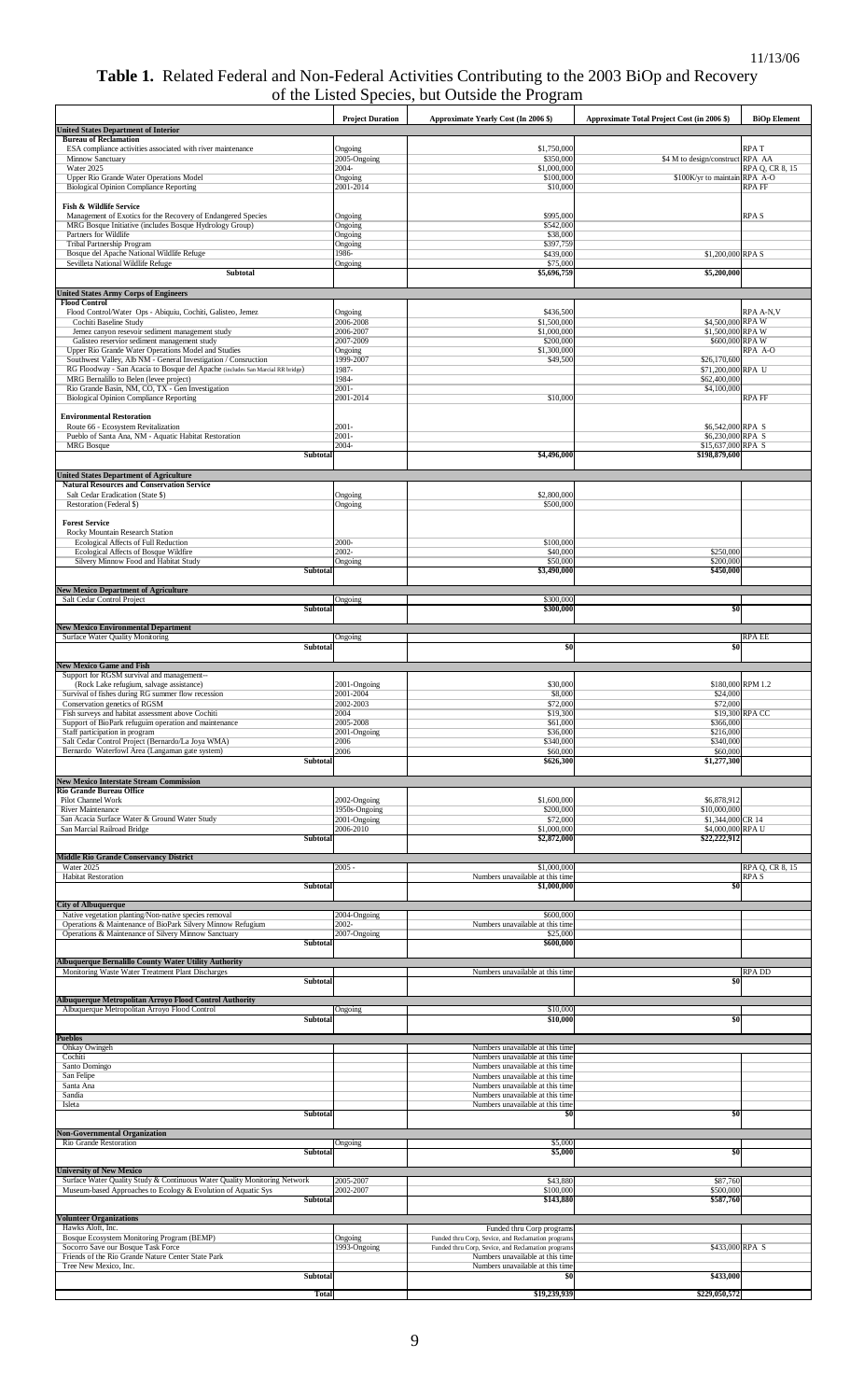The Program activities have been grouped by the two major Program Goals. Each group of activities includes categories of activities with different objectives. The first group includes the Program activities that meet Program Goal 1, alleviate jeopardy to the listed species in the Program area. This group includes activities that meet BiOp requirements. The second group of activities meet Program Goal 2, conserve and contribute to recovery of the listed species. This group contains proactive Program activities that contribute to the recovery of the listed species and improve the MRG ecosystem. Proactive activities include conservation recommendations (CR) listed in the BiOp as well as activities described in the endangered species recovery plans. All Program activities (in both groups) must also meet Program Goal 3, protect existing and future water uses, and be carried out in compliance with federal and state laws.

All activities that are included in Program Goal 1 will also contribute to the recovery of the listed species. Proactive actions that contribute to the recovery of the listed species may take place outside the Program area. An example of this type of activity would be using captivebred silvery minnows from the Dexter National Fish Hatchery and Technology Center to establish a new population in the Big Bend area of the Rio Grande in Texas.

Table 2 contains a summary of Program activities, by category, with 10-year budget estimates, and the associated BiOp RPA, RPM, or CR for each category. The categories in Table 2 are listed in general order of priority, from highest to lowest, as determined by the BiOp. Figure 2 graphically shows the cost estimates for each activity over the life of the BiOp. Each year the Program, in consultation with the Service, recommends to Reclamation which activities should be funded. Some activities are funded through a competitive process, which requests proposals to fulfill specific priorities. The proposals that are received are evaluated both on their technical merits as well as their cost effectiveness. Other activities are funded through multi-year interagency agreements, contracts, and grants. If a limited amount of funding is available, the highest priority activities will be funded first. All costs are estimated and inclusive of inflation and required monitoring, operation and maintenance.

Table 3 lists the objectives and metrics associated with each activity category. Each activity category has specific objectives that come out of the BiOp and/or species recovery plans. Metrics describe what data will be measured and tracked to determine if the objective has been met. For example, one objective for "Required Habitat Improvement Elements" is restoring 1,600 acres of habitat by 2013. In this example, the metric is "acres of habitat restored."

# **3.1. Required BiOp Activities for Program Goal 1**

Following are the required BiOp activities that meet Program Goal 1, alleviate jeopardy to the listed species in the Program area:

*1.* Required Water Operations Elements (RPA A-O, RPM 1.1, 2.1, 3.1, 3.2, 4.1)

These activities include acquiring water from willing sources to meet BiOp flow requirements, coordinating water operations, monitoring river flows to ensure BiOp flow requirements are met, and pumping from the Low Flow Conveyance Channel into the Rio Grande to enhance river flows to benefit listed species. More information about these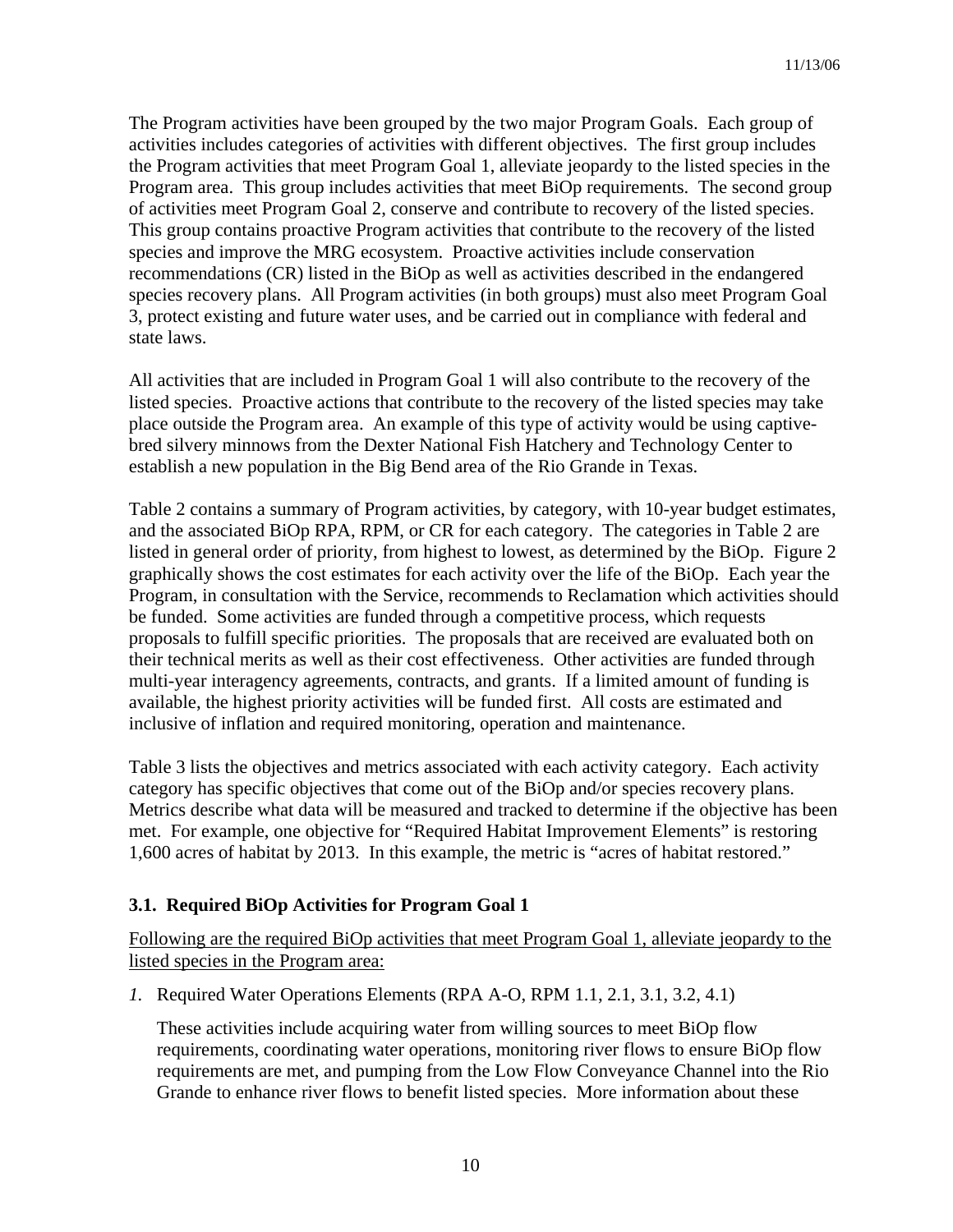activities can be found in Appendix B and in Reclamation's *DRAFT Long-Term Water Acquisition and Management Plan, Prepared by the Albuquerque Area Office, Upper Colorado Region, in Cooperation with the Middle Rio Grande Endangered Species Act Collaborative Program,* in preparation (Reclamation 2006b)*.* These activities also include assessing irrigation canal entrainment impacts on silvery minnow recruitment and individual life stages and monitoring flows to meet BiOp flow requirements, and to minimize the loss of flycatcher territories caused by river drying.

*2.* Required Captive Propagation Elements (RPA Y- BB)

Activities for silvery minnow captive population management include constructing propagation and naturalized refugia facilities, propagation of wild-captured eggs, breeding of captive adults, monitoring the genetic status of captive propagation stocks, rearing and then augmenting silvery minnows in the Rio Grande to increase the population, while ensuring genetic stability and preventing the loss of potentially valuable genes or alleles. Additional information regarding population management for the silvery minnow can be found in the *Science Plan* and *Controlled Propagation Plan* (in preparation) developed by the Program's Science Subcommittee (2003 and 2006, respectively).

*3.* Required Habitat Improvement Elements (RPA Q-S, X)

Proposed actions include physical manipulations of the Rio Grande channel (riverine restoration), and adjacent bosque area (riparian restoration) to benefit the listed species.

In addition, the required habitat improvement activities include the planning efforts required to implement successful restoration projects, annual monitoring of the constructed projects, and implementing fish passage at San Acacia, Isleta and Angostura diversion dams. More information about recommended habitat restoration techniques can be found in the *Habitat Restoration Plan for the Middle Rio Grande* (Tetra Tech EM Inc. 2004).

*4.* Required Salvage Elements (RPM 1.2, 2.2)

The Service monitors the river, rescues silvery minnow from drying reaches of the river, and determines incidental take. This activity category also includes monitoring entrainment and rescuing minnow eggs from irrigation structures. More information about salvage activities can be found in the *Science Plan* developed by the Program's Science Subcommittee (2003).

*5.* Required Water Quality Elements (RPA DD – EE)

The purpose of this element is to ensure that water quality is maintained at appropriate levels for the silvery minnow and flycatcher. It includes development and execution of a comprehensive water quality assessment and monitoring program and testing to determine safe levels of various constituents for the listed species. More information can be found in the *Program Monitoring Plan* (PMP) (Program Science and Habitat Restoration Subcommittees 2006a).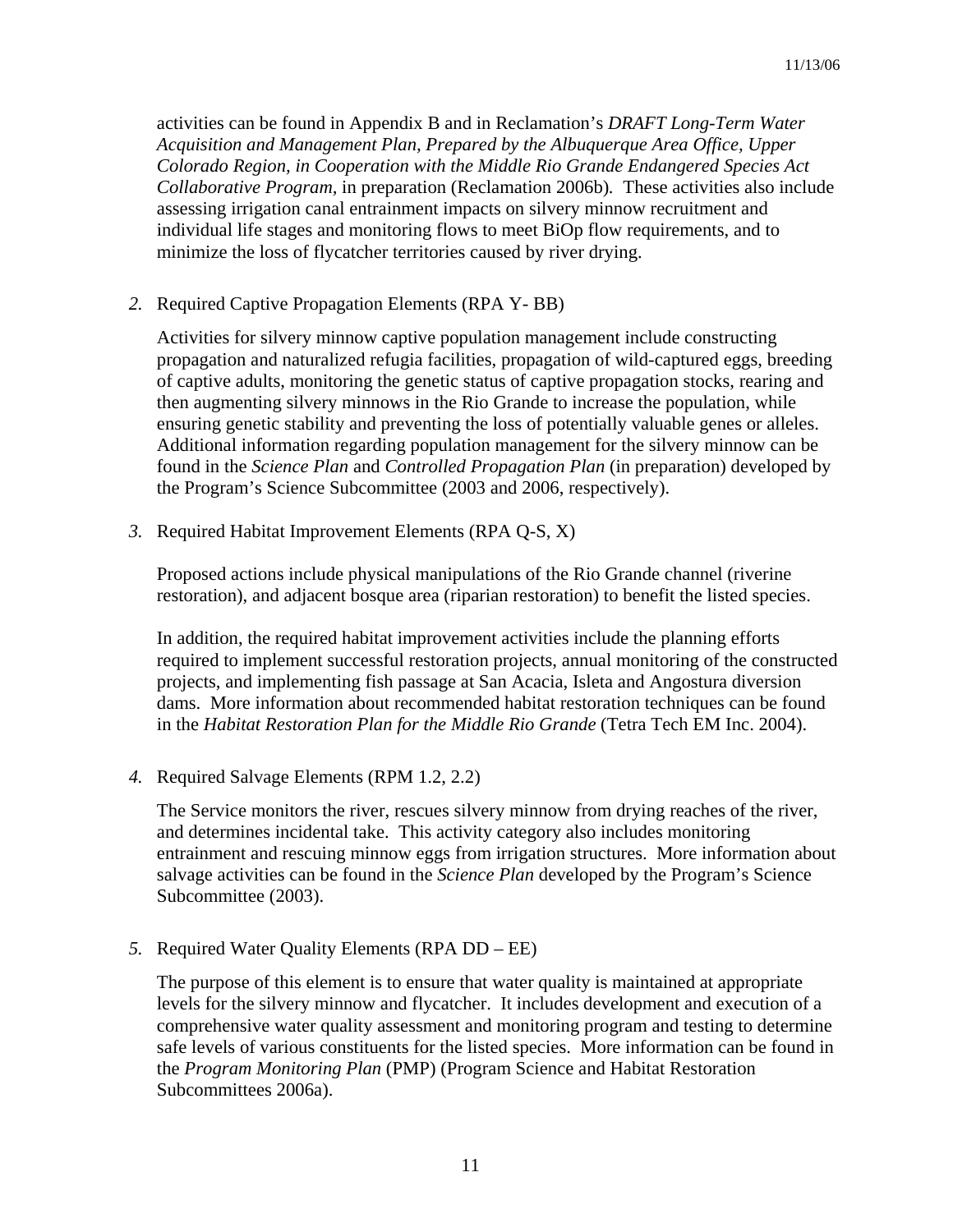#### **Table 2. Summary of LTP Activities and Budget Estimates**

| <b>Description of Activity</b>                                                                                                                                                                                                                                                                                                                                                                                                                             | Actual<br>FY '05 | Actual<br>FY '06 | FY '07                                                                                 | FY '08       | FY '09       | FY '10       | FY '11       | FY '12       | FY '13       | FY '14       | Cost 2005-<br>2014      | Comment                          |
|------------------------------------------------------------------------------------------------------------------------------------------------------------------------------------------------------------------------------------------------------------------------------------------------------------------------------------------------------------------------------------------------------------------------------------------------------------|------------------|------------------|----------------------------------------------------------------------------------------|--------------|--------------|--------------|--------------|--------------|--------------|--------------|-------------------------|----------------------------------|
|                                                                                                                                                                                                                                                                                                                                                                                                                                                            |                  |                  | <b>ACTIVITIES NEEDED TO ALLEVIATE JEOPARDY (Program Goals 1 &amp; 3)</b>               |              |              |              |              |              |              |              |                         |                                  |
| 1. Required Water Operations Elements (RPA A-O, RM 1.1, 2.1, 3.1, 3.2, 4.1)                                                                                                                                                                                                                                                                                                                                                                                |                  |                  |                                                                                        |              |              |              |              |              |              |              |                         |                                  |
| TOTAL FOR REQUIRED WATER OPERATIONS ELEMENTS                                                                                                                                                                                                                                                                                                                                                                                                               | \$2,436,689      | \$4,050,000      | \$5,050,000                                                                            | \$12,045,000 | \$12,045,000 | \$12,050,000 | \$12,050,000 | \$12,050,000 | \$12,050,000 | \$12,050,000 | \$95,876,68             |                                  |
| Note: Reclamation's FY'08 - FY'14 annual cost estimates for acquisition of supplemental water and pumping from low flow conveyance channel range from \$3.1 million to \$20.7 million.<br>For ease of calculation, the average amount, \$11.9 million per year, has been used as the LTP budget estimate.                                                                                                                                                  |                  |                  |                                                                                        |              |              |              |              |              |              |              |                         |                                  |
| 2. Required Captive Propagation Elements (RPA Y - BB)                                                                                                                                                                                                                                                                                                                                                                                                      |                  |                  |                                                                                        |              |              |              |              |              |              |              |                         |                                  |
| TOTAL FOR REQUIRED CAPTIVE PROPAGATION<br><b>ELEMENTS</b>                                                                                                                                                                                                                                                                                                                                                                                                  | \$1,437,694      | \$1,216,765      | \$1,438,000                                                                            | \$1,150,000  | \$950,000    | \$1,050,000  | \$1,050,000  | \$950,000    | \$950,000    | \$950,000    | \$11,142,459            | Includes ISC<br>funding of \$1 M |
| 3. Required Habitat Improvement Elements (RPA Q - S, X)                                                                                                                                                                                                                                                                                                                                                                                                    |                  |                  |                                                                                        |              |              |              |              |              |              |              |                         |                                  |
| TOTAL FOR HYDROLOGIC MONITORING FLEMENTS                                                                                                                                                                                                                                                                                                                                                                                                                   | \$54,600         | \$120,000        | \$1,050,000                                                                            | \$1,140,000  | \$1,140,000  | \$1,120,000  | \$1,120,000  | \$1,120,000  | \$1,120,000  | \$1,120,000  | \$9,104,600             |                                  |
| TOTAL FOR REQUIRED HABITAT RESTORATION<br><b>ELEMENTS</b>                                                                                                                                                                                                                                                                                                                                                                                                  | \$545,380        | \$2,726,030      | \$3,600,000                                                                            | \$5,075,000  | \$5,050,000  | \$3,910,000  | \$3,860,000  | \$3,860,000  | \$3,660,000  | \$3,660,000  | \$35,946,410            |                                  |
| TOTAL FOR REQUIRED FISH PASSAGE ELEMENTS                                                                                                                                                                                                                                                                                                                                                                                                                   | \$286,574        | \$284,183        | \$450,000                                                                              | \$450,000    | \$6,020,000  | \$590,000    | \$520,000    | \$560,000    | \$600,000    | \$640,000    | \$10,400,757            |                                  |
| 4. Required Salvage Elements (RPM 1.2, 2.2)                                                                                                                                                                                                                                                                                                                                                                                                                |                  |                  |                                                                                        |              |              |              |              |              |              |              |                         |                                  |
| TOTAL FOR REQUIRED SALVAGE ELEMENTS                                                                                                                                                                                                                                                                                                                                                                                                                        | \$0              | \$777,339        | \$500,000                                                                              | \$550,000    | \$550,000    | \$600,000    | \$600,000    | \$600,000    | \$600,000    | \$600,000    | \$5,377,339 funded FY05 | Reclamation                      |
| 5. Required Water Quality Elements (RPA DD-EE)                                                                                                                                                                                                                                                                                                                                                                                                             |                  |                  |                                                                                        |              |              |              |              |              |              |              |                         |                                  |
| TOTAL FOR REQUIRED WATER QUALITY ELEMENTS                                                                                                                                                                                                                                                                                                                                                                                                                  | \$0              | \$209,361        | \$175,000                                                                              | \$250,000    | \$250,000    | \$150,000    | \$150,000    | \$150,000    | \$150,000    | \$150,000    | \$1,634,361             |                                  |
| 6. Other Required Monitoring and Research (including population surveys, RPA CC, RPM 1.3, 5.1)                                                                                                                                                                                                                                                                                                                                                             |                  |                  |                                                                                        |              |              |              |              |              |              |              |                         |                                  |
| TOTAL FOR REQUIRED MONITORING AND RESEARCH<br><b>ELEMENTS</b>                                                                                                                                                                                                                                                                                                                                                                                              | \$576,429        | \$483,855        | \$563,930                                                                              | \$490,000    | \$495,000    | \$450,000    | \$400,000    | \$400,000    | \$400,000    | \$400,000    | \$4,659,214             |                                  |
| 7. Required Program Management and Assessment                                                                                                                                                                                                                                                                                                                                                                                                              |                  |                  |                                                                                        |              |              |              |              |              |              |              |                         |                                  |
| TOTAL FOR PROGRAM MANAGEMENT AND ASSESSMENT<br><b>ACTIVITIES</b>                                                                                                                                                                                                                                                                                                                                                                                           | \$2,868,757      | \$1,754,811      | \$2,115,000                                                                            | \$2,425,000  | \$2,185,000  | \$2,370,000  | \$2,250,000  | \$2,370,000  | \$2,250,000  | \$2,370,000  | \$22,958,568            |                                  |
| TOTAL FOR ACTIVITIES THAT ALLEVIATE JEOPARDY                                                                                                                                                                                                                                                                                                                                                                                                               | \$8,206,123      | \$11,622,343     | \$14,941,930                                                                           | \$23,575,000 | \$28,685,000 | \$22,290,000 | \$22,000,000 | \$22,060,000 | \$21,780,000 | \$21,940,000 | \$197,100,396           |                                  |
|                                                                                                                                                                                                                                                                                                                                                                                                                                                            |                  |                  | ACTIVITIES THAT CONTRIBUTE TO THE RECOVERY OF THE LISTED SPECIES (Program Goals 2 & 3) |              |              |              |              |              |              |              |                         |                                  |
| 8. Proactive Water Operations and Management Activities (CR 7-8, 14-17, 20, *)                                                                                                                                                                                                                                                                                                                                                                             |                  |                  |                                                                                        |              |              |              |              |              |              |              |                         |                                  |
| TOTAL FOR PROACTIVE WATER OPERATIONS AND<br>MANAGEMENT ACTIVITIES                                                                                                                                                                                                                                                                                                                                                                                          | \$535,922        | \$379,653        | \$835,000                                                                              | \$2,143,000  | \$1,785,000  | \$1,054,000  | \$1,254,000  | \$254,000    | \$154,000    | \$54,000     | \$8,448,575             |                                  |
| 9. Proactive Captive Propagation Activities (*)                                                                                                                                                                                                                                                                                                                                                                                                            |                  |                  |                                                                                        |              |              |              |              |              |              |              |                         |                                  |
| TOTAL FOR PROACTIVE CAPTIVE PROPAGATION<br><b>ACTIVITIES</b>                                                                                                                                                                                                                                                                                                                                                                                               | \$122,569        | \$75,000         | \$150,000                                                                              | \$156,000    | \$162,000    | \$168,000    | \$174,000    | \$180,000    | \$186,000    | \$192,000    | \$1,565,569             |                                  |
| 10. Proactive Habitat Improvement Activities                                                                                                                                                                                                                                                                                                                                                                                                               |                  |                  |                                                                                        |              |              |              |              |              |              |              |                         |                                  |
| TOTAL FOR PROACTIVE HABITAT RESTORATION<br><b>ELEMENTS</b>                                                                                                                                                                                                                                                                                                                                                                                                 | \$438,534        | \$946,345        | \$900,000                                                                              | \$899,667    | \$899,667    | \$1,300,000  | \$1,200,000  | \$1,200,000  | \$1,200,000  | \$1,200,000  | \$10,184,213            |                                  |
| TOTAL FOR PROACTIVE FISH PASSAGE ACTIVITIES                                                                                                                                                                                                                                                                                                                                                                                                                | \$0              | \$0              | \$0                                                                                    | \$0          | \$0          | \$0          | \$0          | \$125,000    | \$125,000    | \$0          | \$250,000               |                                  |
| 11. Proactive Water Quality Activities (CR 4, 6, *)                                                                                                                                                                                                                                                                                                                                                                                                        |                  |                  |                                                                                        |              |              |              |              |              |              |              |                         |                                  |
| TOTAL PROACTIVE WATER QUALITY ELEMENTS                                                                                                                                                                                                                                                                                                                                                                                                                     | \$0              | \$38,410         | \$0                                                                                    | \$100,000    | \$100,000    | \$100,000    | \$0          | \$0          | \$0          | \$0          | \$300,000               |                                  |
| 12. Other Proactive Monitoring and Research Activities (CR 1-3, 9-13,18,21,23-25,*)                                                                                                                                                                                                                                                                                                                                                                        |                  |                  |                                                                                        |              |              |              |              |              |              |              |                         |                                  |
| TOTAL PROACTIVE MONITORING AND RESEARCH<br><b>ACTIVITIES</b>                                                                                                                                                                                                                                                                                                                                                                                               | \$63,413         | \$507,221        | \$650,000                                                                              | \$1,190,000  | \$725,000    | \$500,000    | \$350,000    | \$400,000    | \$250,000    | \$250,000    | \$4,885,634             |                                  |
| Other activities included in the LTP that contribute to achieving the objectives listed in the flycatcher and/or silvery minnow recovery plans<br>TOTAL FOR PROACTIVE ACTIVITIES                                                                                                                                                                                                                                                                           | \$1,160,438      | \$1,946,629      | \$2,535,000                                                                            | \$4,488,667  | \$3,671,667  | \$3,122,000  | \$2,978,000  | \$2,159,000  | \$1,915,000  | \$1,696,000  | \$25,633,991            |                                  |
| TOTAL FOR ALL PROGRAM ACTIVITIES                                                                                                                                                                                                                                                                                                                                                                                                                           | \$9,366,561      | \$13,568,972     | \$17,476,930                                                                           | \$28,063,667 | \$32,356,667 | \$25,412,000 | \$24,978,000 | \$24,219,000 | \$23,695,000 | \$23,636,000 | \$222.734.387           |                                  |
| TOTAL SUBJECT TO COST SHARE                                                                                                                                                                                                                                                                                                                                                                                                                                | \$3,761,115      | \$7,464,161      | \$9,961,930                                                                            | \$13,718,667 | \$18,251,667 | \$11,122,000 | \$10,808,000 | \$9,929,000  | \$9,525,000  | \$9,346,000  | \$103,849,130           | Does not include ISO             |
| Note: The categories in Table 2 are listed in general order of priority, from highest to lowest, as determined by the BiOp. Each year the Program, in consultation with the Service, determines which activities should be<br>funded. If a limited amount of funding is available, the highest priority activities will be funded first. Water acquisition, administration costs related to water acquisition and water management, and the administration |                  |                  |                                                                                        |              |              |              |              |              |              |              |                         |                                  |
| of the Collaborative Program shall be carried out at full federal expense.                                                                                                                                                                                                                                                                                                                                                                                 |                  |                  |                                                                                        |              |              |              |              |              |              |              |                         |                                  |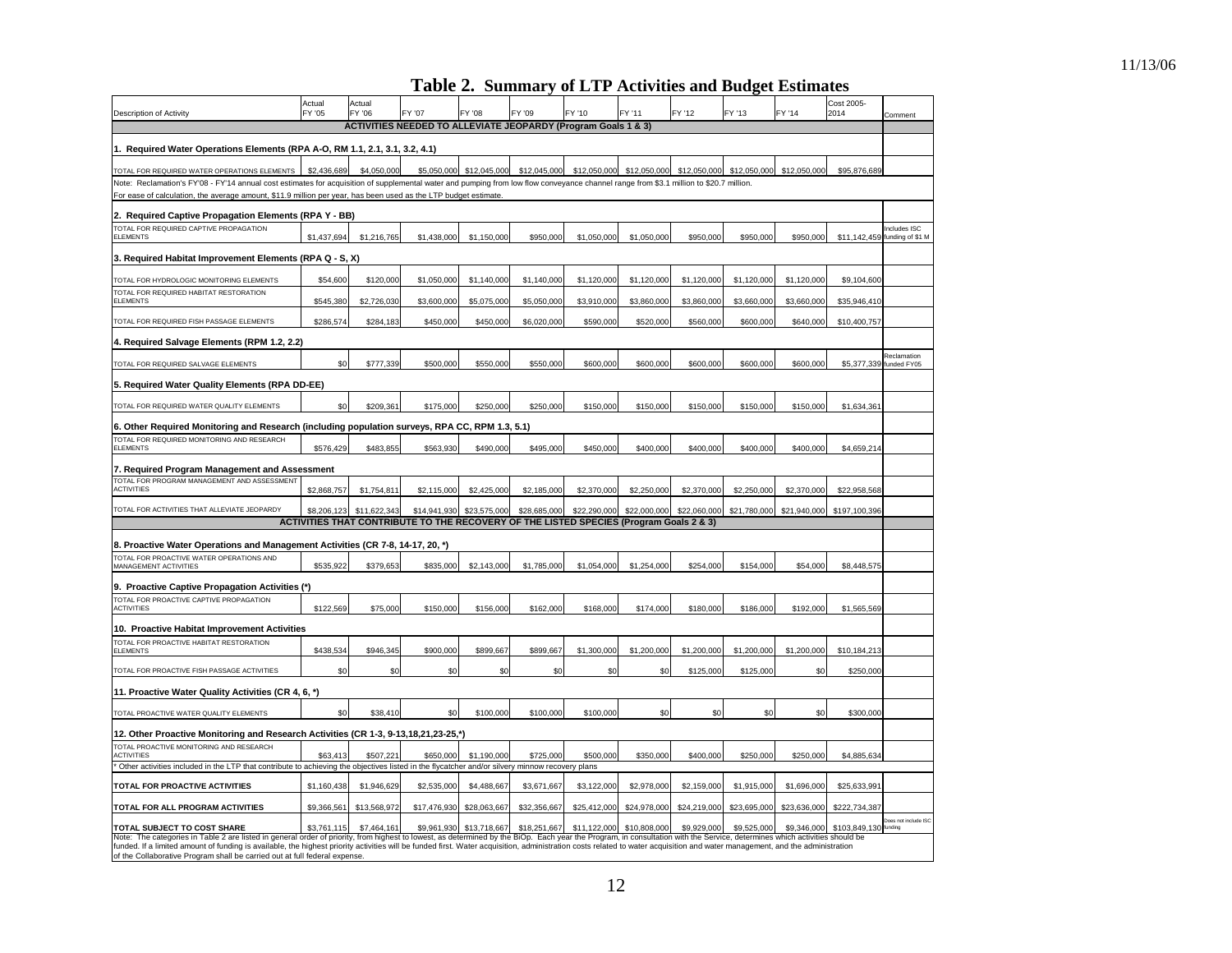

Figure 2. Program cost estimate for the duration of the BiOp. Cost estimates are inclusive of inflation and required monitoring, operation and maintenance.

*6.* Other Required Monitoring and Research (population surveys, RPA CC, RPM 1.3, 5.1)

The Program pursues scientifically-based solutions to address the needs of the listed species and the ecosystems upon which they depend. These activities continue monitoring of silvery minnow and flycatcher populations throughout the MRG. This category also includes studying the direct and indirect effects of salvage operations on the silvery minnow, monitoring cowbird parasitism, and removing cowbird eggs from parasitized flycatcher nests. Additional information regarding monitoring and research can be found in the *Science Plan* (Program's Science Subcommittee 2003) and the Program's Monitoring Plan (Program's Science and Habitat Restoration Subcommittees 2006a).

*7.* Required Program Management and Assessment

Essential program management activities performed by the Program include financial management functions; annual planning and reporting; budget administration; developing focused requests for proposals; contract administration; and programmatic environmental compliance activities.

These program management activities also include administrative support for Program committees and workgroups; managing Program data and providing archival support; maintenance of the Program's web site; tracking Program accomplishments, action items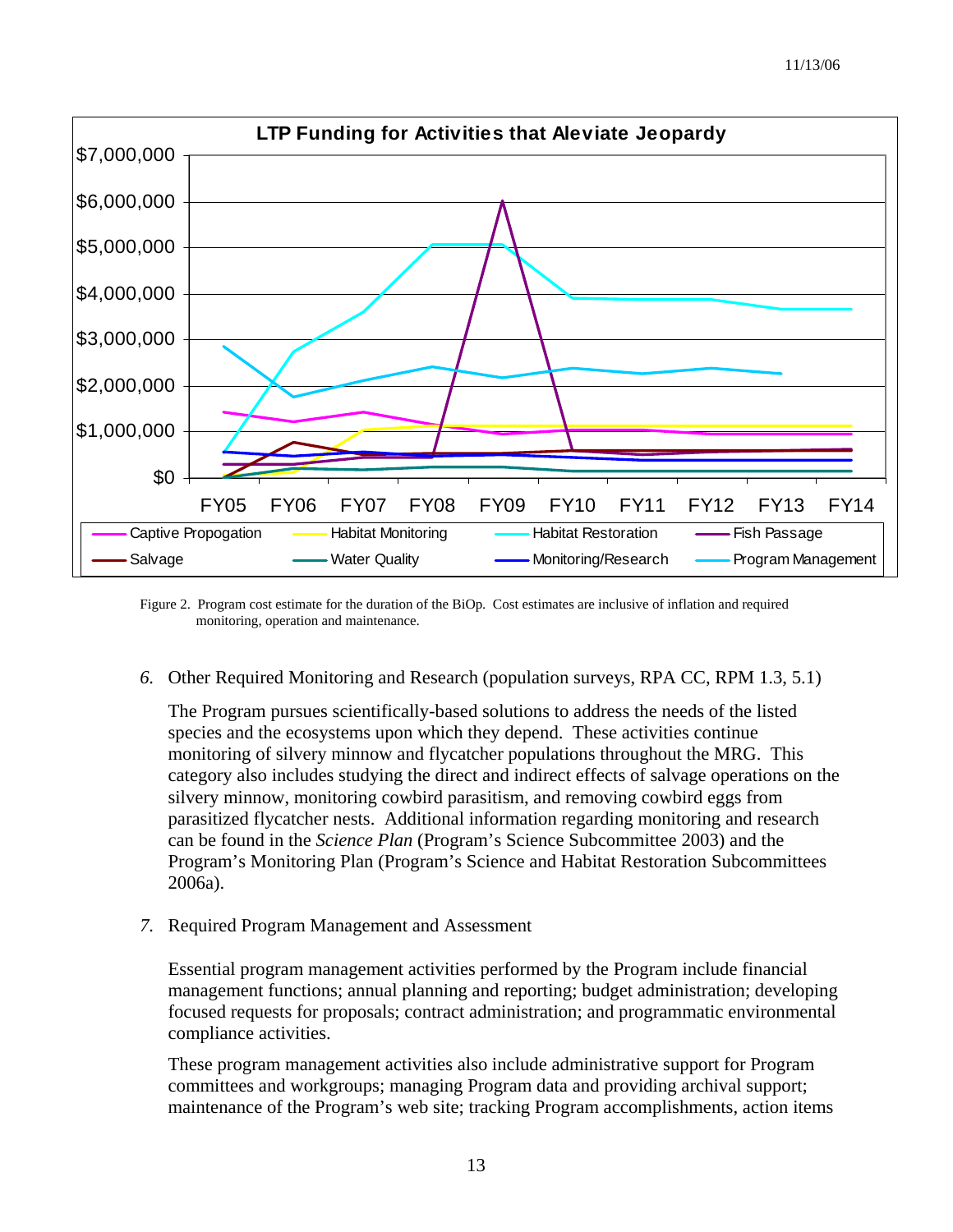and activities; and public outreach and involvement. Technical support activities include assessing the Program's progress towards achieving Program goals; assisting with the review and evaluation of proposed projects and project deliverables; and developing and implementing monitoring and adaptive management plans.

# **3.2 Proactive Activities for Program Goal 2**

The following are the proactive activities that meet Program Goal 2, conserve and contribute to the recovery of the listed species:

*8.* Proactive Water Operations and Management Activities (CR 7-8, 14-17, 20)

Improved water management will allow the needs of the endangered species to be met while continuing existing and planned water uses. These activities apply best available hydrologic data to address hydrologic and water supply issues, including development of a long-term water acquisition and management plan, identification of short and long-term sources of water and development of alternative river management strategies to benefit listed species. More information can be found in the Program's *Water Acquisitions and Management Plan, Final Report* (Program Water Acquisitions and Management Subcommittee 2005a).

*9.* Proactive Habitat Improvement Activities (CR19, 22)

These activities include restoring habitat in the northern portion of the Program Area, above Cochiti Lake, and any habitat restoration that occurs from Cochiti Dam downstream to the headwaters of Elephant Butte Reservoir in excess of 1,600 acres.

*10.* Proactive Captive Propagation Activities

Genetics research evaluates the remaining genetic diversity of the silvery minnow in the Rio Grande and assists in the development of a genetics management plan. Understanding the level of genetic diversity is essential for long-term population management and recovery of the silvery minnow.

*11.* Proactive Water Quality Activities (CR 4, 6)

These activities include assessing the impacts of water quality on silvery minnow health and critical habitat.

*12.* Other Proactive Monitoring and Research Activities (CR 1-3, 9-13, 18, 21, 23-25)

Research efforts will focus on projects such as assessing key habitat requirements that help avoid jeopardy and promote recovery; monitoring the effects of turbidity, suspended sediment, sediment toxicity, diet, water quality and habitat restoration projects on silvery minnow and flycatcher populations; improving our understanding of groundwater/surface water relationships; and improving accuracy of net depletion analysis.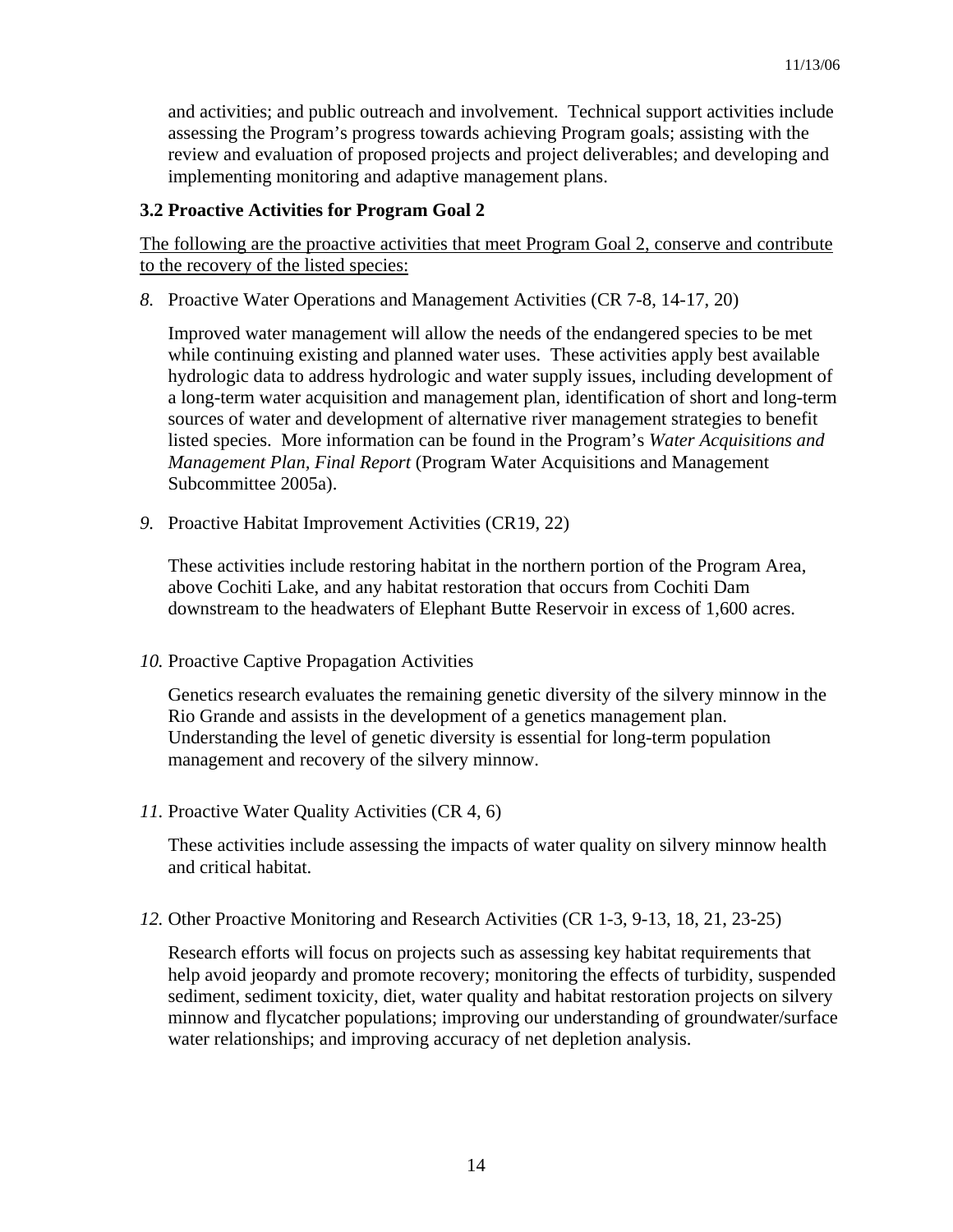# **3.3 Program Goal 3**

All Program activities must meet Program Goal 3, protect existing and future water uses, and be carried out in compliance with state and federal laws.

# **4. Long-Term Plan Budget Projections**

The Program's LTP spans a 10-year period, FY 2005 to FY 2014. The LTP provides the activities in priority order so that higher priority activities can be easily identified and funded first. Other lower priority activities can be postponed if funding is not available. More than 10 years may be needed to meet the goals of the Program. Authorizing legislation may affect both the budget and schedule of the existing plan. Once the Program is authorized, the budget estimates will be adjusted to match the length of the Program.

The cost estimates provided in the LTP are based on the most detailed information currently available from Program technical subcommittees, signatories, and actual experience gained from implementing Program activities since FY 2001. Information obtained on the cost of implementing similar work was considered (Refer to the Spending Plan; Reclamation 2003, 2004, 2005, 2006a.)

The Budget tables are organized around the first two goals of the Program: 1) alleviate jeopardy to the listed species in the Program area (which includes meeting the requirements of the BiOp) and 2) conserve and contribute to recovery of the listed species. All Program activities must meet Program Goal 3, protect existing and future water uses, and be carried out in compliance with state and federal laws. Table 2 presents a summary of proposed Program activities and estimated costs for 2005 through 2014. Estimated costs for the major category headings are provided. The objective(s) and performance measures of each activity category are listed in Table 3. Appendix A provides a greater level of detail.

The Program depends on primarily federal funding provided through Reclamation's budget. The LTP is designed so it can be used by the federal and non-federal signatories to develop the budget information necessary for inclusion in the federal, state, and other budget processes. Execution of the Program's activities is contingent upon the federal and state appropriations process providing funds to the agencies.

Legislation authorizing the Program was introduced by Senators Bingaman and Domenici on July 28, 2005. It is still awaiting passage. Based on the draft language, there is an indication of what to expect in regards to cost share requirements for non-federal participants. It is anticipated that water acquisition and administrative costs will be fully funded at the federal level. The nonfederal cost share for the activities listed in the LTP, with the exception of water acquisition and administrative costs are likely to be 25 percent, up to a maximum of \$30 million. The cost share will likely be on a programmatic rather than project by project basis.

The cost share is expected to be provided as in-kind contributions or direct cash contributions. In-kind contributions will probably include staff, labor, equipment, land, management, monitoring, construction, operation and/or maintenance of Program activities, use of non-federal facilities for Program activities and projects such as for conveying water and for captive rearing and breeding of the silvery minnow, and permanent or temporary use of water or water storage facilities.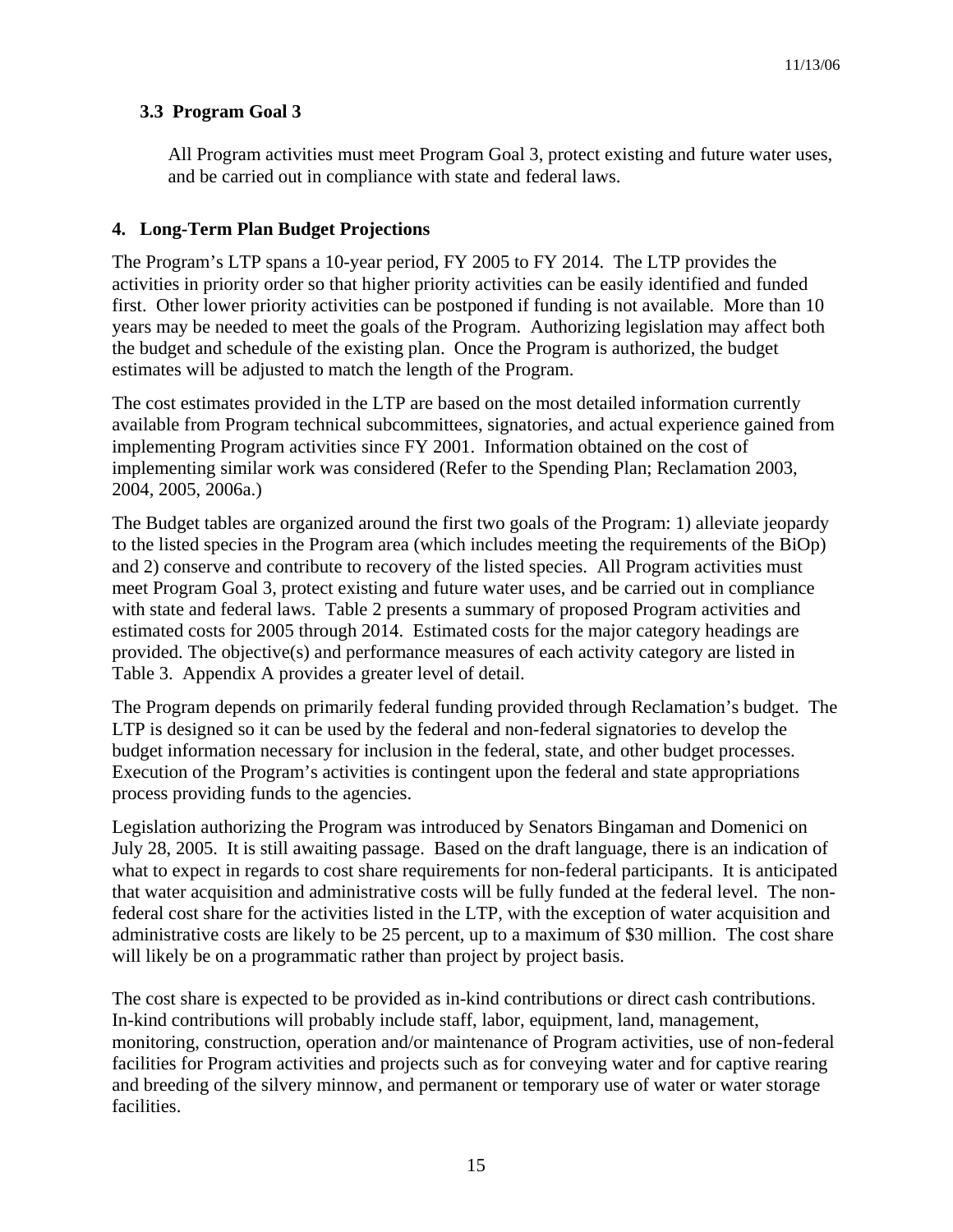┑

| <b>Activity Category</b>                                                        | <b>Objectives</b>                                                                                                                                                                                                               | <b>Rationale</b>                                                                                                                                                                                                                                                                                                              | <b>Metrics</b>                                                                                                                                                                            |
|---------------------------------------------------------------------------------|---------------------------------------------------------------------------------------------------------------------------------------------------------------------------------------------------------------------------------|-------------------------------------------------------------------------------------------------------------------------------------------------------------------------------------------------------------------------------------------------------------------------------------------------------------------------------|-------------------------------------------------------------------------------------------------------------------------------------------------------------------------------------------|
|                                                                                 |                                                                                                                                                                                                                                 | Program Goal 1: Alleviate Jeopardy to the Listed Species in the Program Area                                                                                                                                                                                                                                                  |                                                                                                                                                                                           |
|                                                                                 |                                                                                                                                                                                                                                 | Note: Objectives and metrics for Program Goal 1 come out of the BiOp requirements.                                                                                                                                                                                                                                            |                                                                                                                                                                                           |
| . Required Water Operations Elements (RPA A-<br>O, RPM 1.1, 2.1, 3.1, 3.2, 4.1) | A. Meet Flow Requirements in the 2003 BiOp                                                                                                                                                                                      | This will provide the primary constituent elements<br>needed to sustain the minnow. Will provide at least a Central Bridge gage, cfs past Isleta diversion dam,<br>minimal amount of habitat for adult and juvenile<br>silvery minnows through the summer months. Will<br>provide a sufficient amount of habitat for augmente | Daily readings of cubic feet per second (cfs) past<br>cfs past San Acacia diversion dam, cfs at San<br>Marcial floodway gage, cfs at southern boundary of<br>critical habitat             |
|                                                                                 | B. Provide annual spawning spike between April 15<br>and June 15                                                                                                                                                                | Will provide sufficient water for peak flows necessary<br>to induce silvery minnow spawning.                                                                                                                                                                                                                                  | Number of contiguous days flows exceeded 3,000<br>Cfs at Central Bridge Gage between April 15 and<br>June 15 each year (5 - 7 days are needed to provide<br>for spawning and recruitment) |
|                                                                                 | C. Provide surface water or moist soils for active<br>flycatcher territories from June 15 to Sept 1                                                                                                                             | The presence of surface water is considered one of the Number of days active territories were dry (Number<br>most important factors in determining suitable<br>flyatcher breeding sites. Will minimize the loss of<br>flycatcher territories caused by river drying.                                                          | of territory-days)                                                                                                                                                                        |
| 2. Required Captive Propagation Elements (RPA<br>$Y - CC$                       | A. Provide \$300,000 annually to NMESFO to<br>continue captive propagation activities                                                                                                                                           | Will increase captive populations and facilitate<br>augmentation efforts in the MRG. Egg collection and NMESFO for captive propagation <sup>1</sup><br>captive propagation are of increased importance for<br>maintaining the numbers and genetic diversity of<br>minnows when adequate habitat is not available in th        | Date and amount of funding transferred to                                                                                                                                                 |
|                                                                                 | B. Provide \$200,000 annually, for 3 years, for<br>expansion of propagation facilities                                                                                                                                          | The capacity of current captive propagation facilities<br>must be expanded to accommodate an increased<br>number of silvery minnows for augmentation<br>activities.                                                                                                                                                           | Date and amount of funding provided <sup>1</sup>                                                                                                                                          |
|                                                                                 | C. Complete first new breeding and rearing facility<br>by May 31, 2005 and second new facility by May, 31<br>2006. One facility should be in the Cochiti or<br>Angostura Reach, the other in the Isleta or San<br>Acacia Reach. | Successful breeding and rearing of silvery minnows<br>will be essential for providing captive stock that can<br>be used for augmentation efforts within the MRG as<br>well as for reintroduction efforts in currently<br>unoccupied areas within the minnow's historic rang                                                   | Location and date new breeding and rearing facility<br>completed.                                                                                                                         |
|                                                                                 | D. Provide NMESFO \$100,000 annually, for five<br>years, beginning in 2008, for monitoring and<br>augmentation of experimental populations of silvery<br>minnow                                                                 | Needed to meet the goals of the recovery plan to<br>establish populations outside the MRG. Will reduce<br>the likelihoood that a catastrophic event could result<br>in the extinction of the species.                                                                                                                         | Date and amount of funding transferred to<br>NMESFO for experimental silvery minnow<br>populations <sup>1</sup>                                                                           |

# **Table 3. LTP Activities, Objectives, and Goals**

Г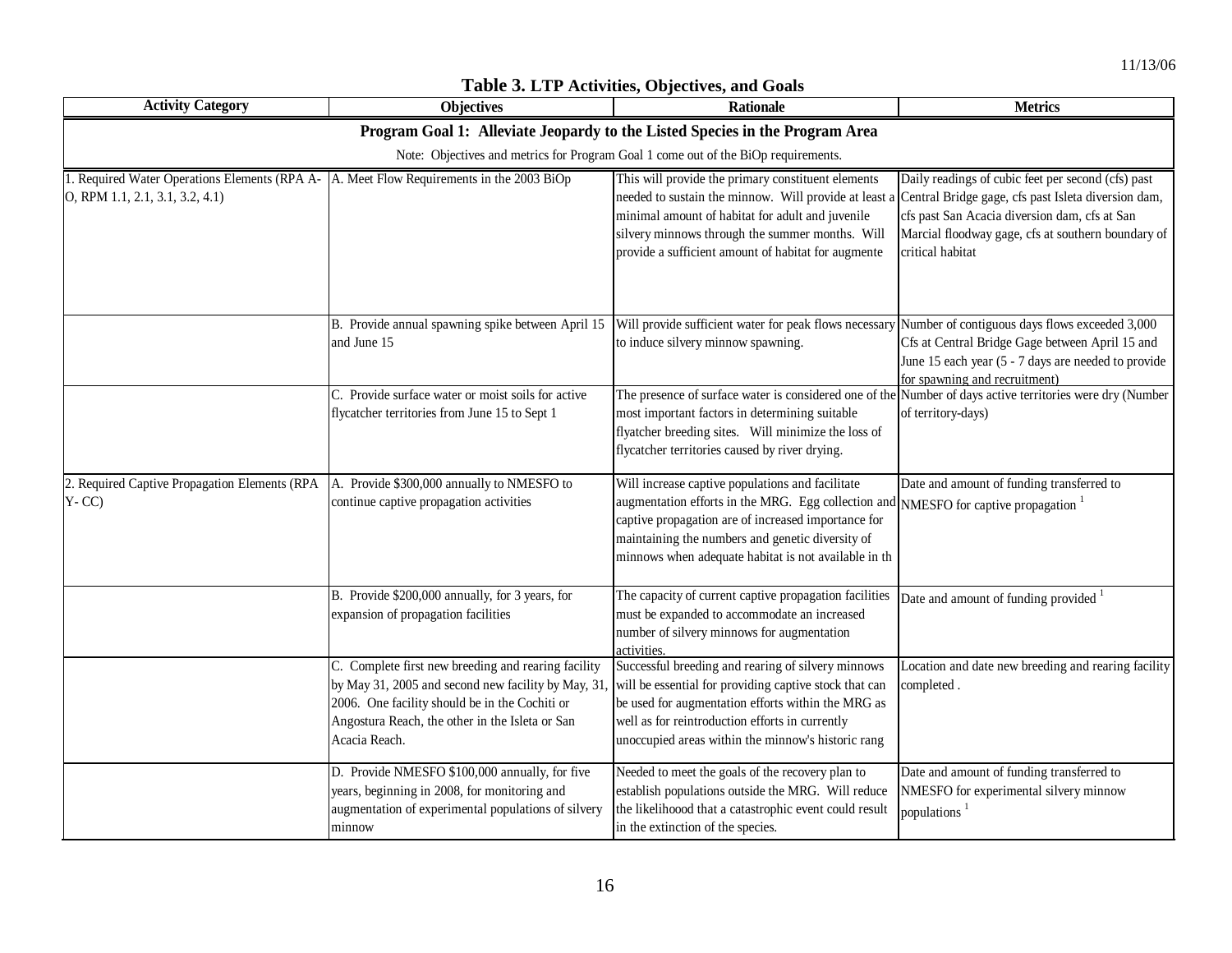|                                              | 3. Required Habitat Improvement Elements (RPA A. Install gages near Los Lunas, Hwy 380, and at all Will allow reliable monitoring of flows to help |                                                                                                          | Date and location of installed gage                      |
|----------------------------------------------|----------------------------------------------------------------------------------------------------------------------------------------------------|----------------------------------------------------------------------------------------------------------|----------------------------------------------------------|
| $P-X$                                        | diversions, drains, returns and main ditches                                                                                                       | monitor river recessions. Will allow for accurate                                                        |                                                          |
|                                              |                                                                                                                                                    | accounting of water use.                                                                                 |                                                          |
|                                              | B. Complete fish passage at San Acacia diversion                                                                                                   | Providing fish passage will restore river connectivity                                                   | Date fish passage completed                              |
|                                              | dam by 2008                                                                                                                                        | above and below the dam, allowing silvery minnows                                                        |                                                          |
|                                              |                                                                                                                                                    | to move upstream and aid in a more even distribution                                                     |                                                          |
|                                              |                                                                                                                                                    | of the population.                                                                                       |                                                          |
|                                              | C. Complete fish passage at Isleta diversion dam by                                                                                                | Providing fish passage will restore river connectivity                                                   | Date fish passage completed                              |
|                                              | 2013                                                                                                                                               | above and below the dam, allowing silvery minnows                                                        |                                                          |
|                                              |                                                                                                                                                    | to move upstream and aid in a more even distribution                                                     |                                                          |
|                                              |                                                                                                                                                    | of the population.                                                                                       |                                                          |
|                                              | D. Annually monitor fish passage effectiveness                                                                                                     | Determine when, and how many, silvery minnows are Number of fish passing upstream of diversion dam,      |                                                          |
|                                              |                                                                                                                                                    | using the fish passage.                                                                                  | by species                                               |
|                                              | E. Restore 1600 acres of habitat thoughout the action                                                                                              | Creation of riparian habitat will provide the low                                                        | Date project completed, project location, and acres      |
|                                              | area ((Cochiti Dam or NM/CO border?) downstream                                                                                                    | velocity, backwater habitats needed by the silvery                                                       | of suitable habitat restored or developed                |
|                                              | to EB headwaters) by 2013                                                                                                                          | minow and flycatcher. Overbank flooding is                                                               |                                                          |
|                                              |                                                                                                                                                    | necessary to sustain the native riparian vegetation and                                                  |                                                          |
|                                              |                                                                                                                                                    | wetlands that the flycatcher requires for shelter, fee                                                   |                                                          |
|                                              |                                                                                                                                                    |                                                                                                          |                                                          |
|                                              |                                                                                                                                                    |                                                                                                          |                                                          |
|                                              |                                                                                                                                                    |                                                                                                          |                                                          |
|                                              | F. Conduct monitoring annually, for 10 years, for                                                                                                  | Ensure that projects achieve the desired results.                                                        | Date report was submitted to the Collaborative           |
|                                              | each HR project                                                                                                                                    |                                                                                                          | Program by HR project, dates monitoring was              |
|                                              |                                                                                                                                                    |                                                                                                          | conducted, locations monitored                           |
|                                              | G. Prevent encroachment of salt cedar on existing                                                                                                  | Will help alleviate adverse modification to silvery                                                      | Date project completed, project location, and            |
|                                              | channel and destablize islands, point bars, banks, or                                                                                              | minnow critical habitat by providing for the necessary Number of acres of islands, banks and bars that   |                                                          |
|                                              | sand bars from Angostura to EB headwaters                                                                                                          | habitat components of primary constituent elements 1<br>and 2                                            | have been cleared of salt cedar and destablized          |
| 4. Required Salvage Elements (RPM 1.2, 2.2)  | A. Rescue minnows from isolated pools as the river                                                                                                 | Minimize the take of silvery minnows within the                                                          | Total Number of minnows longer than 30 mm                |
|                                              | dries                                                                                                                                              | MRG.                                                                                                     | salvaged, by reach, by year                              |
|                                              | B. Rescue silvery minnow eggs at all diversion dams,                                                                                               | Minimize the take of silvery minnows due to river                                                        | Total Number of minnow eggs rescued, by location,        |
| 5. Required Water Quality Elements (RPA DD - | daily from May 1 - May 31<br>A. Provide funding for a comprehensive water                                                                          | diversions.<br>Need to determine the lethal levels and chronic                                           | by year<br>Date and amount of funding provided, whom the |
| EE)                                          | quality assessment and monitoring program in the                                                                                                   | effects of toxic substances for the minnow. Need to                                                      | funding was provided to, date monitoring report(s)       |
|                                              |                                                                                                                                                    |                                                                                                          |                                                          |
|                                              | MRG to assess water quality impacts on the silvery                                                                                                 | identify and quantify effects of discharges such as                                                      | completed                                                |
|                                              | minnow (How many years does this study need to be<br>done?)                                                                                        | storm runoff, irrigation and riverside drain returns.<br>Will allow better evaluation of important water |                                                          |
|                                              |                                                                                                                                                    |                                                                                                          |                                                          |
|                                              |                                                                                                                                                    |                                                                                                          |                                                          |

#### **Table 3. LTP Activities, Objectives, and Goals Continued Activity Category Objectives COD Rationale Rationale Rationale Metrics**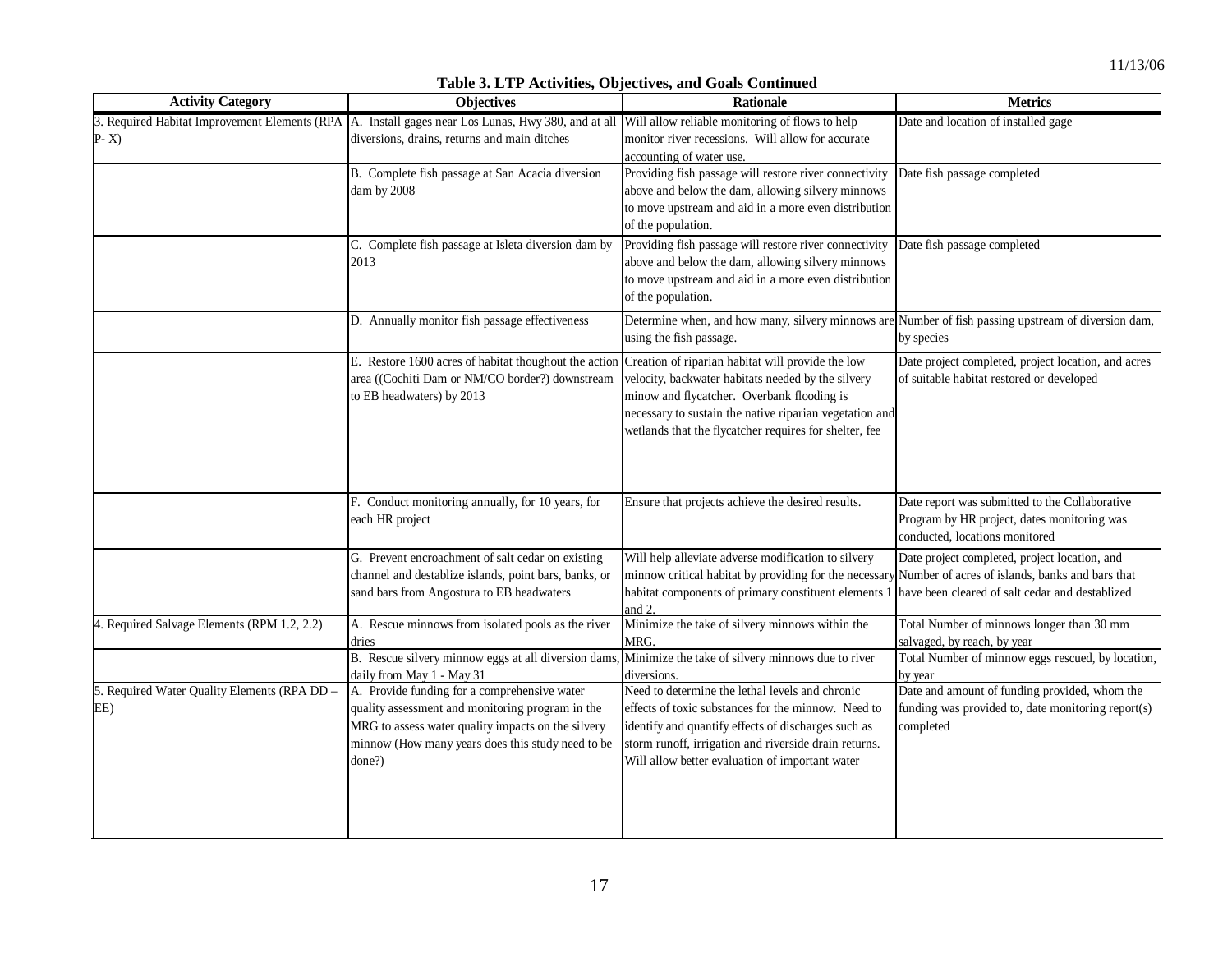| <b>Activity Category</b>                   | <b>Objectives</b>                                                                   | <b>Rationale</b>                                                                                    | <b>Metrics</b>                                                                     |  |  |  |  |
|--------------------------------------------|-------------------------------------------------------------------------------------|-----------------------------------------------------------------------------------------------------|------------------------------------------------------------------------------------|--|--|--|--|
| 6. Other Required Monitoring and Research  | A. Develop a report describing the status of the                                    | Will allow assessment of progress made toward                                                       | Date report was submitted to the Collaborative                                     |  |  |  |  |
| (include population surveys, RPM 1.3, 5.1) | silvery minnow annually                                                             | recovery of the species and determining priority                                                    | Program                                                                            |  |  |  |  |
|                                            |                                                                                     | activities for the near term.                                                                       |                                                                                    |  |  |  |  |
|                                            | B. Develop a report describing the status of the                                    | Will allow assessment of progress made toward                                                       | Date report was submitted to the Collaborative                                     |  |  |  |  |
|                                            | flycatcher annually                                                                 | recovery of the species and determining priority                                                    | Program                                                                            |  |  |  |  |
|                                            |                                                                                     | activities for the near term.                                                                       |                                                                                    |  |  |  |  |
|                                            | C. Determine the direct and indirect effects of                                     | Will allow an evaluation of the success of salvage                                                  | Date report was submitted to the Collaborative                                     |  |  |  |  |
|                                            | salvage operations on the silvery minnow.                                           | operations and may lead to improved methods for                                                     | Program                                                                            |  |  |  |  |
|                                            |                                                                                     | salvage and augmentation.                                                                           |                                                                                    |  |  |  |  |
|                                            | D. Monitor cowbird parasitism and remove cowbird                                    | Will increase the recruitment rate for flycatchers in                                               | Annual parasitism levels, by reach                                                 |  |  |  |  |
|                                            | eggs from parasitized nests (how many years is this                                 | areas subject to cowbird parasitism.                                                                |                                                                                    |  |  |  |  |
|                                            | activity needed?)                                                                   |                                                                                                     |                                                                                    |  |  |  |  |
| 7. Required Program Management and         | A. Develop a list of activities to be funded with                                   | Ensure that the highest priority activities are funded                                              | Date activity list accepted by Collaborative Program                               |  |  |  |  |
| Assessment                                 | estimated budget amounts annually                                                   | and provide accountability.                                                                         |                                                                                    |  |  |  |  |
|                                            | B. Develop a financial management report listing                                    | Demonstrate effective use of funds provided for                                                     | Date report was submitted to the Collaborative                                     |  |  |  |  |
|                                            | obligations, expenditures and non-federal cost share                                | Program activities.                                                                                 | Program                                                                            |  |  |  |  |
|                                            | amounts annually (quarterly?)                                                       |                                                                                                     |                                                                                    |  |  |  |  |
|                                            | C. Complete programmatic NEPA compliance                                            | Comply with federal regulations and streamline the                                                  | Date ROD signed, (Date Programmatic BiOp                                           |  |  |  |  |
|                                            | process and ESA consultation(s)                                                     | compliance process for individual Program activities.                                               | issued?), Date Programmatic BiOp completed for                                     |  |  |  |  |
|                                            |                                                                                     |                                                                                                     | HR work in specific reach                                                          |  |  |  |  |
|                                            | D. Make annual progress toward goal of awarding                                     | Increase expenditure rate of funds in year                                                          | Date SOWs provided to CO, date proposals due,                                      |  |  |  |  |
|                                            | contracts and financial assistance agreements within                                | appropriated. Ensure funds are available when                                                       | date TPECs complete proposal evaluations, date                                     |  |  |  |  |
|                                            | 45 days of receiving annual appropriations                                          | needed for time-sensitive (seasonal) activities.                                                    | Program makes funding recommendations to CO,                                       |  |  |  |  |
|                                            |                                                                                     |                                                                                                     | first and last days that contracts and agreements are                              |  |  |  |  |
|                                            | E. Conduct annual Program planning including                                        | Ensure that the highest priority activities are funded                                              | awarded (each fiscal year)<br>Date next year's Program priorities are established, |  |  |  |  |
|                                            | setting priorities, revising budget estimates,                                      | at appropriate levels. Ensure that project activities                                               | date LTP budget estimates are revised, date decision                               |  |  |  |  |
|                                            | determining adaptive management actions to be taken are achieving their objectives. |                                                                                                     | made and list of adaptive management actions to be                                 |  |  |  |  |
|                                            |                                                                                     |                                                                                                     | taken                                                                              |  |  |  |  |
|                                            |                                                                                     | F. Develop detailed annual Program Progress Report Document progress made towards achieving Program | Date report posted on Program web site, Date report                                |  |  |  |  |
|                                            | as described in the LTP and Program Monitoring                                      | goals and the effective use of funds provided for                                                   | provided to ExecComm, Congress, and State                                          |  |  |  |  |
|                                            | Plan                                                                                | Program activities in a way that can be shared with                                                 | Legislators                                                                        |  |  |  |  |
|                                            |                                                                                     | all interested parties.                                                                             |                                                                                    |  |  |  |  |
|                                            | G. Complete activities listed in Public Information                                 | Inform State and Federal legislators, and other                                                     | Activity description (press release submitted to                                   |  |  |  |  |
|                                            | and Outreach Approach document                                                      | interested parties, about Program activities and                                                    | whom, number of newsletters mailed, presentation                                   |  |  |  |  |
|                                            |                                                                                     | accomplishments.                                                                                    | given to whom, etc) and date completed                                             |  |  |  |  |
|                                            |                                                                                     |                                                                                                     |                                                                                    |  |  |  |  |
|                                            | H. Develop and maintain a web-accessible technical                                  | Inform all interested parties about Program activities                                              | Date pilot database completed, date fully                                          |  |  |  |  |
|                                            | library of all Program documents and linked GIS                                     | and accomplishments. Ensure that planned activities                                                 | functioning system is available for public use                                     |  |  |  |  |
|                                            | database with project descriptions, locations,                                      | do not duplicate or adversely affect other activities.                                              |                                                                                    |  |  |  |  |

**Table 3. LTP Activities, Objectives, and Goals Continued** 

Share knowledge gained.

photographs, etc.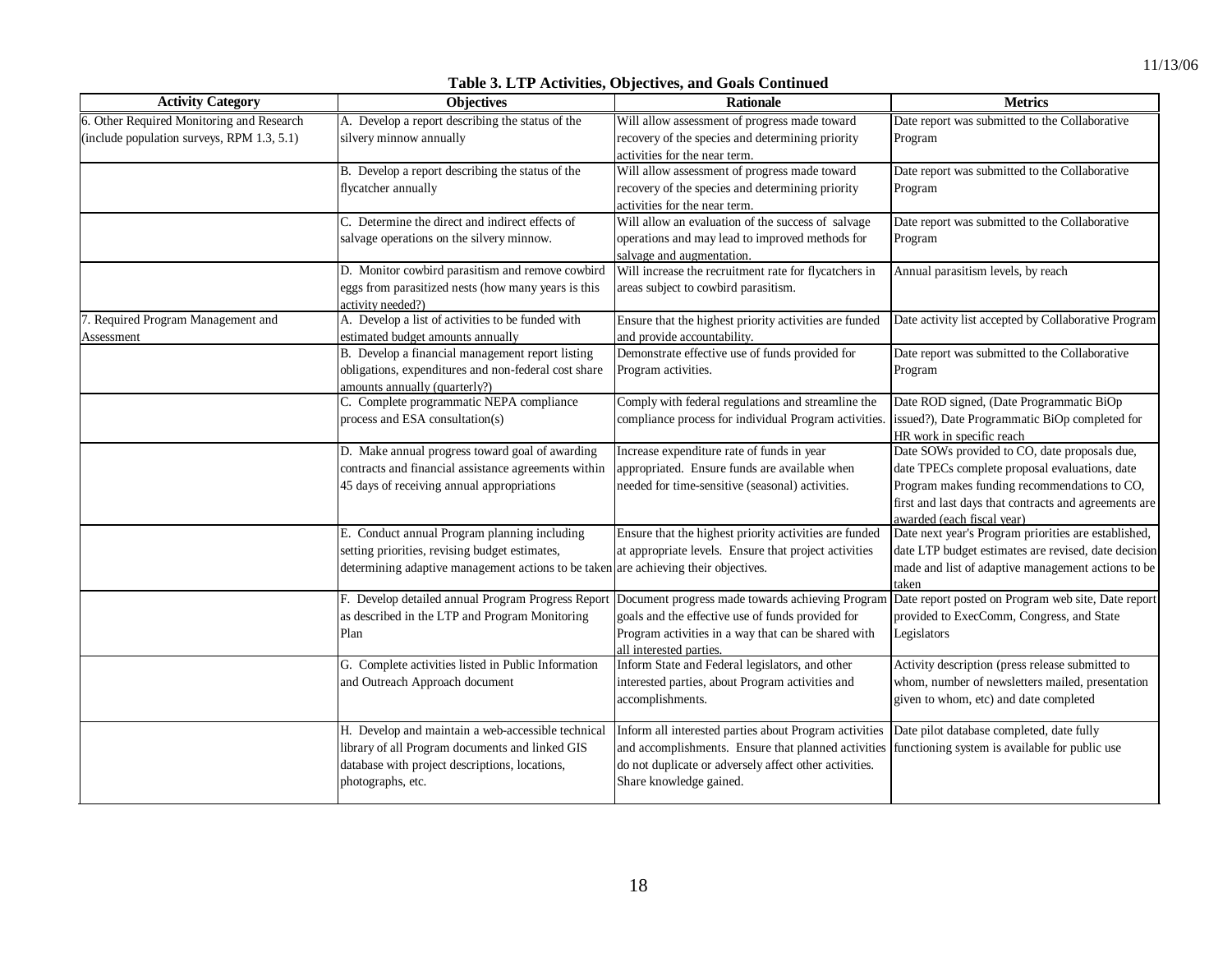| <b>Activity Category</b>                                                          | <b>Objectives</b>                                                                                                                                                                                                                    | <b>Rationale</b>                                                                                                                                                            | <b>Metrics</b>                                                                                                                                                                                                                       |
|-----------------------------------------------------------------------------------|--------------------------------------------------------------------------------------------------------------------------------------------------------------------------------------------------------------------------------------|-----------------------------------------------------------------------------------------------------------------------------------------------------------------------------|--------------------------------------------------------------------------------------------------------------------------------------------------------------------------------------------------------------------------------------|
|                                                                                   | I. Sponsor annual forum/workshop to share new<br>information                                                                                                                                                                         | Share knowledge gained so it can be incorporated<br>into future activities and be used to set near-term<br>Program priorities. Discuss the status of the listed<br>species. | Dates annual forum/workshop held, number of<br>attendees, number of presenters                                                                                                                                                       |
|                                                                                   | Conduct peer and advisory panel reviews of<br>Program-funded reports                                                                                                                                                                 | Obtain independent evaluation of the effectiveness of<br>Program activities and assistance with setting near-<br>term Program priorities.                                   | Number and type of peer-reviewed reports, by year                                                                                                                                                                                    |
|                                                                                   | K. Implement program-wide monitoring and adative Ensure consistent data is collected throughout the<br>management strategy                                                                                                           | Program area to determine effectiveness of Program<br>activities. Ensure implementation of actions needed<br>to achieve Program objectives.                                 | Date monitoring plan finalized, date adaptive<br>management strategy finalized, date annual<br>program assessment was completed                                                                                                      |
|                                                                                   | Note: Objectives and metrics for Program Goal 2 come out of the recovery plans for the silvery minnow and flycatcher, the conservation recommendations listed in the BiOp, and the Program's Monitoring Plan.                        | Program Goal 2: Contribute to the Recovery of the Listed Species                                                                                                            |                                                                                                                                                                                                                                      |
| 8. Proactive Water Operations and Management<br>Activities (CR 7-8, 14-17, 20, *) | A. Conduct studies, modeling and research activities Improve understanding of the hydrologic system,<br>listed in the LTP.                                                                                                           | effects of different operational alternatives, and<br>depletions. Develop options that may lead to<br>increased availability of water to benefit the species.               | Date and title of study report submitted to Program                                                                                                                                                                                  |
|                                                                                   | B. River management that provides flows in each of Provide habitat sufficient to support silvery minnow<br>the populated reaches of the MRG sufficient to<br>maintain the silvery minnow population for 10 years.                    | populations.                                                                                                                                                                | Daily readings of cubic feet per second (cfs) past<br>Central Bridge gage, cfs past Isleta diversion dam,<br>cfs past San Acacia diversion dam, cfs at San<br>Marcial floodway gage, cfs at southern boundary of<br>critical habitat |
| 9. Proactive Habitat Improvement Activities<br>$(CR19, 22, *)$                    | A. Fund flycatcher habitat restoration projects in<br>areas that have been cleared of salt cedar through the<br>NM Saltcedar Control Project                                                                                         | Will improve and increase the amount of habitat<br>available for flycatchers.                                                                                               | Number of acres of restored habitat                                                                                                                                                                                                  |
|                                                                                   | B. Create refugia in the river for silvery minnow<br>utilizing drains and other works                                                                                                                                                | Will improve and increase the amount of habitat<br>available for silvery minnows.                                                                                           | Number of refugia created; Number of days refugia<br>remained wet after river dried, by refugia                                                                                                                                      |
|                                                                                   | C. Restore silvery minnow and flycatcher habitat<br>from NM/CO border downstream to EB headwaters<br>with an emphasis on flycatcher habitat improvement<br>in river reaches identified in the flycatcher recovery<br>plan. Table 10. | Will improve and increase the amount of habitat<br>available for silvery minnows and flycatchers.                                                                           | Number of acres restored above Cochiti Reservoir,<br>Number of acres restored below Cochiti Dam that<br>exceed 1600 acre mandatory requirement                                                                                       |

#### **Table 3. LTP Activities, Objectives, and Goals Continued**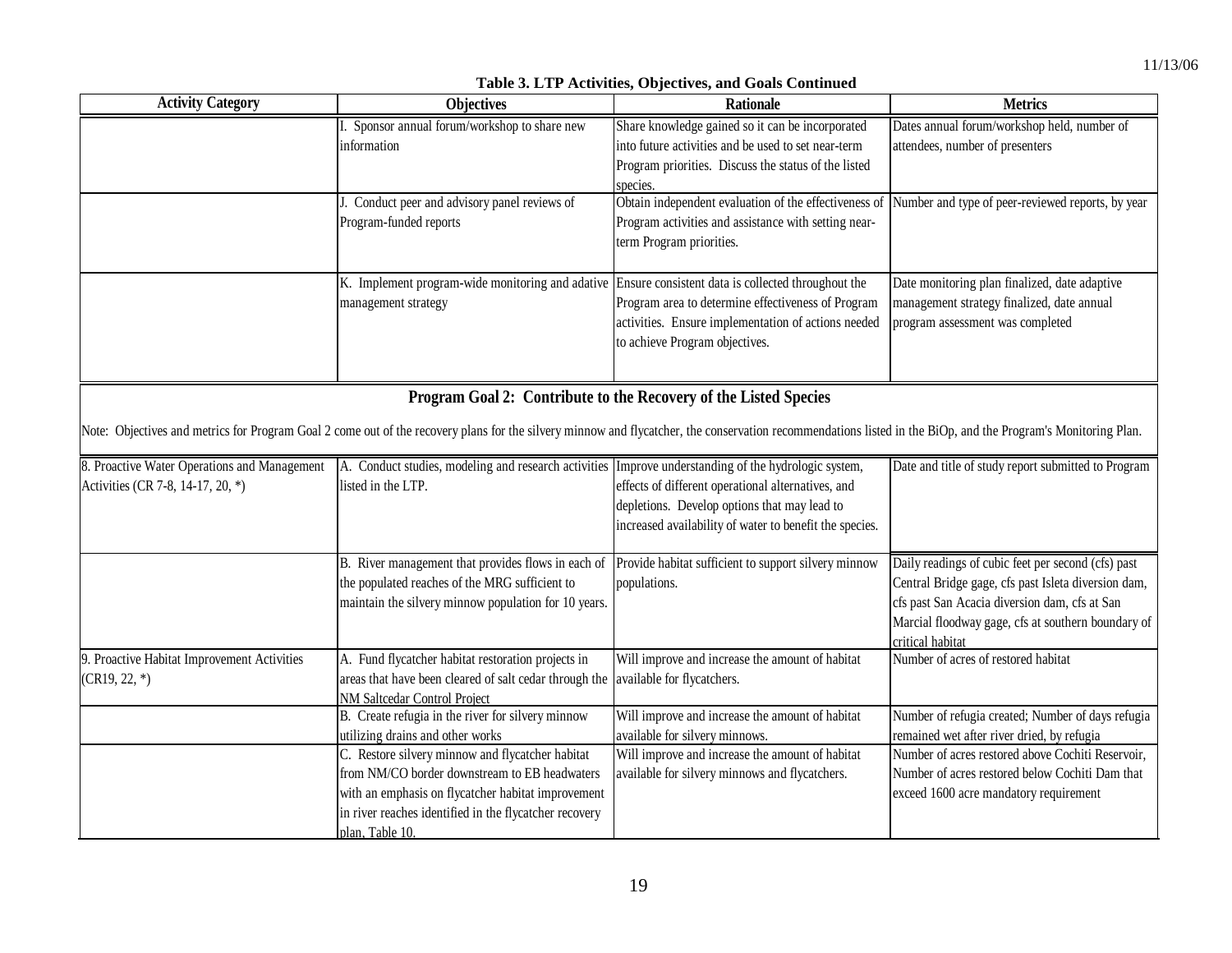#### **Table 3. LTP Activities, Objectives, and Goals Continued**

| <b>Activity Category</b>                         | <b>Objectives</b>                                                                                                                              | <b>Rationale</b>                                      | <b>Metrics</b>                                        |
|--------------------------------------------------|------------------------------------------------------------------------------------------------------------------------------------------------|-------------------------------------------------------|-------------------------------------------------------|
| 10. Proactive Captive Propagation Activities (*) | A. Utilize hatchery reared minnow to establish 3                                                                                               | Part of the requirement to recover the silvery minnow | Date, location and number of minnows stocked to       |
|                                                  | experimental populations in historically occupied                                                                                              | to an extent sufficient to change its status from     | create an experimental population. Date and           |
|                                                  | habitat                                                                                                                                        | endangered to threatened (downlisting).               | number of unmarked fish in each experimental          |
|                                                  |                                                                                                                                                |                                                       | population, annually.                                 |
|                                                  |                                                                                                                                                |                                                       |                                                       |
| 11. Proactive Water Quality Activities (CR 4, 6, | Conduct studies to determine how effluents from                                                                                                | Will provide information to detemine if additional    | Date and title of study report submitted to Program   |
|                                                  | the WWTPs mix with water from the Rio Grande at                                                                                                | protective measures are necessary.                    |                                                       |
|                                                  | various discharges (CR 4).                                                                                                                     |                                                       |                                                       |
|                                                  | Adherence to standards defined by the Federal<br>IB.                                                                                           | Ensure water quality sufficient to support silvery    | Water quality data collected, date and location       |
|                                                  | Water Polution Control Act (CWA) and state water                                                                                               | minnow populations in occupied and potential          | collected, Federal and State water quality standards. |
|                                                  | quality statues, in currently occupied and potential                                                                                           | habitat.                                              |                                                       |
|                                                  | habitat, for 10 consecutive vears.                                                                                                             |                                                       |                                                       |
| 12. Other Proactive Monitoring and Research      | A. Conduct studies listed in BiOp Conservation                                                                                                 | Develop information to allow minimizing or            | Date and title of study report submitted to Program   |
| Activities (CR 1-3, 9 – 13, 18, 21, 23-25, $*$ ) | Recommendations section                                                                                                                        | avoidance of adverse effects of proposed actions on   |                                                       |
|                                                  |                                                                                                                                                | listed species and their critical habitat and to help |                                                       |
|                                                  |                                                                                                                                                | implement recovery plans.                             |                                                       |
|                                                  | B. Maintain 75 flycatcher territories in the Upper Rio Meets the minimum number of territories for                                             |                                                       | Date and location of flycatcher territory surveyed.   |
|                                                  | Grande management unit and 100 flycatcher                                                                                                      | reclassification from Endangered to Threatened in the |                                                       |
|                                                  | territories in the Middle Rio Grande management                                                                                                | Management Unit.                                      |                                                       |
|                                                  | unit for a minimum of five years.                                                                                                              |                                                       |                                                       |
|                                                  | Other activities included in the LTP that contribute to achieving the objectives listed in the flycatcher and/or silvery minnow recovery plans |                                                       |                                                       |

Notes: 1. Reclamation will work with the Service to ensure that funds provided are utilized effectively and efficiently.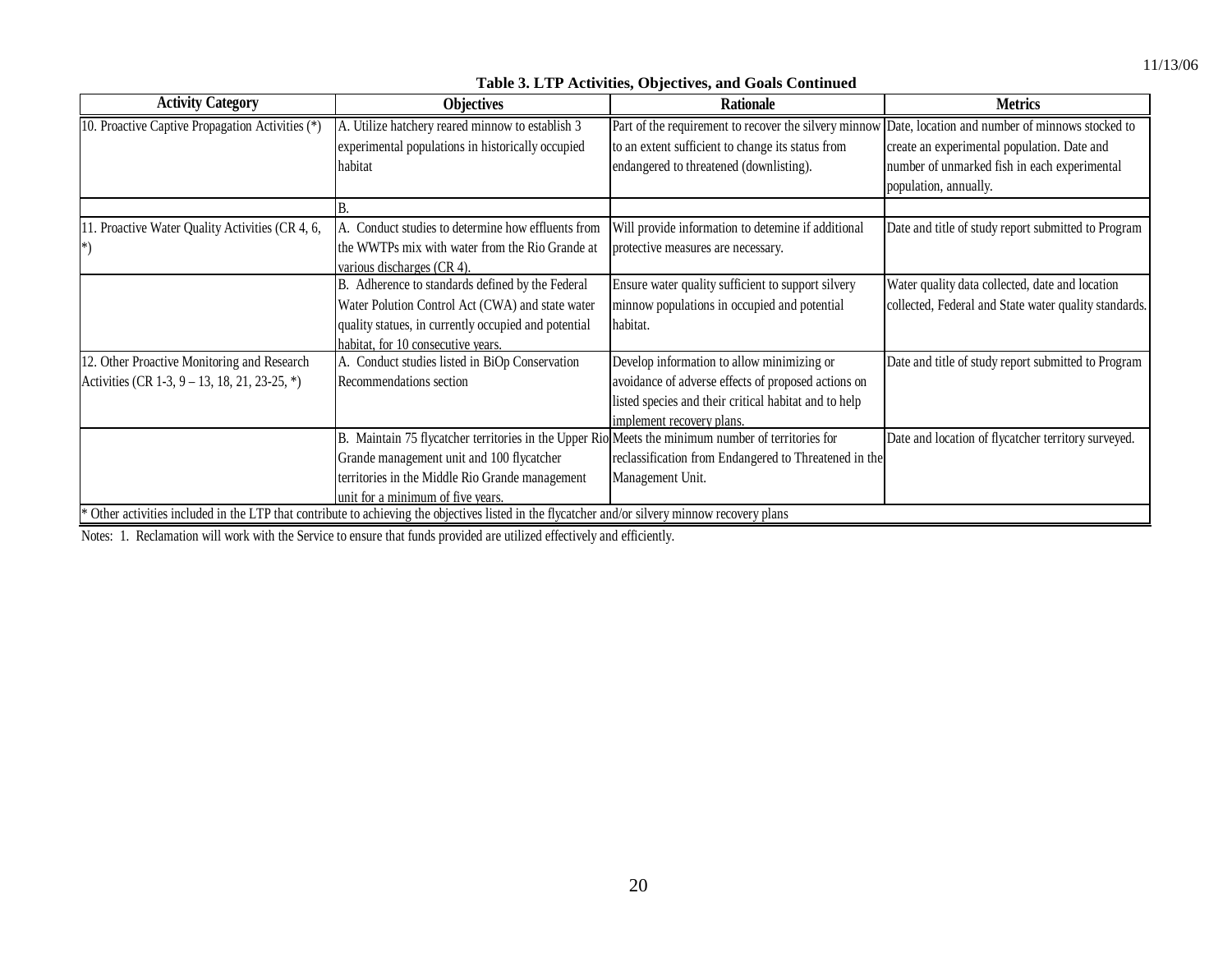# **5. Assessing Program Performance**

By performing regular Program-wide reviews of Program activities, decision makers, such as the members of the Executive Committee, Congressional and State representatives, and others, can be assured that Program actions are benefiting the listed species and accomplishing the goals of the Program. The Service has the responsibility and authority to determine when recovery of endangered species has occurred to the point that reclassification of listed species from "endangered" to "threatened" is warranted.

The Program will consult with the Service to determine the sufficiency of program activities towards achieving BiOp requirements and alleviating jeopardy. On an annual basis the Service, action agencies, and Program will work together to evaluate progress towards recovery. All actions taking place in the MRG should be reviewed for potential effects on recovery goals in accordance with the Program's monitoring plan. The LTP budget estimates will be modified and extended as appropriate.

Program-wide assessment of Program activities can provide evidence that federal and nonfederal Program expenditures are producing tangible benefits for the listed species and their habitats. This assessment will be performed through 1) an annual review of program activities, recovery plan goals, and listed species population surveys and 2) a review by an independent panel of experts every 2 years. Detailed information about this independent review of Program activities can be found in the PMP. The PMP also describes the programmatic monitoring that will be implemented to evaluate the cumulative effects of multiple projects implemented in the MRG.

An Annual Report will be developed and will include the following information:

- 1. Summary description of Program Activities that contributed to meeting Program Goals and objectives listed in Table 2.
- 2. Financial information including federal and non-federal funds obligated and expended on Program activities. This report will also include the value of in-kind services provided.

This report will be submitted to Congress, to the NM State Legislature, Program signatories, and other interested parties.

Information about Program accomplishments from 2001 through 2005 can be found in detailed spending plans (Refer to the Spending Plan; Reclamation 2003, 2004, 2005, 2006a.) and annual reports (MRG ESA Workgroup 2003, Program 2005b, Program 2006c)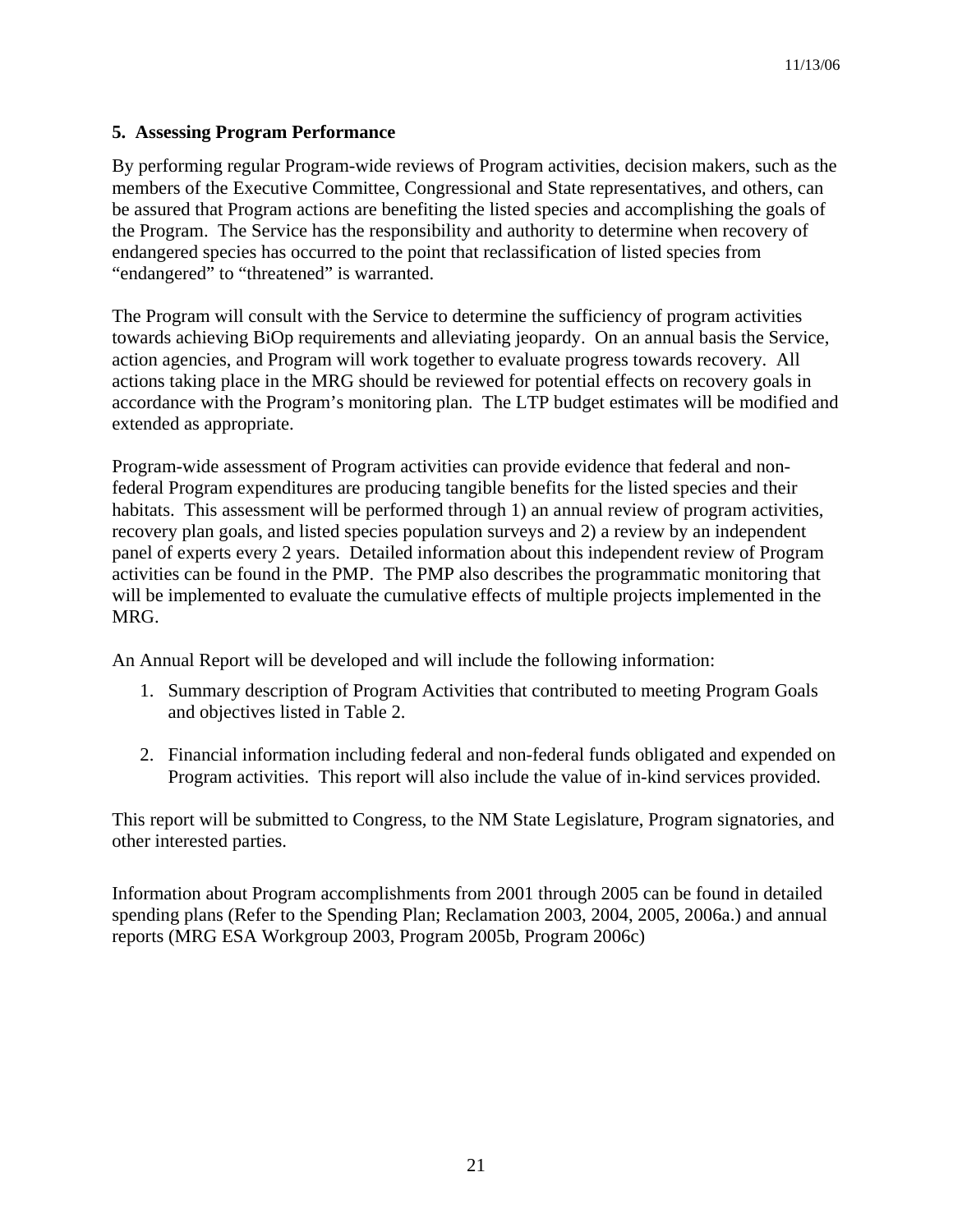# 6. **References**

- Bureau of Reclamation (Reclamation). 2003. "Draft Fiscal Year 2003 Detailed Spending Plan for Middle Rio Grande Endangered Species Act (ESA) Collaborative Program Activities." May.
- Reclamation. 2004. "Fiscal Year 2004 Detailed Spending Plan for Middle Rio Grande Endangered Species Act (ESA) Collaborative Program Activities" December.
- Reclamation. 2005. "Fiscal Year 2005 Detailed Spending Plan for Middle Rio Grande Endangered Species Act (ESA) Collaborative Program Activities." July.

Reclamation. 2006a. "Draft Fiscal Year 2006 Spending Plan for Middle Rio Grande Endangered Species Act (ESA) Collaborative Program Activities." January.

- Reclamation. 2006b. DRAFT Long-Term Water Acquisition and Management Plan, Prepared by the Albuquerque Area Office, Upper Colorado Region, in Cooperation with the Middle Rio Grande Endangered Species Act Collaborative Program (in preparation).
- Middle Rio Grande Endangered Species Act Collaborative Program (Program), Science Subcommittee. Unpublished. Controlled Propagation Plan, in preparation.
- Program, Science Subcommittee. 2003. "Middle Rio Grande Endangered Species Act Collaborative Program 2003 Interim Science Plan."
- Program, Water Acquisitions and Management Subcommittee. 2005a. "Middle Rio Grande Endangered Species Act Collaborative Program Water Acquisitions and Management Plan, Final Report." Prepared November 28, 2005. Updated December 15, 2005.
- Program. 2005b. "2004 Annual Report, Middle Rio Grande Endangered Species Collaborative Program".
- Program Science and Habitat Restoration Subcommittees. 2006a. "Middle Rio Grande Endangered Species Act Collaborative Program Interim Monitoring Plan." May 15, Draft Subject to Revision.
- Program, Executive Committee. 2006b. *Middle Rio Grande Endangered Species Collaborative Program Workshop on Water Operations and Management*. August 16-17.
- Program. 2006c. "2005 Annual Report, Middle Rio Grande Endangered Species Collaborative Program" (in preparation).
- Middle Rio Grande ESA Workgroup. 2003. "Progress Report on the Middle Rio Grande Endangered Species Act Collaborative Program for 2001 through 2003". November 15.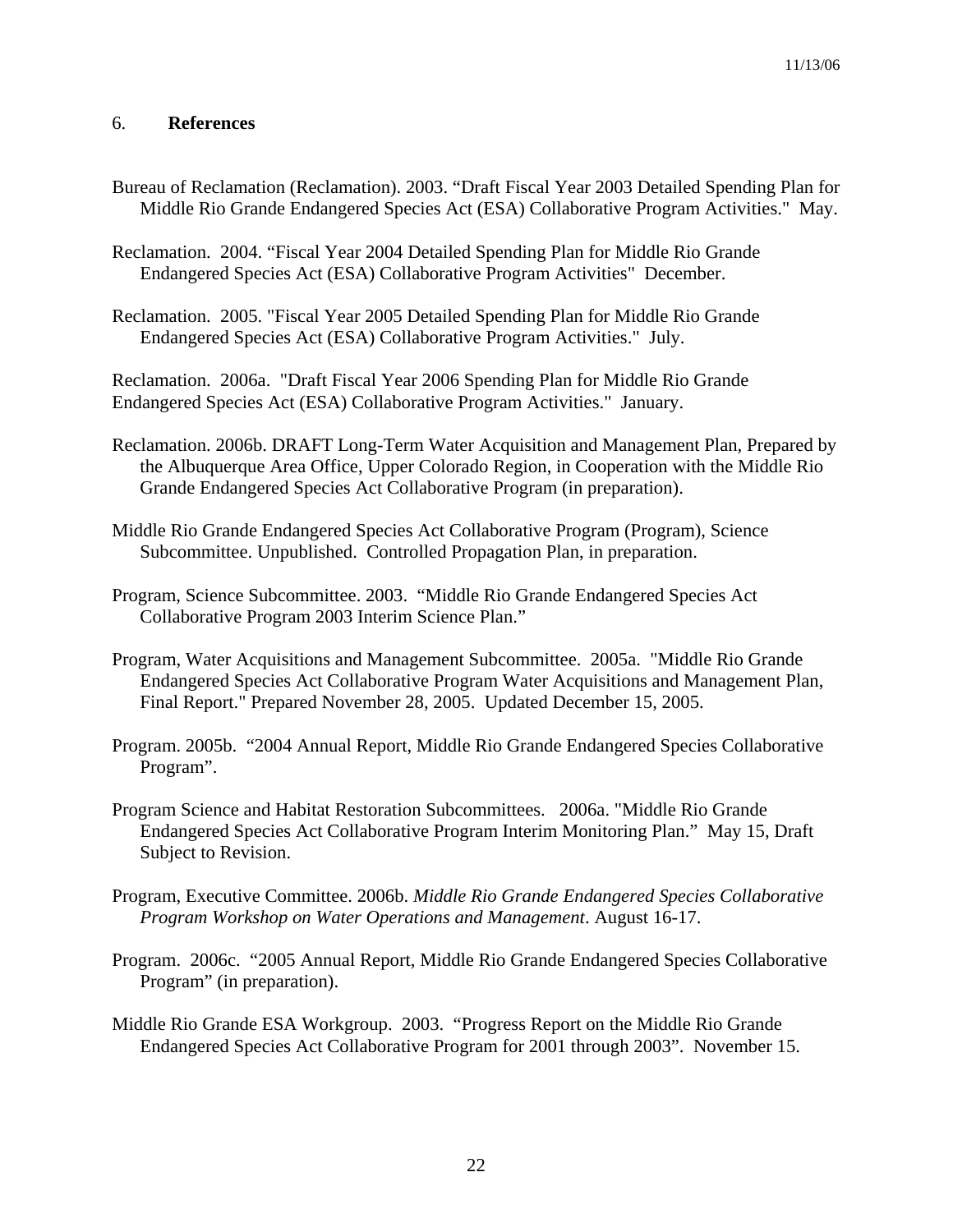- Tetra Tech EM Inc. 2004. *Habitat Restoration Plan for the Middle Rio Grande,* prepared for the MRG ESA Collaborative Program, Habitat Restoration Subcommittee. September
- U.S. Fish and Wildlife Service (USFWS). 1994. Endangered and threatened wildlife and plants; final rule to list the Rio Grande silvery minnow as an endangered species. Federal Register 59: 36988-36995.
- USFWS. 1995. Endangered and threatened wildlife and plants; final rule determining endangered status for the southwestern willow flycatcher. Federal Register 60(38): 10694- 10715.
- USFWS. 1999. Rio Grande Silvery Minnow Recovery Plan. Prepared by the Rio Grande silvery minnow Recovery Team. Region 2 USFWS, Albuquerque, NM. July 8.
- USFWS. 2002. Final Recovery Plan Southwestern Willow Flycatcher (Empidonax trailii extimus). Prepared by Southwestern Willow Flycatcher Recovery Team Technical Subgroup. USFWS, Albuquerque, NM.
- USFWS. 2003a. Endangered and threatened wildlife and plants; designation of critical habitat for the Rio Grande silvery minnow; Final Rule. 50 Code of Federal Regulations (CFR) Part 17. USFWS, Albuquerque, NM.
- USFWS. 2003b. "Biological and Conference Opinions on the Effects of Actions Associated with the Programmatic Biological Assessment of Bureau of Reclamation's Water and River Maintenance Operations, Army Corps of Engineers' Flood Control Operation, and Related Non-Federal Actions on the Middle Rio Grande, Albuquerque, New Mexico." Consultation Number 2-22-03-F-0129, as amended. March 17.
- USFWS. 2005a. Amendment to the Incidental Take Statement for the Biological and Conference Opinions on the Effects of Actions Associated with the Programmatic Biological Assessment of Bureau of Reclamation's Water and River Maintenance Operations, Army Corps of Engineers' Flood Control Operation, and Related Non-Federal Actions on the Middle Rio Grande, Albuquerque, New Mexico. Consultation Number 2-22-03-F-0129, August 15.
- USFWS. 2005b. Endangered and threatened wildlife and plants; designation of critical habitat for the southwestern willow flycatcher (Empidonax trailii extimus); Final Rule. 50 CFR Part 17. Federal Register 70(201): 60886-61009.

USFWS. 2006. Amendment to the Biological and Conference Opinions on the Effects of Actions Associated with the Programmatic Biological Assessment of Bureau of Reclamation's Water and River Maintenance Operations, Army Corps of Engineers' Flood Control Operation, and Related Non-Federal Actions on the Middle Rio Grande, Albuquerque, New Mexico. Consultation Number 2-22-03-F-0129, June 15.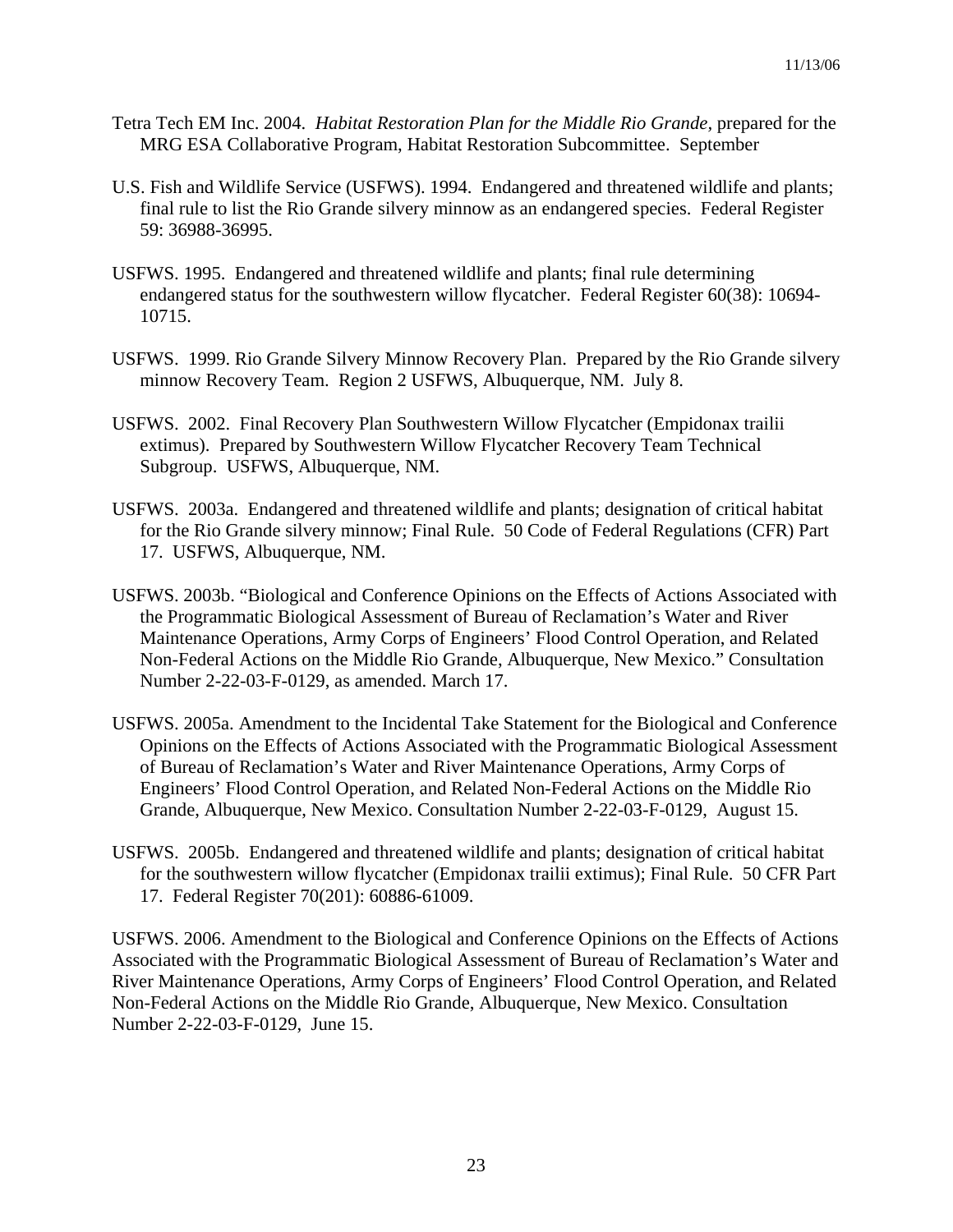# **APPENDIX A**

# **Detailed Spreadsheet Including Estimated Schedule and Costs for Planned Activities**

(14 Pages)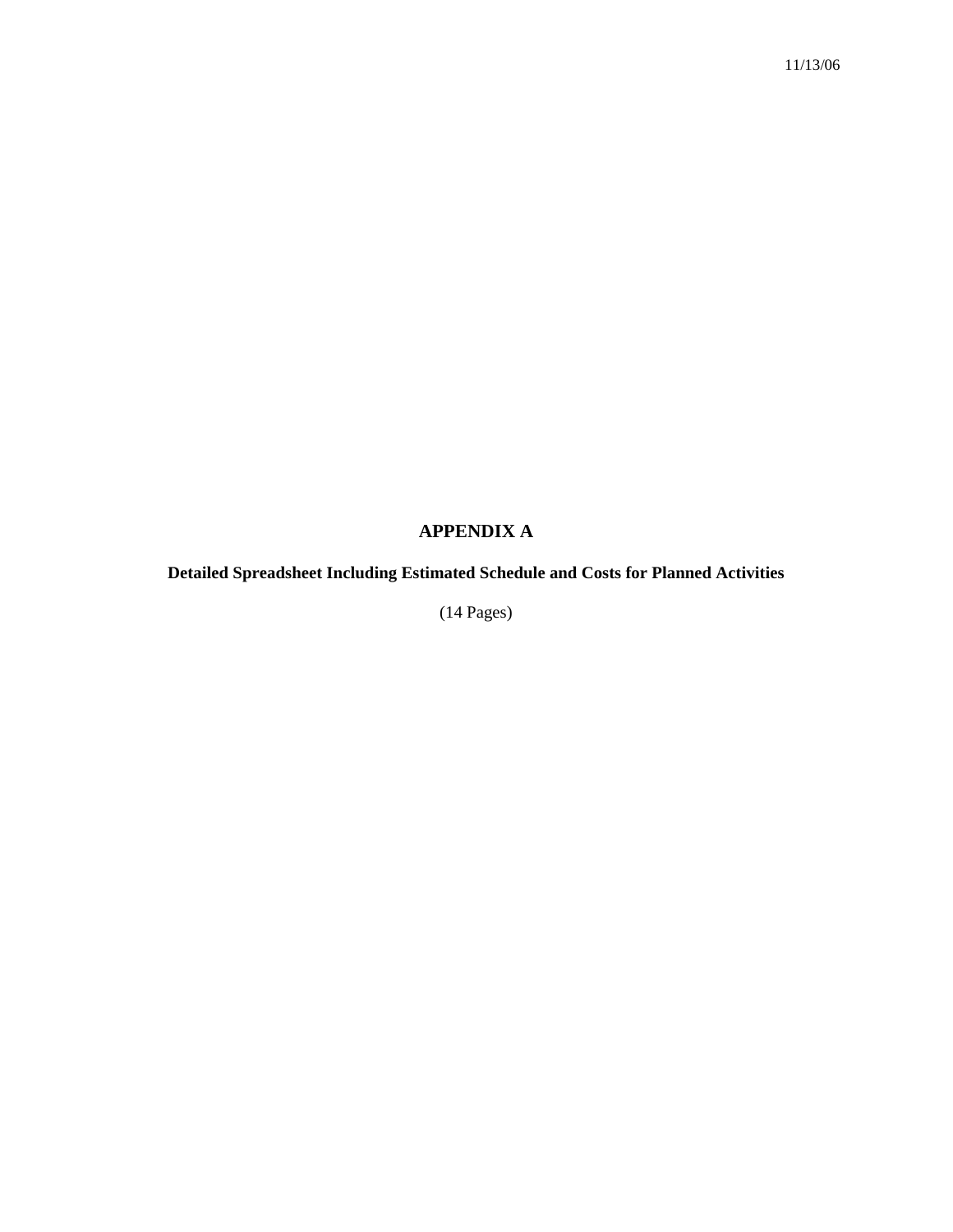| B                                                                                                                                                                                                                                                                                                         | C.                                | E                            |                  | G                | H           |              | ل.                                                            |              |              | M                      | N.           | $\circ$      | P              | $\Omega$<br>R                                                                                                                                                                                    |
|-----------------------------------------------------------------------------------------------------------------------------------------------------------------------------------------------------------------------------------------------------------------------------------------------------------|-----------------------------------|------------------------------|------------------|------------------|-------------|--------------|---------------------------------------------------------------|--------------|--------------|------------------------|--------------|--------------|----------------|--------------------------------------------------------------------------------------------------------------------------------------------------------------------------------------------------|
| Description of Activity                                                                                                                                                                                                                                                                                   | <b>BO</b> Element<br>Covered      | Actual FY'01<br><b>FY'04</b> | Actual<br>FY '05 | Actual<br>FY '06 | FY '07      | FY '08       | FY '09                                                        | FY '10       | FY '11       | FY '12                 | FY '13       | FY '14       | Cost 2005-2014 | Description of<br>Comments<br><b>RPA/RPM/CR Element</b>                                                                                                                                          |
|                                                                                                                                                                                                                                                                                                           |                                   |                              |                  |                  |             |              | ACTIVITIES NEEDED TO ALLEVIATE JEOPARDY (Program Goals 1 & 3) |              |              |                        |              |              |                |                                                                                                                                                                                                  |
| 1. Required Water Operations Elements (RPA A-O, RM 1.1, 2.1, 3.1, 3.2, 4.1)                                                                                                                                                                                                                               |                                   |                              |                  |                  |             |              |                                                               |              |              |                        |              |              |                |                                                                                                                                                                                                  |
| <b>Acquisition of Supplemental Water</b>                                                                                                                                                                                                                                                                  |                                   | \$18,254,938                 | \$2,436,68       | \$2,610,62       | \$5,000,000 | \$11,920,000 | \$11,920,000                                                  | \$11,920,000 | \$11,920,000 | \$11,920,000           | \$11,920,000 | \$11,920,000 | \$93,487,316   |                                                                                                                                                                                                  |
| Acquire water for minnow release through short term leases<br>and other means (includes San Juan Chama Water and<br>other water leases)                                                                                                                                                                   | RPA A - 0, RPM 3.                 | \$1,600,000                  | \$1,236,689      | \$2,610,62       | \$5,000,00  | \$11,900,00  | \$11,900,000                                                  | \$11,900,000 | \$11,900,000 | \$11,900,000           | \$11,900,000 | \$11,900,000 | \$92,147,316   | Meet BIOp flow targets                                                                                                                                                                           |
| Note: Reclamation's FY'08 - FY'14 annual cost estimates for acquisition of supplemental water and pumping from low flow conveyance channel range from \$3.1 million to \$20.7 million.<br>For ease of calculation, the average amount, \$11.9 million per year, has been used as the LTP budget estimate. |                                   |                              |                  |                  |             |              |                                                               |              |              |                        |              |              |                |                                                                                                                                                                                                  |
| RG Supplemental Water Programatic EA                                                                                                                                                                                                                                                                      | RPA A - 0, RPM 3.                 | \$120,000                    |                  |                  |             | -90          |                                                               |              |              | \$0                    | \$0          |              | -\$0           |                                                                                                                                                                                                  |
| Conservation water agreement                                                                                                                                                                                                                                                                              | RPA A - 0, RPM 3.                 | \$650,00                     |                  |                  |             | ፍሰ           |                                                               |              |              | \$0                    | \$0          | \$í          | \$0            |                                                                                                                                                                                                  |
| Acquisition of water                                                                                                                                                                                                                                                                                      | RPA A - 0, RPM 3.                 | \$3,853,000                  |                  | $\mathbf{S}$     |             | . ድስ         |                                                               |              |              | \$0                    | \$0          |              |                | leet BIOp flow targets                                                                                                                                                                           |
| Supplemental water program and pumping (Reclamation<br>Appropriations)                                                                                                                                                                                                                                    | RPA A - 0, RPM 3.                 | \$12,031,938                 | \$1,200,000      |                  |             | . ድስ         |                                                               |              |              | \$0                    | \$0          |              | \$1,200,000    |                                                                                                                                                                                                  |
| Long-term acquisition of water (water rights and long-term<br>contracts)                                                                                                                                                                                                                                  | <b>RPM 3.1</b>                    | .\$በ                         |                  | ۹                |             | \$0          |                                                               |              |              | \$0                    | -\$0         |              |                | Continue to seek and release supplemental water from all<br>available sources.                                                                                                                   |
| Identify willing leasors or sellers from whom the Program<br>can acquire water                                                                                                                                                                                                                            | <b>RPM 3.2</b>                    | \$0                          | \$ſ              |                  | \$ſ         | \$20,000     | \$20,000                                                      | \$20,000     | \$20,000     | \$20,000               | \$20,000     | \$20,000     | \$140,000      | lan to acquire water (lease /purchase). Plan completed in 1<br>months (by October 23, 2004).                                                                                                     |
| <b>LFCC Pumping</b>                                                                                                                                                                                                                                                                                       | RPA D, G, K, O,<br><b>RPM 4.1</b> | \$2,555,000                  |                  | \$1,439,37       | \$ſ         |              |                                                               | \$í          |              | \$0                    | \$0          |              | \$1,439,373    |                                                                                                                                                                                                  |
| Pumping from Low Flow Conveyance Channel for flycatcher<br>nest maintenance and silvery minnow flow requirements                                                                                                                                                                                          | RPA D, G, K, O                    | \$1,100,00                   | \$ſ              | \$1,439,37       |             |              |                                                               |              |              | \$í                    | .SO          |              | \$1,439,37     | ost estimates are included in water<br>acquisition estimates for FY07 - FY1-                                                                                                                     |
| Temporary pumping                                                                                                                                                                                                                                                                                         | RPA D, G, K, O                    | \$1,455,000                  |                  |                  |             | \$ſ          |                                                               |              |              | \$0                    | \$0          |              |                | Not a duplicate of line 14                                                                                                                                                                       |
| Purchase small capacity pumps for flycatcher.                                                                                                                                                                                                                                                             | <b>RPM 4.1</b>                    |                              |                  |                  |             |              |                                                               |              |              | \$                     |              |              |                | urchase small capacity pumps for flycatcher.                                                                                                                                                     |
| <b>Water Management</b>                                                                                                                                                                                                                                                                                   | RPA A - O, RPM<br>1.1.2.1         | \$251,000                    |                  |                  | \$50,000    | \$125,000    | \$125,000                                                     | \$130,000    | \$130,000    | \$130,000              | \$130,000    | \$130,000    | \$950,000      |                                                                                                                                                                                                  |
| Monitor flows to meet BiOp flow targets, and to minimize the<br>loss of flycatcher territories caused by river drying                                                                                                                                                                                     | RPA A - O                         |                              |                  |                  |             | \$75,000     | \$75,000                                                      | \$80,000     | \$80,000     | \$80,000               | \$80,000     | \$80,000     | \$550,00       | Spike Release (April 15 - June 15), Flow targets for wet, dry<br>and average years                                                                                                               |
|                                                                                                                                                                                                                                                                                                           |                                   |                              |                  | ¢                |             |              |                                                               |              |              |                        |              |              |                |                                                                                                                                                                                                  |
| Quantification of flows in MRG gages<br>Ramp down flows to minimize intermittency                                                                                                                                                                                                                         | RPA B<br><b>RPM 1.1</b>           | \$251,000<br>€∩              |                  |                  |             | . ድስ         |                                                               |              |              | \$ <sub>6</sub><br>\$0 | \$0          |              |                | Ramp down - no more than 4 miles per day per reach. Total<br>of 8 miles per day. Allow month for larvae to grow.                                                                                 |
|                                                                                                                                                                                                                                                                                                           |                                   |                              |                  |                  |             |              |                                                               |              |              |                        |              |              |                | Operate irrigation diversion structures in a manner that will<br>minimize the entrainment of eggs and larvae into the irrigation<br>system and create instream conditions conducive for in-river |

192021

22

23 **TOTAL FOR REQUIRED WATER OPERATIONS ELEMENTS**

Assess irrigation canal entrainment impacts on silvery

egg colleciton. Study entrainment of eggs in irrigation

system.

S | \$21,060,938| \$2,436,689| \$4,050,000| \$5,050,000| \$12,045,000| \$12,045,000| \$12,050,000| \$12,050,000| \$12,050,000| \$12,050,000| \$12,050,000| \$12,050,000| \$12,050,000| \$12,050,000| \$12,050,000| \$12,050,000| \$95,876,689

minnow recruitment and individual life stages RPM 2.1 | \$0| \$0| \$0| \$50,000 \$50,000 \$50,000 \$50,000 \$50,000 \$50,000 \$50,000 \$50,000 \$50,000 \$400,000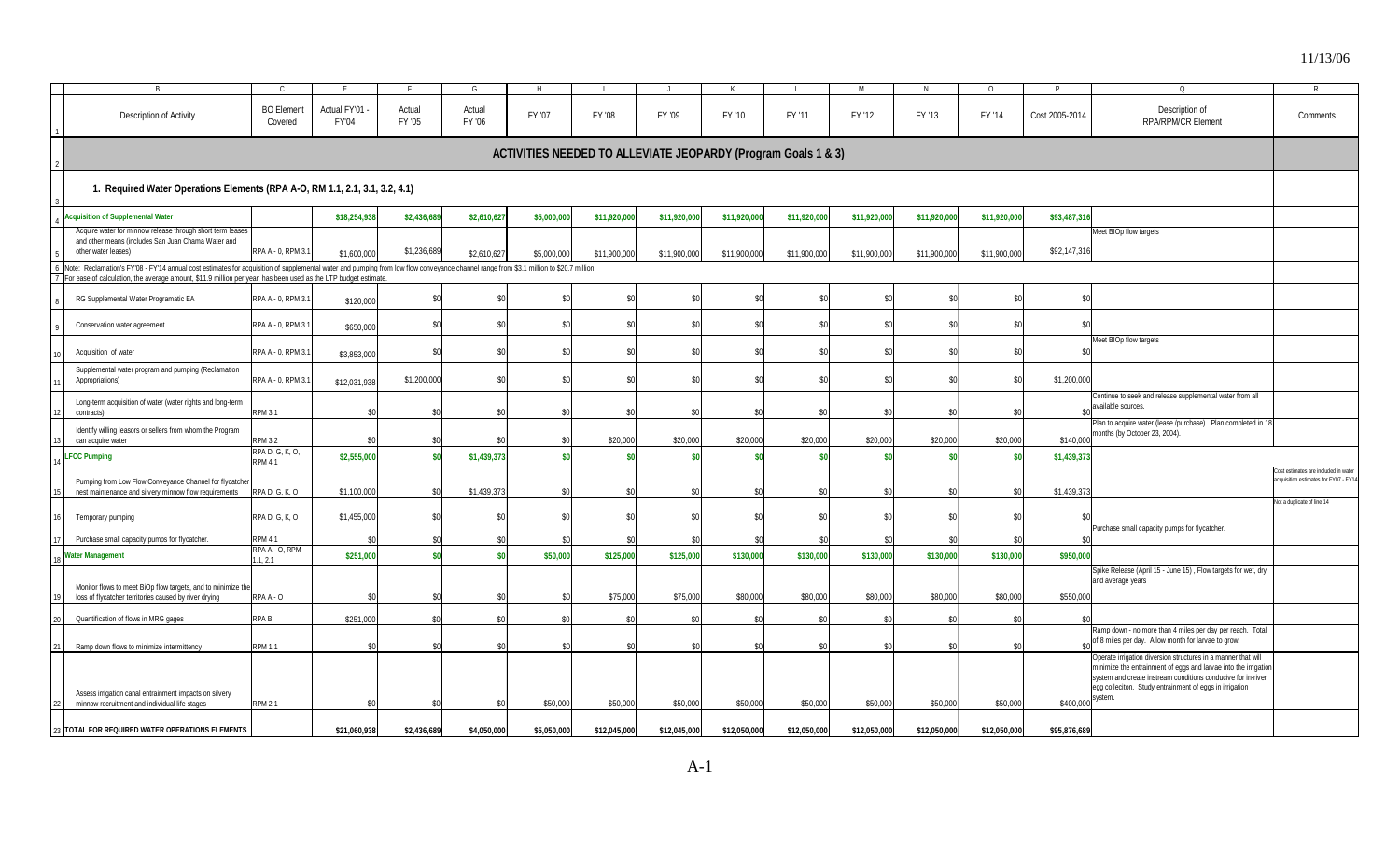11/13/06 24252627282930313234353637383940414243444546B I CIEIFIGIHII JIKILIMIN I OIPI QII R Description of Activity BO Element Actual FY'01 - Rescription of Activity Y01 Actual Actual FY '07 FY '08 FY '09 FY '10 FY '11 FY '12 FY '13 FY '14 Cost 2005-2014 Description of Pescription of Comments<br>4 FY '05 FY '06 FY '07 FY '08 FY '09 FY '10 FY '11 FY '12 FY '13 FY '14 Cost 2005-2014 RPA/RPM **Breeding and Rearing Facilities Construction** RPA Z, AA **\$884,770 \$1,148,700 \$500,000 \$600,000 \$200,000 \$0 \$0 \$0 \$0 \$0 \$0 \$2,448,700** Expansion of City of Albuquerque Naturalized Refugium RPA Z \$884,770 \$0 \$0 \$0 \$0 \$0 \$0 \$0 \$0 \$0 \$0 \$0 Expansion of Propagation Facilities (\$200,000/yr for first 3 years required in BiOp) including Dexter (\$175,000) and A-Mountain (\$135,000) RPA Z | \$0| \$200,000| \$200,000| \$0| \$0| \$0| \$0| \$0| \$0| \$0| \$0| \$800,000 Provide \$200,000/yr for first 3 years to expand propagation facilities1st Additional Silvery Minnow Refugium: 1st May 31, 2005 Cochiti or Angostura reach (BOR funded Minnow Sanctuary) RPA AA \$0 \$0 \$0 \$648,700 \$0 \$0 \$0 \$0 \$0 \$0 \$0 \$0 \$0 \$0 \$0 \$648,700 Construct two new naturalized refugia (1st May 31, 2005; 2nd Minnow Sanctuary, south of Bridge May 31 2006). One in Cochiti or Angostura reach; the other in <sup>Blvd</sup> Isleta or San Acacia reach.2nd Additional Silvery Minnow Refugium: May 31 2006 Isleta or San Acacia reach (ISC funded Los Lunas Facility) RPA AA \$0 \$0 \$0 \$0 \$00,000 \$400,000 \$400,000 \$0 \$0 \$0 \$0 \$0 \$0 \$0 \$1,000,00 Construct two new naturalized refugia (1st May 31, 2005; 2nd ISC-funded naturalized refugia, Los May 31 2006). One in Cochiti or Angostura reach; the other in Lunas (funding for this facilitity not Isleta or San Acacia reach. part of Program write-in) **Operate/Manage Breeding and Rearing Facilities** RPA Y **\$3,564,000 \$281,347 \$513,858 \$618,000 \$850,000 \$850,000 \$950,000 \$950,000 \$950,000 \$950,000 \$950,000 \$7,863,205** Conservation genetics - UNM \$344,000 \$0 \$0 \$0 \$0 \$0 \$0 \$0 \$0 \$0 \$0 \$0 Propagation facilities - Dexter (FWS) and A-Mountain (USGS NM Cooperative Fish and Wildlife Research Unit) O&M RPA YY | \$1,000,000| \$168,897| \$431,103| \$400,000| \$400,000| \$400,000| \$500,000| \$500,000| \$500,000| \$500,000| \$4,300,000 Provide \$300,000/yr to NMESFO for distribution to propagation facilities City of Albuquerque Naturalized Refugium O&M RPA Y | \$912,000 \$112,450 \$168,000 \$168,000 \$250,000 \$250,000 \$250,000 \$250,000 \$250,000 \$250,000 \$250,000 \$250,000 \$250,000 \$250,000 \$250,000 \$250,000 \$250,000 \$250,000 \$250,00 Additional silvery minnow Refugia O&M \$0 \$0 \$0 \$0 \$0,000 \$200,000 \$200,000 \$200,000 \$200,000 \$1,450,000 \$1,450,000 \$00,000 \$1,450,000 \$1,450,000 \$1,450,000 \$1,450,000 \$1,450,000 \$1,450,000 \$1,450,000 Propagation of silvery minnow RPA Y \$1,308,000 \$0 \$0 \$0 \$0 \$0 \$0 \$0 \$0 \$0 \$0 \$0 **Augmentation from Captive Populations** RPA BB <sub>B</sub> | \$573,200| \$7,647| \$202,907| \$220,000| \$100,000| \$100,000| \$100,000| \$100,000| \$0| \$0| \$0| \$0| \$830,554 Reintroduction of silvery minnow into MRG RPA BB | \$200,000 \$0| \$202,907 \$120,000| \$0| \$0| \$0| \$0| \$0| \$0| \$0| \$322,907 FRO Experimental Augmentation and Monitoring Plan for silvery minnow (separate Reclamation funding in FY05) RPA BB | \$373,200 \$7,647 \$0 \$0 \$0 \$0 \$0 \$0 \$0 \$0 \$0 \$0 \$0 \$7,647 Assess the persistence of experimental silvery minnow populations to evaluate success (BiOp requirement of \$100,000/yr for 5 yrs (2008 - 2013) \$0 \$0 \$0 \$0 \$0 \$0 \$0 \$0 \$0 \$0 \$0 \$0 \$500,000 \$100,000 \$100,000 \$100,000 \$100,000 \$100,000 \$0 \$0 \$0 \$500,000 Provide \$100,000/yr for five years Beginning 2008 to monitor experimental populations **TOTAL FOR REQUIRED CAPTIVE PROPAGATION ELEMENTS**S5,021,970| \$1,437,694| \$1,236,765| \$1,438,000| \$1,150,000| \$950,000| \$1,050,000| \$1,050,000| \$950,000| \$950,000| \$950,000| \$950,000| \$1,142,459 \$1,050,000| \$950,000| \$950,000| \$1,142,459 **Hydrologic and Habitat Monitoring** RPA P,Q **\$700,000 \$54,600 \$120,000 \$1,050,000 \$1,140,000 \$1,140,000 \$1,120,000 \$1,120,000 \$1,120,000 \$1,120,000 \$1,120,000 \$9,104,600** Prevent/minimize destruction of potential/existing flycatcher habitat (regarding pump placement) RPA P \$0 \$0 \$0 \$0 \$1,000,000 \$1,000,000 \$1,000,000 \$1,000,000 \$1,000,000 \$1,000,000 \$1,000,000 \$7,000,000 Prevent/minimize destruction of potential/existing flycatcher habitat (regarding pump placement) cost included in water ops Instrumentation and data collection to enhance quantification of Rio Grande flows RPA Q \$100,000 \$54,600 \$20,000 \$1,050,000 \$40,000 \$40,000 \$40,000 \$40,000 \$40,000 \$40,000 \$40,000 \$1,404,600 Improve water gaging (including diversions, drains, returns  $$1,404,600$  and main ditches) Water gaging improvements the MRG irrigation system (including diversions, main ditches, drains, and return flows) RPA Q | \$600,000 \$00,000 \$100,000 \$100,000 \$100,000 \$100,000 \$100,000 \$80,000 \$80,000 \$80,000 \$80,000 \$80,000 \$80,000 \$700,00 mprove water gaging (including diversions, drains, returns and main ditches) **3. Required Habitat Improvement Elements (RPA Q - S, X) 2. Required Captive Propagation Elements (RPA Y - BB)**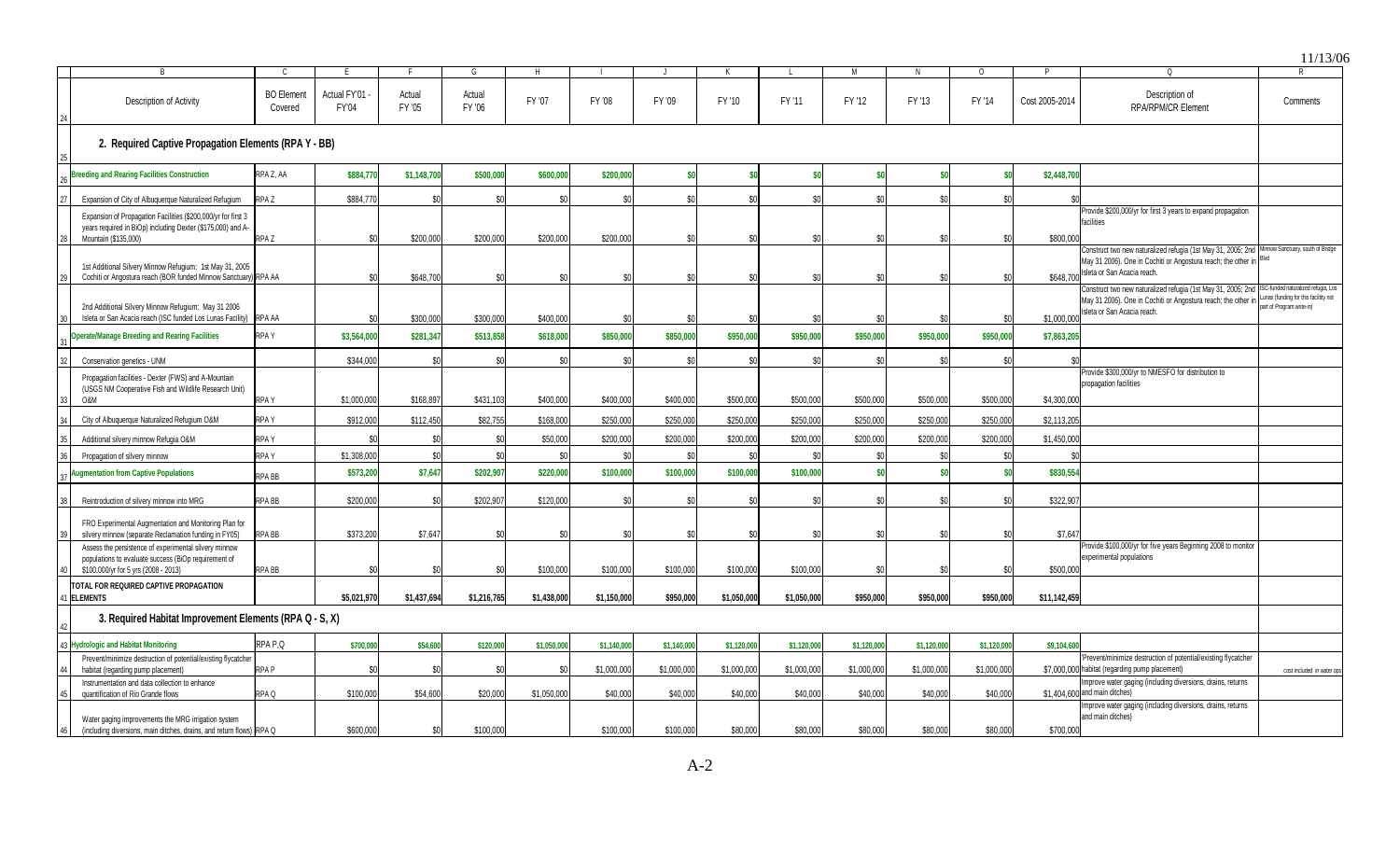|    |                                                                                                                                 |                              |                              |                  |                  |                 |              |             |             |              |             |             |             |                |                                                                                                                                   | 11/13/06 |
|----|---------------------------------------------------------------------------------------------------------------------------------|------------------------------|------------------------------|------------------|------------------|-----------------|--------------|-------------|-------------|--------------|-------------|-------------|-------------|----------------|-----------------------------------------------------------------------------------------------------------------------------------|----------|
|    | <b>B</b>                                                                                                                        | C.                           |                              | -F               | G                | H               |              | $\cdot$ .   | К           | L.           | M           | N           | $\circ$     |                | Q                                                                                                                                 | R        |
|    | Description of Activity                                                                                                         | <b>BO</b> Element<br>Covered | Actual FY'01<br><b>FY'04</b> | Actual<br>FY '05 | Actual<br>FY '06 | FY '07          | FY '08       | FY '09      | FY '10      | FY '11       | FY '12      | FY '13      | FY '14      | Cost 2005-2014 | Description of<br><b>RPA/RPM/CR Element</b>                                                                                       | Comments |
|    | abitat Restoration Construction/Monitoring                                                                                      | RPA <sub>S</sub>             | \$7,438,976                  | \$545,38         | \$2,726,030      | \$3,600,000     | \$5,075,00   | \$5,050,000 | \$3,910,000 | \$3,860,00   | \$3,860,000 | \$3,660,000 | \$3,660,000 |                | Habitat restoration (total 1600 acres by 2013; 10 yr monitor<br>\$35,946,410 component). Environmental evaluation process for two |          |
|    | <b>Compliance and Monitoring</b>                                                                                                | RPA <sub>S</sub>             |                              |                  |                  |                 | \$325,000    | \$350,000   | \$350,000   | \$300,000    | \$300,000   | \$250,000   | \$250,000   | \$2,125,000    |                                                                                                                                   |          |
|    | Support to projects for NEPA and other environmental<br>compliance                                                              | RPA <sub>S</sub>             | \$0                          |                  | \$0              | \$              | \$50,000     | \$50,000    | \$100,000   | \$50,000     | \$50,000    | \$0         | $\$0$       | \$300,000      |                                                                                                                                   |          |
|    | Develop and implement habitat restoration project<br>monitoring to assess project success and implement<br>adaptive management. | RPA <sub>S</sub>             | \$ſ                          |                  |                  | \$ <sub>6</sub> | \$275.000    | \$300,000   | \$250.000   | \$250,000    | \$250.000   | \$250.000   | \$250.000   | \$1.825.000    |                                                                                                                                   |          |
|    | <b>Cochiti Reach (Cochiti to Angostura)</b>                                                                                     | RPA <sub>S</sub>             | \$674.550                    | \$400.124        | \$358,776        | \$667.00        | \$900,00     | \$900,000   | \$600,000   | \$600,00     | \$600,000   | \$600.00    | \$600,00    | \$6,225,900    |                                                                                                                                   |          |
|    | Silvery minnow projects                                                                                                         | RPA <sub>S</sub>             | \$0                          | \$400,124        | \$358,776        | \$500,334       | \$733,333    | \$733,333   | \$400,000   | \$400,000    | \$400,000   | \$400,000   | \$400,000   | \$4,725,900    |                                                                                                                                   |          |
|    | Santo Domingo Habitat Improvement Project                                                                                       | RPA S                        | \$                           | \$400,124        | \$358,776        | $\mathbf{S}$    | $\mathbf{S}$ | \$0         | \$0         | $\mathbf{S}$ | \$0         | \$0         | \$0         | \$758,900      |                                                                                                                                   |          |
|    | <b>Flycatcher projects</b>                                                                                                      | RPA S                        | \$674,550                    |                  |                  | \$166,666       | \$166,667    | \$166,667   | \$200,000   | \$200,000    | \$200,000   | \$200,000   | \$200,000   | \$1,500,000    |                                                                                                                                   |          |
|    | Pueblo of Cochiti habitat restoration                                                                                           | RPA <sub>S</sub>             | \$500.000                    | <b>SO</b>        | \$0              | \$ <sub>6</sub> | \$0          | \$0         | \$0         | \$0          | \$0         | \$0         | \$0         | \$0            |                                                                                                                                   |          |
|    | Pueblo of San Felipe bosque restoration                                                                                         | RPA <sub>S</sub>             | \$174,550                    | \$ſ              | \$0              |                 |              | \$0         | \$0         |              | \$0         | -SC         |             | $$^{5$         |                                                                                                                                   |          |
|    | <b>Ibuquerque Reach (Angostura to Isleta)</b>                                                                                   | RPA S                        | \$4,007,726                  | \$67,691         | \$2,276,236      | \$1,100,00      | \$1,600,000  | \$1,600,000 | \$300,000   | \$300,00     | \$300,000   | \$300,000   | \$300,00    | \$8,143,927    |                                                                                                                                   |          |
|    | City of Abq habitat restoration                                                                                                 | RPA S                        | \$507,000                    | \$0              | \$0              | \$ı             | \$0          | \$0         | \$0         | .SO          | \$0         | \$0         | .SC         | \$0            |                                                                                                                                   |          |
|    | Pueblo of Sandia bosque restoration and WQ monitoring RPA S                                                                     |                              | \$529,800                    | ß۵               |                  |                 |              | \$0         | \$0         | \$ſ          | \$0         | .SC         | \$0         | <b>S</b>       |                                                                                                                                   |          |
|    | Pueblo of Sandia habitat restoration and WQ monitoring RPA S                                                                    |                              | \$335,700                    | \$0              | \$0              | \$ſ             | \$0          | \$0         | \$0         | -90          | \$0         | \$0         | \$0         | \$0            |                                                                                                                                   |          |
|    | Pueblo of Sandia habitat restoration                                                                                            | RPA <sub>S</sub>             | \$500,000                    | .ፍሰ              | \$0              | \$ſ             | \$0          | \$0         | \$0         | \$0          | \$0         | \$0         | \$ſ         | \$0            |                                                                                                                                   |          |
|    | Santa Ana habitat restoration                                                                                                   | RPA <sub>S</sub>             | \$927,500                    | \$0              | \$0              | <b>S</b>        | \$0          | \$0         | \$0         | \$0          | \$0         | \$0         | \$0         | \$0            |                                                                                                                                   |          |
|    | Silvery minnow projects                                                                                                         | RPA S                        | \$1,102,726                  | \$67,691         | \$2,276,236      | \$1,000,000     | \$1,500,000  | \$1,450,000 | \$200,000   | \$200,000    | \$200,000   | \$200,000   | \$200,000   | \$7,293,927    |                                                                                                                                   |          |
|    | Bernalillo to Alameda Bridge river restoration                                                                                  | RPA <sub>S</sub>             | \$87,300                     |                  |                  |                 |              | $$^{(1)}$$  | \$0         |              | \$ſ         | \$ſ         | S.          |                |                                                                                                                                   |          |
|    | Low impact high yield in Albuquerque reach                                                                                      | RPA <sub>S</sub>             | \$357,500                    | <b>SO</b>        | \$0              | SC.             | -SO          | \$0         | \$0         | -90          | \$0         | \$0         | \$0         | -\$0           |                                                                                                                                   |          |
|    | Mesohabitats silvery minnow                                                                                                     | RPA S                        | \$232.600                    | \$0              | \$Λ              | \$ſ             | \$0          | $\$0$       | \$0         | .SO          | \$0         | \$0         | \$0         | \$0            |                                                                                                                                   |          |
|    | Rio Grande Nature Center habitat restoration                                                                                    | RPA S                        | \$135,100                    | \$0              | \$99,736         | \$0             | \$0          | \$0         | \$0         |              | \$0         | \$0         | \$0         | \$99,736       |                                                                                                                                   |          |
|    | Development of perennial pools                                                                                                  | RPA S                        | \$115,800                    | ۹ſ               | \$0              | \$ſ             | \$0          | \$0         | \$0         | \$0          | \$0         | \$0         | \$0         | \$0            |                                                                                                                                   |          |
|    | Prelim Evaluation of Island Destabilization                                                                                     | RPA S                        | \$174,426                    | \$67,69'         | \$2,176,500      | ୍କା             |              | ۹ſ          | \$0         | \$ı          | \$0         | -SC         | ۹           | \$2,244,191    |                                                                                                                                   |          |
|    | <b>Flycatcher projects</b>                                                                                                      | RPA S                        | \$105,000                    | \$O              |                  | \$100,000       | \$100,000    | \$150,000   | \$100,000   | \$100,000    | \$100,000   | \$100,000   | \$100,000   | \$850,000      |                                                                                                                                   |          |
| 72 | Santa Ana flycatcher                                                                                                            | RPA <sub>S</sub>             | \$105,000                    | <b>\$0</b>       | \$0              | \$ſ             | $\mathbf{S}$ | \$0         | \$0         | $$^{5$       | \$0         | \$0         | \$0         | \$0            |                                                                                                                                   |          |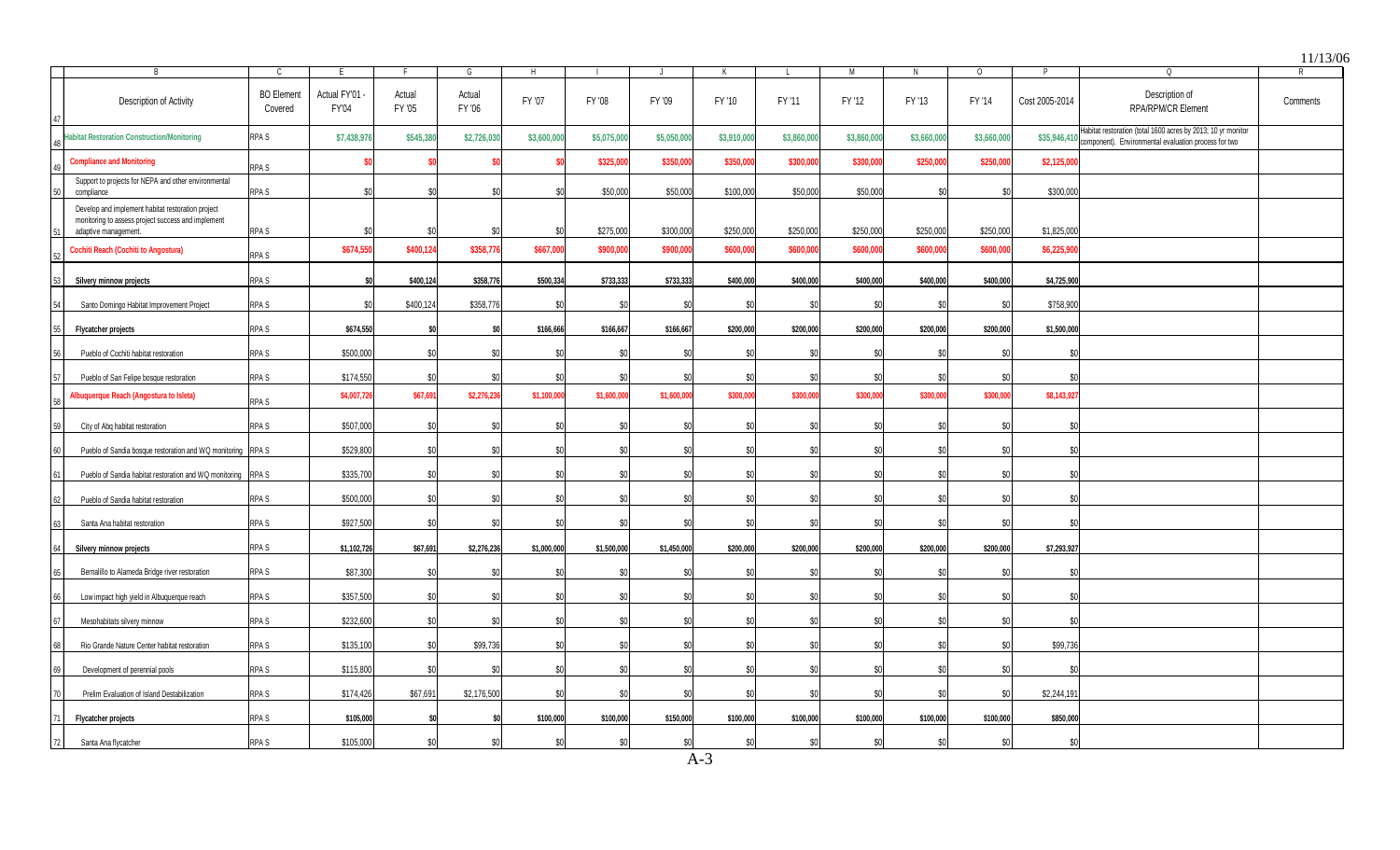|    |                                                                                                    |                              |                              |                  |                  |           |            |            |             |             |             |               |             |                    |                                                                                                                                 | 11/13/06 |
|----|----------------------------------------------------------------------------------------------------|------------------------------|------------------------------|------------------|------------------|-----------|------------|------------|-------------|-------------|-------------|---------------|-------------|--------------------|---------------------------------------------------------------------------------------------------------------------------------|----------|
|    | B.                                                                                                 | C.                           | F.                           | F                | G                | H         |            |            | К           |             | M           | N             | $\Omega$    | D                  | $\Omega$                                                                                                                        |          |
|    | Description of Activity                                                                            | <b>BO</b> Element<br>Covered | Actual FY'01<br><b>FY'04</b> | Actual<br>FY '05 | Actual<br>FY '06 | FY '07    | FY '08     | FY '09     | FY '10      | FY '11      | FY '12      | FY '13        | FY '14      | Cost 2005-2014     | Description of<br>RPA/RPM/CR Element                                                                                            | Comments |
|    | Isleta Reach (Isleta to San Acacia)                                                                | RPA S                        | \$2,503,00                   | \$77,56          | \$91,018         | \$900,000 | \$700,000  | \$700,000  | \$1,000,000 | \$1,000,000 | \$1,000,000 | \$1,000,00    | \$1,000,000 | \$7,468,583        |                                                                                                                                 |          |
|    | Silvery minnow projects                                                                            | RPA S                        | \$1,961,700                  | \$77,565         | \$91,018         | \$800,000 | \$600,000  | \$600,000  | \$800,000   | \$800,000   | \$800,000   | \$800,000     | \$800,000   | \$6,168,583        |                                                                                                                                 |          |
|    | Alleviating silvery minnow entrapment                                                              | RPA S                        | \$0                          | \$ſ              | \$91.018         | \$300.000 | \$C        | \$0        | \$0         | \$ſ         | \$0         | .SC           | <b>.SO</b>  | \$391.018          |                                                                                                                                 |          |
|    | Island destabilization, maintenance, and woody debris<br>introduction                              | RPA S                        | \$0                          | \$O              | . ፍስ             | ۹ï        | \$200,000  | \$200,000  | \$400,000   | \$400,000   | \$400,000   | \$400,000     | \$400,000   | \$2,400,000        |                                                                                                                                 |          |
|    | Other silvery minnow habitat restoration projects                                                  |                              |                              |                  |                  | \$500,000 | \$400,000  | \$400,000  | \$400,000   | \$400,000   | \$400,000   | \$400,000     | \$400,000   | \$3,300,000        |                                                                                                                                 |          |
|    | Los Lunas construction                                                                             | RPA S                        | \$1,853,500                  | \$ſ              | \$0              |           | \$0        | \$0        | \$0         |             | \$0         | -\$0          |             | $$^{6}$            |                                                                                                                                 |          |
|    | Los Lunas revegetation and monitoring                                                              | RPA S                        | \$108,200                    | \$77,565         | \$0              |           | \$C        | \$0        | \$0         |             | \$0         | -\$0          |             | \$77,565           |                                                                                                                                 |          |
|    | <b>Flycatcher projects</b>                                                                         | RPA S                        | \$541,300                    |                  | \$0              | \$100,000 | \$100,000  | \$100,000  | \$200,000   | \$200,000   | \$200.000   | \$200,000     | \$200,000   | \$1,300,000        |                                                                                                                                 |          |
|    | Prevent encroachment of nonnative plants                                                           | RPA S                        | \$500,000                    |                  |                  |           |            | \$0        | \$0         |             | \$O         |               |             |                    |                                                                                                                                 |          |
|    | Assess flycatcher habitat at Isleta                                                                | RPA S                        | \$8,300                      | \$ſ              | \$0              |           | \$ſ        | \$0        | \$0         | \$ſ         | \$0         | \$í           |             |                    |                                                                                                                                 |          |
|    | Flycatcher nest #, habitat characteristics, etc at Isleta                                          | RPA S                        | \$33,000                     | ¢۵               | ۹ſ               |           | ¢٢         | \$0        | \$0         |             | ςn          |               |             |                    |                                                                                                                                 |          |
|    | San Acacia Reach (San Acacia to EB headwaters)                                                     | RPA S                        | \$253.70                     |                  |                  | \$933.00  | \$1,050,00 | \$1,000.00 | \$1,400,000 | \$1,400.00  | \$1,400.00  | \$1,400,00    | \$1,400.00  | \$9,983,00         |                                                                                                                                 |          |
|    | <b>Silvery Minnow projects</b>                                                                     | RPA S                        | \$83,500                     |                  |                  | \$683,000 | \$800,000  | \$750,000  | \$1,000,000 | \$1,000,000 | \$1,000,000 | \$1,000,000   | \$1,000,000 | \$7,233,000        |                                                                                                                                 |          |
|    | Alleviating silvery minnow entrapment                                                              | RPA S                        | \$0                          | \$O              | \$0              | \$483,000 | \$C        | \$0        | \$0         | \$0         | \$0         | -SC           | \$በ         | \$483,000          |                                                                                                                                 |          |
|    | Other silvery minnow habitat restoration projects                                                  | RPA S                        | \$ <sub>6</sub>              |                  | \$۵              | \$200,000 | \$800,000  | \$750,000  | \$1,000,000 | \$1,000,000 | \$1,000,000 | \$1,000,000   | \$1,000,000 | \$6,750,000        |                                                                                                                                 |          |
|    | San Acacia to Escondido - Sub-reach 3 habitat restoration RPA S                                    |                              | \$83,500                     | \$0              | \$0              | \$í       | \$0        | \$0        | \$0         | \$0         | \$0         | $\mathcal{S}$ |             | \$                 |                                                                                                                                 |          |
|    | <b>Flycatcher projects</b>                                                                         | RPA S                        | \$170,200                    |                  |                  | \$250,000 | \$250,000  | \$250,000  | \$400,000   | \$400,000   | \$400,000   | \$400,000     | \$400,000   | \$2,750,000        |                                                                                                                                 |          |
|    | Tower Transition Project - effect on silvery minnow<br>habitat as well                             | RPA S                        | \$170,200                    | S.               | \$۵              |           | \$ſ        | \$0        | \$0         |             | \$0         | .SI           |             |                    |                                                                                                                                 |          |
|    | Prevent encroachment of saltcedar and destablize                                                   |                              |                              |                  |                  |           |            |            |             |             |             |               |             |                    | Prevent encroachment of saltcedar and destablize islands<br>when channel is dry in Angostura, Isleta and San Acacia             |          |
|    | islands in Albuquerque Reach (Angostura to Isleta)                                                 | RPA X                        | \$0                          | \$ſ              |                  |           |            | \$0        | \$0         |             | \$0         | .SI           |             |                    | $$0$ reache<br>Prevent encroachment of saltcedar and destablize islands                                                         |          |
|    | Prevent encroachment of saltcedar and destablize<br>islands in Isleta Reach (Isleta to San Acacia) | RPA X                        | \$0                          | \$0              | \$0              |           | \$200,000  | \$200,000  | \$150,000   | \$150,000   | \$150,000   | .SC           | \$0         | \$850,000 reaches. | when channel is dry in Angostura, Isleta and San Acacia                                                                         |          |
|    | Prevent encroachment of saltcedar and destablize<br>islands in San Acacia Reach (San Acacia to EB  |                              |                              |                  |                  |           |            |            |             |             |             |               |             |                    | Prevent encroachment of saltcedar and destablize islands<br>when channel is dry in Angostura, Isleta and San Acacia<br>reaches. |          |
| 94 | headwaters)                                                                                        | RPA X                        | \$ſ                          | \$0              | \$0              |           | \$300.000  | \$300,000  | \$110,000   | \$110,000   | \$110.000   | \$110,000     | \$110.000   | \$1,150,000        |                                                                                                                                 |          |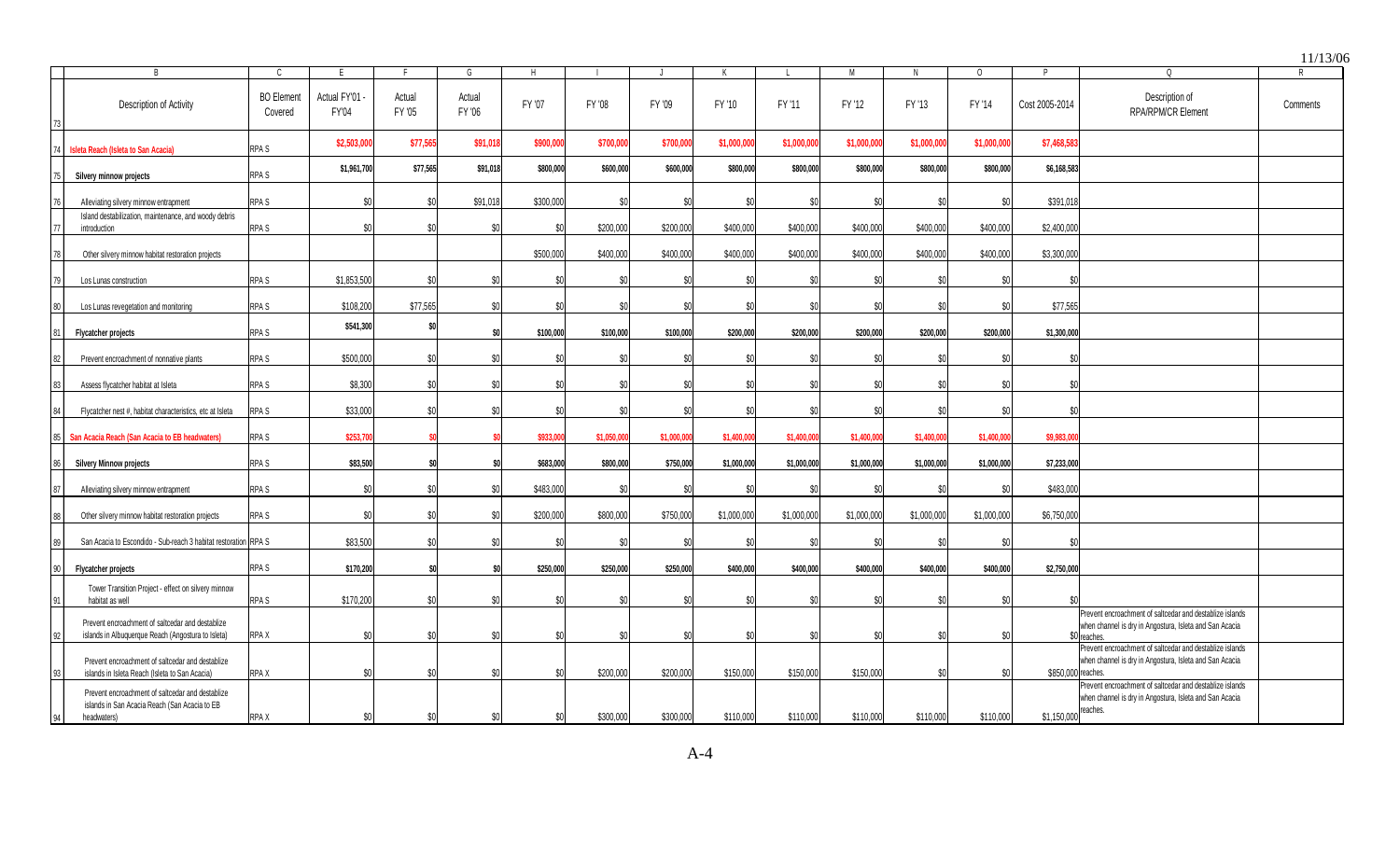|     |                                                                                                                                 |                                   |                                    |                        |                       |             |           |                 |             |           |             |             |                   | P              |                                                  | 11/13/06 |
|-----|---------------------------------------------------------------------------------------------------------------------------------|-----------------------------------|------------------------------------|------------------------|-----------------------|-------------|-----------|-----------------|-------------|-----------|-------------|-------------|-------------------|----------------|--------------------------------------------------|----------|
|     | $\overline{B}$<br>Description of Activity                                                                                       | C<br><b>BO</b> Element<br>Covered | E.<br>Actual FY'01<br><b>FY'04</b> | F.<br>Actual<br>FY '05 | G<br>Actual<br>FY '06 | H<br>FY '07 | FY '08    | FY '09          | К<br>FY '10 | FY '11    | M<br>FY '12 | N<br>FY '13 | $\circ$<br>FY '14 | Cost 2005-2014 | $\Omega$<br>Description of<br>RPA/RPM/CR Element | Comments |
|     | <b>Fish Passage/River Connectivity</b>                                                                                          | RPA R                             | \$945,700                          | \$286,574              | \$284,183             | \$450,000   | \$450,000 | \$6,020,000     | \$590,000   | \$520,000 | \$560,000   | \$600,000   | \$640,000         | \$10,400,757   |                                                  |          |
|     | <b>Studies on General Feasibility /Design</b>                                                                                   | RPA <sub>R</sub>                  | \$529,700                          | -90                    | \$50,000              |             | \$50,000  |                 |             | \$ſ       |             | S0          |                   | \$100,000      |                                                  |          |
| 98  | Evaluate fish passage methods e.g., (removal)(modification)<br>of dams, semi-natural channels, structures into existing<br>dams | RPA R                             | \$200,000                          | \$0                    | \$0                   | \$O         | \$0       | \$0             | \$0         | \$0       | \$0         | \$0         | \$0               | SC.            |                                                  |          |
|     | Evaluation of physical barriers to fish movement                                                                                | RPA R                             | \$47,300                           | \$0                    | ፍ                     | \$C         | \$0       | \$0             | $\$0$       | \$0       | \$ſ         | \$O         | \$0               | .sr            |                                                  |          |
| 100 | In-river longitudinal fish movement study                                                                                       | RPA R                             | \$0                                | \$0                    | \$50,000              | \$ſ         | .SO       | \$0             | \$0         | \$0       | \$í         | \$O         | \$0               | \$50,000       |                                                  |          |
|     | Study on operation & maintenance issues w/ fish passages RPA R                                                                  |                                   | \$0                                | \$0                    | \$0                   | \$0         | \$50,000  | \$0             | \$0         | \$0       | \$0         | \$0         | \$0               | \$50,000       |                                                  |          |
|     | Assessment of behavior and swimming ability                                                                                     | RPA R                             | \$95,000                           | \$0                    | \$0                   | \$0         | \$0       | \$0             | \$0         | \$0       | \$0         | \$0         | \$0               | \$C            |                                                  |          |
|     | Early life history studies                                                                                                      | RPA R                             | \$176,400                          | \$0                    | \$ſ                   | \$0         | \$0       | \$0             | \$0         | \$0       | \$0         | \$0         | \$0               | \$ſ            |                                                  |          |
|     | Assessment of longer distance swimming ability                                                                                  | RPA R                             | \$11,000                           | $\$0$                  | .SI                   | ۹ſ          | \$0       | \$ſ             | SO.         | \$0       | \$ſ         | $\$0$       | \$0               |                |                                                  |          |
|     | San Acacia Fish Passage                                                                                                         | RPA R                             | \$416,000                          | \$115,000              | \$234,183             | \$200,000   | \$200,000 | \$5,800,000     | \$350,000   | \$260,000 | \$280,000   | \$300,000   | \$320,000         | \$8,059,183    | Complete fish passage; San Acacia (2008)         |          |
| 06  | Preliminary design studies                                                                                                      | RPA R                             | \$56,000                           | \$0                    | -\$0                  | \$0         | \$0       | SC.             | \$0         | \$0       | \$0         | \$0         | \$0               | SO.            |                                                  |          |
|     | BiOp Planning/geomorphology, modeling, and design                                                                               | RPA R                             | \$360,000                          | \$0                    | \$ſ                   |             | .SC       | \$0             | \$0         | \$0       | -SO         | \$O         | \$0               | .SI            |                                                  |          |
|     | Conceptual Design/Feasibility Study                                                                                             | RPA R                             | \$0                                | \$115,000              | -\$0                  | $\$0$       | \$0       | \$0             | \$0         | \$0       | \$0         | \$0         | \$0               | \$115,000      |                                                  |          |
|     | Plan and Design/Environmental Compliance                                                                                        | RPA R                             | \$0                                | \$0                    | \$234,183             | \$200,000   | \$200,000 | \$ſ             | \$0         | \$0       | \$0         | \$n         | \$0               | \$634,183      |                                                  |          |
|     | Construction                                                                                                                    | RPA R                             | \$0                                | \$0                    | \$ſ                   | \$0         | \$0       | \$5,700,000     | \$0         | \$0       | \$0         | \$0         | \$0               | \$5,700,000    |                                                  |          |
|     | Maintenance and Operation                                                                                                       | RPA R                             | \$0                                | \$0                    | .SC                   | $\$0$       | \$0       | \$ <sub>0</sub> | \$50,000    | \$60,000  | \$70,000    | \$80,000    | \$90,000          | \$350,000      |                                                  |          |
|     | Monitoring in relation to Fish Passage                                                                                          | RPA R                             | $\$0$                              | ß۵                     | \$ſ                   |             | \$0       | \$100,000       | \$300,000   | \$200,000 | \$210,000   | \$220,000   | \$230,000         | \$1,260,000    |                                                  |          |
|     | <b>Isleta Fish Passage</b>                                                                                                      | RPA R                             |                                    | \$171,574              |                       | \$250,000   | \$200,000 | \$220,000       | \$240,000   | \$260,000 | \$280,000   | \$300,000   | \$320,000         | \$2,241,574    | Complete fish passage; Isleta (2013)             |          |
|     | Conceptual Design/Feasibility Study                                                                                             | RPA R                             | \$0                                | \$171,574              | .SC                   | \$50,000    | \$0       | \$0             | \$0         | \$0       | \$0         | \$0         | \$0               | \$221,574      |                                                  |          |
|     | Plan and Design                                                                                                                 | RPA R                             | \$0                                | \$0                    | \$                    | \$200,000   | \$0       | \$0             | \$0         | \$0       | \$0         | \$0         | \$0               | \$200,000      |                                                  |          |
|     | Construction                                                                                                                    | RPA R                             | \$0                                | \$0                    | \$ſ                   | \$0         | \$0       | \$0             | \$0         | \$0       | \$0         | \$0         | \$0               | \$ſ            |                                                  |          |
|     | Maintenance and Operation                                                                                                       | RPA R                             | \$0                                | \$0                    | \$ſ                   | \$0         | \$100,000 | \$110,000       | \$120,000   | \$130,000 | \$140,000   | \$150,000   | \$160,000         | \$910,000      |                                                  |          |
| 118 | Monitoring in Relation to Fish Passage                                                                                          | RPA R                             | \$0                                | \$0                    | \$ſ                   | \$0         | \$100,000 | \$110,000       | \$120,000   | \$130,000 | \$140,000   | \$150,000   | \$160,000         | \$910,000      |                                                  |          |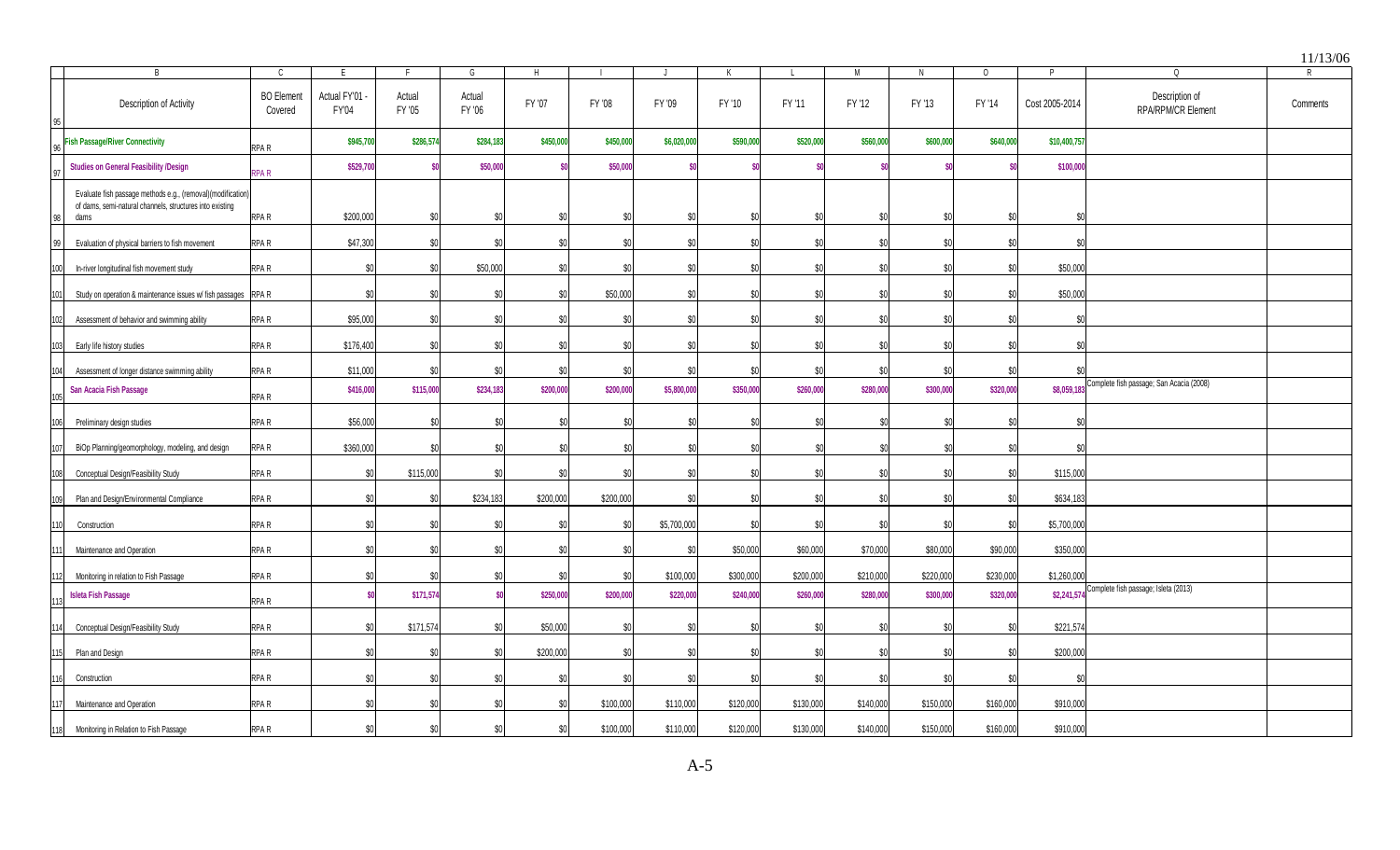|      |                                                                                                                                                                   |                              | F                     |                  | G                | н         |           |           |              |                | M         |           | $\Omega$        |                | $\Omega$                                                                                                                                                                                                                                                                    |                                                                                           |
|------|-------------------------------------------------------------------------------------------------------------------------------------------------------------------|------------------------------|-----------------------|------------------|------------------|-----------|-----------|-----------|--------------|----------------|-----------|-----------|-----------------|----------------|-----------------------------------------------------------------------------------------------------------------------------------------------------------------------------------------------------------------------------------------------------------------------------|-------------------------------------------------------------------------------------------|
|      | Description of Activity                                                                                                                                           | <b>BO</b> Element<br>Covered | Actual FY'01<br>FY'04 | Actual<br>FY '05 | Actual<br>FY '06 | FY '07    | FY '08    | FY '09    | FY '10       | FY '11         | FY '12    | FY '13    | FY '14          | Cost 2005-2014 | Description of<br>RPA/RPM/CR Element                                                                                                                                                                                                                                        | Comments                                                                                  |
|      | 4. Required Salvage Elements (RPM 1.2, 2.2)                                                                                                                       |                              |                       |                  |                  |           |           |           |              |                |           |           |                 |                |                                                                                                                                                                                                                                                                             |                                                                                           |
|      | Survey river flows during irrigation season and conduct<br>fish rescue and relocation throughout the irrigation season                                            |                              |                       |                  |                  |           |           |           |              |                |           |           |                 |                | Seine isolated pools and rescue silvery minnows.                                                                                                                                                                                                                            | eclamation appropriations (not<br>rogram write-in funds) were used to<br>cover FY05 costs |
|      |                                                                                                                                                                   | <b>RPM 1.2</b>               | \$660,70              |                  | \$752,573        | \$500,000 | \$450,000 | \$450,000 | \$450,000    | \$450,000      | \$450,000 | \$450,000 | \$450,000       | \$4,402,573    |                                                                                                                                                                                                                                                                             |                                                                                           |
|      | Survey/Rescue at low flows - contract costs                                                                                                                       | <b>RPM 1.2</b>               | \$24,700              | \$0              | \$150,000        | \$0       | \$C       |           | \$0          | \$             |           | \$0       | \$0             | \$150,000      |                                                                                                                                                                                                                                                                             |                                                                                           |
| 123  | Rescue and salvage - FWS                                                                                                                                          | <b>RPM 1.2</b>               | \$636,000             | \$0              | \$440,509        |           |           |           | \$0          | <sup>\$0</sup> |           |           | \$0             | \$440,509      |                                                                                                                                                                                                                                                                             |                                                                                           |
|      | Rescue and salvage - (Reclamation funding)                                                                                                                        | <b>RPM 1.2</b>               | \$0                   | \$0              | \$15,83          |           | \$        |           | \$0          | -\$0           |           | \$ſ       | \$0             | \$15,837       |                                                                                                                                                                                                                                                                             | eclamation appropriations (not<br>ogram write-in funds)                                   |
| 125  | River Eyes (Reclamation funding)                                                                                                                                  | <b>RPM 1.2</b>               | \$0                   | \$0              | \$146,227        |           | \$        |           | \$O          | -\$0           |           | .so       | $$^{0}$         | \$146,227      |                                                                                                                                                                                                                                                                             | teclamation appropriations (not<br>rogram write-in funds)                                 |
|      | 126 Monitor Entrainment and Collect Silvery Minnow Eggs                                                                                                           | <b>RPM 2.2</b>               | \$56,500              |                  | \$24,76          |           | \$100,000 | \$100,000 | \$150,000    | \$150,000      | \$150,000 | \$150,000 | \$150,000       |                | Operate irrigation diversion structures in a manner that will<br>minimize the entrainment of eggs and larvae into the irrigation<br>system and create instream conditions conducive for in-river<br><b>S974,766</b> egg collection. Study entrainment of eggs in irrigation |                                                                                           |
| 127  | Monitoring of silvery minnow eggs at Angostura, Isleta, and<br>San Acacia Dams                                                                                    | <b>RPM 2.2</b>               | \$56,500              | \$C              |                  |           | \$0       |           | $\mathsf{S}$ | \$0            |           | \$0       | $$^{0}$         |                |                                                                                                                                                                                                                                                                             |                                                                                           |
|      | Monitor spawning and egg production to coordinate egg<br>salvage for propagation needs                                                                            | <b>RPM 2.2</b>               | ۹ſ                    | \$0              | \$24,766         |           | \$100,000 | \$100,000 | \$150,000    | \$150,000      | \$150,000 | \$150,000 | \$150,000       | \$974,766      |                                                                                                                                                                                                                                                                             |                                                                                           |
|      | 129 TOTAL FOR REQUIRED SALVAGE ELEMENTS                                                                                                                           |                              | \$717,200             | \$O              | \$777,339        | \$500,000 | \$550,000 | \$550,000 | \$600,000    | \$600,000      | \$600,000 | \$600,000 | \$600,000       | \$5,377,339    |                                                                                                                                                                                                                                                                             |                                                                                           |
|      | 5. Required Water Quality Elements (RPA DD-EE)                                                                                                                    |                              |                       |                  |                  |           |           |           |              |                |           |           |                 |                |                                                                                                                                                                                                                                                                             |                                                                                           |
|      | Establish and conduct a monitoring program to establish<br>annual baseline conditions and trends for key WQ<br>parameters for the MRG and major discharge streams | RPA EE                       | \$770,000             |                  | \$209,361        | \$175,000 | \$250,000 | \$250,000 | \$150,000    | \$150,000      | \$150,000 | \$150,000 | \$150,000       | \$1,634,361    | Fund water quality assessment                                                                                                                                                                                                                                               |                                                                                           |
| 132  | <b>Water Quality Assessments</b>                                                                                                                                  | RPA EE                       | \$437,000             | \$0              |                  |           | \$        | .so       | \$0          | \$             | \$0       | \$0       | \$0             | \$0            |                                                                                                                                                                                                                                                                             |                                                                                           |
| 133  | Water Quality Monitoring in the MRG - NMED                                                                                                                        | RPA EE                       | \$ſ                   | \$0              | \$170,951        |           |           |           |              |                |           |           |                 |                |                                                                                                                                                                                                                                                                             |                                                                                           |
|      | Toxicity of adverse WQ conditions (DO, temp, ammonia) -<br><b>USGS</b>                                                                                            | RPA EE                       | \$88,000              | \$0              | \$38,410         |           | -\$0      | \$0       | \$0          | -SC            | \$0       | \$0       | \$0             | \$38,410       |                                                                                                                                                                                                                                                                             |                                                                                           |
| 135  | Risk of adverse WQ impacts                                                                                                                                        | RPA EE                       | \$100,000             | \$0              |                  |           | \$f       | \$0       | \$0          | \$C            | \$0       |           | \$0             | SC.            |                                                                                                                                                                                                                                                                             |                                                                                           |
| 136  | Monitor WQ and Habitat at Isleta                                                                                                                                  | RPA EE                       | \$90,000              | \$0              |                  | \$0       |           |           | \$0          | $\mathcal{L}$  | \$0       |           | \$ <sub>0</sub> |                |                                                                                                                                                                                                                                                                             |                                                                                           |
|      |                                                                                                                                                                   |                              |                       |                  |                  |           |           |           |              | -\$0           |           |           |                 |                |                                                                                                                                                                                                                                                                             |                                                                                           |
| 137  | Pueblo of Sandia bosque restoration and WQ monitoring                                                                                                             | RPA EE                       | cost included in HR   | \$0              |                  |           |           |           | \$0          |                |           |           |                 | SC.            |                                                                                                                                                                                                                                                                             |                                                                                           |
| 1381 | Pueblo of Sandia habitat restoration and WQ monitoring                                                                                                            | RPA EE                       | cost included in HR   | \$0              |                  |           | .SO       | ß۵        | \$0          | -\$0           | S0        |           |                 |                |                                                                                                                                                                                                                                                                             |                                                                                           |
| 39   | Pueblo of Sandia WQ monitoring                                                                                                                                    | RPA EE                       | \$55,000              | \$0              |                  | \$0       | \$0       | \$0       | \$0          | $\mathcal{L}$  | \$0       | \$0       | \$0             | \$0            |                                                                                                                                                                                                                                                                             |                                                                                           |
|      | 140 TOTAL FOR REQUIRED WATER QUALITY ELEMENTS                                                                                                                     |                              | \$770,000             | \$O              | \$209,361        | \$175,000 | \$250,000 | \$250,000 | \$150,000    | \$150,000      | \$150,000 | \$150,000 | \$150,000       | \$1,634,361    |                                                                                                                                                                                                                                                                             |                                                                                           |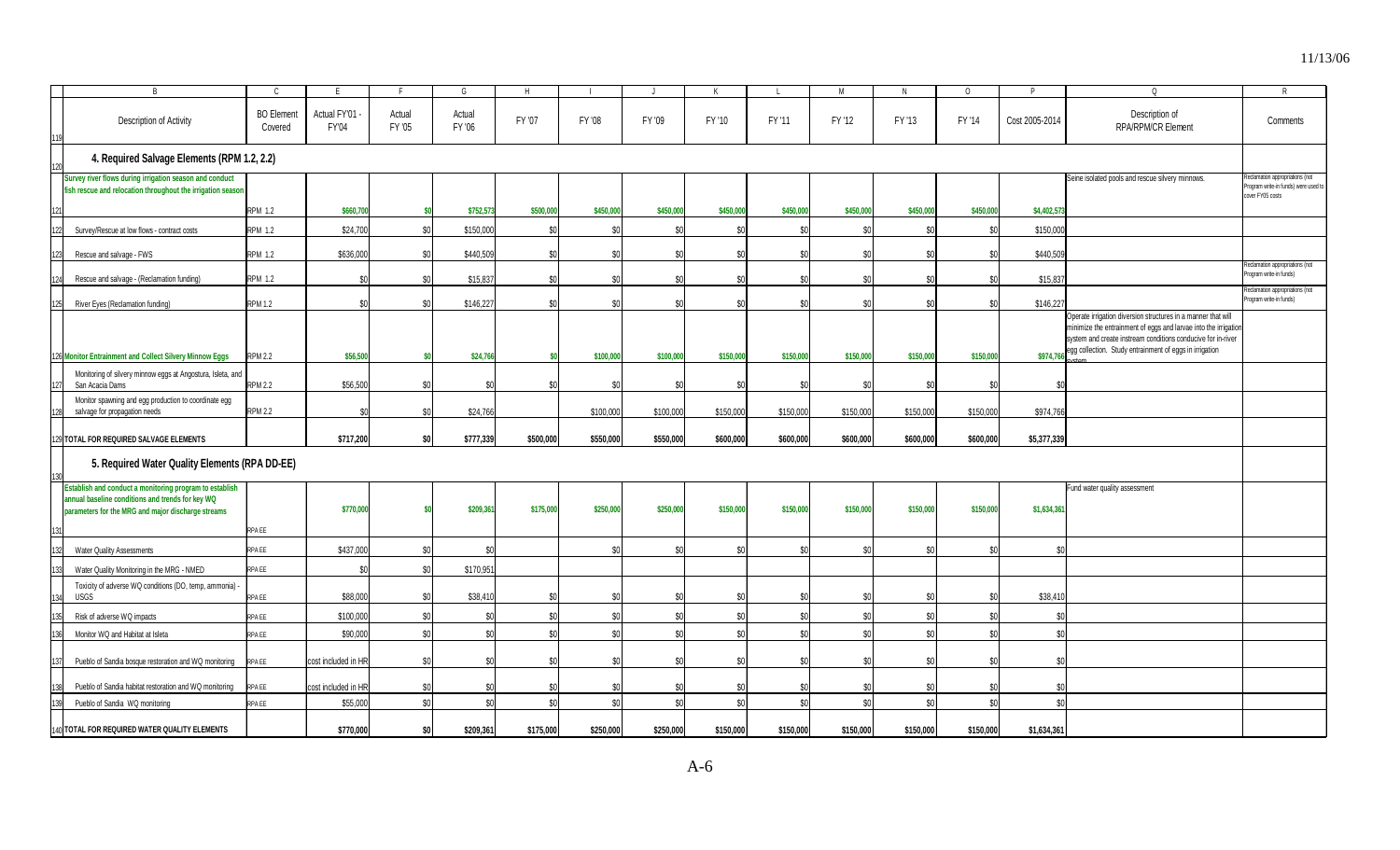|     | B                                                                                                                                                                                 | C.                           |                       |                  |                  | Н             |             |             |             |             | м               | N           | $\circ$     | P              | $\Omega$                                                                                                  | R        |
|-----|-----------------------------------------------------------------------------------------------------------------------------------------------------------------------------------|------------------------------|-----------------------|------------------|------------------|---------------|-------------|-------------|-------------|-------------|-----------------|-------------|-------------|----------------|-----------------------------------------------------------------------------------------------------------|----------|
|     |                                                                                                                                                                                   |                              |                       | -F               | G                |               |             |             | К           |             |                 |             |             |                |                                                                                                           |          |
|     | Description of Activity                                                                                                                                                           | <b>BO</b> Element<br>Covered | Actual FY'01<br>FY'04 | Actual<br>FY '05 | Actual<br>FY '06 | FY '07        | FY '08      | FY '09      | FY '10      | FY '11      | FY '12          | FY '13      | FY '14      | Cost 2005-2014 | Description of<br>RPA/RPM/CR Element                                                                      | Comments |
|     | 6. Other Required Monitoring and Research (including population surveys, RPA CC, RPM 1.3, 5.1)                                                                                    |                              |                       |                  |                  |               |             |             |             |             |                 |             |             |                |                                                                                                           |          |
|     | Conduct surveys and habitat assessment studies above Cochiti<br>143 Lake                                                                                                          | <b>RPACC</b>                 | \$Ր                   | \$0              | $$^{0}$          | \$0           | \$0         | \$í         | ٩n          | \$0         | \$ſ             | \$O         | \$ſ         |                | Surveys and habitat assessment studies above Cochiti Lake<br>\$0 (NMDGF). Complete by Dec 31, 2004.       |          |
|     | Determine direct and indirect effects of the salvage operations<br>14 and relocation on the silvery minnow                                                                        | <b>RPM 1.3</b>               | .sr                   | \$26,995         |                  | \$35,000      | \$40,000    | \$45,000    | \$50,000    | \$0         | $\mathcal{S}$   | \$0         | \$C         |                | Determine direct and indirect effects of the salvage operations<br>\$196,995 and relocation on the minnow |          |
|     | Conduct monthly monitoring (CPUE) for the silvery minnow in<br>the MRG, including additional currently unmonitored sites<br>within the Angostura Reach                            |                              | .SC                   | \$252,034        | \$168,647        | \$185,000     | \$200,000   | \$200,000   | \$200,000   | \$200,000   | \$200,000       | \$200,000   | \$200,000   | \$2,005.68     |                                                                                                           |          |
|     | Population Estimation for silvery minnow                                                                                                                                          |                              |                       | \$100,040        | \$89,458         | \$93,930      | \$C         |             | \$0         | \$0         |                 |             | \$C         | \$283,428      |                                                                                                           |          |
|     | - Flycatcher Research and Population Management                                                                                                                                   |                              | \$433,80              | \$197,360        | \$225,750        | \$250,000     | \$250,000   | \$250,000   | \$200,000   | \$200,000   | \$200,000       | \$200,000   | \$200,000   | \$2,173,110    |                                                                                                           |          |
|     | Monitor cowbird parasitism and remove cowbird eggs from<br>18 parasitized eggs.                                                                                                   | <b>RPM 5.1</b>               | \$0                   | \$0              | \$38,039         | \$0           | \$C         | \$          | \$0         | \$0         | \$0             | \$0         | $$^{0}$     |                | Monitor cowbird parasitism and remove cowbird eggs from<br>\$38,039 parasitized eggs.                     |          |
| 149 | Conduct presence/absence surveys for flycatchers using<br><b>FWS methods</b>                                                                                                      | <b>CR 11</b>                 | \$433.80              | \$197,36         | \$187,71         | \$250,00      | \$250,000   | \$250,00    | \$200.00    | \$200,00    | \$200.00        | \$200,000   | \$200,000   | \$2,135.07     | Survey and monitor all suitable flycatcher habitat throughout<br>he action area annually.                 |          |
|     | Monitoring of flycatcher                                                                                                                                                          |                              | \$250,000             | \$ſ              | .SO              | $\mathcal{S}$ | \$C         | \$          | $\$0$       | \$0         |                 | \$0         | \$C         |                |                                                                                                           |          |
|     | Monitoring flycatcher on the Sevilleta and La Jolla                                                                                                                               |                              | \$107,50              | \$0              | \$0              | \$0           | \$0         | \$0         | \$0         | \$0         | \$0             | \$0         | \$0         | \$0            |                                                                                                           |          |
|     | Flycatcher surveys                                                                                                                                                                |                              | \$76,30               | \$197,360        | \$187,711        | \$250,000     | \$250,000   | \$250.000   | \$200,000   | \$200,000   | \$200.000       | \$200.000   | \$200,000   | \$2,135,07     |                                                                                                           |          |
|     | TOTAL FOR REQUIRED MONITORING AND RESEARCH<br>3 <b>ELEMENTS</b>                                                                                                                   |                              | \$433,800             | \$576,429        | \$483,855        | \$563,930     | \$490,000   | \$495,000   | \$450,000   | \$400,000   | \$400,000       | \$400,000   | \$400,000   | \$4,659,214    |                                                                                                           |          |
|     | 7. Required Program Management and Assessment                                                                                                                                     |                              |                       |                  |                  |               |             |             |             |             |                 |             |             |                |                                                                                                           |          |
|     | Program Management (Technical and Administrative) (CR 5, March 27, 2005<br>LTP Table 7, H.3, I.1, I.2, I.3*)                                                                      |                              | \$5,674,576           | \$2,868,757      | \$1,754,811      | \$1,920,000   | \$1,730,000 | \$1,690,000 | \$1,690,000 | \$1,690,000 | \$1,690,000     | \$1,690,000 | \$1,690,000 | \$18,413,568   |                                                                                                           |          |
|     | Program Oversight and Management, financial<br>management, budget development, AAO contract<br>administration, environmental compliance assistance and<br>oversight - Reclamation |                              | \$3,169,072           | \$1,806,629      | \$1,014,090      | \$1,200,000   | \$1,000,000 | \$1,000,000 | \$1,000,000 | \$1,000,000 | \$1,000,000     | \$1,000,000 | \$1,000,000 | \$11,020,719   |                                                                                                           |          |
|     | Expenses/Miscellaneous                                                                                                                                                            |                              |                       |                  | \$ <sub>6</sub>  | $\Omega$      | \$60,000    | \$60,000    | \$60,000    | \$60,000    | \$60,000        | \$60,000    | \$60,000    | \$420,000      |                                                                                                           |          |
|     | <b>US Bureau Contract Administration</b>                                                                                                                                          |                              | \$524.87              | \$250.000        | \$243.306        | ٩ſ            | \$300,000   | \$300.000   | \$300,000   | \$300,000   | \$300,000       | \$300.000   | \$300,000   | \$2,593,306    |                                                                                                           |          |
|     | Program Management - FWS                                                                                                                                                          |                              | \$416,41              | \$212,099        | \$4,780          | \$120,000     | \$C         | \$í         | \$0         | \$0         | \$ <sub>6</sub> | \$0         | \$í         | \$336,879      |                                                                                                           |          |
|     | Annual Forum                                                                                                                                                                      |                              | \$0                   | \$0              | -\$0             | \$10,000      | \$10,000    | \$10,000    | \$10,000    | \$10,000    | \$10,000        | \$10,000    | \$10,000    | \$80,000       |                                                                                                           |          |
|     | Program Manager - Corps                                                                                                                                                           |                              | \$440,721             | \$10,029         | \$241,120        | \$250,000     | \$120,000   | \$120,000   | \$120,000   | \$120,000   | \$120,000       | \$120,000   | \$120,000   | \$1,341,149    |                                                                                                           |          |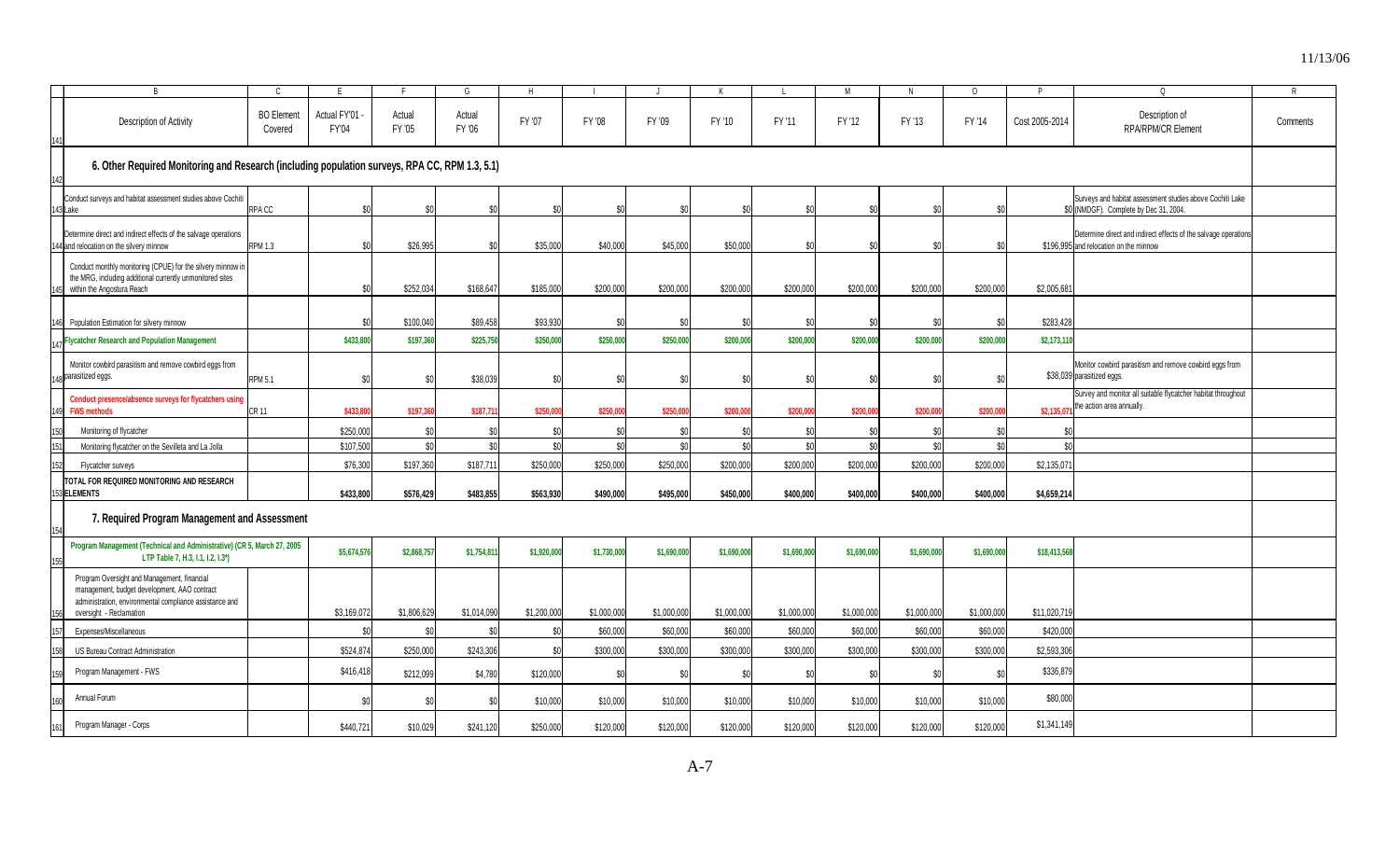|     |                                                                                                                                                                                                          |                              |                       |                  | G                                                                                      | н            |              |              |              |              | M            |              | $\circ$      |                | $\Omega$                                                                                                                                                                | $\mathsf{R}$ |
|-----|----------------------------------------------------------------------------------------------------------------------------------------------------------------------------------------------------------|------------------------------|-----------------------|------------------|----------------------------------------------------------------------------------------|--------------|--------------|--------------|--------------|--------------|--------------|--------------|--------------|----------------|-------------------------------------------------------------------------------------------------------------------------------------------------------------------------|--------------|
|     | Description of Activity                                                                                                                                                                                  | <b>BO</b> Element<br>Covered | Actual FY'01<br>FY'04 | Actual<br>FY '05 | Actual<br>FY '06                                                                       | FY '07       | FY '08       | FY '09       | FY '10       | FY '11       | FY '12       | FY '13       | FY '14       | Cost 2005-2014 | Description of<br>RPA/RPM/CR Element                                                                                                                                    | Comments     |
|     | Programmatic NEPA compliance                                                                                                                                                                             |                              | \$400,000             | \$450,000        | \$176,515                                                                              | \$100,000    | \$0          | s,           | \$0          | \$0          | SC.          | \$0          | \$0          | \$726,515      |                                                                                                                                                                         |              |
|     | Technical and Administrative Support                                                                                                                                                                     |                              | \$723,49'             | \$140,000        | \$75,000                                                                               | \$240,000    | \$240,000    | \$200,000    | \$200,000    | \$200,000    | \$200,000    | \$200,000    | \$200,000    | \$1,895,000    |                                                                                                                                                                         |              |
|     | Jutreach, Information, and Education                                                                                                                                                                     |                              |                       |                  |                                                                                        | \$195,00     | \$375,000    | \$295,000    | \$260,00     | \$260,000    | \$260,000    | \$260,000    | \$260,000    | \$2,165,000    |                                                                                                                                                                         |              |
|     | Website maintenance and development                                                                                                                                                                      |                              | \$ſ                   | ፍሰ               | \$0                                                                                    |              | \$40,000     | \$40,000     | \$20,000     | \$20,000     | \$20,000     | \$20,000     | \$20,000     | \$180,000      |                                                                                                                                                                         |              |
|     | Pueblo and Tribal communications                                                                                                                                                                         |                              | \$0                   |                  | \$ <sub>6</sub>                                                                        |              | \$20,000     | \$20.000     | \$20,000     | \$20.000     | \$20,000     | \$20,000     | \$20,000     | \$140,000      |                                                                                                                                                                         |              |
|     |                                                                                                                                                                                                          |                              | \$0                   |                  | \$                                                                                     | \$20,000     | \$20,000     | \$20,000     | \$20,000     | \$20,000     | \$20,000     | \$20,000     | \$20,000     |                | Provide for citizen education and outreach regarding<br>prevention of pollution to water resources and the effects that<br>\$160,000 pollution has on river ecosystems. |              |
|     | CR <sub>5</sub><br>Media and public outreach                                                                                                                                                             |                              |                       |                  |                                                                                        |              |              |              |              |              |              |              |              |                |                                                                                                                                                                         |              |
|     | Program annual report and congressional/legislative<br>communications                                                                                                                                    |                              | \$0                   |                  |                                                                                        |              | \$20,000     | \$20,000     | \$20,000     | \$20,000     | \$20,000     | \$20,000     | \$20,000     | \$140,000      |                                                                                                                                                                         |              |
|     | Establish technical report library                                                                                                                                                                       |                              | ۹ſ                    | ፍሰ               | \$0                                                                                    |              | \$175,000    | \$175,000    | \$160,00     | \$160,000    | \$160,000    | \$160,000    | \$160,000    | \$1,150,000    |                                                                                                                                                                         |              |
|     | Develop web-accessible Program database linked to GIS<br>maps and documents                                                                                                                              |                              | \$ſ                   | ß۲               | -SC                                                                                    | \$175,000    | \$100,000    | \$20,000     | \$20,000     | \$20,000     | \$20,000     | \$20,000     | \$20,000     | \$395,000      |                                                                                                                                                                         |              |
|     | Program Assessment                                                                                                                                                                                       |                              |                       |                  |                                                                                        |              | \$320,000    | \$200,000    | \$420,000    | \$300,000    | \$420,000    | \$300,000    | \$420,000    | \$2,380,000    |                                                                                                                                                                         |              |
|     | Develop and implement a comprehensive and rigorous<br>monitoring plan to assess Program benefits                                                                                                         |                              | \$0                   | ۹Λ               | -\$0                                                                                   |              | \$200,000    | \$200,000    | \$300,000    | \$300,000    | \$300,000    | \$300,000    | \$300,000    | \$1,900,000    |                                                                                                                                                                         |              |
|     | Develop and apply adaptive management plan                                                                                                                                                               |                              | \$0                   | $\Re$            | \$ <sub>6</sub>                                                                        |              |              | \$0          | \$ſ          |              |              |              | .SC          |                |                                                                                                                                                                         |              |
|     | Peer review support                                                                                                                                                                                      |                              | \$0                   | \$0              | SC                                                                                     |              |              | \$           |              | \$0          |              | \$0          | \$C          |                |                                                                                                                                                                         |              |
|     | Advisory review panel                                                                                                                                                                                    |                              | \$ <sub>6</sub>       | \$0              | \$0                                                                                    |              | \$120,000    | \$0          | \$120,000    | \$0          | \$120,000    | \$0          | \$120,000    | \$480,000      |                                                                                                                                                                         |              |
|     | TOTAL FOR PROGRAM MANAGEMENT AND ASSESSMENT<br><b>ACTIVITIES</b>                                                                                                                                         |                              | \$5,674,576           | \$2,868,757      | \$1,754,811                                                                            | \$2,115,000  | \$2,425,000  | \$2,185,000  | \$2,370,000  | \$2,250,000  | \$2,370,000  | \$2,250,000  | \$2,370,000  | \$22,958,568   |                                                                                                                                                                         |              |
|     | TOTAL FOR ACTIVITIES THAT ALLEVIATE                                                                                                                                                                      |                              |                       |                  |                                                                                        |              |              |              |              |              |              |              |              |                |                                                                                                                                                                         |              |
|     | 8JEOPARDY                                                                                                                                                                                                |                              | \$42,763,160          | \$8,206,123      | \$11,622,343                                                                           | \$14,941,930 | \$23,575,000 | \$28,685,000 | \$22,290,000 | \$22,000,000 | \$22,060,000 | \$21,780,000 | \$21,940,000 | \$197,100,396  |                                                                                                                                                                         |              |
|     |                                                                                                                                                                                                          |                              |                       |                  | ACTIVITIES THAT CONTRIBUTE TO THE RECOVERY OF THE LISTED SPECIES (Program Goals 2 & 3) |              |              |              |              |              |              |              |              |                |                                                                                                                                                                         |              |
|     | 8. Proactive Water Operations and Management Activities (CR 7-8, 14-17, 20, *)                                                                                                                           |                              |                       |                  |                                                                                        |              |              |              |              |              |              |              |              |                |                                                                                                                                                                         |              |
|     | <b>Water Management</b>                                                                                                                                                                                  |                              | \$1,109,405           | \$138,515        | \$260,158                                                                              | \$300,000    | \$1,435,000  | \$1,435,000  | \$1,004,000  | \$1,204,000  | \$204,000    | \$104,000    | \$4,000      | \$6,088,673    |                                                                                                                                                                         |              |
|     | Permanent Pumping Plant - Feasibility Designs                                                                                                                                                            |                              | \$275,000             | \$ſ              | -SC                                                                                    |              |              |              |              | \$C          |              |              | SC.          |                |                                                                                                                                                                         |              |
|     | Develop an agricultural forbearance program that could<br>provide additional supplemental water for the<br>conservation of the silvery minnow and flycatcher<br>CR <sub>7</sub>                          |                              | \$74,700              |                  | \$250,000                                                                              |              |              |              |              |              |              |              |              | \$250,000      | Develop an agricultural forbearance program that could<br>provide additional supplemental water for the conservation of<br>the silvery minnow and flycatcher            |              |
|     | If a voluntary forbearance program is feasible, conduct<br>survey to assess irrigator's interests and requriments to<br>participate in any potential voluntary irrigation forbearance<br>CR 7<br>program |                              |                       |                  | S)                                                                                     |              |              |              |              |              |              |              |              |                |                                                                                                                                                                         |              |
| 185 | CR <sub>7</sub><br>Evaluating water acquisition actions                                                                                                                                                  |                              | \$74.700              | \$0              | \$0                                                                                    |              | \$0          |              | \$ſ          | \$0          | SC.          | \$0          | $\mathsf{S}$ | \$0            |                                                                                                                                                                         |              |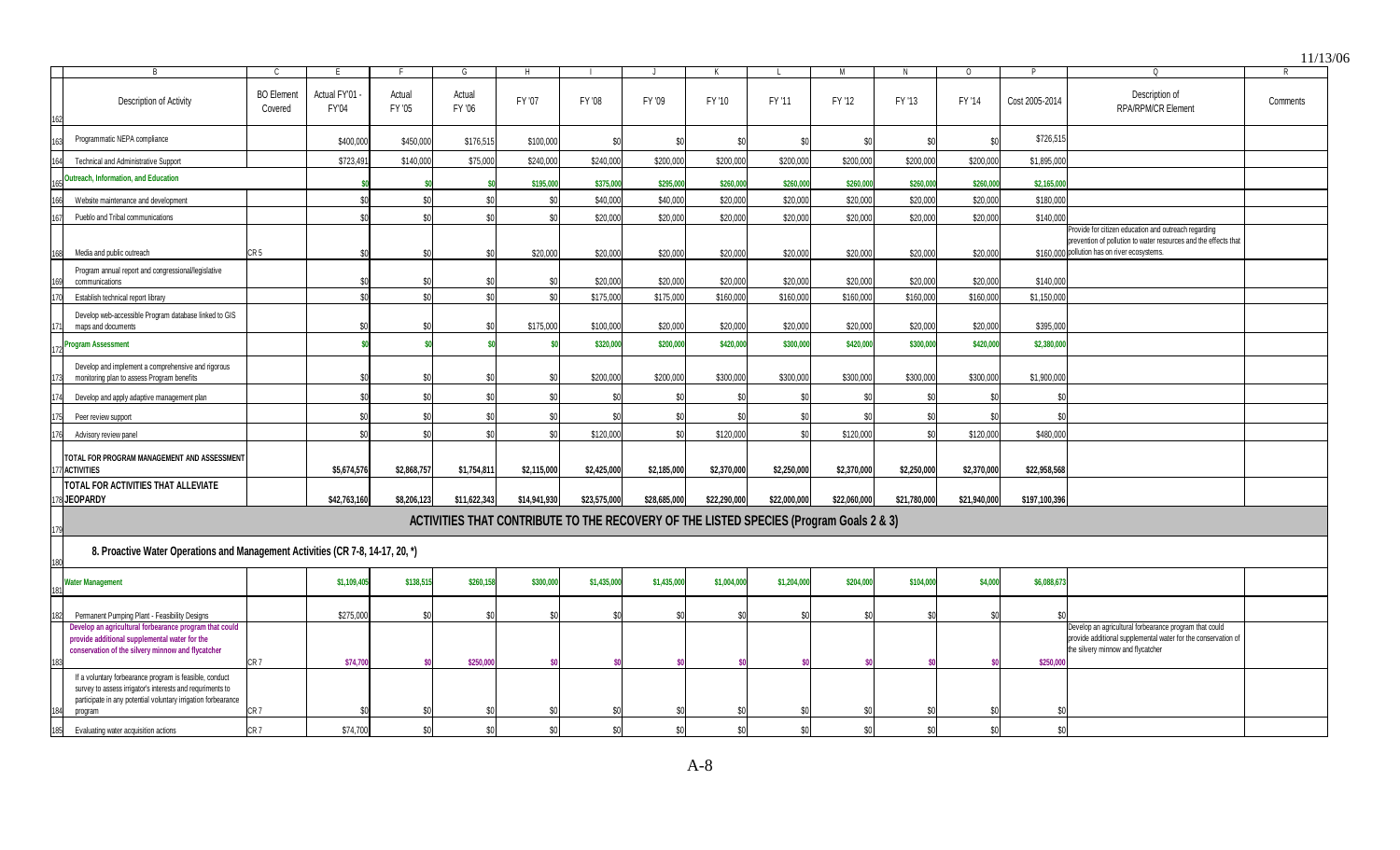|     |                                                                                                                                                                                                                                                                             |                              |                              |                  |                  |           |             |             |             |             |           |           |          |                |                                                                                                                                                                                               | 11/13    |
|-----|-----------------------------------------------------------------------------------------------------------------------------------------------------------------------------------------------------------------------------------------------------------------------------|------------------------------|------------------------------|------------------|------------------|-----------|-------------|-------------|-------------|-------------|-----------|-----------|----------|----------------|-----------------------------------------------------------------------------------------------------------------------------------------------------------------------------------------------|----------|
|     | R                                                                                                                                                                                                                                                                           |                              | F.                           |                  | G                | H         |             |             |             |             |           | N         | 0        |                |                                                                                                                                                                                               | R        |
|     | Description of Activity                                                                                                                                                                                                                                                     | <b>BO</b> Element<br>Covered | Actual FY'01<br><b>FY'04</b> | Actual<br>FY '05 | Actual<br>FY '06 | FY '07    | FY '08      | FY '09      | FY '10      | FY '11      | FY '12    | FY '13    | FY '14   | Cost 2005-2014 | Description of<br><b>RPA/RPM/CR Element</b>                                                                                                                                                   | Comments |
|     | Spatial Analysis of Forebearance                                                                                                                                                                                                                                            | CR 7                         | \$0                          |                  | \$250,000        | \$0       | \$í         |             | \$0         | \$0         |           | -\$0      |          | \$250,000      |                                                                                                                                                                                               |          |
|     | Evaluate possible reconfiguration of the San Acacia Reach                                                                                                                                                                                                                   |                              | \$0                          | .SO              |                  | \$0       | \$150,000   | \$150,000   | \$0         | \$0         | \$0       | \$0       |          | \$300,000      |                                                                                                                                                                                               |          |
|     | Implement a strategy to improve water<br>management/efficiency related to the irrigation system<br>(e.g., changing irrigation practices, etc.) in coordination<br>with an interagency advisory group. Determine how water<br>savings can be applied to conservation activit | <b>CR 15</b>                 | \$759,705                    | \$138,515        | \$10,158         | \$300,000 |             |             |             |             |           |           |          | \$448,673      |                                                                                                                                                                                               |          |
|     | Operation improvements and water management decision<br>support system for the MRG irrigation                                                                                                                                                                               | CR 15                        | \$470,405                    | .SO              | \$ſ              | \$300,000 | \$0         |             |             | \$0         |           | \$0       |          |                | mplement a startegy to improve water managent/efficiency<br>related to the irrigation system in coordination with an<br>\$300.000 interagency advisory group.                                 |          |
|     | Efficiency evaluations (on-farm, off-farm infrastructure,<br>system operations)                                                                                                                                                                                             | CR 15                        | \$289,300                    | \$138,515        | \$10,158         | \$0       |             |             |             |             |           | \$ſ       |          | \$148,673      |                                                                                                                                                                                               |          |
|     | Municipal Water Conjunctive Use and Conservation                                                                                                                                                                                                                            | <b>CR 16</b>                 | $\$0$                        | \$0              | \$ <sub>6</sub>  | \$0       | \$5,000     | \$5,000     | \$4,000     | \$4,000     | \$4,000   | \$4,000   | \$4,000  | \$30,000       |                                                                                                                                                                                               |          |
|     | Secure storage space and acquire storage rights to create a<br>permanent conservation pool to benefit endangered species                                                                                                                                                    | <b>CR 17</b>                 | \$0                          | \$0              | \$0              | \$0       | \$1,000,000 | \$1,000,000 | \$1,000,000 | \$1,000,000 | \$0       | \$0       |          |                | n accordance with State and Federal law, secure storage<br>space and acquire water rights to create a permanent<br>\$4,000,000 conservation pool to benefit endangered species.               |          |
|     | Develop viable storage alternatives for a permanent<br>conservation pool for Program water, potentially including<br>storage in Heron, El Vado, Abiquiu, Cochiti, and Jemez                                                                                                 | <b>CR 17</b>                 | \$ſ                          | .SO              | \$ſ              | \$0       | \$275,000   | \$275,000   | \$0         | \$0         | \$ſ       | \$0       |          | \$550,000      | n accordance with State and Federal law, secure storage<br>space and acquire water rights to create a permanent<br>conservation pool to benefit the species.                                  |          |
|     | Canyon reservoirs (including NEPA compliance)<br>Watershed Management: Water yield assessment                                                                                                                                                                               |                              | \$0                          | .SO              | \$۱              | ß۵        | \$5,000     | \$5,000     | \$0         | \$0         |           | \$0       |          | \$10,000       |                                                                                                                                                                                               |          |
|     | Floodplain Lakes and Flood Flow Retention Basins                                                                                                                                                                                                                            |                              | ¢٢                           | \$0              |                  |           |             |             | \$ſ         | \$200,000   | \$200,000 | \$100,000 |          | \$500,000      |                                                                                                                                                                                               |          |
|     | <b>Hydrologic Monitoring</b>                                                                                                                                                                                                                                                |                              | \$103,500                    |                  |                  | <b>SO</b> | \$100,000   | \$100,000   |             | \$0         |           |           |          | \$200,000      |                                                                                                                                                                                               |          |
|     | Evaluating MRG flow aleration at river network scale                                                                                                                                                                                                                        | <b>CR 16</b>                 | \$103,500                    | SO               | \$0              | \$0       | -\$0        | \$ſ         | \$0         | \$0         | SO.       | \$0       |          |                | Encourage adaptive management of flows and conservation<br>\$0 of water to benefit the listed species.                                                                                        |          |
|     | Develop a system of monitoring and reporting to assure and<br>account for Program water delivery                                                                                                                                                                            | <b>CR 20</b>                 | \$0                          | \$0              | \$0              | \$0       | \$100,000   | \$100,000   | \$0         | \$0         | \$0       | \$0       | \$0      |                | Reclamation, the ISC, and MRGCD should take measures to<br>prevent unauthorized use of water intended for silvery minnow<br>\$200,000 conservation within the Rio Chama and Middle Rio Grande |          |
|     | <b>Hydrologic Modeling and Research</b>                                                                                                                                                                                                                                     |                              | \$2,075,000                  | \$397,407        | \$119,495        | \$535,000 | \$608,000   | \$250,000   | \$50,000    | \$50,000    | \$50,000  | \$50,000  | \$50,000 | \$2,159,902    |                                                                                                                                                                                               |          |
|     | Modeling of Middle Rio Grande operations to meet<br><b>Program flow requirements</b>                                                                                                                                                                                        |                              |                              |                  | \$63,770         | \$150,000 | \$325,000   | \$125,000   | \$25,000    | \$25,000    | \$25,000  | \$25,000  | \$25,000 | \$788,770      |                                                                                                                                                                                               |          |
|     | Simulation using URGWOM of potential reservoir storage<br>options to benefit Program                                                                                                                                                                                        |                              | \$0                          |                  | \$63,770         | \$150,000 |             |             | ۹ſ          | $$^{(1)}$   |           | .Sr       | . የሀ     | \$213,770      |                                                                                                                                                                                               |          |
| 203 | Contribution to maintenance of URGWOM model                                                                                                                                                                                                                                 |                              | \$0                          | .so              | \$í              | \$0       | \$25,000    | \$25,000    | \$25,000    | \$25,000    | \$25,000  | \$25,000  | \$25,000 | \$175,000      |                                                                                                                                                                                               |          |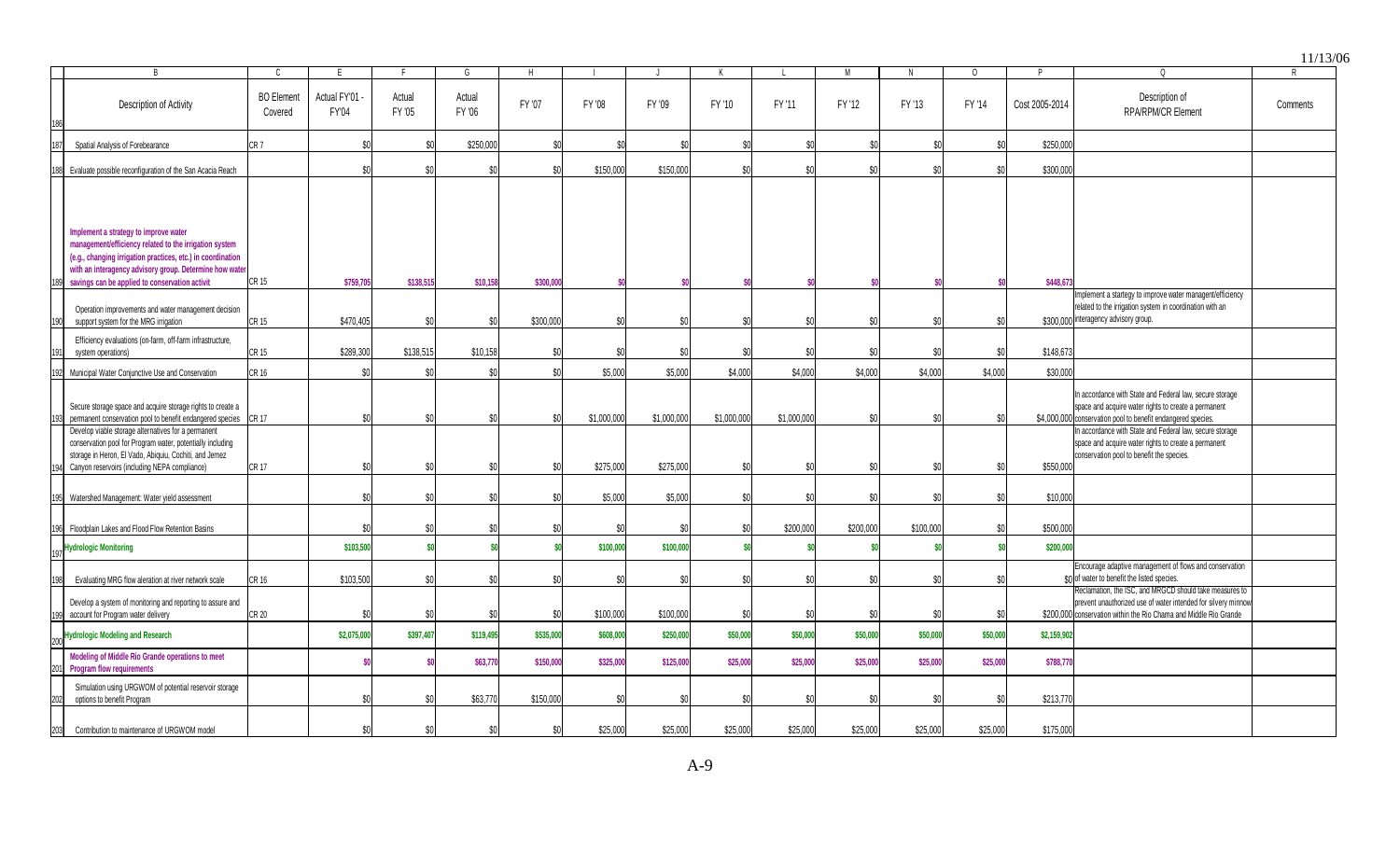|                |                                                                                                                                            |                              |                                |                  |                  |                 |             |             |             |             |           |           |           |                |                                                                                                                                                       | 11/13/06 |
|----------------|--------------------------------------------------------------------------------------------------------------------------------------------|------------------------------|--------------------------------|------------------|------------------|-----------------|-------------|-------------|-------------|-------------|-----------|-----------|-----------|----------------|-------------------------------------------------------------------------------------------------------------------------------------------------------|----------|
|                |                                                                                                                                            | C                            | E                              |                  | G                | Н               |             |             | К           |             | М         | N         | $\circ$   |                | $\Omega$                                                                                                                                              | R        |
|                | Description of Activity                                                                                                                    | <b>BO</b> Element<br>Covered | Actual FY'01 -<br><b>FY'04</b> | Actual<br>FY '05 | Actual<br>FY '06 | FY '07          | FY '08      | FY '09      | FY '10      | FY '11      | FY '12    | FY '13    | FY '14    | Cost 2005-2014 | Description of<br><b>RPA/RPM/CR Element</b>                                                                                                           | Comments |
|                | Field investigations to support water management modeling                                                                                  |                              | \$0                            |                  | \$O              | \$0             | \$200,000   | \$0         | .SO         | .SC         |           |           | \$0       | \$200,000      |                                                                                                                                                       |          |
|                | Other water operations modeling efforts                                                                                                    |                              | \$ <sub>6</sub>                |                  | \$ſ              | \$ <sub>6</sub> | \$100,000   | \$100,000   | \$0         | \$ſ         |           | \$ſ       | £ſ.       | \$200,000      |                                                                                                                                                       |          |
|                | Monitor fluctuations of groundwater in the shallow and<br>deep aquifers to better understand the<br>groundwater/surface water relationship | <b>CR 14</b>                 | \$583,400                      | \$282,000        | \$55,725         | \$385,000       | \$133,000   |             |             |             |           |           |           | \$855,725      |                                                                                                                                                       |          |
|                |                                                                                                                                            |                              |                                |                  |                  |                 |             |             |             |             |           |           |           |                |                                                                                                                                                       |          |
|                | A study of transient groundwater riparian conditions and<br>sensitivity                                                                    | <b>CR 14</b>                 | \$510,300                      | \$0              | \$0              | \$0             | \$ſ         | \$0         | \$0         | \$0         |           | ፍሰ        | \$ſ       | ፍ              |                                                                                                                                                       |          |
|                | Interaction of surface and groundwater - data collection                                                                                   | CR 14                        | \$73,100                       | \$282,000        | \$0              | \$135,000       | .so         | \$0         | \$0         | .SC         |           |           | SC.       | \$417,000      |                                                                                                                                                       |          |
|                | Modeling of groundwater/surface-water interaction, including<br>interaction with irrigation system.                                        | <b>CR 14</b>                 | \$í                            |                  | \$55,725         | \$250,000       | \$133,000   | \$0         | .SO         |             |           |           | ۹ı        |                | Monitor fluctuations of groundwater in the shallow and deep<br>aquifers to better understand the groundwater/surface water<br>\$438,725 relationship. |          |
|                | <b>Evapo-Transpiration Research</b>                                                                                                        |                              | \$1,491,600                    | \$115,407        |                  |                 | \$150,000   | \$125,000   | \$25,000    | \$25,000    | \$25,000  | \$25,000  | \$25,000  | \$515,40       |                                                                                                                                                       |          |
|                | Scaling ET measurements                                                                                                                    |                              | \$102,000                      | \$115,407        | \$0              | \$0             | \$C         | \$0         | \$0         | \$0         | \$ſ       | \$0       | \$0       | \$115,407      |                                                                                                                                                       |          |
|                | Evaporation - Elephant Butte reservoir                                                                                                     |                              | \$233,600                      |                  | ۹ſ               | \$0             | \$Ր         | \$0         | \$0         | \$0         |           |           | -SI       | .SO            |                                                                                                                                                       |          |
|                | Develop precise and accurate methods to quantify<br>evapotranspiration from different vegetation communities<br>(including bare soil).     |                              | \$                             | \$0              | \$0              | \$0             | \$25,000    | \$0         | \$0         | \$0         |           | \$በ       | SC.       | \$25,000       |                                                                                                                                                       |          |
|                | ET Toolbox: Continue tool development, data synthesis and<br>evaluation                                                                    |                              | \$400,000                      |                  |                  | \$C             | \$25,000    | \$25,000    | \$25,000    | \$25,000    | \$25,000  | \$25,000  | \$25,000  | \$175,000      |                                                                                                                                                       |          |
|                |                                                                                                                                            |                              |                                |                  |                  |                 |             |             |             |             |           |           |           |                |                                                                                                                                                       |          |
|                | Riparian evapotranspiration                                                                                                                |                              | \$509,600                      | \$በ              |                  | \$0             |             | \$0         | ፍሰ          | \$          |           |           | \$I       |                |                                                                                                                                                       |          |
|                | Bosque soil evaporation monitoring and modeling                                                                                            |                              | \$246,400                      |                  | \$0              | \$0             |             | \$0         | \$0         | \$0         |           | .SO       | \$0       | \$0            |                                                                                                                                                       |          |
|                | Evaluate potential salvage from riparian ET management<br>and removal of non-native riparian species.                                      |                              | $$^{0}$                        |                  | \$0              | \$0             | \$100,000   | \$100,000   | \$0         | \$0         |           | -SO       | SC.       | \$200,000      |                                                                                                                                                       |          |
|                | TOTAL FOR PROACTIVE WATER OPERATIONS AND<br><b>9 MANAGEMENT ACTIVITIES</b>                                                                 |                              | \$3.287,905                    | \$535,922        | \$379,653        | \$835,000       | \$2,143,000 | \$1,785,000 | \$1,054,000 | \$1,254,000 | \$254,000 | \$154,000 | \$54,000  | \$8,448,575    |                                                                                                                                                       |          |
|                | 9. Proactive Captive Propagation Activities (*)                                                                                            |                              |                                |                  |                  |                 |             |             |             |             |           |           |           |                |                                                                                                                                                       |          |
|                | Develop and test improved protocols to quantify spawning time,<br>221 egg production, and key triggers for silvery minnow                  |                              | \$0                            |                  | \$O              | SC.             |             | \$0         | -SO         | .SC         | ۹ſ        | .SO       | ۰Ŝ        | \$0            |                                                                                                                                                       |          |
|                | 222 Genetics                                                                                                                               |                              | \$í                            | \$122,56         | \$75,000         | \$150,000       | \$156,000   | \$162,000   | \$168,000   | \$174,000   | \$180,000 | \$186,000 | \$192,000 | \$1,565,569    |                                                                                                                                                       |          |
|                | Monitoring Genetic Changes in the RGSM and genetic<br>analysis of alternative captive breeding designs                                     |                              | \$0                            | \$122,569        | \$75,000         | \$150,000       | ፍሰ          | \$0         | \$0         | \$0         | ፍር        | \$በ       | \$0       | \$347,569      |                                                                                                                                                       |          |
|                | Assessment and monitoring of captive and wild silvery<br>minnow genetics                                                                   |                              | $\mathsf{S}$                   |                  | Sſ.              | SC.             | \$156,000   | \$162,000   | \$168,000   | \$174,000   | \$180,000 | \$186,000 | \$192,000 | \$1,218,000    |                                                                                                                                                       |          |
| $\overline{2}$ | TOTAL FOR PROACTIVE CAPTIVE PROPAGATION<br><b>5 ACTIVITIES</b>                                                                             |                              | \$0                            | \$122.569        | \$75,000         | \$150,000       | \$156,000   | \$162,000   | \$168,000   | \$174.000   | \$180,000 | \$186,000 | \$192,000 | \$1.565.569    |                                                                                                                                                       |          |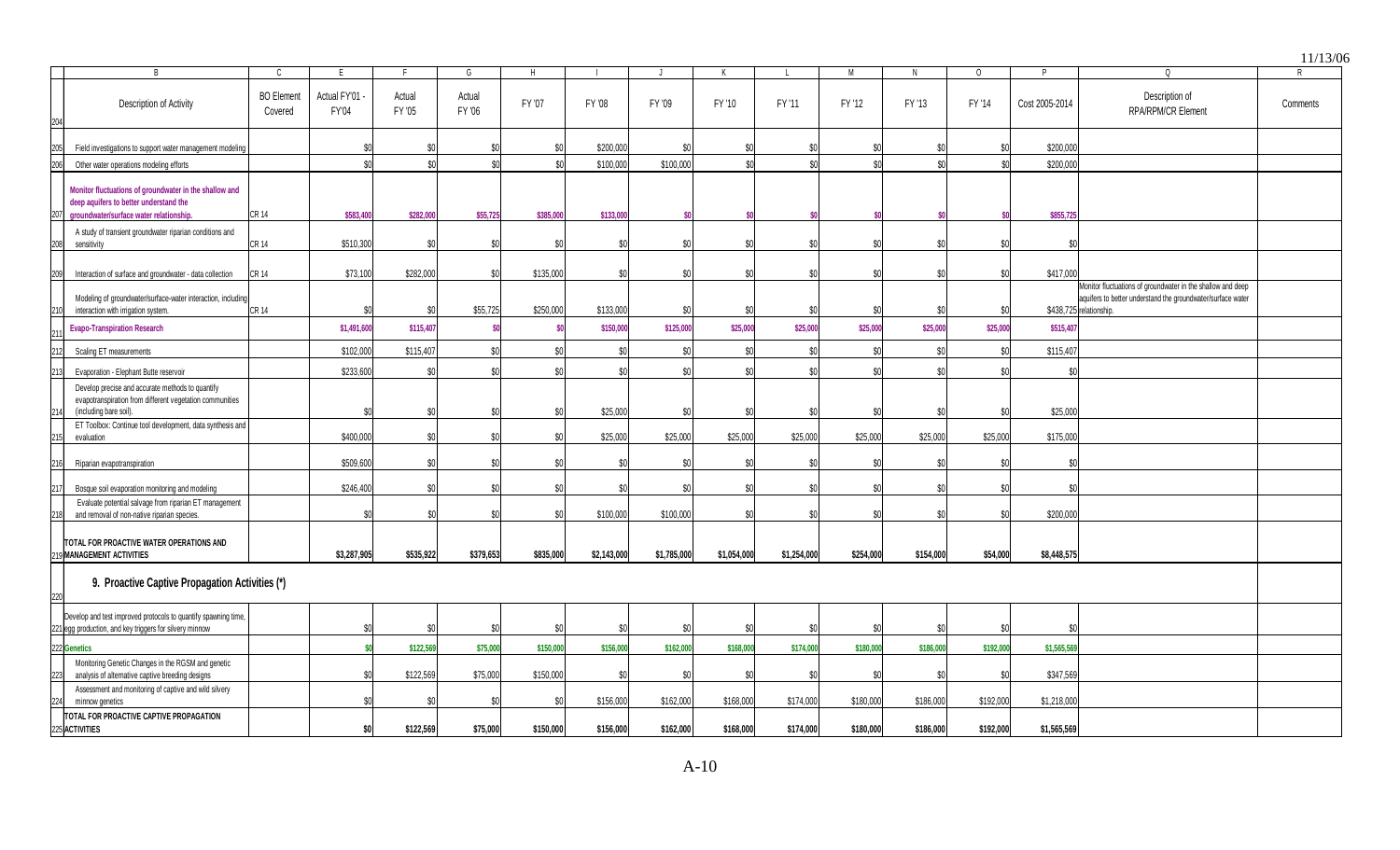|                                                                              |                              |                       |                  |                  |           |           |                 |             |             |                 |             |             |                |                                                                        | 11/1 <sup>2</sup> |
|------------------------------------------------------------------------------|------------------------------|-----------------------|------------------|------------------|-----------|-----------|-----------------|-------------|-------------|-----------------|-------------|-------------|----------------|------------------------------------------------------------------------|-------------------|
|                                                                              |                              |                       | $\mathbf{F}$     | G                |           |           |                 |             |             | M               |             | $\Omega$    | D              | $\Omega$                                                               | $\mathsf{P}$      |
| Description of Activity                                                      | <b>BO</b> Element<br>Covered | Actual FY'01<br>FY'04 | Actual<br>FY '05 | Actual<br>FY '06 | FY '07    | FY '08    | FY '09          | FY '10      | FY '11      | FY '12          | FY '13      | FY '14      | Cost 2005-2014 | Description of<br>RPA/RPM/CR Element                                   | Comments          |
| 10. Proactive Habitat Improvement Activities                                 |                              |                       |                  |                  |           |           |                 |             |             |                 |             |             |                |                                                                        |                   |
| Comprehensive and Reach Specific HR Planning                                 |                              | \$1,821,300           | \$149,719        | \$854,843        | \$400,000 | \$300,000 | \$300,000       | \$100,000   | \$0         |                 |             |             |                | \$2,104,562<br>Planning contributes to accomplishment of RPA element S |                   |
| Floodplain vegetation mapping                                                |                              | \$116,600             | \$0              | \$0              | \$0       | \$0       | \$0             | \$0         | \$0         | \$ <sub>0</sub> | \$O         | \$0         | \$             |                                                                        |                   |
| Water conveyance habitat assessment for MRGCD                                |                              | \$35,600              | \$0              | \$0              | \$0       | \$0       | \$0             | \$0         | \$0         | $$^{0}$         | \$C         | \$0         |                |                                                                        |                   |
| Overbank flooding                                                            |                              | \$125,000             | \$149,719        | \$19,894         | \$0       | \$0       | -\$0            | \$0         | \$0         | <b>S</b>        | \$C         | \$0         | \$169,613      |                                                                        |                   |
| Habitat Restoration Plan - ISC                                               |                              | \$300,000             | \$ <sub>0</sub>  | \$0              | \$0       | \$0       | \$0             | \$0         | \$0         | $$^{0}$         | \$0         | \$0         |                |                                                                        |                   |
| River corridor planning at San Juan Pueblo                                   |                              | \$172,700             | \$0              | \$0              | \$0       | \$0       | \$0             | \$0         | \$0         | <b>S</b>        | \$0         | \$0         | \$0            |                                                                        |                   |
| Habitat improvement plan/reach specific plan Santo<br>Domingo                |                              | \$322,000             | \$0              | \$0              | \$0       | \$0       | \$0             | \$0         | \$0         | SC.             |             | \$0         | \$C            |                                                                        |                   |
| Santa Ana habitat restoration plan                                           |                              | \$300,000             | \$0              | \$0              | \$0       | \$0       | \$0             | \$0         | \$0         | \$0             | \$0         | \$0         | \$C            |                                                                        |                   |
| Rio Salado confluence HR plan - plan and design                              |                              | \$46,400              | \$0              | \$0              | \$0       | \$0       | \$0             | \$0         | \$0         | \$0             | \$0         | \$0         | \$0            |                                                                        |                   |
| Isleta reach-specific plan                                                   |                              | \$73,000              | \$0              | \$0              | \$C       | \$0       | \$0             | \$0         | \$0         | \$0             | \$0         | \$0         | \$             |                                                                        |                   |
| Conceptual restoration plan, active floodplain San Acacia to<br>San Marcial  |                              | \$30,000              | \$0              | \$0              | \$0       | \$0       | \$0             | \$0         | \$0         | \$0             | \$0         | \$0         | \$C            |                                                                        |                   |
| San Marcial flow capacity improvements                                       |                              | \$300,000             | \$0              | \$0              | \$0       | \$0       | \$0             | \$0         | \$0         | \$              |             | \$0         | \$(            |                                                                        |                   |
| Velarde Reach Specific Plan                                                  |                              | \$C                   |                  | \$0              | \$100,000 | \$0       | \$ <sub>6</sub> | \$0         | \$0         | \$1             |             | \$0         | \$100,000      |                                                                        |                   |
| Cochiti Reach Specific Plan                                                  |                              | \$C                   |                  | \$0              | \$200,000 | \$0       | \$ <sub>6</sub> | \$0         | \$0         |                 |             | \$0         | \$200,000      |                                                                        |                   |
| Albuquerque Reach Specific Plan (NonPueblo Area)                             |                              | \$0                   | \$0              | \$0              | \$0       | \$50,000  | $$^{5$          | \$0         | \$0         |                 | \$ſ         | \$0         | \$50,000       |                                                                        |                   |
| Albuquerque Reach Specific Plans (Pueblo Area)                               |                              | \$0                   | \$0              | \$239,152        | -\$0      | \$50,000  | \$0             | \$0         | \$0         | \$ſ             | \$0         | \$0         | \$289,152      |                                                                        |                   |
| Isleta Reach Specific Plan                                                   |                              | \$0                   | \$0              | \$387,203        | \$0       | \$0       | \$0             | \$0         | \$0         | \$1             | \$0         | \$0         | \$387,203      |                                                                        |                   |
| San Acacia to San Marcial Reach Specific Plan                                |                              | \$0                   | \$0              | \$208,594        | \$0       | \$0       | \$ <sub>6</sub> | \$0         | \$0         | \$ı             | \$ſ         | \$0         | \$208,594      |                                                                        |                   |
| San Marcial to Elephant Butte Reservoir headwaters<br>subreach specific plan |                              | \$0                   | \$0              | \$0              | \$100,000 | \$0       | -SC             | \$0         | \$0         | ۹ı              |             | \$0         | \$100,000      |                                                                        |                   |
| Comprehensive Habitat Assessment                                             |                              | \$0                   | \$0              | \$0              | -\$0      | \$200,000 | \$200,000       | \$0         | \$0         | -\$0            | \$0         | $\$0$       | \$400,000      |                                                                        |                   |
| Quantify effects of habitat restoration practices on the water<br>budget     |                              |                       |                  |                  |           | $$^{0}$   | \$100,000       | \$100,000   | \$0         |                 |             | ፍሰ          | \$200,000      |                                                                        |                   |
| <b>Habitat Restoration Construction/Monitoring</b>                           |                              | \$691,400             | \$288,815        | \$91,502         | \$500,000 | \$599,667 | \$599,667       | \$1,200,000 | \$1,200,000 | \$1,200,000     | \$1,200,000 | \$1,200,000 | \$8,079,651    |                                                                        |                   |
| 250 Velarde Reach (Velarde to Rio Chama Confluence)                          |                              | \$691,40              | \$202,13         |                  | \$333,33  | \$333,00  | \$333,00        | \$600,00    | \$600,00    | \$600,00        | \$600,00    | \$600,00    | \$4,201,4      |                                                                        |                   |
| Silvery minnow projects                                                      |                              |                       | \$ſ              | \$0              |           | \$233,000 | \$233,000       | \$400,000   | \$400,000   | \$400,000       | \$400,000   | \$400,000   | \$2,466,000    |                                                                        |                   |
| Flycatcher projects<br>252                                                   |                              | \$691,400             | \$202,130        |                  | \$333,333 | \$100,000 | \$100,000       | \$200,000   | \$200,000   | \$200,000       | \$200,000   | \$200,000   | \$1,735,463    |                                                                        |                   |
| 253<br>Bosque restoration demonstration                                      |                              | \$48,000              | \$0              | \$0              | \$0       | \$0       | \$0             | \$0         | \$0         | \$ <sub>6</sub> | \$0         | \$0         | \$0            |                                                                        |                   |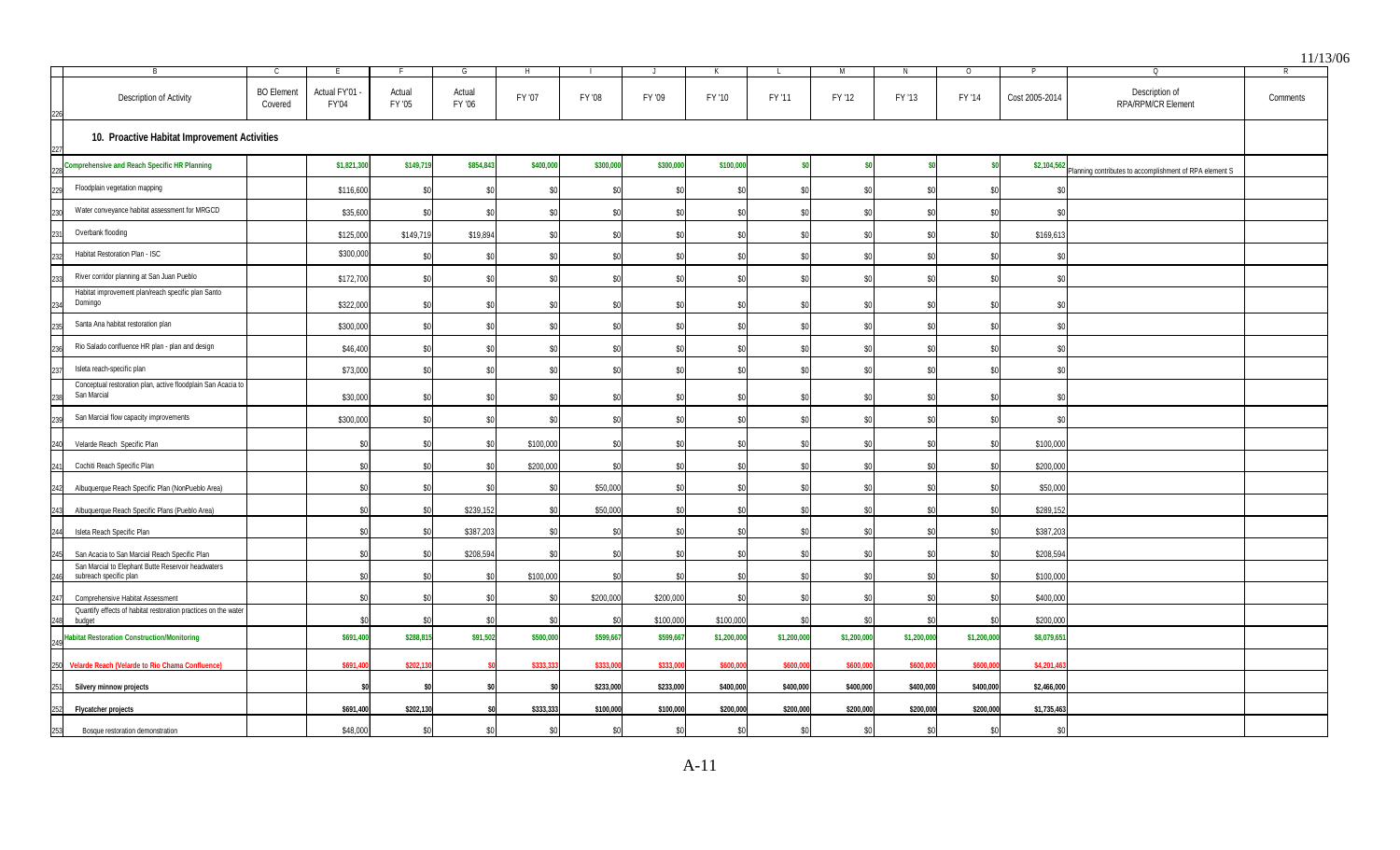|     | <b>R</b>                                                               | C.                           | F                     |                  | G                | H         |           |           |                 |             | M               | N               | $\circ$     | D              | $\Omega$                                                                                                                                                                                                                         | $\mathsf{R}$ |
|-----|------------------------------------------------------------------------|------------------------------|-----------------------|------------------|------------------|-----------|-----------|-----------|-----------------|-------------|-----------------|-----------------|-------------|----------------|----------------------------------------------------------------------------------------------------------------------------------------------------------------------------------------------------------------------------------|--------------|
|     | Description of Activity                                                | <b>BO</b> Element<br>Covered | Actual FY'01<br>FY'04 | Actual<br>FY '05 | Actual<br>FY '06 | FY '07    | FY '08    | FY '09    | FY '10          | FY '11      | FY '12          | FY '13          | FY '14      | Cost 2005-2014 | Description of<br>RPA/RPM/CR Element                                                                                                                                                                                             | Comments     |
|     | Flycatcher habitat San Juan Pueblo                                     |                              | \$643,400             | \$202,130        | \$0              | ۹ı        |           | \$0       | \$ <sub>6</sub> | \$0         | .\$ር            |                 | \$0         | \$202,130      |                                                                                                                                                                                                                                  |              |
|     | Other Flycatcher projects                                              |                              | \$0                   |                  | \$ſ              | \$333,333 | \$100,000 | \$100,000 | \$200,000       | \$200,000   | \$200,000       | \$200,000       | \$200,000   | \$1,533,333    |                                                                                                                                                                                                                                  |              |
| 25i | Otowi (Rio Chama Confluence to Cochiti Reservoir)                      |                              |                       |                  |                  | \$166,667 | \$266,66  | \$266,667 | \$600,00        | \$600,000   | \$600,00        | \$600,00        | \$600,000   | \$3,700,00     |                                                                                                                                                                                                                                  |              |
|     | Silvery minnow projects                                                |                              |                       |                  |                  | -SO       | \$100,000 | \$100,000 | \$400,000       | \$400,000   | \$400,000       | \$400,000       | \$400,000   | \$2,200,000    |                                                                                                                                                                                                                                  |              |
|     | <b>Flycatcher projects</b>                                             |                              |                       |                  |                  | \$166,667 | \$166,667 | \$166,667 | \$200,000       | \$200,000   | \$200,000       | \$200,000       | \$200,000   | \$1,500,001    |                                                                                                                                                                                                                                  |              |
| 260 | <b>Cochiti Reach (Cochiti to Angostura)</b>                            |                              |                       |                  |                  |           |           |           |                 |             |                 |                 |             |                |                                                                                                                                                                                                                                  |              |
|     | Silvery minnow projects                                                |                              |                       |                  |                  |           |           | \$ſ       |                 |             |                 |                 |             |                |                                                                                                                                                                                                                                  |              |
|     | Flycatcher projects                                                    |                              |                       |                  |                  |           |           | \$í       | \$0             |             |                 |                 |             | \$O            |                                                                                                                                                                                                                                  |              |
|     | Albuquerque Reach (Angostura to Isleta)                                |                              |                       |                  |                  |           |           |           |                 |             |                 |                 |             |                |                                                                                                                                                                                                                                  |              |
|     | Silvery minnow projects                                                | <b>CR 22</b>                 |                       |                  |                  |           |           | \$0       |                 |             |                 |                 |             |                | Reclamation should, when possible, cooperate with parties to<br>the consulation, to use drains and other works in a manner<br>likely to provide temporary or permanent refugia in the river<br>\$0 for the silvery minnow.       |              |
|     | Flycatcher projects                                                    |                              |                       |                  |                  |           |           | \$0       | \$O             |             | \$I             |                 |             |                |                                                                                                                                                                                                                                  |              |
| 266 | <b>Isleta Reach (Isleta to San Acacia)</b>                             |                              |                       | \$86.68          | \$91.50          |           |           |           |                 |             |                 |                 |             | \$178,18       |                                                                                                                                                                                                                                  |              |
|     | Silvery minnow projects                                                |                              |                       | \$86,685         | \$91,502         |           |           | \$0       | SO.             | \$0         |                 |                 | \$0         | \$178,187      |                                                                                                                                                                                                                                  |              |
|     | Design, construct, and operate refugia using drains and<br>other works | CR 22                        | .SO                   | \$86,685         | \$91,502         | \$ſ       |           | \$0       | \$0             | \$0         | \$ſ             |                 | \$0         |                | Reclamation should, when possible, cooperate with parties to<br>the consulation, to use drains and other works in a manner<br>likely to provide temporary or permanent refugia in the river<br>\$178,187 for the silvery minnow. |              |
|     | Flycatcher projects                                                    |                              |                       |                  |                  |           |           | \$0       |                 |             |                 |                 |             |                |                                                                                                                                                                                                                                  |              |
|     | San Acacia Reach (San Acacia to EB headwaters)                         |                              |                       |                  |                  |           |           |           |                 |             |                 |                 |             |                |                                                                                                                                                                                                                                  |              |
|     | Silvery minnow projects                                                | CR 22                        |                       |                  |                  |           |           | \$0       |                 |             |                 |                 |             |                | Reclamation should, when possible, cooperate with parties to<br>the consulation, to use drains and other works in a manner<br>likely to provide temporary or permanent refugia in the river<br>\$0 for the silvery minnow.       |              |
|     | <b>Flycatcher projects</b>                                             |                              |                       |                  |                  |           |           | \$0       |                 |             |                 |                 | \$0         |                |                                                                                                                                                                                                                                  |              |
|     | TOTAL FOR PROACTIVE HABITAT RESTORATION<br>ELEMENTS                    |                              | \$2,512,700           | \$438,534        | \$946,345        | \$900,000 | \$899,667 | \$899,667 | \$1,300,000     | \$1,200,000 | \$1,200,000     | \$1,200,000     | \$1,200,000 | \$10,184,213   |                                                                                                                                                                                                                                  |              |
|     | <b>Angostura Fish Passage</b>                                          |                              |                       |                  | -SO              |           |           | -SC       | -SO             |             | \$125,000       | \$125,000       |             | \$250,000      |                                                                                                                                                                                                                                  |              |
|     | <b>Feasibility Study</b>                                               |                              | \$0                   |                  | \$0              |           |           | \$0       | \$0             | \$0         | \$125,000       | \$125,000       | \$0         | \$250,000      |                                                                                                                                                                                                                                  |              |
|     | $\sim$ TOTAL COD BROACTIVE FIGURACCAOE AC                              |                              |                       |                  |                  |           |           | ô١        |                 |             | <b>CADE DOO</b> | <b>CADE ODD</b> | <b>col</b>  | 0.50000        |                                                                                                                                                                                                                                  |              |

**\$0 \$0 \$0 \$0 \$0 \$0 \$0 \$0 \$125,000 \$125,000 \$0 \$250,000**

276 **TOTAL FOR PROACTIVE FISH PASSAGE ACTIVITIES**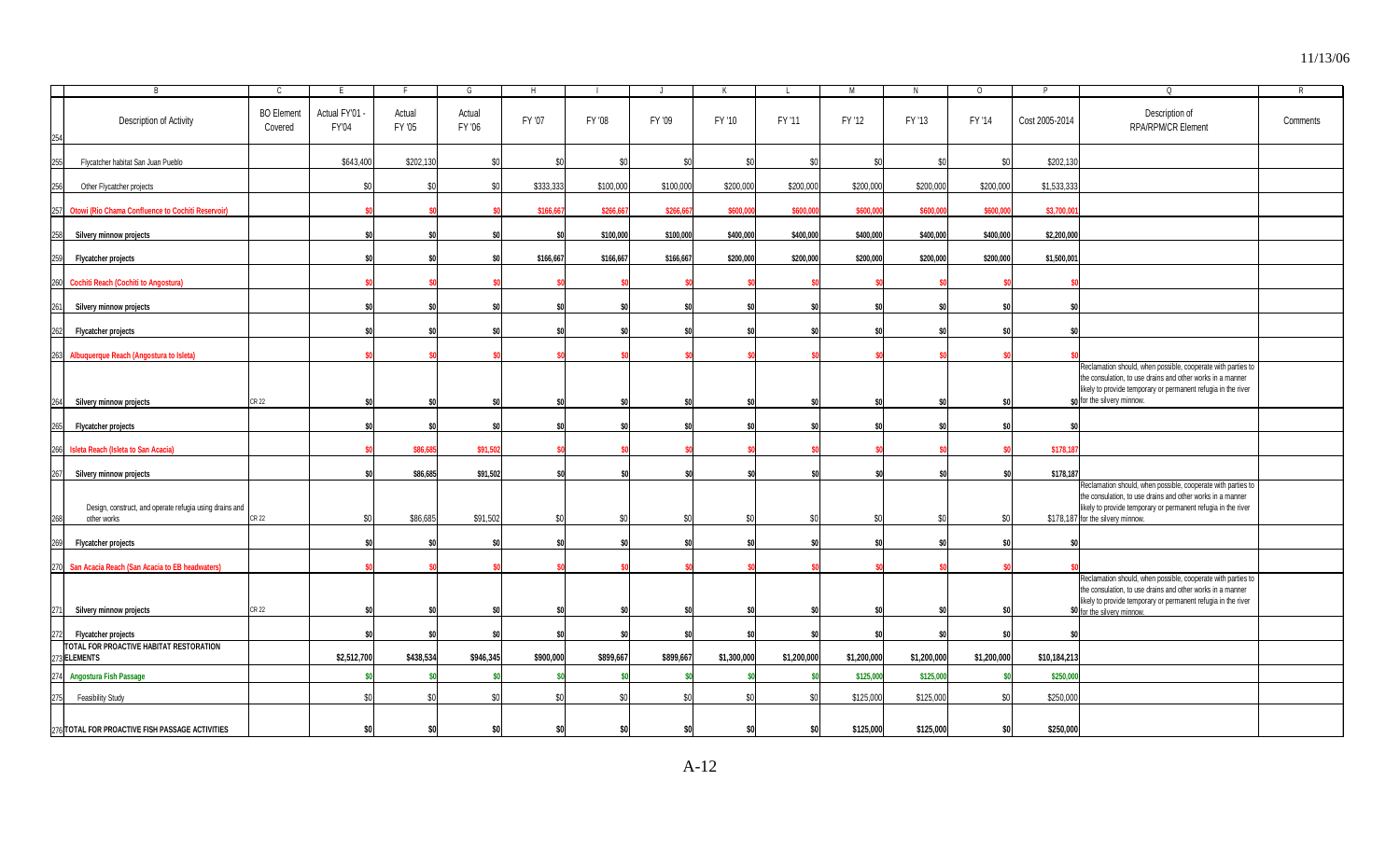|                                                                                                                                                                                                                           |                              |                       |                  |                  |                    |           |           |           |           |                 |           |                 |                       |                                                                                                                                                                                                                         | 11/13/06 |
|---------------------------------------------------------------------------------------------------------------------------------------------------------------------------------------------------------------------------|------------------------------|-----------------------|------------------|------------------|--------------------|-----------|-----------|-----------|-----------|-----------------|-----------|-----------------|-----------------------|-------------------------------------------------------------------------------------------------------------------------------------------------------------------------------------------------------------------------|----------|
|                                                                                                                                                                                                                           | C.                           | E                     | F.               | G                | H                  |           |           | K         |           | M               | N         | $\Omega$        |                       | $\Omega$                                                                                                                                                                                                                | R        |
| Description of Activity                                                                                                                                                                                                   | <b>BO</b> Element<br>Covered | Actual FY'01<br>FY'04 | Actual<br>FY '05 | Actual<br>FY '06 | FY '07             | FY '08    | FY '09    | FY '10    | FY '11    | FY '12          | FY '13    | FY '14          | Cost 2005-2014        | Description of<br><b>RPA/RPM/CR Element</b>                                                                                                                                                                             | Comments |
| 11. Proactive Water Quality Activities (CR 4, 6, *)                                                                                                                                                                       |                              |                       |                  |                  |                    |           |           |           |           |                 |           |                 |                       |                                                                                                                                                                                                                         |          |
| Conduct modeling and verification studies to determine how                                                                                                                                                                |                              |                       |                  |                  |                    |           |           |           |           |                 |           |                 |                       | Conduct studies to determine how effluents from the WWTP:                                                                                                                                                               |          |
| effluents from the WWTPs mix with water from the Rio Grande<br>279 at various discharges                                                                                                                                  | R 4                          |                       | .SC              |                  |                    | \$100,000 | \$100,000 | \$100,000 | .sr       |                 |           | \$0             | \$300,000             | mix with water from the Rio Grande at varrious discharges                                                                                                                                                               |          |
| Toxicity of adverse WQ conditions (DO, temp, ammonia) -                                                                                                                                                                   |                              |                       |                  |                  |                    |           |           |           |           |                 |           |                 |                       |                                                                                                                                                                                                                         |          |
| USGS                                                                                                                                                                                                                      | `R 4                         | \$88,000              | \$ſ              | \$38,41          |                    | \$0       | \$0       | \$0       |           |                 |           | \$0             | \$38,410              |                                                                                                                                                                                                                         |          |
| Risk of adverse WQ impacts                                                                                                                                                                                                | CR <sub>4</sub>              | \$100,000             |                  |                  |                    | \$0       | \$0       |           |           |                 |           | \$0             |                       |                                                                                                                                                                                                                         |          |
| Monitor WQ and Habitat at Isleta                                                                                                                                                                                          | R <sub>4</sub>               | \$90,000              | .SC              |                  | $\hat{\mathbf{x}}$ | \$0       | \$        | \$0       |           |                 | \$0       | \$0             | \$                    |                                                                                                                                                                                                                         |          |
|                                                                                                                                                                                                                           |                              |                       |                  |                  |                    |           |           |           |           |                 |           |                 |                       |                                                                                                                                                                                                                         |          |
| Pueblo of Sandia bosque restoration and WQ monitoring                                                                                                                                                                     | CR <sub>4</sub>              | cost included in HR   | .SC              |                  |                    | \$0       | \$        |           |           |                 |           | \$0             |                       |                                                                                                                                                                                                                         |          |
|                                                                                                                                                                                                                           |                              |                       |                  |                  |                    |           |           |           |           |                 |           |                 |                       |                                                                                                                                                                                                                         |          |
| Pueblo of Sandia habitat restoration and WQ monitoring                                                                                                                                                                    | CR 4                         | cost included in HF   |                  |                  |                    | \$0       | \$        |           |           |                 |           | \$0             |                       |                                                                                                                                                                                                                         |          |
| Pueblo of Sandia WQ monitoring                                                                                                                                                                                            | CR 4                         | \$55,000              | \$0              | ۹                | \$0                | \$0       | \$        | \$0       | \$ſ       | \$              | \$0       | \$0             | \$0                   |                                                                                                                                                                                                                         |          |
|                                                                                                                                                                                                                           |                              |                       |                  |                  |                    |           |           |           |           |                 |           |                 |                       |                                                                                                                                                                                                                         |          |
| 286 TOTAL PROACTIVE WATER QUALITY ELEMENTS                                                                                                                                                                                |                              | \$333,000             | \$0              | \$38,410         | \$O                | \$100,000 | \$100,000 | \$100,000 | \$0       |                 |           | \$0             | \$300,000             |                                                                                                                                                                                                                         |          |
|                                                                                                                                                                                                                           |                              |                       |                  |                  |                    |           |           |           |           |                 |           |                 |                       |                                                                                                                                                                                                                         |          |
| 12. Other Proactive Monitoring and Research Activities (CR 1-3, 9-13,18,21,23-25,*)                                                                                                                                       |                              |                       |                  |                  |                    |           |           |           |           |                 |           |                 |                       |                                                                                                                                                                                                                         |          |
| <b>Water Quality Research and Monitoring</b>                                                                                                                                                                              |                              |                       |                  | \$386,255        | \$400,000          | \$150,000 |           | \$150,000 |           | \$150,000       |           |                 | \$1,236,255           |                                                                                                                                                                                                                         |          |
| Conduct laboratory studies on identified adverse water and<br>sediment quality constituents potentially producing adverse<br>toxic impacts (acute and/or chronic) to silvery minnow (silvery<br>minnow health assessment) | CR 1, 2,3                    |                       | .SC              | \$386,255        | \$400,000          | \$150,000 | \$        | \$150,000 | \$0       | \$150,000       |           | \$0             | \$1,236,255 ingestion | Research the effects of turbidity and suspended sediment on<br>minnow; Determine the effects of sediment toxicity on the<br>minnow; Conduct studies of silvery minnow diet and sediment                                 |          |
| <b>Flycatcher Research and Population Management</b>                                                                                                                                                                      |                              |                       |                  |                  |                    |           |           |           |           |                 |           |                 |                       |                                                                                                                                                                                                                         |          |
|                                                                                                                                                                                                                           |                              |                       |                  |                  | \$50,000           | \$115,000 | \$45,00   |           |           |                 |           |                 | \$210,00              |                                                                                                                                                                                                                         |          |
| Develop and implement survey methods to diagnose<br>environmental stress to flycatchers                                                                                                                                   |                              | ፍሰ                    | <sub>SC</sub>    |                  | \$0                | \$75,000  | \$0       | \$0       | .sr       | .ፍር             |           | \$0             | \$75,000              |                                                                                                                                                                                                                         |          |
| Compile existing flycatcher data into a database to aid in<br>analysis of research of micro- and macro-habitat<br>characteristics                                                                                         | CR 12                        |                       | <sub>SC</sub>    |                  | \$ſ                | \$0       | \$0       | \$0       | \$0       |                 |           | \$0             |                       | Provide funding (\$125,000) for research to better understand<br>micro- and macrohabitat characteristics of occupied flycatcher<br>habitat and methods to most successfully restore it in the<br>\$0 action area.       |          |
| Research to better understand micro- and macro-habitat<br>characteristics of occupied flycatcher habitat and appropriate<br>methods to most successfully restore it                                                       | CR 12                        |                       |                  |                  | \$50,000           | \$40,000  | \$45,000  |           |           |                 |           | \$0             |                       | Provide funding (\$125,000) for research to better understand<br>micro- and macrohabitat characteristics of occupied flycatcher<br>habitat and methods to most successfully restore it in the<br>\$135,000 action area. |          |
| <b>Geomorphology and Geomorphic Trends</b>                                                                                                                                                                                |                              | \$502,500             | \$63,413         |                  | \$100,000          | \$100,000 |           |           |           |                 |           | \$ <sub>5</sub> | \$263,413             |                                                                                                                                                                                                                         |          |
| Characterize effects of sediment management on habitat use<br>by silvery minnows                                                                                                                                          | CR 1, 2, 3                   |                       | <sub>SC</sub>    |                  | \$0                | \$100,000 | \$0       | \$0       | \$0       |                 |           | \$0             | \$100,000 ingestion   | Research the effects of turbidity and suspended sediment on<br>minnow; Determine the effects of sediment toxicity on the<br>minnow; Conduct studies of silvery minnow diet and sediment                                 |          |
| Habitat preference in relation to fluvial geomorphology, flow                                                                                                                                                             |                              |                       |                  |                  |                    |           |           |           |           |                 |           |                 |                       |                                                                                                                                                                                                                         |          |
| regime, nutrient availability, and pollution                                                                                                                                                                              | CR 18                        | \$314,500             | \$63,413         |                  | \$100,000          | \$0       |           |           |           |                 |           | \$0             | \$163.41              |                                                                                                                                                                                                                         |          |
| Evaluation of bar morphology, distribution, dynamics                                                                                                                                                                      |                              | \$188,000             | .SC              |                  | ٩ı                 | \$0       |           |           |           |                 |           | \$0             |                       |                                                                                                                                                                                                                         |          |
| <b>Silvery Minnow Population Biology and Habitat</b><br><b>Relationships</b>                                                                                                                                              |                              |                       |                  | \$120,966        | \$100,000          | \$825,000 | \$680,000 | \$350,000 | \$350,000 | \$250,000       | \$250,000 | \$250,000       | \$3,175,966           |                                                                                                                                                                                                                         |          |
| Fish health monitoring and assessment                                                                                                                                                                                     |                              | ፍሰ                    | \$0              |                  |                    | \$400,000 | \$250,000 | \$250,000 | \$250,000 | \$250,000       | \$250,000 | \$250,000       | \$1,900,000           |                                                                                                                                                                                                                         |          |
| Characterize diet of juvenile and adult silvery minnow through<br>gut content analysis and food preference studies, and<br>compare to food availability                                                                   | CR <sub>3</sub>              | \$0                   | \$0              |                  |                    | \$100,000 | \$100,000 | \$100,000 | \$100,000 | \$ <sub>6</sub> | \$0       | \$0             | \$400,000             |                                                                                                                                                                                                                         |          |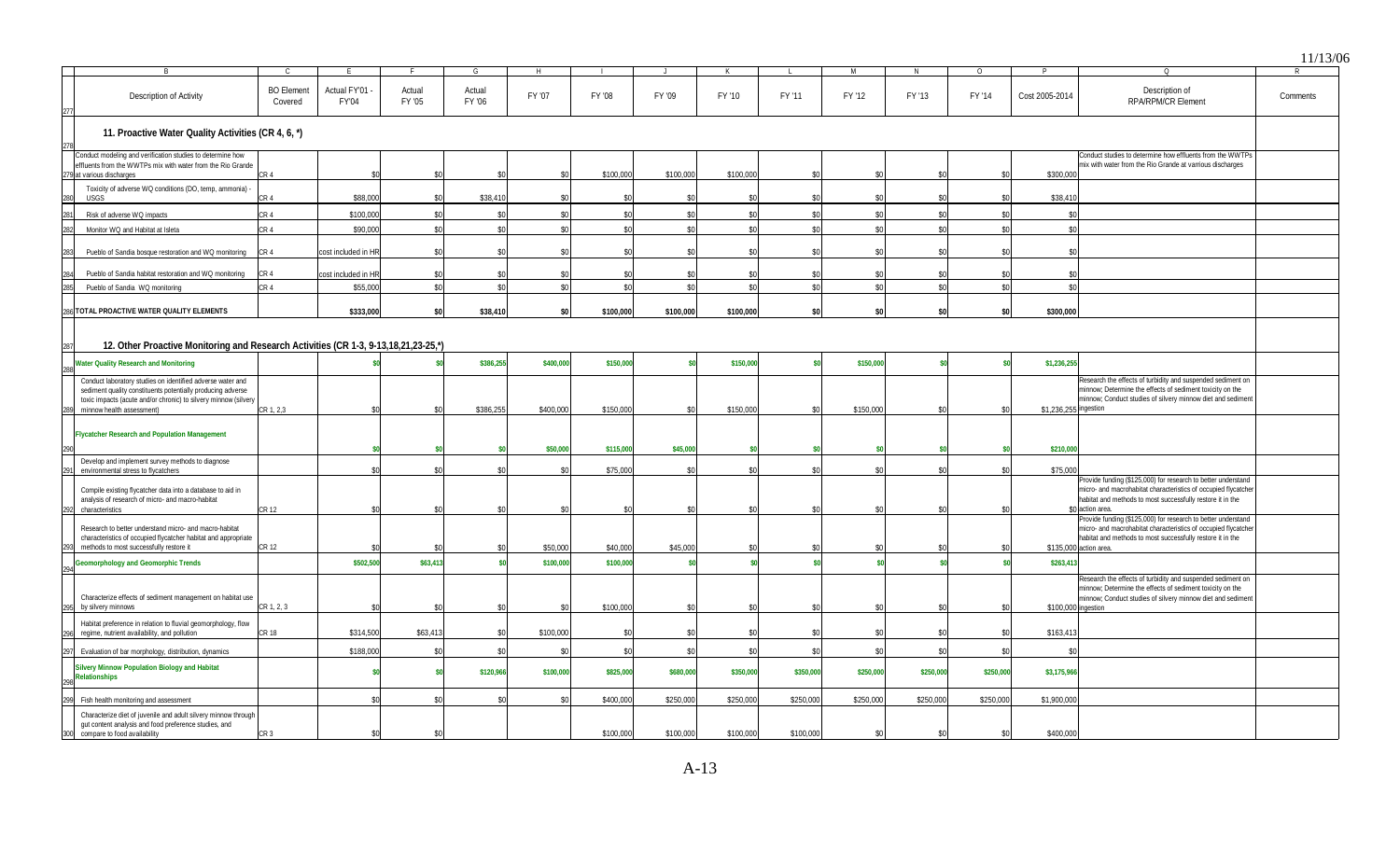|                                                                                                                                                  |                              |                       |                  |                  |              |              |              |              |              |              |              |              |                        |                                                                                                                                                                                           | 11/13/06                                                             |
|--------------------------------------------------------------------------------------------------------------------------------------------------|------------------------------|-----------------------|------------------|------------------|--------------|--------------|--------------|--------------|--------------|--------------|--------------|--------------|------------------------|-------------------------------------------------------------------------------------------------------------------------------------------------------------------------------------------|----------------------------------------------------------------------|
|                                                                                                                                                  |                              |                       |                  |                  |              |              |              |              |              |              |              | $\Omega$     |                        | 0                                                                                                                                                                                         |                                                                      |
| Description of Activity                                                                                                                          | <b>BO</b> Element<br>Covered | Actual FY'01<br>FY'04 | Actual<br>FY '05 | Actual<br>FY '06 | FY '07       | FY '08       | FY '09       | FY '10       | FY '11       | FY '12       | FY '13       | FY '14       | Cost 2005-2014         | Description of<br><b>RPA/RPM/CR Element</b>                                                                                                                                               | Comments                                                             |
| Characterize silvery minnow habitat use by life stage and<br>quantify key factors defining habitat use                                           | <b>CR18</b>                  |                       |                  |                  |              |              |              |              | \$0          |              |              |              |                        | Provide funding to determine the habitat preference of the<br>silvery minnow.                                                                                                             |                                                                      |
| 303 Enhanced monitoring of perennial pools at drain outfalls                                                                                     |                              |                       |                  | \$120,966        |              | \$125,000    | \$130,000    |              | \$0          |              |              |              | \$375,966              |                                                                                                                                                                                           |                                                                      |
| Characterize silvery minnow longitudial movement relative to<br>304 life cycle, fish passage, and water management relationships                 |                              |                       |                  |                  | \$100,000    | \$100,000    | \$100,000    |              | \$0          |              |              | \$0          | \$300,000              |                                                                                                                                                                                           |                                                                      |
| Community Structure / Ecological interactions of silvery<br>305 minnow                                                                           |                              |                       |                  |                  |              |              |              |              |              |              |              |              |                        |                                                                                                                                                                                           |                                                                      |
| Evaluate management options for addressing impacts from<br>predation and/or competition                                                          | CR 25                        |                       |                  |                  |              | \$100,000    | \$100,000    |              |              |              |              |              |                        | Develop a study to investigate silvery minnow predation and<br>\$200,000 competition relationships.                                                                                       |                                                                      |
| TOTAL PROACTIVE MONITORING AND RESEARCH<br>307 ACTIVITIES                                                                                        |                              | \$502,500             | \$63,413         | \$507.221        | \$650,000    | \$1,190,000  | \$725,000    | \$500,000    | \$350,000    | \$400,000    | \$250,000    | \$250,000    | \$4,885,634            |                                                                                                                                                                                           |                                                                      |
| * Other activities included in the LTP that contribute to achieving the objectives listed in the flycatcher and/or silvery minnow recovery plans |                              |                       |                  |                  |              |              |              |              |              |              |              |              |                        |                                                                                                                                                                                           |                                                                      |
| 309 TOTAL FOR PROACTIVE ACTIVITIES                                                                                                               |                              | \$6,636,105           | \$1,160,438      | \$1,946,629      | \$2,535,000  | \$4,488,667  | \$3,671,667  | \$3,122,000  | \$2,978,000  | \$2,159,000  | \$1,915,000  | \$1,696,000  | \$25,633,991           |                                                                                                                                                                                           |                                                                      |
| 310 TOTAL FOR ALL PROGRAM ACTIVITIES                                                                                                             |                              | \$49,399,265          | \$9,366,561      | \$13,568,972     | \$17,476,930 | \$28,063,667 | \$32,356,667 | \$25,412,000 | \$24,978,000 | \$24,219,000 | \$23,695,000 | \$23,636,000 | \$222,734,387          |                                                                                                                                                                                           | Includes some ISC and BOR funding<br>that's not part of the write-in |
| 311 TOTAL SUBJECT TO COST SHARE                                                                                                                  |                              | \$22,914,751          | \$3.761.115      | \$7,464,161      | \$9,961,930  | \$13,718,667 | \$18,251,667 | \$11,122,000 | \$10,808,000 | \$9,929,000  | \$9,525,000  | \$9,346,000  | \$103,849,130 expense. | Water acquisition, administration costs related to water<br>acquisition and water management, and the administration of<br>the Collaborative Program shall be carried out at full federal | ISC funding not included                                             |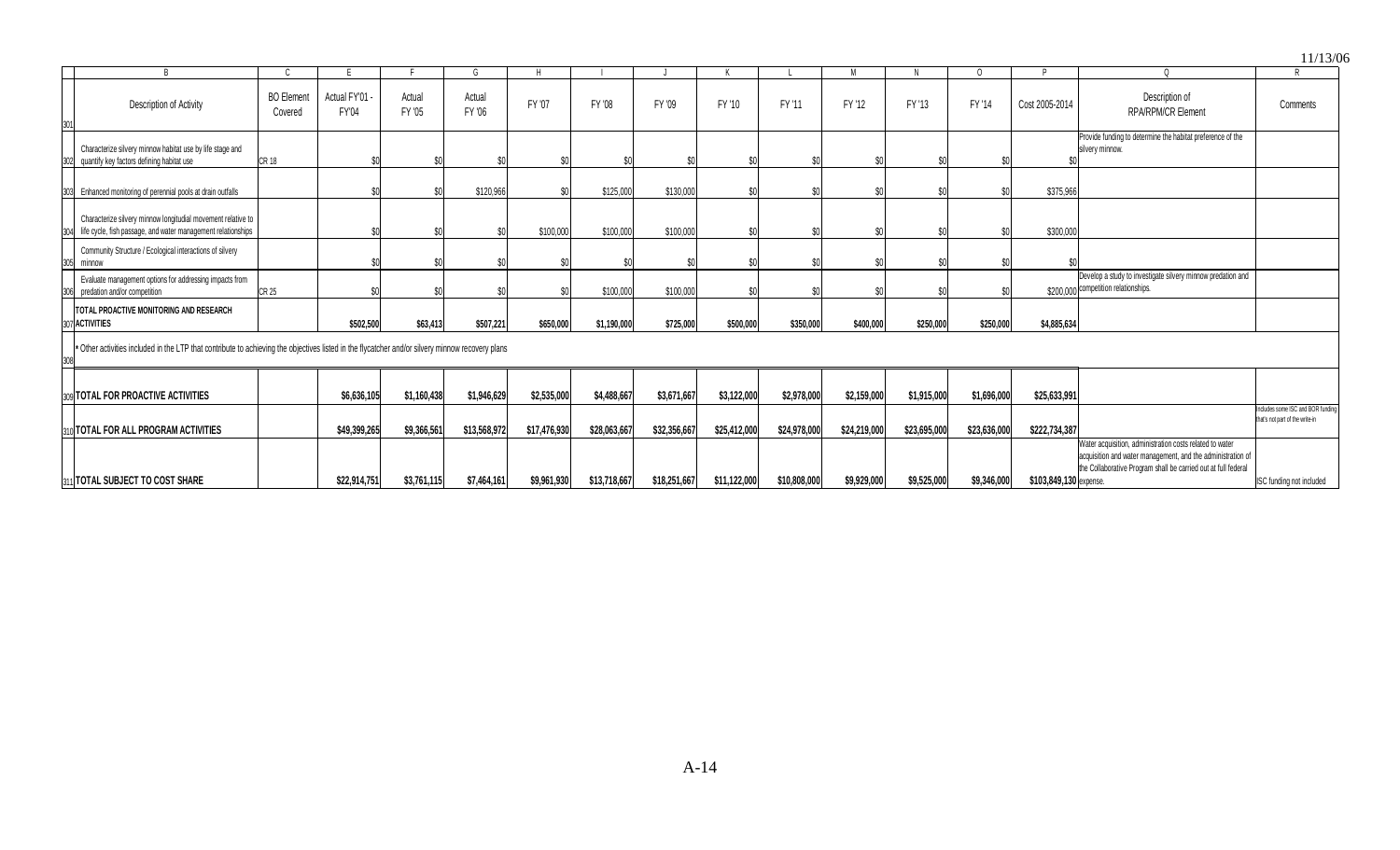# **APPENDIX B**

# **Supplemental Water Acquisition Information**

# (3 Pages)

Summary of DRAFT Long-Term Water Acquisition and Management Plan………………B-1 Table B.1**.** Preliminary Analysis of Water Acquisition Costs……………………………...B-3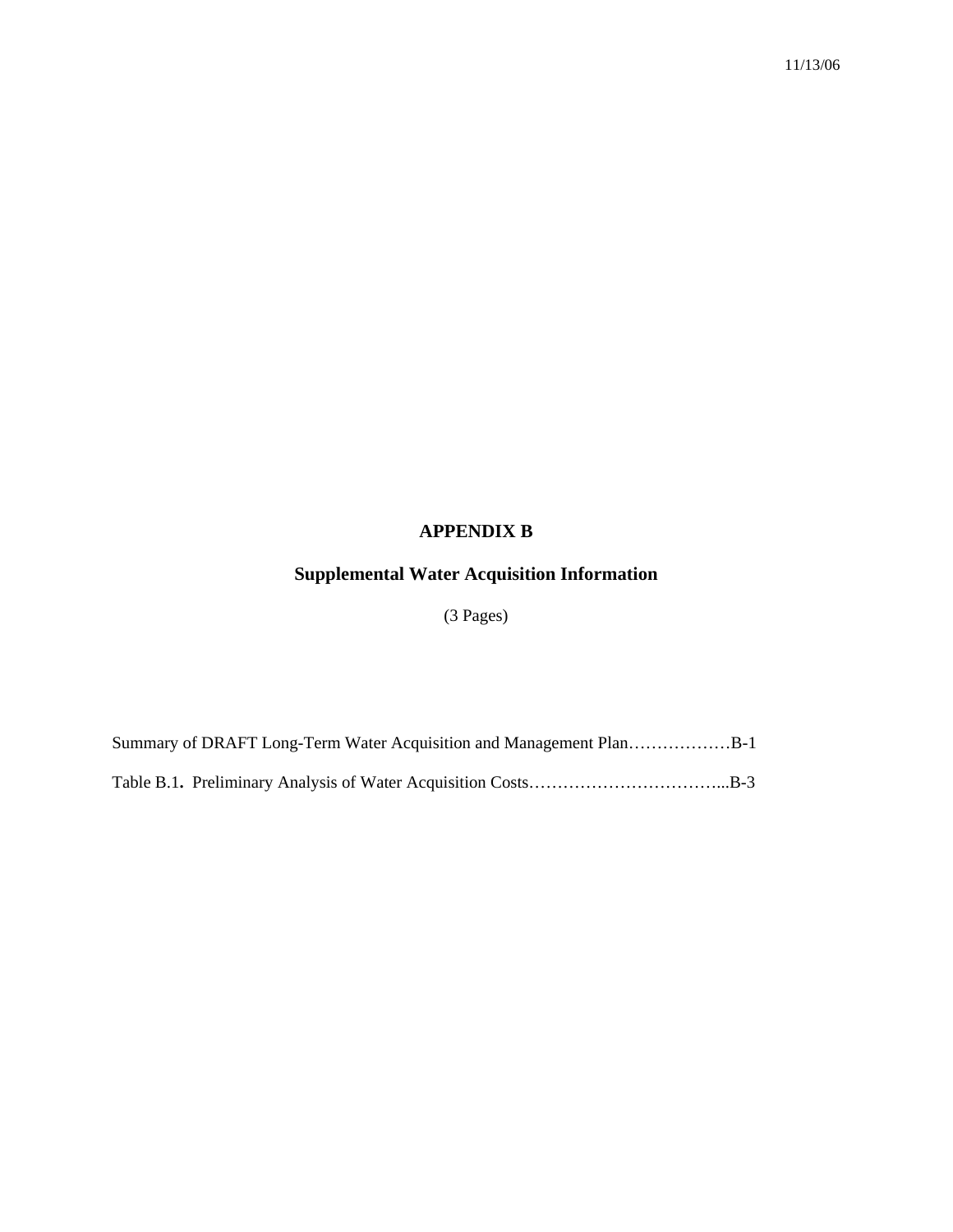#### **Summary of the DRAFT Long-Term Water Acquisition and Management Plan Prepared by U.S. Bureau of Reclamation**

In 2006, Congress clarified that "[t]he Bureau of Reclamation retains responsibility to meet the Reasonable and Prudent Alternative regarding water acquisition and management, including acquisition of water to meet the flow requirements articulated in the 2003 Biological Opinion and development of a long-term plan to meet these flow requirements." In order to successfully fulfill obligations under the 2003 Biological Opinion (BiOp), Reclamation is developing a comprehensive plan that not only addresses opportunities for improved management of supplemental water supplies for endangered species, but also identifies potential sources of supplemental water supplies. The plan is being developed with the assumption that current BiOp flow requirements will remain in place over the next 10 years.

Numerous federal and state agencies, including Reclamation, have been studying water management activities and available water supplies that impact the Middle Rio Grande. In 2005, the Middle Rio Grande Species Act Collaborative Program (Collaborative Program) Water Acquisition and Management Subcommittee (WAMS) drafted a water management and supply plan to aid in meeting the goals of the Collaborative Program. Recently, based on clarification of responsibilities for water acquisition and management to meet the BiOp, Reclamation began development of a plan which will build upon previous work and determine a reasonable, practical, and cost-effective course of action to meet BiOp flow requirements. Due to the scarcity of supplies and the complex nature of water management in the Middle Rio Grande, it is critical that such a plan includes stakeholder involvement and input. Reclamation will utilize the Collaborative Program as the forum for such involvement.

Since 1996, Reclamation has secured and managed supplemental water to meet endangered species needs, however, supplemental water supplies have become increasingly difficult to locate. The WAMS estimated average annual demand to meet BiOp flow requirements to be about 50,000 acre-feet. Water supplies to meet those demands will include a variety of sources such as leasing San Juan-Chama Project water and water salvaged from implementing conservation measures within the Middle Rio Grande Project. The attached Table B.1 shows the types of water supply/acquisition sources being considered and compares elements and estimated Collaborative Program 10-year costs for water acquisition from the 2005 WAMS plan with Reclamation's initial strategies for meeting BiOp flow requirements. Annual costs for water acquisition under Reclamation's supplemental water program from 2000 thru 2005 have ranged from \$2.8 million to \$6.7 million, including Low Flow Conveyance Channel (LFCC) pumping costs. With decreasing supplies and increasing costs Reclamation's preliminary annual estimated range of costs to meet the BiOp requirements is \$3.1 million to \$20.7 million dollars for a total estimated 10-year cost range of \$31 million to \$206.5 million. These initial cost estimates include possible implementation of mid-term and long-term strategies of leases from a State of New Mexico strategic water reserve and forbearance agreements with irrigators. They also include costs for LFCC pumping. Not included are permanent water right acquisitions or conjunctive surface water/groundwater management options, which are currently not considered to be practical or cost-effective.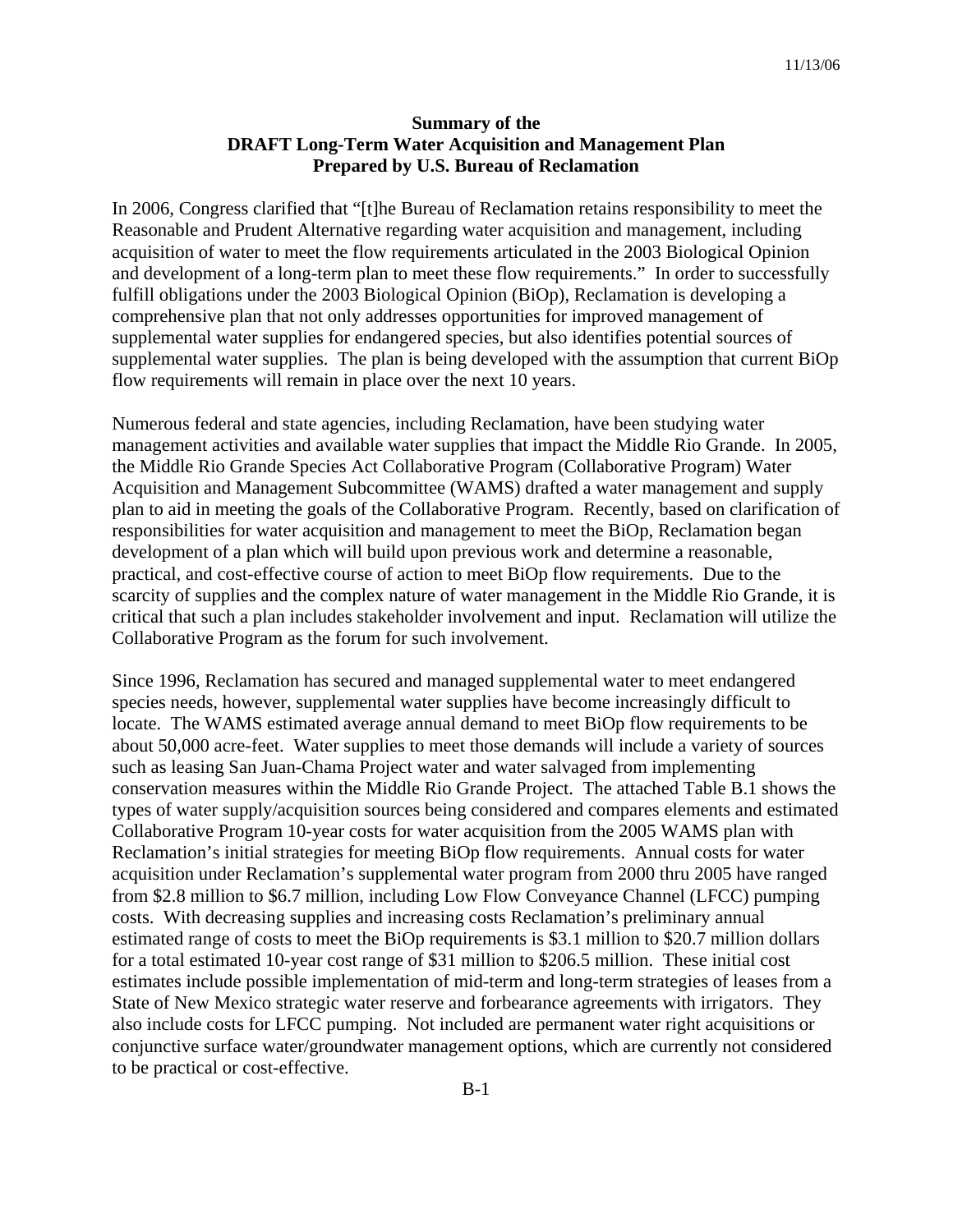The quantity and cost estimates described are preliminary and will be adjusted as the plan is further developed. Although both WAMS and Reclamation's preliminary cost estimates account for some amount of inflation of water costs, given the degree of uncertainty for the unit costs and availability of supplies from the various sources, cost ranges will likely change over time.

In order to ensure effective stakeholder involvement in development of the water management and acquisition plan, Reclamation would like to establish a clear procedure for input and coordination with the Collaborative Program. Reclamation proposes to make requests for collection of technical data and input on plan development through the Executive Committee of the Collaborative Program.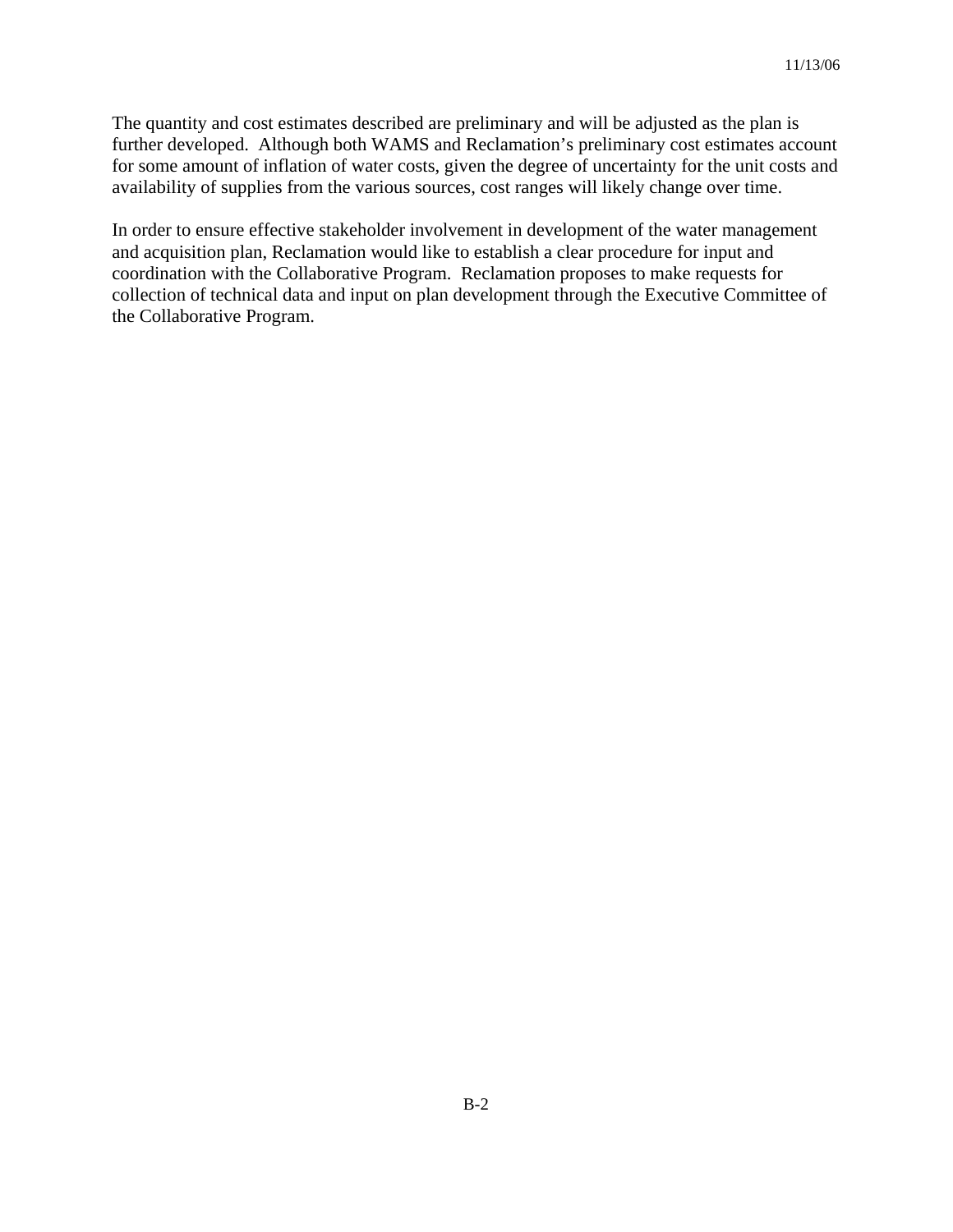#### **Table B.1. Preliminary Analysis of Water Acquisition Costs (July 2006)**

11/13/06

|              | <b>Summary Costs Table</b>                                                        |                | Program LTP - WAMS Plan<br><b>WAMS Projections (WAMS, 2005)</b> |                       |                            |            |         |                      |                     | <b>Preliminary Reclamation Projections</b> |               | Reclamation Supplemental Water Program (Reclamation, 2006a) & New Mid & Long-Term Strategies |               |
|--------------|-----------------------------------------------------------------------------------|----------------|-----------------------------------------------------------------|-----------------------|----------------------------|------------|---------|----------------------|---------------------|--------------------------------------------|---------------|----------------------------------------------------------------------------------------------|---------------|
|              |                                                                                   |                |                                                                 |                       |                            | <b>AFY</b> |         | Cost per Acre-Foot   |                     | <b>Annual Cost</b>                         |               | 10-Year Cost                                                                                 |               |
|              |                                                                                   |                |                                                                 | Average Annual        |                            |            |         |                      |                     |                                            |               |                                                                                              |               |
| <b>Notes</b> | <b>Water Need/Source</b>                                                          | AFY            | Cost per AF                                                     | Cost                  | 10-vear Cost               | Low        | Hiah    | Low                  | Hiah                | Low                                        | Hiah          | Low                                                                                          | High          |
|              | <b>Estimated Biological Opinion Compliance Need</b>                               | 50,000         |                                                                 |                       |                            | 21,000     | 97,000  |                      |                     | Low - 34.100                               | High - 53,000 | Low - 34.100                                                                                 | High - 53,000 |
|              |                                                                                   |                |                                                                 |                       |                            |            |         |                      |                     |                                            |               |                                                                                              |               |
|              | Reclamation Supplemental Water Program (Reclamation, 2006a)                       |                |                                                                 |                       |                            |            |         |                      |                     |                                            |               |                                                                                              |               |
|              | Supplemental San Juan-Chama Project Water                                         | 9,800          | \$600                                                           | \$5,880,000           |                            | 5,000      | 15,000  | \$100                | \$200               | \$500,000                                  | \$3,000,000   | \$5,000,000                                                                                  | \$30,000,000  |
|              | Short-Term Emergency Drought Water Agreements                                     | 21,400         | \$138                                                           | \$2,953,200           |                            | 1,000      | 20,000  | \$100                | \$200               | \$100,000                                  | \$4,000,000   | \$1,000,000                                                                                  | \$40,000,000  |
|              | Conservation via Middle Rio Grande Project facilities improvements                | Not Considered | Not Considered                                                  | <b>Not Considered</b> |                            | 10,000     | 15,000  | \$0                  | \$0                 | \$0                                        | SO.           | \$0                                                                                          |               |
|              | <b>LFCC Pumping</b>                                                               | Not Considered | Not Considered                                                  | Not Considered        |                            | 5,000      | 21,000  | \$100                | \$150               | \$500,000                                  | \$3,150,000   | \$5,000,000                                                                                  | \$31,500,000  |
|              | Heron Reservoir Waivers                                                           | Not Considered | Not Considered                                                  | Not Considered        |                            | $\Omega$   | 2,500   | \$0                  | \$0                 | \$0                                        | \$0           | \$0                                                                                          |               |
|              | <b>Projected Subtotal</b>                                                         |                |                                                                 |                       |                            | 21,000     | 73,500  |                      |                     | \$1,100,000                                | \$10,150,000  |                                                                                              |               |
|              | Actual Five-Year (2000-2005) Results                                              |                |                                                                 |                       |                            | 12,541     |         | 171,395 Confidential | <b>Confidential</b> |                                            |               | <b>Not Applicable Not Applicable</b>                                                         |               |
|              | <b>WAMS Water Acquisition Program - Additional Proposed Elements (WAMS, 2005)</b> |                |                                                                 |                       |                            |            |         |                      |                     |                                            |               |                                                                                              |               |
|              | Long-Term Water Acquisition (One-Time Cost) or Lease Agreements                   | 5,200          | \$9,600                                                         | \$4,992,000           |                            |            | 0       | \$15,000             | \$50,000            | \$0                                        | \$0           | \$0                                                                                          | \$0           |
|              | Conservation & Forbearance Water                                                  | 3,600          | \$1,875                                                         | \$6,750,000           |                            |            |         | \$0                  | \$0                 | \$0                                        | \$0           | \$0                                                                                          | \$0           |
|              | Water Management/Habitat Efficiencies                                             | 10,000         | \$0                                                             | \$0                   |                            |            |         | \$0                  | \$0                 | \$0                                        | \$0           | \$0                                                                                          |               |
|              | <b>Projected Subtotal</b>                                                         | 50,000         |                                                                 |                       | \$20,575,200 \$253,695,036 |            |         |                      |                     |                                            |               |                                                                                              |               |
|              | WAMS Suggested Water Acquisition Budget - Program LTP                             |                |                                                                 |                       | \$125,200,000              |            |         |                      |                     |                                            |               |                                                                                              |               |
|              | Reclamation - Additional Mid & Long-Term Strategies                               |                |                                                                 |                       |                            |            |         |                      |                     |                                            |               |                                                                                              |               |
|              | Leases from ISC for Strategic Water Reserve                                       | Not Considered | Not Considered                                                  | Not Considered        |                            | 10,000     | 30,000  | \$200                | \$200               | \$2,000,000                                | \$6,000,000   | \$20,000,000                                                                                 | \$60,000,000  |
| 10           | Forbearance agreements from MRGCD irrigators (to SWR or other storage             | Included #7    | Included #7                                                     | Included #7           |                            | $\Omega$   | 15.000  | \$100                | \$300               | \$0                                        | \$4,500,000   | \$0                                                                                          | \$45,000,000  |
| $\mathbf{1}$ | Habitat Restoration/Invasives Management                                          | Included #8    | Included #8                                                     | Included #8           |                            |            | 2.500   | \$0                  | \$0                 |                                            |               |                                                                                              |               |
|              | <b>Estimated Program Total</b>                                                    |                |                                                                 |                       |                            | 31,000     | 121.000 |                      |                     | 3,100,000                                  | 20,650,000    | \$31,000,000                                                                                 | \$206,500,000 |
|              |                                                                                   |                |                                                                 |                       |                            |            |         |                      |                     |                                            |               |                                                                                              |               |
|              | Other Long-Term Measures Not Feasible in 10-year Period                           |                |                                                                 |                       |                            |            |         |                      |                     |                                            |               |                                                                                              |               |
|              | Conjunctive Surface Water/Groundwater Management                                  | Included #8    | Included #8                                                     | Included #8           |                            | 1,000      | 5,000   | \$500                | \$2,500             | \$500,000                                  | \$12,500,000  | \$5,000,000                                                                                  | \$125,000,000 |

**NOTES**

A Biological Opinion needs estimated by WAMS ranged from 21,000 to 97,000 AFY depending on type of hydrologic year, flow targets, and water available in storage

BOR historic annual supplemental water use to comply with endangered species needs ranged from 12,541 (2005) to 171,395 (2000) AF

1 Supplemental SJC Project Water availability is decreasing as municipalities begin to construct diversion projects to take beneficial use of this water

2 Short-Term Emergency Water Agreements are uncertain and are contingent upon State compact credit/debit status

3 BOR is funding conservation improvements within the MRGCD through its Water 2025 and other initiatives. Water salvaged from these operations can remain in upstream storage

4 BOR is continuing with Low Flow Conveyance Channel pumping - under the 2003 BiOp LFCC pumping has ranged from 4,761 (2005) to 20,930 (2003) acre-feet.

5 At contractor request and federal government concurrence, waivers to extend SJC project water storage in Heron Reservoir offer opportunities for meeting flow targets

6 BOR does not anticipate the outright purchases of water rights

7 BOR further subdivided conservation and forbearance water to address unique issues associated with each type of water

8 Water management and habitat efficiences are being explored by the Program - anticipated savings may contribute to reductions in water use

9 BOR will seek to lease waters from the ISC and others using the Strategic Water Reserve for endangered species needs

10 Forbearance agreements with MRGCD irrigators are subject to individual negotiations and provisions for storage of salvaged water

11 BOR estimates that savings from habitat restoration and vegetation management are uncertain; costs would be borne by other Program initiatives and other parties conducting restoration activities

12 Opportunities for reducing evapotranspiration may require construction of new facilities to store surface water underground - reconaissance estimates only are provided; Not included in recommended Program water acquisit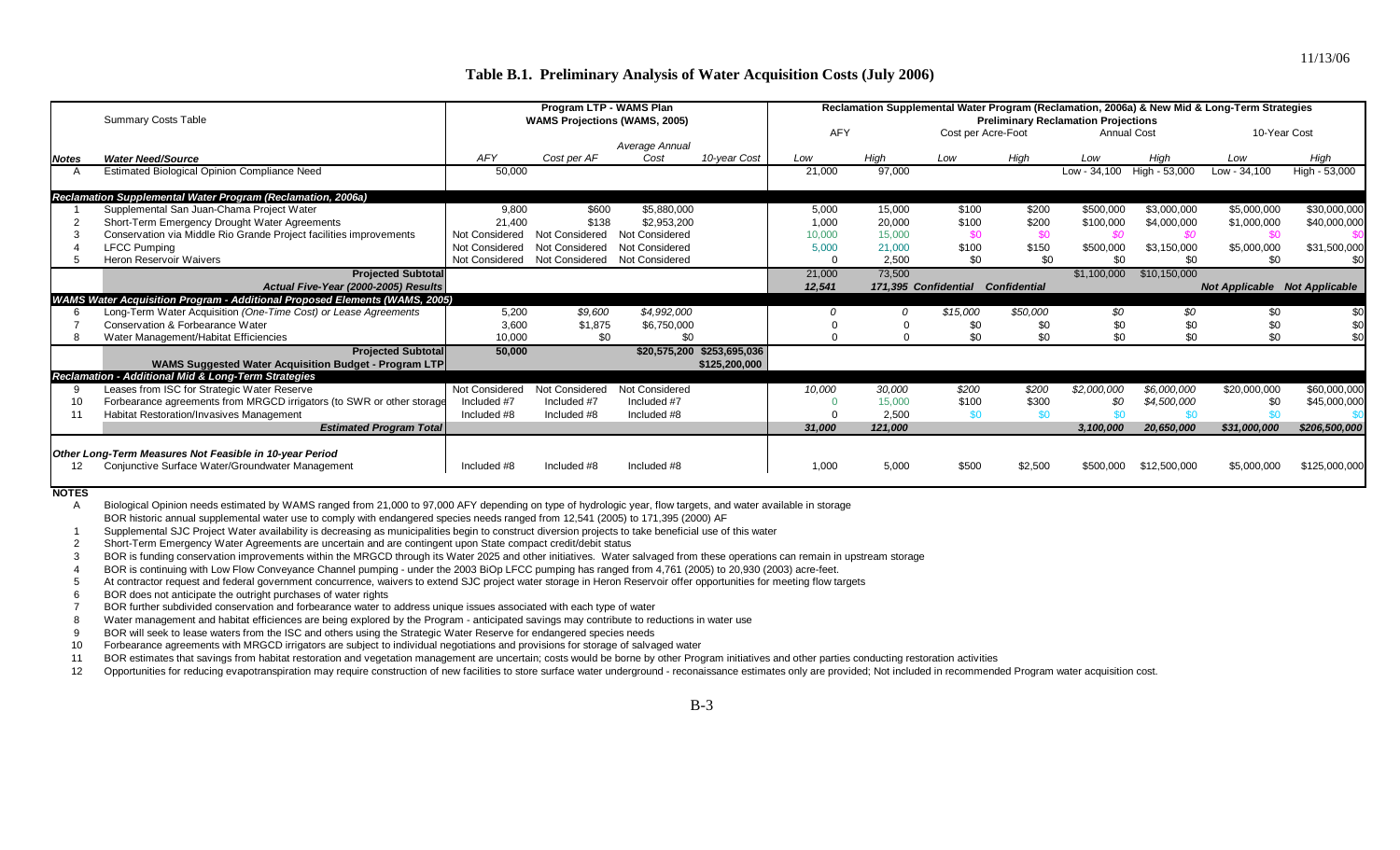# **APPENDIX C**

#### **Additional Supporting Information**  (10 Pages)

| Table C.1. Summary of 2003 Biological Opinion Reasonable and Prudent AlternativeC-1                                                       |
|-------------------------------------------------------------------------------------------------------------------------------------------|
| Table C.2. Summary of 2003 Biological Opinion Reasonable and Prudent MeasuresC-2<br>Terms and Conditions and Conservation Recommendations |
| Table C.3a. Middle Rio Grande Bosque Initiative Projects Funded during FederalC-3<br>Fiscal Year 2006                                     |
|                                                                                                                                           |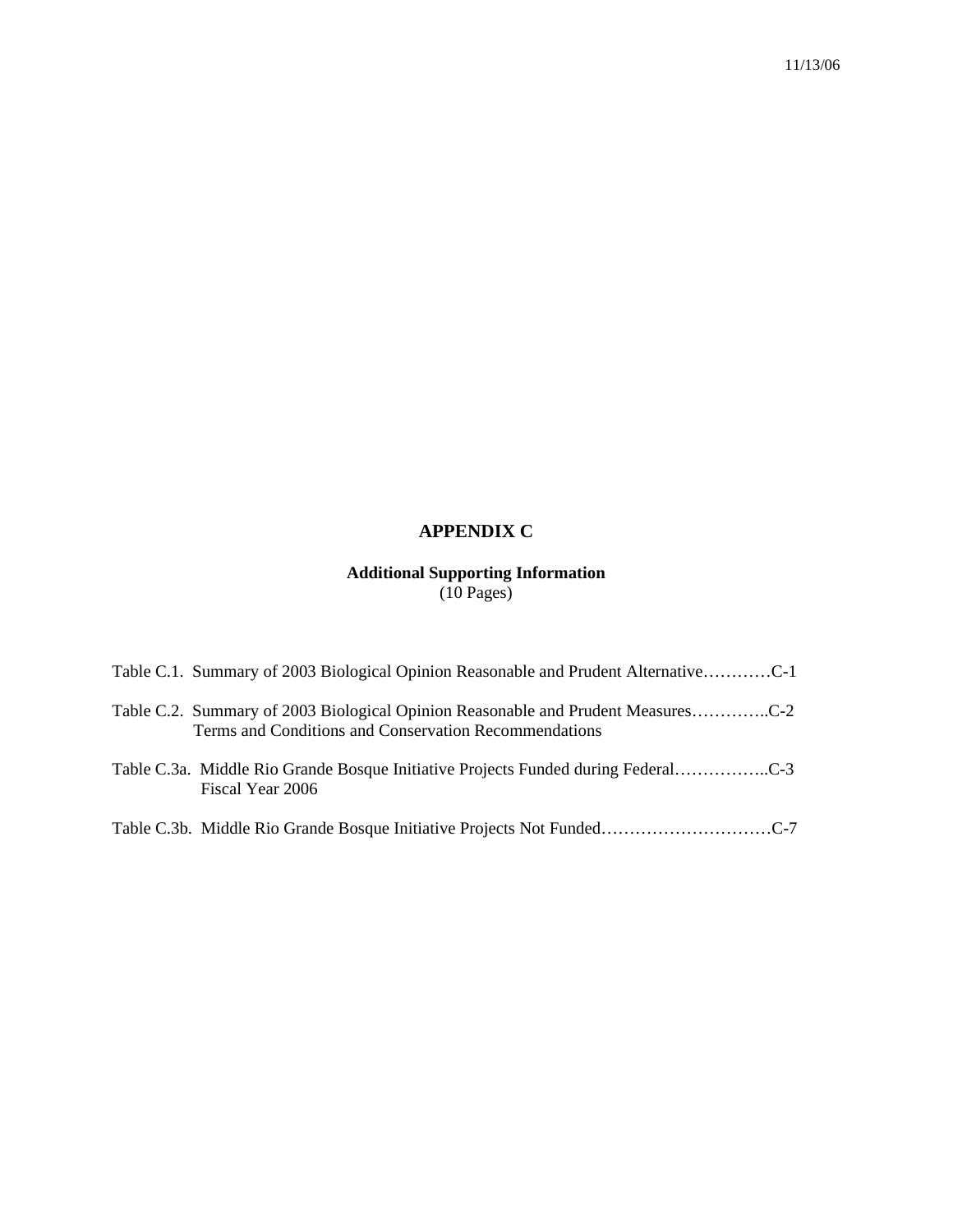#### **TableC.1. Summary of 2003 Biological Opinion Reasonable and Prudent Alternative Long-Term Plan MRG ESA Collaborative Program**

| <b>Category</b>                       | <b>Element</b> | <b>Detail</b>                                                                                                                             |
|---------------------------------------|----------------|-------------------------------------------------------------------------------------------------------------------------------------------|
| <b>Water Operations</b>               |                |                                                                                                                                           |
|                                       | A              | Spike Release (April 15 - June 15)                                                                                                        |
|                                       | $\mathbf{B}$   | Release supplemental water to greatest benefit of species                                                                                 |
|                                       | $\overline{C}$ | Monitor flow (<= 300cfs at San Acacia)                                                                                                    |
|                                       |                | Pump from LFCC for flycatcher (June 15 - Sept 1). Possible pursuit of other options, e.g.,                                                |
|                                       | D              | water from drains.                                                                                                                        |
|                                       |                | Within 30 days (by May 23, 2003), develop procedures for monitoring deviation from flow                                                   |
|                                       |                | requirements for reinitation purposes.                                                                                                    |
|                                       | E(Dry)         | Continuous flow Cochiti to S. boundary RGSM Crit. Hab. (Nov 16 - June 15)                                                                 |
|                                       |                | Continuous, year-round flow Cochiti to Isleta Dam w/ 100cfs minimum flow at Central                                                       |
|                                       | F(Dry)         | <b>Bridge</b>                                                                                                                             |
|                                       |                | Pump from LFCC for flycatcher and manage river recession. Survey for breeding                                                             |
|                                       | G (Dry)        | flycatchers and continue pumping if present.                                                                                              |
|                                       | H(Avg)         | Continuous flow Cochiti to S. boundary RGSM Crit. Hab. (Nov 16 - June 15)                                                                 |
|                                       |                | Ramp down (June 16 - July 1) flow to 50 cfs over San Acacia Diversion then maintain                                                       |
|                                       | I(Avg)         | through Nov 15                                                                                                                            |
|                                       |                | Continuous, year-round flow Cochiti Dam to Isleta Div. Dam w/ target of 100cfs over                                                       |
|                                       | J(Avg)         | Isleta Dam. Survey for breeding flycatchers and continue pumping if present.                                                              |
|                                       | K (Avg)        | Pump LFCC for flycatcher and to manage river recession                                                                                    |
|                                       |                | Continuous flow Cochiti Dam to S. boundary RGSM Crit. Hab. W/ 100 cfs at San Marcial                                                      |
|                                       | $L$ (Wet)      | floodway gauge (Nov 16 - June 15)                                                                                                         |
|                                       |                | Ramp down (June 16 - July 1) flow to 100 cfs over San Acacia Diversion then maintain                                                      |
|                                       | $M$ (Wet)      | through Nov 15                                                                                                                            |
|                                       |                |                                                                                                                                           |
|                                       | $N$ (Wet)      | Continuous, year-round flow Cochiti Dam to Isleta Div. Dam w/ 150cfs over Isleta Dam                                                      |
|                                       | $O$ (Wet)      | Pump from LFCC to manage river recession or maintain river connectivity                                                                   |
| <b>Habitat Improvement</b>            |                |                                                                                                                                           |
|                                       |                | Prevent/minimize destruction of potential/existing flycatcher habitat (regarding pump                                                     |
|                                       | ${\bf P}$      | placement)                                                                                                                                |
|                                       | Q              | Improve water gauging (including diversions, drains, returns and main ditches)<br>Complete fish passage; San Acacia (2008); Isleta (2013) |
|                                       | $\mathbf R$    |                                                                                                                                           |
|                                       |                | Habitat restoration (total 1600 acres by 2013; 10 yr monitor component). Environmental                                                    |
|                                       | S              | evaluation process for two projects started within 30 days (by May 23, 2003).                                                             |
|                                       | T              | Without bioengineering - restoration plan                                                                                                 |
|                                       |                | Coordination - river realignment and railroad relocation. Construction to begin Sept 30,                                                  |
|                                       | U              | 2008.                                                                                                                                     |
|                                       |                | Overbank flooding (when April 1 streamflow forecast in at or above average at Otowi and                                                   |
|                                       | V              | when possible                                                                                                                             |
|                                       |                | Sediment transport through Jemez Canyon Dam; investigate same for Galisteo Dam;                                                           |
|                                       | W              | baseline study for Cochiti by Dec 31, 2007                                                                                                |
|                                       |                | Prevent encroachment of saltcedar and destablize islands when channel is dry in                                                           |
|                                       | X              | Angostura, Isleta and San Acacia reaches.                                                                                                 |
| <b>Captive Propagation</b>            |                |                                                                                                                                           |
|                                       | $\mathbf Y$    | Provide \$300,000/yr to NMESFO for distribution to propagation facilities                                                                 |
|                                       | $\mathbf{Z}$   | Provide \$200,000/yr for first 3 years to expand propagation facilities                                                                   |
|                                       |                | Construct two new naturalized refugia (1st May 31, 2005; 2nd May 31 2006). One in                                                         |
|                                       | AA             | Cochiti or Angostura reach; the other in Isleta or San Acacia reach.                                                                      |
| <b>Surveys and Habitat Assessment</b> |                |                                                                                                                                           |
|                                       |                |                                                                                                                                           |
|                                       | <b>BB</b>      | Provide \$100,000/yr for five years beginning 2008 to monitor experimental populations                                                    |
|                                       |                | Surveys and habitat assessment studies above Cochiti Lake (NMDGF). Complete by Dec                                                        |
|                                       | CC             | 31, 2004.                                                                                                                                 |
| <b>Water Quality</b>                  |                |                                                                                                                                           |
|                                       | DD             | Water quality (emphasis on waste water and chlorine and ammonia)                                                                          |
|                                       | EE             | Fund water quality assessment                                                                                                             |
| <b>Reporting</b>                      |                |                                                                                                                                           |
|                                       | $\rm FF$       | Annual consolidated report (due Dec 31 each year)                                                                                         |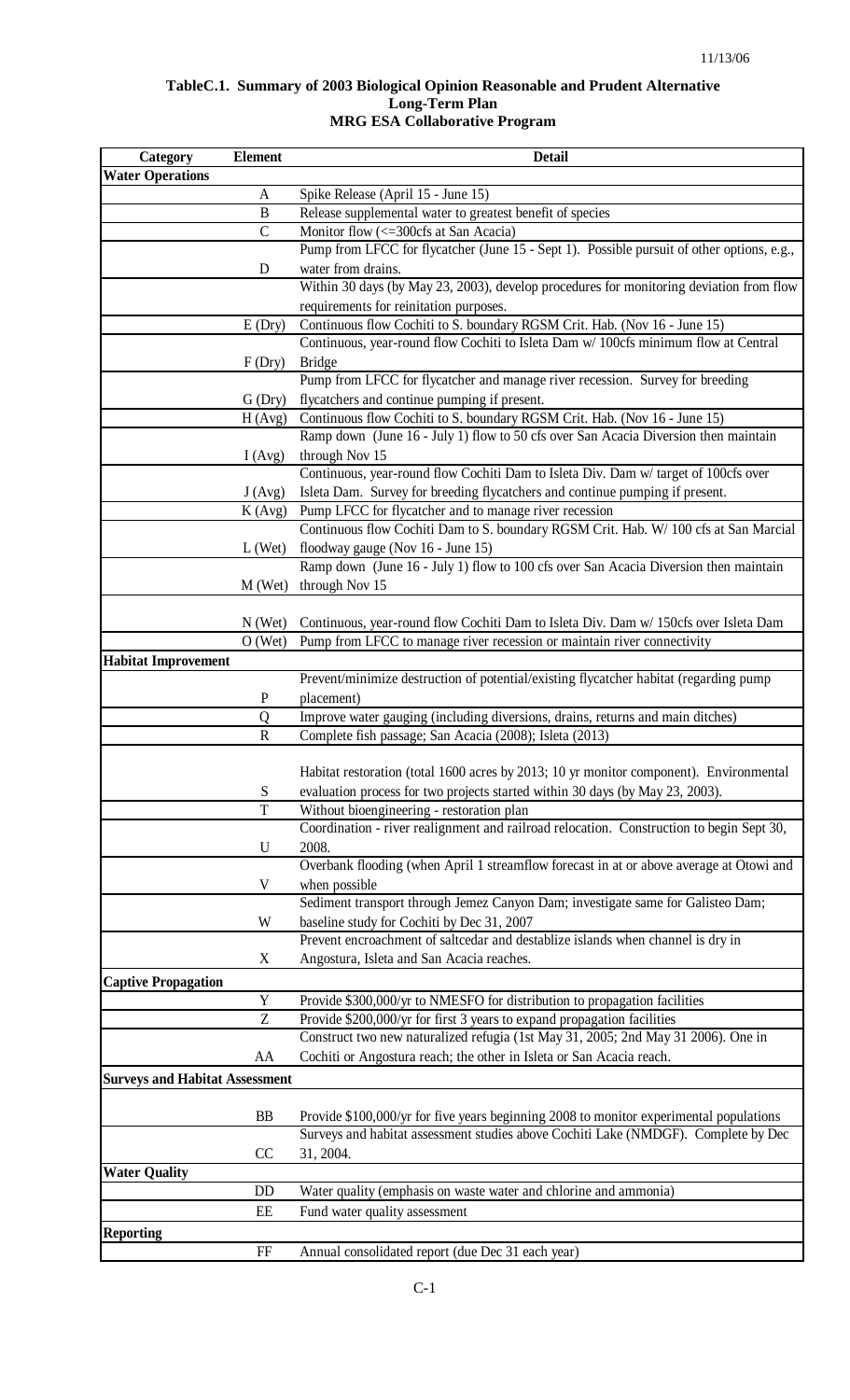#### **Table C.2. Summary of 2003 Biological Opinion Reasonable and Prudent Measures Terms and Conditions and and Conservation Recommendations Long-Term Plan MRG ESA Collaborative Program**

| Element Detail  |                                                                                               |
|-----------------|-----------------------------------------------------------------------------------------------|
| 1.1             | Ramp down - dry no more than 4 miles per day per reach. Total of 8 miles per day. Allow       |
|                 | month for larvae to grow.                                                                     |
| 1.2             | Seine isolated pools                                                                          |
|                 | Determine direct and indirect effects of salvage operations on RGSM. Time for completion      |
| 1.3             | of term and condition will be developed within 45 days of signature date of BO (by June 7,    |
|                 | 2003). Direct effects (do adults survive the short and long term effects                      |
|                 | Operate irrigation diversion structures in a manner that will minimize the entrainment of     |
| 2.1             | eggs and larvae into the irrigation system and create instream conditions conducive for in-   |
|                 | river egg colleciton. Study entrainment of eggs in irrigation system.                         |
|                 |                                                                                               |
| 2.2             | Monitor and rescue silvery minnow eggs May 1 through May 31 at all diversion dams, as         |
|                 | well as other locations within the river channel.                                             |
| $3.1\,$         | Continue to seek and release supplemental water from all available sources.                   |
| 3.2             |                                                                                               |
|                 | Plan to acquire water (lease /purchase). Plan completed in 18 months (by October 23, 2004)    |
| 4.1             | Purchase small capacity pumps for flycatcher                                                  |
| 5.1             | Monitor cowbird parasitism and remove cowbird eggs from parsitized nests                      |
| CR <sub>1</sub> | Research the effects of turbidity and suspended sediment on silvery minnow                    |
| CR <sub>2</sub> | Determine the effects of sediment toxicity on silvery minnow                                  |
| CR <sub>3</sub> | Conduct studies of silvery minnow diet and sediment ingestion                                 |
|                 | Conduct studies to determine how effluents from the WWTPs mix with water from the Rio         |
| CR <sub>4</sub> | Grande at various discharges                                                                  |
|                 | Provide for citizen education and outreach regarding prevention of pollution to water         |
| CR <sub>5</sub> | resources and the effects that pollution has on river ecosystems                              |
| CR <sub>6</sub> | Sponsor voluntary citizen water quality monitoring of the Rio Grande                          |
|                 | Develop an agricultural forbearance program that could provide additional supplemental        |
| CR <sub>7</sub> | water for the conservation of the silvery minnow and flycatcher                               |
|                 |                                                                                               |
|                 |                                                                                               |
|                 | Work with the Endangered Species Act Collaborative Program Interim Steering Committee,        |
|                 | Natural Resource Conservation Service, and other parties to the consultation to develop a     |
| CR <sub>8</sub> | program for conversion of high water-use crops to lower water-use crops, and i                |
|                 | Monitor/study silvery minnow spawning throughout the irrigation season in the Angostura,      |
| CR <sub>9</sub> | Isleta, and San Acacia Reaches.                                                               |
|                 | Continue to work collaboratively to develop and implement a long-term plan to benefit the     |
| <b>CR 10</b>    | recovery of the species                                                                       |
| <b>CR11</b>     | Survey and monitor all suitable flycatcher habitat throughout the action area annually.       |
|                 | Provide funding (\$125,000) for research to better understand micro- and macrohabitat         |
|                 | characteristics of occupied flycatcher habitat and methods to most successfully restore it in |
| <b>CR12</b>     | the action area.                                                                              |
| <b>CR13</b>     | Develop a contingency plan in the event of wildfire in flycatcher habitat.                    |
|                 | Monitor fluctuations of groundwater in the shallow and deep aquifers to better understand     |
| <b>CR 14</b>    | the groundwater/surface water relationship.                                                   |
|                 | Implement a strategy to improve water management/efficiency related to the irrigation         |
| <b>CR15</b>     | system in coordination with an interagency advisory group.                                    |
|                 | Encourage adaptive management of flows and conservation of water to benefit the listed        |
| CR 16           | species.                                                                                      |
|                 | In accordance with State and Federal law, secure storage space and acquire water rights to    |
| <b>CR17</b>     | create a permanent conservation pool to benefit the species.                                  |
| <b>CR18</b>     | Provide funding to determine the habitat preference of the silvery minnow.                    |
|                 |                                                                                               |
|                 | The NMDA is currently administring the NM Salt Cedar Control Project through local soil       |
|                 |                                                                                               |
|                 | & conservation districts along the Rio Grande and should continue to do so. They should       |
| CR 19           | ensure that no active flycatcher teritories are treated prior ot surveying the                |
|                 | Reclamation, NMISC, and MRGCD should take measures to prevent unauthorized use of             |
| <b>CR 20</b>    | water intended for silvery minnow conservation.                                               |
|                 | Within one year of the signature date of the BiOp, in consultation with the Service,          |
|                 | Reclamation should address the flycatcher population within the high water mark of the        |
| <b>CR 21</b>    | Elephant Butte Reservoir.                                                                     |
|                 | Reclamation should, when possible, cooperate with parties to the consulation, to use drains   |
|                 | and other works in a manner likely to provide temporary or permanent refugia in the river     |
| <b>CR 22</b>    | for the silvery minnow.                                                                       |
|                 |                                                                                               |
|                 | In addition to other monitoring efforts, the NMDGF should conduct monthly monitoring for      |
| <b>CR 23</b>    | the silvery minnow at additional, un-monitored sites within the Angostura Reach.              |
|                 | Develop and implement a plan to limit encroachment of permanenet dwellings into the           |
| CR 24           | 10,000 cfs floodplain.                                                                        |
|                 |                                                                                               |
| <b>CR 25</b>    | Develop a study to investigate silvery minnow predation and competition relationships.        |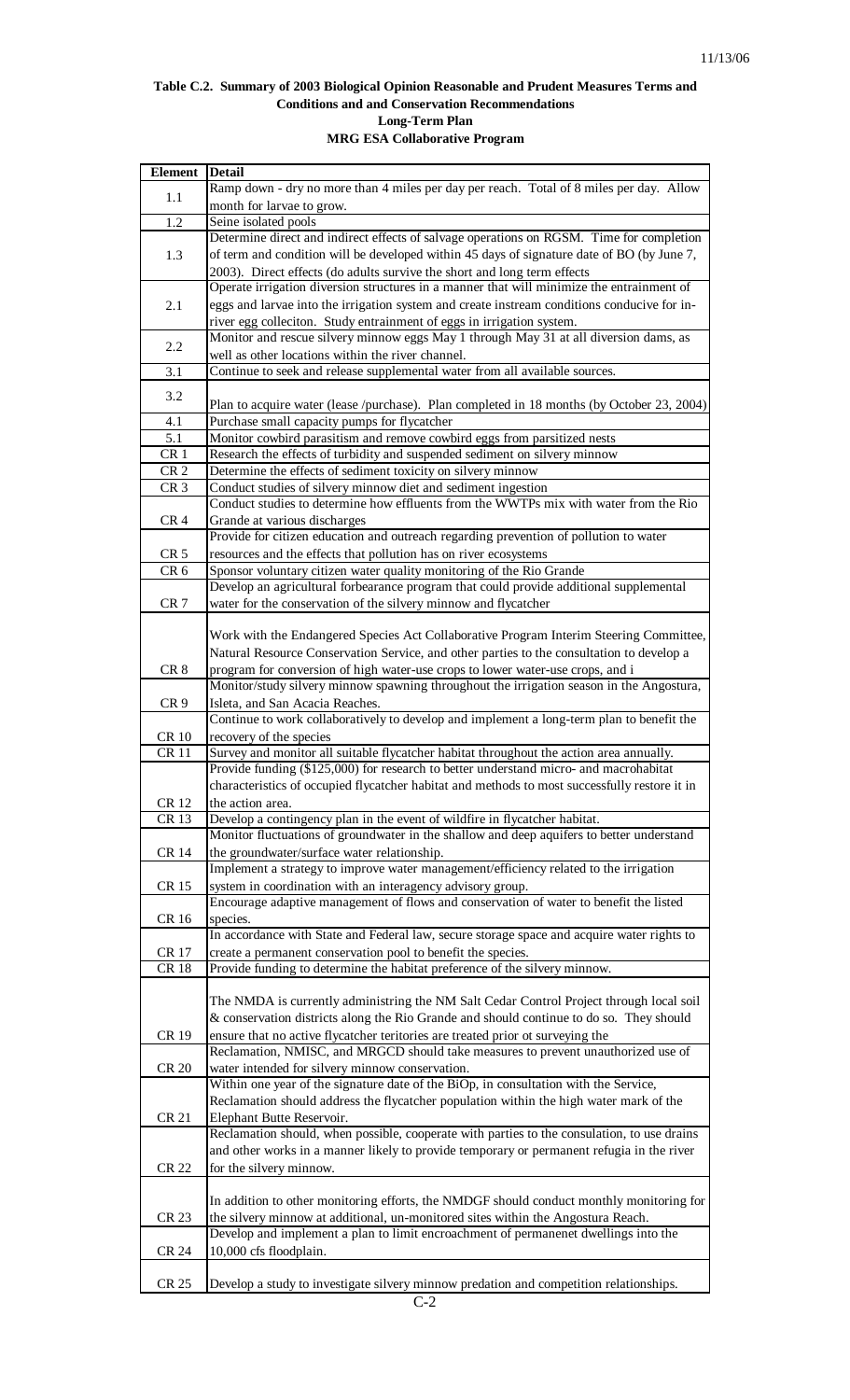| <b>Project title</b>                                                                                                                                                          | <b>Project location</b>                                                                                                              | Organization                                                         | Project<br>status        | <b>Project description</b>                                                                                                                                                                                                                                                                                     | <b>FY06</b><br><b>Funding</b> |
|-------------------------------------------------------------------------------------------------------------------------------------------------------------------------------|--------------------------------------------------------------------------------------------------------------------------------------|----------------------------------------------------------------------|--------------------------|----------------------------------------------------------------------------------------------------------------------------------------------------------------------------------------------------------------------------------------------------------------------------------------------------------------|-------------------------------|
| <b>RESEARCH:</b>                                                                                                                                                              |                                                                                                                                      |                                                                      |                          |                                                                                                                                                                                                                                                                                                                |                               |
| <b>Bird Populations, Nesting</b><br>Success, and Habitats Before<br>and After Fuel Removal and<br>Exotic Plant Removal at 12<br>Riparian Sites along the Middle<br>Rio Grande | Southern portion of The City of USDA Forest Service, Rocky<br>Albuquerque to Bosque del<br><b>Apache National Wildlife</b><br>Refuge | <b>Mountain Research Station</b>                                     | Ongoing                  | Monitor vegetation, bird<br>populations, and avian nesting<br>success at high-fire risk sites<br>following fuel removal and<br>compare this data with pre and post<br>removal data. Project will provide<br>information on how to implement<br>fuel removal projects while<br>protecting biological diversity. | \$30,884                      |
| Middle Rio Grande River Bars<br>and Long-duration Flooding:<br><b>Effects on Distribution and</b><br>Vegetation Composition of the<br>Spring 2005 High Water                  | <b>Bernalillo to Belen</b>                                                                                                           | University of New<br>Mexico/Natural Heritage<br>New Mexico           | Ongoing                  | Use river bar vegetation maps from<br>2003/2004 post-flood aerial<br>photography to evaluate effects of<br>long-duration high flows of spring<br>2005 on river-bar biodiversity and<br>structure.                                                                                                              | \$42,757                      |
| <b>River Bar Biodiversity Studies:</b><br>Aerial Insects, Vegetation<br>Structure and Bird Habitat –<br>Part IV                                                               | Albuquerque Overbank Project                                                                                                         | University of New<br>Mexico/Natural Heritage<br><b>New Mexico</b>    | Ongoing                  | Broaden biodiversity studies of<br>river bars and Bosque to include<br>bird surveys, transient wetland<br>island bars, variety of vegetation<br>zones, and to include replicate sites.                                                                                                                         | \$20,817                      |
| Bosque Hydrology Group,<br>FLO-2D Workgroup                                                                                                                                   | Middle Rio Grande                                                                                                                    | U.S. Fish and Wildlife<br><b>Service/Water Resources</b><br>Division | Continuous<br>since 1996 | Develop a symposium focusing on<br>2005 spring run-off, coordinate a 2-<br>day symposium on all BIG funded<br>projects over past 5 years, and<br>update the BHG web page.                                                                                                                                      | \$6,000                       |

# **Table C3.a Middle Rio Grande Bosque Initiative Projects Funded During Federal Fiscal Year 2006**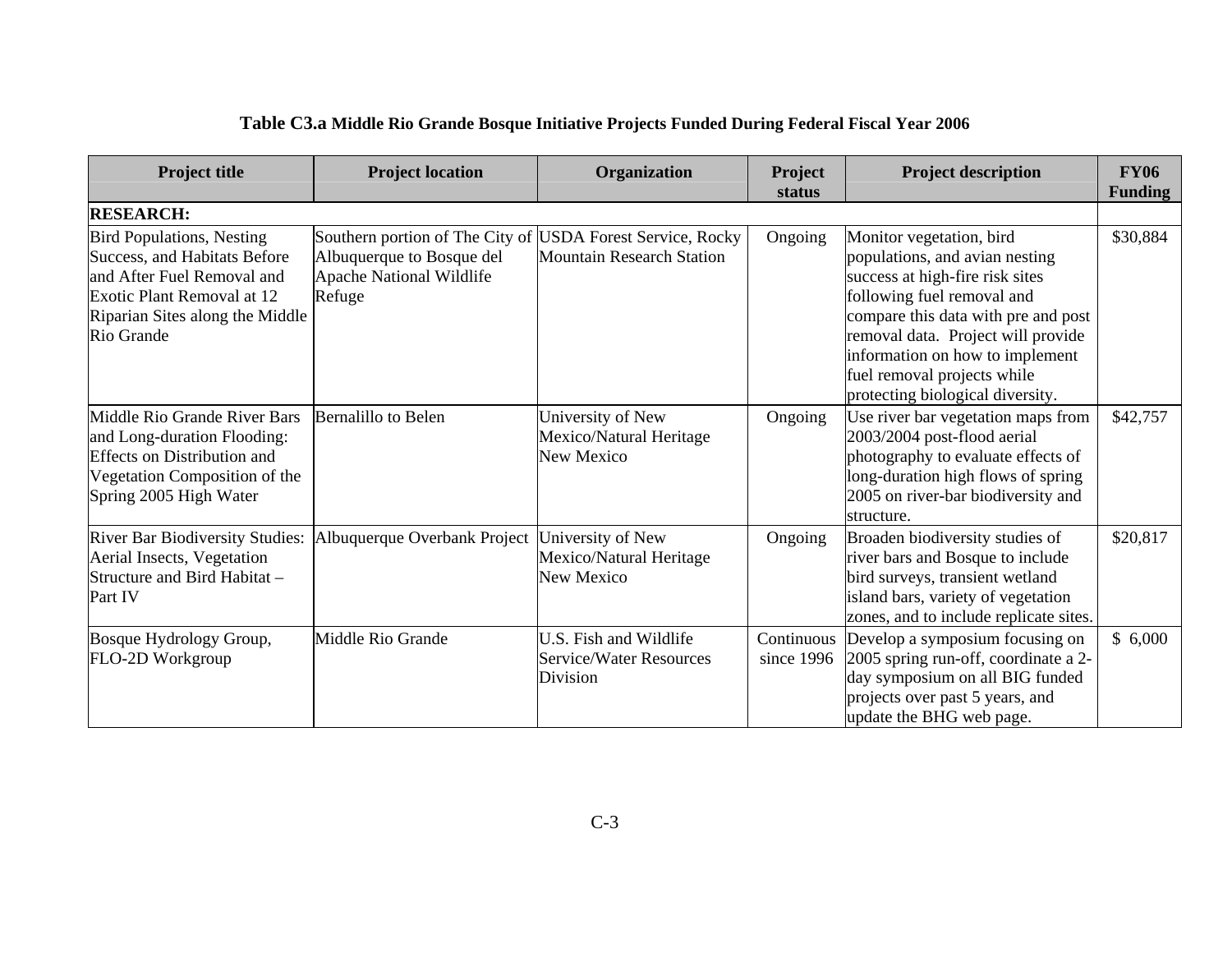| <b>Project title</b>                                                                                                                                                                                                                                     | <b>Project location</b>  | Organization                                                         | Project<br>status        | <b>Project description</b>                                                                                                                                                                                                                                  | <b>FY06</b><br><b>Funding</b> |
|----------------------------------------------------------------------------------------------------------------------------------------------------------------------------------------------------------------------------------------------------------|--------------------------|----------------------------------------------------------------------|--------------------------|-------------------------------------------------------------------------------------------------------------------------------------------------------------------------------------------------------------------------------------------------------------|-------------------------------|
| <b>MONITORING:</b>                                                                                                                                                                                                                                       |                          |                                                                      |                          |                                                                                                                                                                                                                                                             |                               |
| Bosque Ecosystem Monitoring<br>Program (BEMP): Science<br>Section                                                                                                                                                                                        | Middle Rio Grande Bosque | University of New Mexico                                             | since 1998               | Continuous To manage, analyze, interpret and<br>report data collected from BEMP<br>sites that reflect long-term<br>ecosystem change in the Middle<br>Rio Grande.                                                                                            | \$25,000                      |
| <b>Bird and Vegetation</b><br>Community Relationships in the<br>Middle Rio Grande Bosque                                                                                                                                                                 | Middle Rio Grande        | Hawks Aloft, Inc.                                                    | Continuous<br>since 2003 | Provide a 20-plus year comparison<br>of changes in avian abundance and<br>species richness, community/<br>structure types and to compare<br>avian data to land-use data.                                                                                    | \$40,000                      |
| Monitoring the Effects of<br>Wildfire on Avian, Arthropod,<br>and Plant Communities along<br>the Middle Rio Grande                                                                                                                                       | Middle Rio Grande        | <b>USDA Forest Service, Rocky</b><br>Mountain Research Station       | Ongoing                  | Monitoring successional responses<br>at multiple Bosque burn sites of<br>several ecosystem components:<br>exotic and native vegetation;<br>species composition and growth;<br>bird populations and species<br>richness; nesting success; and<br>arthropods. | \$17,000                      |
| FY 2006 Continued Monitoring Rio Grande at and upstream of<br>of Rio Grande Silvery Minnow<br>downstream of Ft. Craig, New<br>Mexico, including the Elephant<br>Butte Temporary Channel,<br>Elephant Butte Delta, and<br><b>Elephant Butte Reservoir</b> | <b>Elephant Butte</b>    | U.S. Fish and Wildlife<br>Service/Fishery Resources<br><b>Office</b> | Ongoing                  | Continue to document the<br>presence/absence of Rio Grande<br>silvery minnows downstream of<br>current monitoring activities.                                                                                                                               | \$11,750                      |

#### **Table C3.a Middle Rio Grande Bosque Initiative Projects Funded During Federal Fiscal Year 2006 Continued**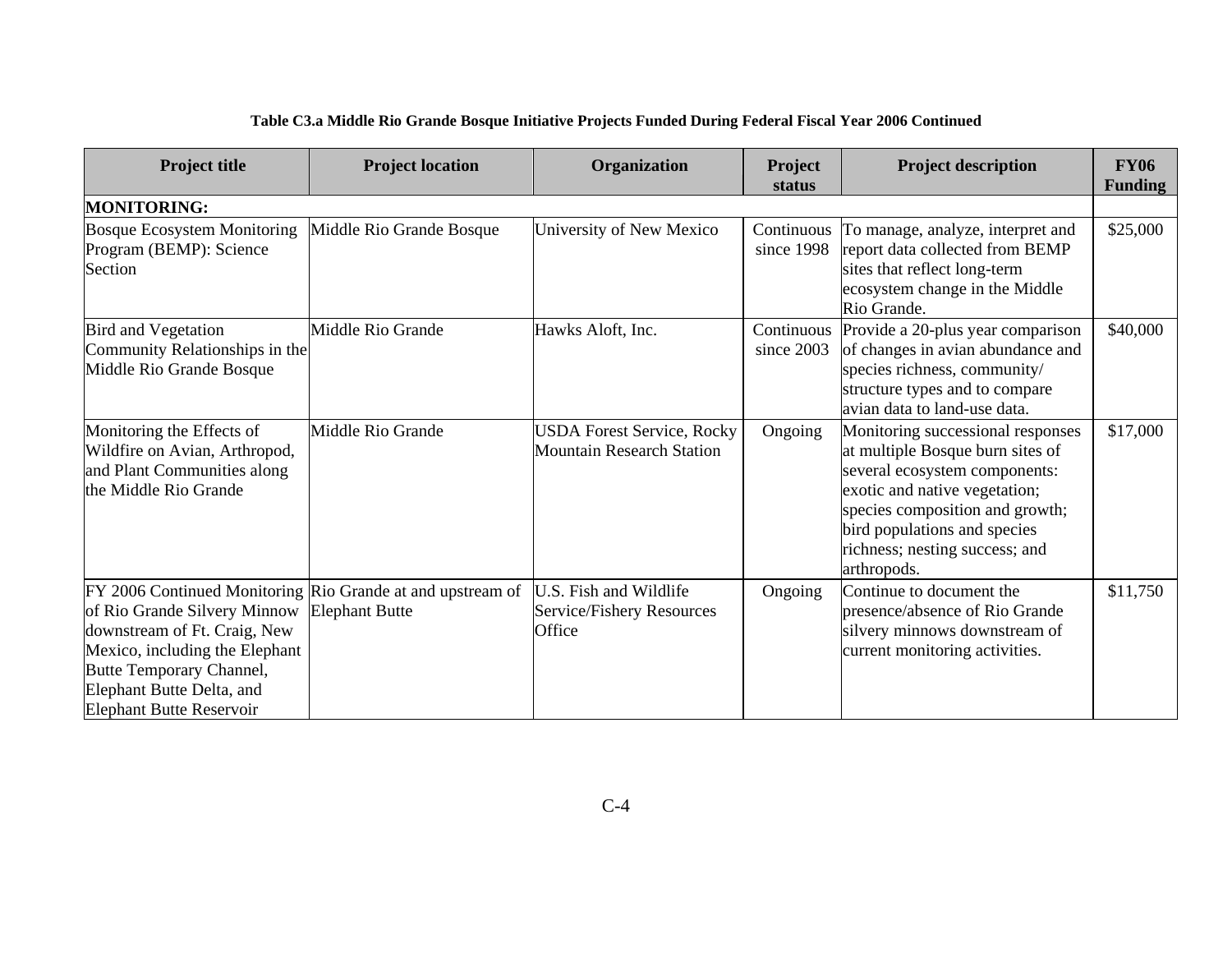| <b>Project title</b>                                                                                                                                   | <b>Project location</b>                                                                     | Organization                                                          | Project<br>status | <b>Project description</b>                                                                                                                                                                                       | <b>FY06</b><br><b>Funding</b> |
|--------------------------------------------------------------------------------------------------------------------------------------------------------|---------------------------------------------------------------------------------------------|-----------------------------------------------------------------------|-------------------|------------------------------------------------------------------------------------------------------------------------------------------------------------------------------------------------------------------|-------------------------------|
| HABITAT RESTORATION/ENHANCEMENT:                                                                                                                       |                                                                                             |                                                                       |                   |                                                                                                                                                                                                                  |                               |
| Use of Structure to Create<br><b>Channel Diversity and Enhance</b><br>Habitat for Aquatic Fauna in the<br>Middle Rio Grande on the<br>Pueblo of Isleta | Isleta Pueblo Lands                                                                         | Pueblo of Isleta                                                      | <b>New</b>        | To establish still or slow-water<br>aquatic habitat diversity in the<br>Middle Rio Grande by placing large<br>cottonwood snags at strategic<br>locations                                                         | \$22,700                      |
| Phase II – Santo Domingo Tribe Santo Domingo Tribal Lands<br>- Replanting and Revegetation<br>Project                                                  |                                                                                             | Santo Domingo Tribe                                                   | Ongoing           | To enhance wildlife habitat by<br>increasing habitat diversity, to<br>replant and re-vegetate approx. 130<br>acres of Bosque, create two<br>wetlands, and to engage community<br>youth in replanting efforts.    | \$42,000                      |
| Mitchell Fire Restoration<br>Project                                                                                                                   | Socorro County, north of<br>Highway 380                                                     | Save our Bosque Task Force                                            | <b>New</b>        | Conduct exotic species control/fuels<br>reduction work, recreation<br>management, and natural<br>cottonwood/willow re-<br>establishment.                                                                         | \$40,000                      |
| Private Property Habitat<br><b>Restoration Project</b>                                                                                                 | Socorro County, private land,<br>45 acres of active floodplain<br>and bordering upland area | Save our Bosque Task Force                                            | <b>New</b>        | Remove and control non-native<br>vegetation and encourage the<br>generation of a mosaic of native<br>vegetation to replace it.                                                                                   | \$50,000                      |
| <b>Effect of Exotic Fuelwood</b><br>Removal on Groundwater<br>Levels in the Middle Rio<br><b>Grande Bosque</b>                                         | Middle Rio Grande                                                                           | <b>USDA Forest Service, Rocky</b><br><b>Mountain Research Station</b> | Ongoing           | Measure changes in groundwater<br>levels before and after the removal<br>of exotic woody fuels and determine<br>if removal of exotics has a<br>significant effect on groundwater<br>levels along the Rio Grande. | \$9,000                       |

# **Table C3.a Middle Rio Grande Bosque Initiative Projects Funded During Federal Fiscal Year 2006 Continued**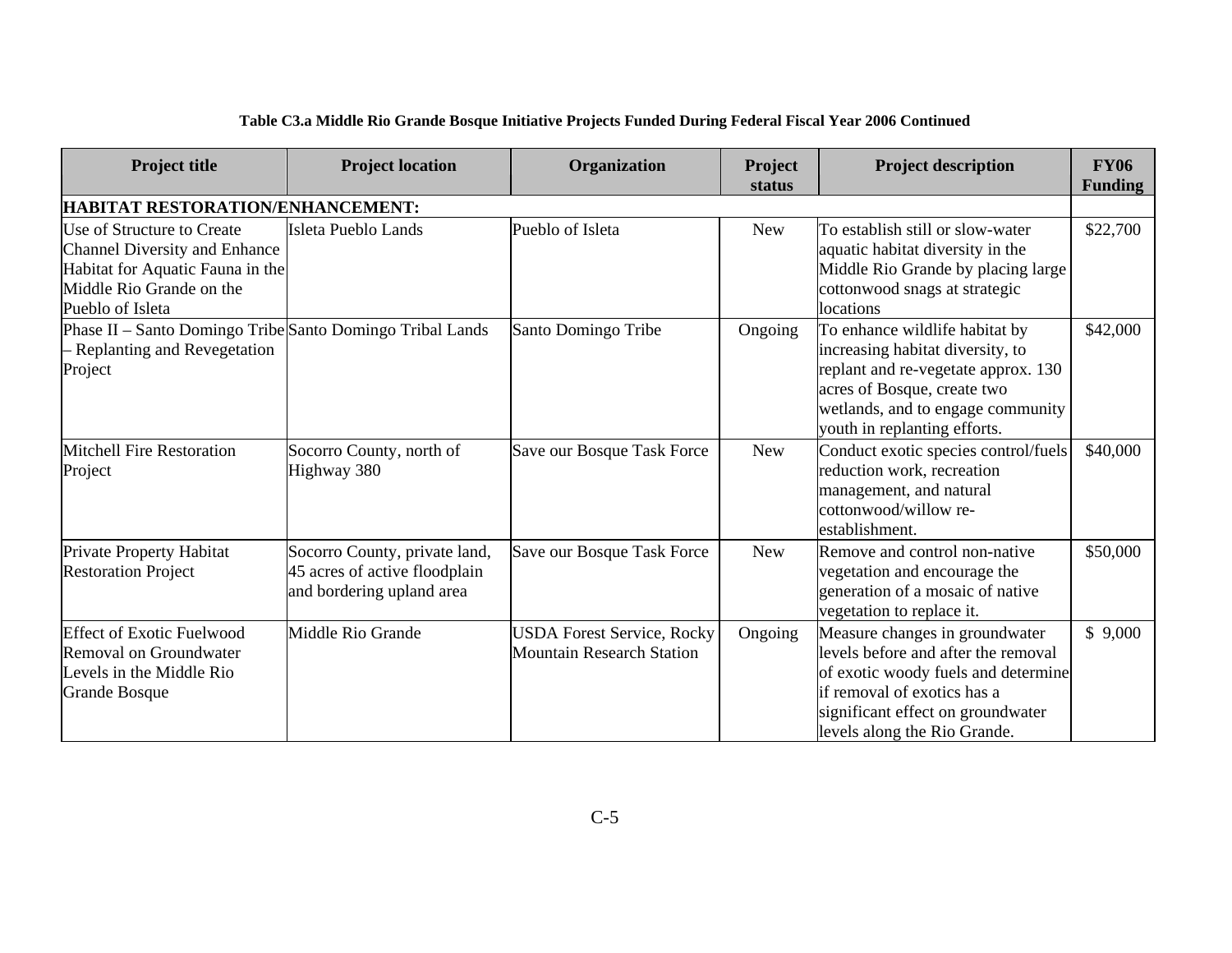| <b>Project title</b>                                                              | <b>Project location</b> | Organization         | Project<br>status | <b>Project description</b>                                                                                                                                                                                               | <b>FY06</b><br><b>Funding</b> |
|-----------------------------------------------------------------------------------|-------------------------|----------------------|-------------------|--------------------------------------------------------------------------------------------------------------------------------------------------------------------------------------------------------------------------|-------------------------------|
| <b>OUTREACH:</b>                                                                  |                         |                      |                   |                                                                                                                                                                                                                          |                               |
| FY06 Bosque Ecosystem<br>Monitoring Program (BEMP):<br><b>Outreach Section</b>    | Middle Rio Grande       | <b>Bosque School</b> | Ongoing           | Provide citizens, primarily K-12<br>students and their teachers an<br>opportunity to learn about the<br>bosque ecosystem by participating<br>in long-term monitoring of key<br>ecological and hydrological<br>variables. | \$35,000                      |
| A Field Guide to the Flora and<br>Fauna of the Middle Rio<br><b>Grande Bosque</b> | Middle Rio Grande       | Drylands Institute   | Ongoing           | Provide a comprehensive source of<br>information on local Bosque flora<br>and fauna with photos and<br>information on geographical<br>distribution, habitat associations and<br>ecological role.                         | \$39,000                      |
| <b>COORDINATION</b><br><b>ADMINISTRATION:</b>                                     |                         |                      |                   |                                                                                                                                                                                                                          | \$110,000                     |
| <b>TOTAL</b>                                                                      |                         |                      |                   |                                                                                                                                                                                                                          | \$541,908                     |

#### **Table C3.a Middle Rio Grande Bosque Initiative Projects Funded During Federal Fiscal Year 2006 Continued**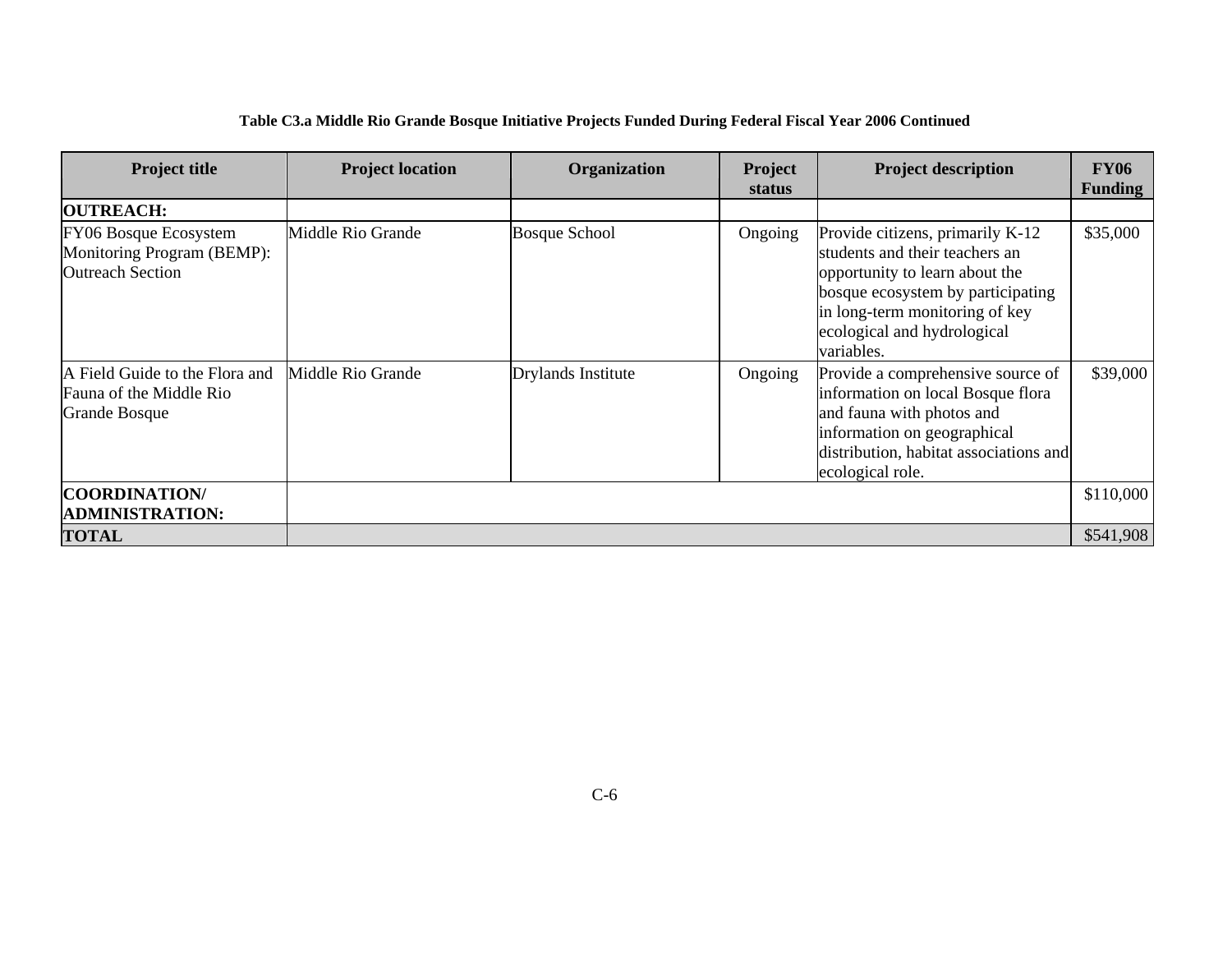| <b>Project title</b>                                                    | <b>Project location</b>                                                                                               | Organization          | <b>Project status</b> | <b>Project description</b>                                                                                                                                                                                                                                                                                                                                                                              | <b>Funding</b>                                                                              | <b>Est. Schedule</b>                                                                                   |
|-------------------------------------------------------------------------|-----------------------------------------------------------------------------------------------------------------------|-----------------------|-----------------------|---------------------------------------------------------------------------------------------------------------------------------------------------------------------------------------------------------------------------------------------------------------------------------------------------------------------------------------------------------------------------------------------------------|---------------------------------------------------------------------------------------------|--------------------------------------------------------------------------------------------------------|
| Jemez Canyon<br>Sediment<br>Transport                                   |                                                                                                                       | Corps of<br>Engineers | Ongoing               |                                                                                                                                                                                                                                                                                                                                                                                                         |                                                                                             |                                                                                                        |
| Galisteo Dam<br>Sediment<br>Transport                                   |                                                                                                                       | Corps of<br>Engineers | Ongoing               |                                                                                                                                                                                                                                                                                                                                                                                                         |                                                                                             |                                                                                                        |
| Cochiti<br>Reservoir<br>Environmental<br><b>Baseline Study</b>          |                                                                                                                       | Corps of<br>Engineers | Tentatively<br>halted | An array of studies to characterize the<br>interactions of Cochiti Dam and Lake<br>with Tribal resources, including surface<br>and sub-surface hydrology, water and<br>sediment quality, wildlife<br>bioaccumulation, biological, cultural<br>and economic resource assessments.<br>These studies will provide a baseline<br>determining impacts of any future<br>operational changes at the reservoir. | Congressional<br>add money                                                                  | Work has stopped pending<br>the ability of using<br>cooperative agreements<br>with the Cochiti Pueblo. |
| Albuquerque<br>Biopark<br>Wetlands<br>Restoration<br>(Tingley<br>Beach) | Albuquerque, south of<br>Central Ave. between<br>Tingley Dr. and the Rio<br>Grande within the Rio<br>Grande Waterway. | Corps of<br>Engineers | Completed<br>FY05     | A series of ponds and aquatic habitat<br>improvements consisting of approx. 15<br>acres of pond reconstruction, 9 acres of<br>wetland restoration and 48 acres of<br>riparian woodland restoration.                                                                                                                                                                                                     | $\boldsymbol{\mathrm{F}}$<br>\$<br>650<br>P&S<br>500<br>$\mathbf C$<br>5503<br>\$6663 Total | Completed                                                                                              |

# **Table C3.b Middle Rio Grande Bosque Initiative Projects Not Funded During Federal Fiscal Year 2006**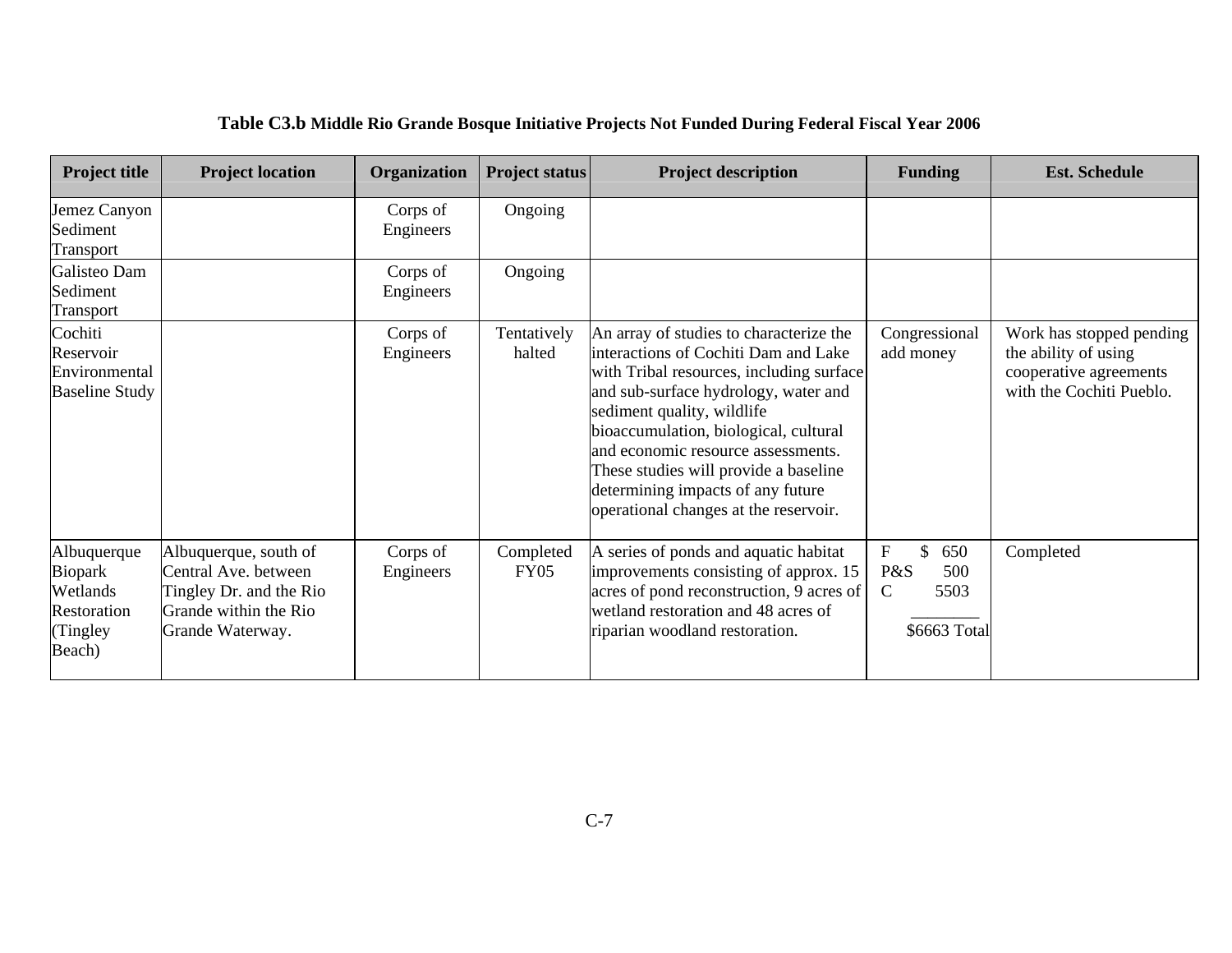| <b>Project title</b>                                                    | <b>Project location</b>                                                | Organization          | <b>Project status</b>        | <b>Project description</b>                                                                                                                                                                                                                                                                                                                                                                                             | <b>Funding</b>                                                                                                                       | <b>Est. Schedule</b>                                                                       |
|-------------------------------------------------------------------------|------------------------------------------------------------------------|-----------------------|------------------------------|------------------------------------------------------------------------------------------------------------------------------------------------------------------------------------------------------------------------------------------------------------------------------------------------------------------------------------------------------------------------------------------------------------------------|--------------------------------------------------------------------------------------------------------------------------------------|--------------------------------------------------------------------------------------------|
| Ecosystem<br>Revitalization<br>at Route 66                              | On the Rio Grande in<br>Albuquerque between I-25<br>and Bridge Street. | Corps of<br>Engineers | Ongoing                      | To manage, analyze, interpret and<br>report data collected from BEMP sites<br>that reflect long-term ecosystem change<br>in the Middle Rio Grande. This<br>consists of removal of unnecessary<br>jetty jacks and non-native plant species,<br>re-vegetation with native plants,<br>removal of down & dead trees and<br>improvement of recreational<br>opportunities that are compatible with<br>eco-system recreation. | Project is not<br>funded at this<br>time.<br>Costs are:<br>PRP<br>S<br>10<br>F<br>787<br>PDA/P&S<br>450<br>C<br>5265<br>\$6542 Total | Plans will be completed in<br><b>FY06</b>                                                  |
| Rio Grande<br><b>Bosque</b><br>Revitalization                           |                                                                        | Corps of<br>Engineers | Ongoing since<br><b>FY05</b> |                                                                                                                                                                                                                                                                                                                                                                                                                        | Congressional<br>Add                                                                                                                 | Contract should be awarded<br>by the end of FY06.<br>Construction due to begin<br>in FY07. |
| Riparian and<br>Wetland<br><b>Restoration at</b><br>Santa Ana<br>Pueblo |                                                                        | Corps of<br>Engineers | Completed in<br><b>FY05</b>  | Project will rehabilitate and restore<br>degraded riverine, riparian and wetland<br>habitat along the Rio Grande. Grade<br>controls will elevate the severely<br>entrenched riverbed, increase bankful<br>channel width and facilitate hydraulic<br>stability.                                                                                                                                                         | Cost was:<br>\$375<br>$\mathbf F$<br>$\overline{P}$<br>205<br>6041<br>$\mathsf{C}$<br>6621 Total<br>\$                               | Completed                                                                                  |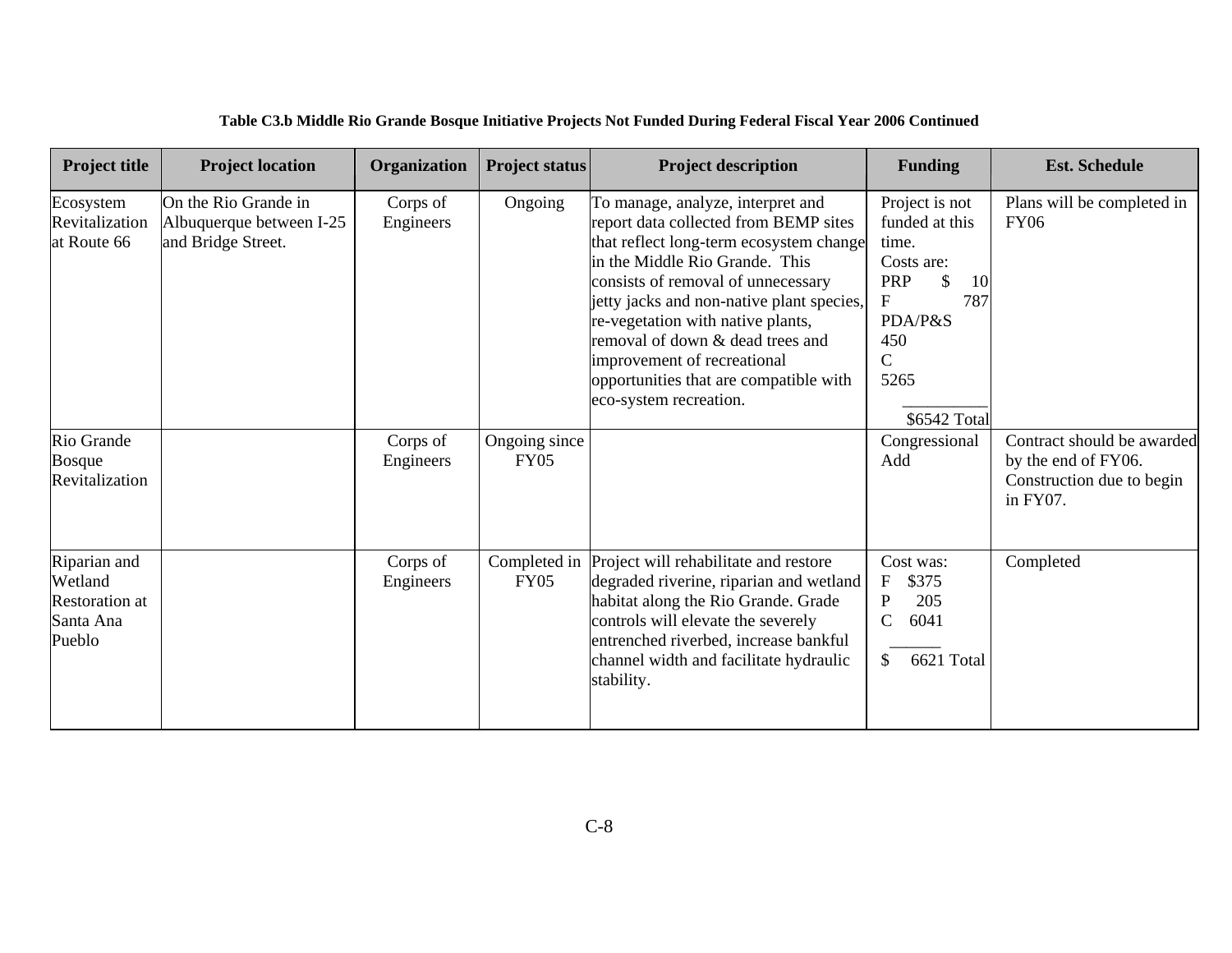| <b>Project title</b>                                    | <b>Project location</b> | Organization          | <b>Project status</b> | <b>Project description</b>                                                                                                                                                                                                                                                                                                                                                                                                       | <b>Funding</b>                                                                                                                                                             | <b>Est. Schedule</b>                                                                                                                               |
|---------------------------------------------------------|-------------------------|-----------------------|-----------------------|----------------------------------------------------------------------------------------------------------------------------------------------------------------------------------------------------------------------------------------------------------------------------------------------------------------------------------------------------------------------------------------------------------------------------------|----------------------------------------------------------------------------------------------------------------------------------------------------------------------------|----------------------------------------------------------------------------------------------------------------------------------------------------|
| Aquatic<br><b>Restoration</b> at<br>Santa Ana<br>Pueblo |                         | Corps of<br>Engineers | Ongoing               | The Project will rehabilitate or restore<br>degraded wetland and riparian habitat<br>along the Middle Rio Grande. Bank<br>lowering will promote over bank<br>flooding and improved habitat for both<br>Rio Grande Silvery Minnow and<br>Southwestern Willow Flycatcher.                                                                                                                                                          | <b>PRP \$ 10</b><br>$\mathbf F$<br>220<br>P&S<br>500<br>$\mathsf{C}$<br>5500<br>6230 Total<br>$\mathbb{S}$                                                                 | Currently in feasibility<br>studies. Plans and specs<br>should be done in FY07.<br>Construction should begin<br>in FY08 for completion in<br>FY08. |
| Middle Rio<br><b>Grande Bosque</b><br>Study             |                         | Corps of<br>Engineers | Ongoing               | Undertake measures that will restore<br>areas that were burned during the<br>summer of 2003, management<br>measures to reduce fire potential in<br>areas with a high fire risk. Measures<br>include removal of unnecessary jetty<br>jacks, dead & down wood and non-<br>native plants, planting of native species<br>and related restoration & public safety<br>measures. These measures are done<br>through Public Law 108-137. | Congressional<br>Add<br>Funds were<br>provided from<br>the "Extra-<br>ordinary<br>Maintenance"<br>line item under<br>the "misc"<br>category in the<br>O&M<br>appropriation | Feasibility Study should be<br>completed in FY08.<br>Waiting for new<br>authorization before going<br>to the construction phase.                   |

#### **Table C3.b Middle Rio Grande Bosque Initiative Projects Not Funded During Federal Fiscal Year 2006 Continued**